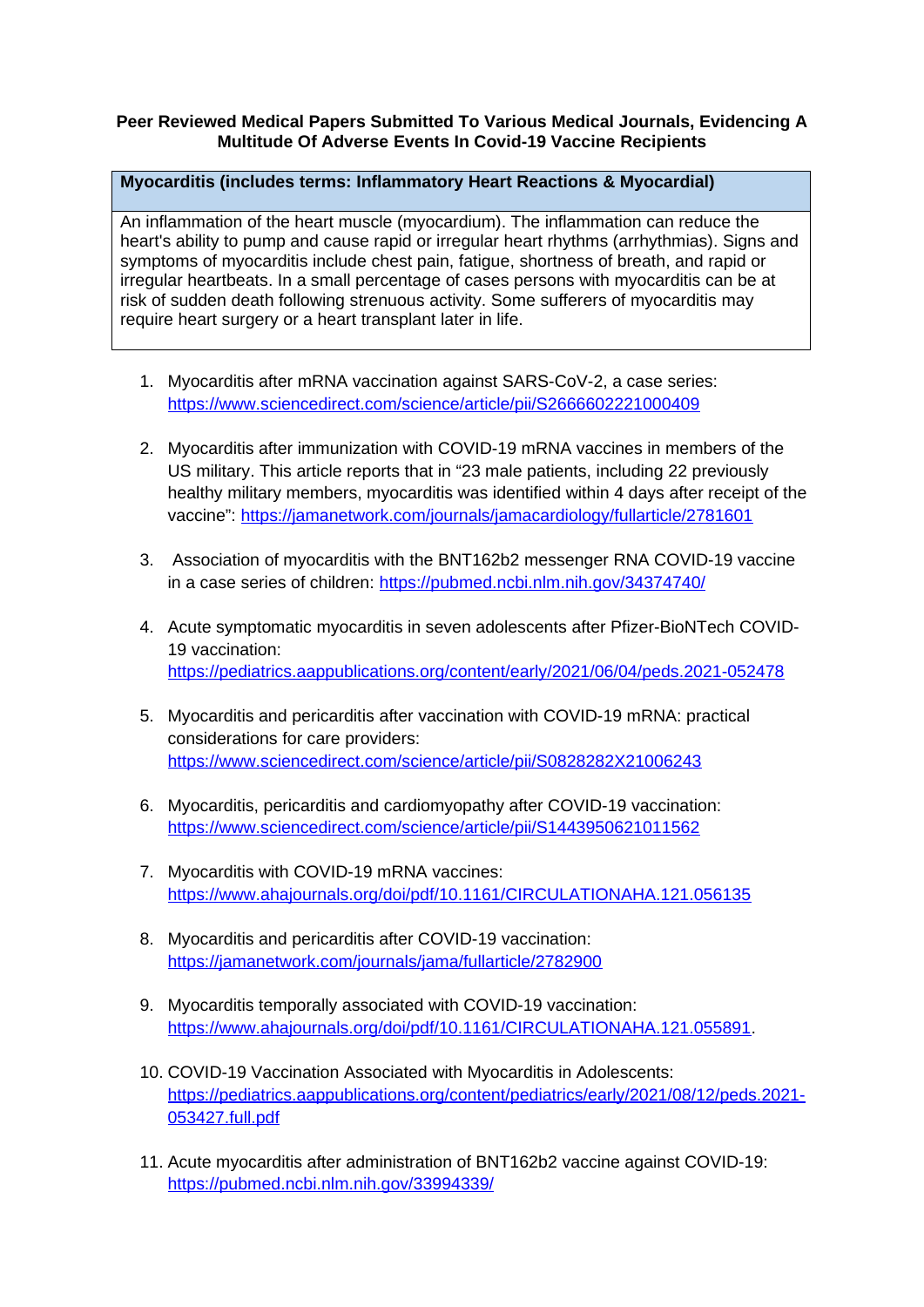- 12. Temporal association between COVID-19 vaccine Ad26.COV2.S and acute myocarditis: case report and review of the literature: <https://www.sciencedirect.com/science/article/pii/S1553838921005789>
- 13. COVID-19 vaccine-induced myocarditis: a case report with review of the literature: <https://www.sciencedirect.com/science/article/pii/S1871402121002253>
- 14. Potential association between COVID-19 vaccine and myocarditis: clinical and CMR findings:<https://www.sciencedirect.com/science/article/pii/S1936878X2100485X>
- 15. Recurrence of acute myocarditis temporally associated with receipt of coronavirus mRNA disease vaccine 2019 (COVID-19) in a male adolescent: <https://www.sciencedirect.com/science/article/pii/S002234762100617X>
- 16. Fulminant myocarditis and systemic hyper inflammation temporally associated with BNT162b2 COVID-19 mRNA vaccination in two patients: <https://www.sciencedirect.com/science/article/pii/S0167527321012286>.
- 17. Acute myocarditis after administration of BNT162b2 vaccine: <https://www.sciencedirect.com/science/article/pii/S2214250921001530>
- 18. Lymphohistocytic myocarditis after vaccination with COVID-19 Ad26.COV2.S viral vector:<https://www.sciencedirect.com/science/article/pii/S2352906721001573>
- 19. Myocarditis following vaccination with BNT162b2 in a healthy male: <https://www.sciencedirect.com/science/article/pii/S0735675721005362>
- 20. Acute myocarditis after Comirnaty (Pfizer) vaccination in a healthy male with previous SARS-CoV-2 infection: <https://www.sciencedirect.com/science/article/pii/S1930043321005549>
- 21. Acute myocarditis after vaccination with SARS-CoV-2 mRNA-1273 mRNA: <https://www.sciencedirect.com/science/article/pii/S2589790X21001931>
- 22. Acute myocarditis after SARS-CoV-2 vaccination in a 24-year-old man: <https://www.sciencedirect.com/science/article/pii/S0870255121003243>
- 23. A series of patients with myocarditis after vaccination against SARS-CoV-2 with mRNA-1279 and BNT162b2: <https://www.sciencedirect.com/science/article/pii/S1936878X21004861>
- 24. COVID-19 mRNA vaccination and myocarditis: <https://pubmed.ncbi.nlm.nih.gov/34268277/>
- 25. COVID-19 vaccine and myocarditis:<https://pubmed.ncbi.nlm.nih.gov/34399967/>
- 26. Epidemiology and clinical features of myocarditis/pericarditis before the introduction of COVID-19 mRNA vaccine in Korean children: a multicenter study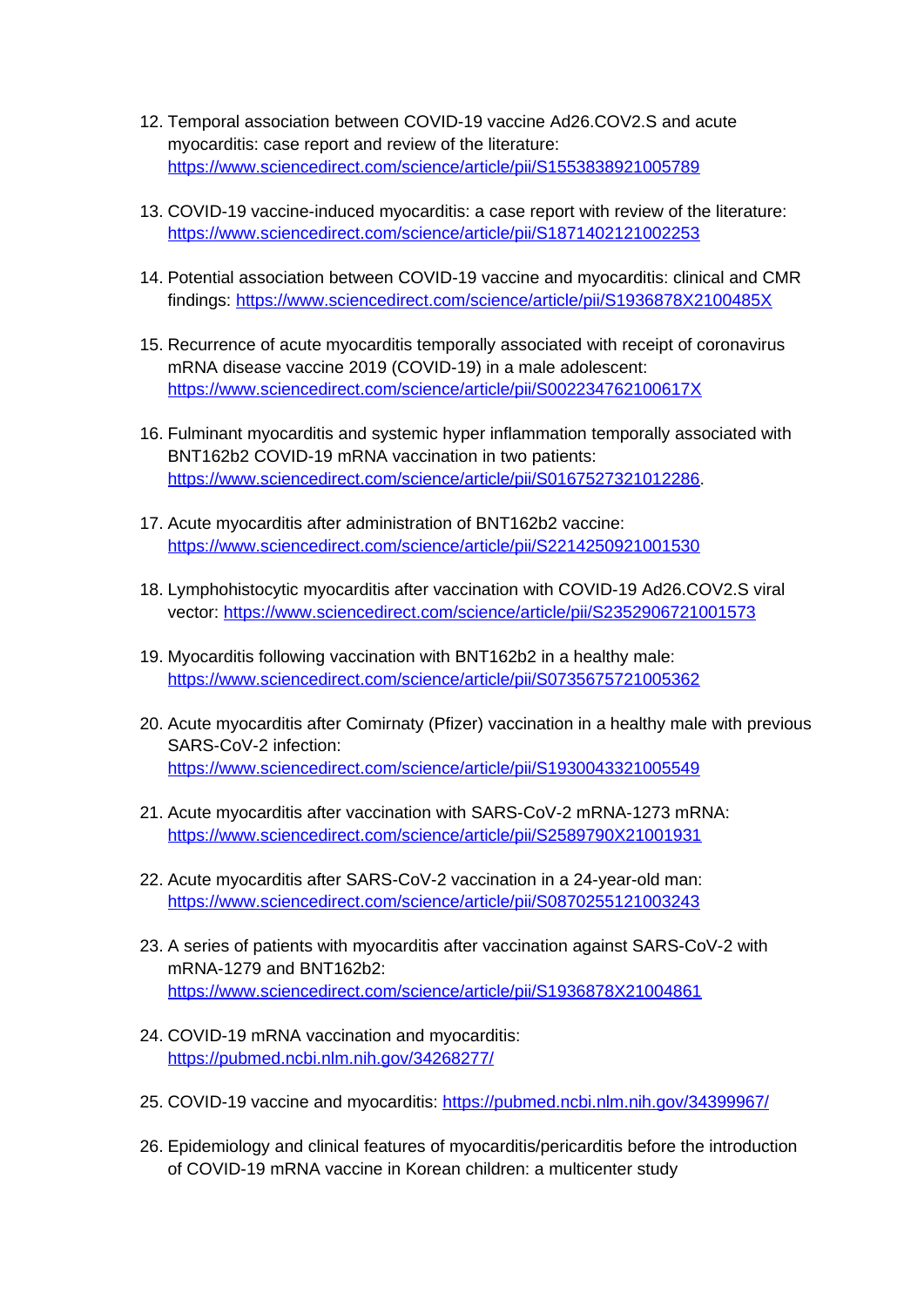[https://search.bvsalud.org/global-literature-on-novel-coronavirus-2019-ncov/resourc](https://search.bvsalud.org/global-literature-on-novel-coronavirus-2019-ncov/resourc%20e/en/covidwho-1360706)  [e/en/covidwho-1360706.](https://search.bvsalud.org/global-literature-on-novel-coronavirus-2019-ncov/resourc%20e/en/covidwho-1360706)

- 27. COVID-19 vaccines and myocarditis: <https://pubmed.ncbi.nlm.nih.gov/34246566/>
- 28. Myocarditis and other cardiovascular complications of COVID-19 mRNA-based COVID-19 vaccines [https://www.cureus.com/articles/61030-myocarditis-and-other](https://www.cureus.com/articles/61030-myocarditis-and-other-cardiovascular-complications-of-the-mrna-based-covid-19-vaccines)[cardiovascular-complications-of-the-mrna-based-covid-19-vaccines](https://www.cureus.com/articles/61030-myocarditis-and-other-cardiovascular-complications-of-the-mrna-based-covid-19-vaccines)
- 29. Myocarditis and other cardiovascular complications of COVID-19 mRNA-based COVID-19 vaccines [https://www.cureus.com/articles/61030-myocarditis-and-other](https://www.cureus.com/articles/61030-myocarditis-and-other-cardiovascular-complications-of-the-mrna-based-covid-19-vaccines)[cardiovascular-complications-of-the-mrna-based-covid-19-vaccines](https://www.cureus.com/articles/61030-myocarditis-and-other-cardiovascular-complications-of-the-mrna-based-covid-19-vaccines)
- 30. Myocarditis, pericarditis, and cardiomyopathy after COVID-19 vaccination: <https://pubmed.ncbi.nlm.nih.gov/34340927/>
- 31. Myocarditis with covid-19 mRNA vaccines: <https://www.ahajournals.org/doi/10.1161/CIRCULATIONAHA.121.056135>
- 32. Association of myocarditis with COVID-19 mRNA vaccine in children: [https://media.jamanetwork.com/news-item/association-of-myocarditis-with-mrna-co](https://media.jamanetwork.com/news-item/association-of-myocarditis-with-mrna-co%20vid-19-vaccine-in-children/)  [vid-19-vaccine-in-children/](https://media.jamanetwork.com/news-item/association-of-myocarditis-with-mrna-co%20vid-19-vaccine-in-children/)
- 33. Association of myocarditis with COVID-19 messenger RNA vaccine BNT162b2 in a case series of children: <https://jamanetwork.com/journals/jamacardiology/fullarticle/2783052>
- 34. Myocarditis after immunization with COVID-19 mRNA vaccines in members of the U.S. military: <https://jamanetwork.com/journals/jamacardiology/fullarticle/2781601%5C>
- 35. Myocarditis occurring after immunization with COVID-19 mRNA-based COVID-19 vaccines:<https://jamanetwork.com/journals/jamacardiology/fullarticle/2781600>
- 36. Myocarditis following immunization with Covid-19 mRNA: <https://www.nejm.org/doi/full/10.1056/NEJMc2109975>
- 37. Patients with acute myocarditis after vaccination withCOVID-19 mRNA: <https://jamanetwork.com/journals/jamacardiology/fullarticle/2781602>
- 38. Myocarditis associated with vaccination with COVID-19 mRNA: <https://pubs.rsna.org/doi/10.1148/radiol.2021211430>
- 39. Symptomatic Acute Myocarditis in 7 Adolescents after Pfizer-BioNTech COVID-19 Vaccination:<https://pediatrics.aappublications.org/content/148/3/e2021052478>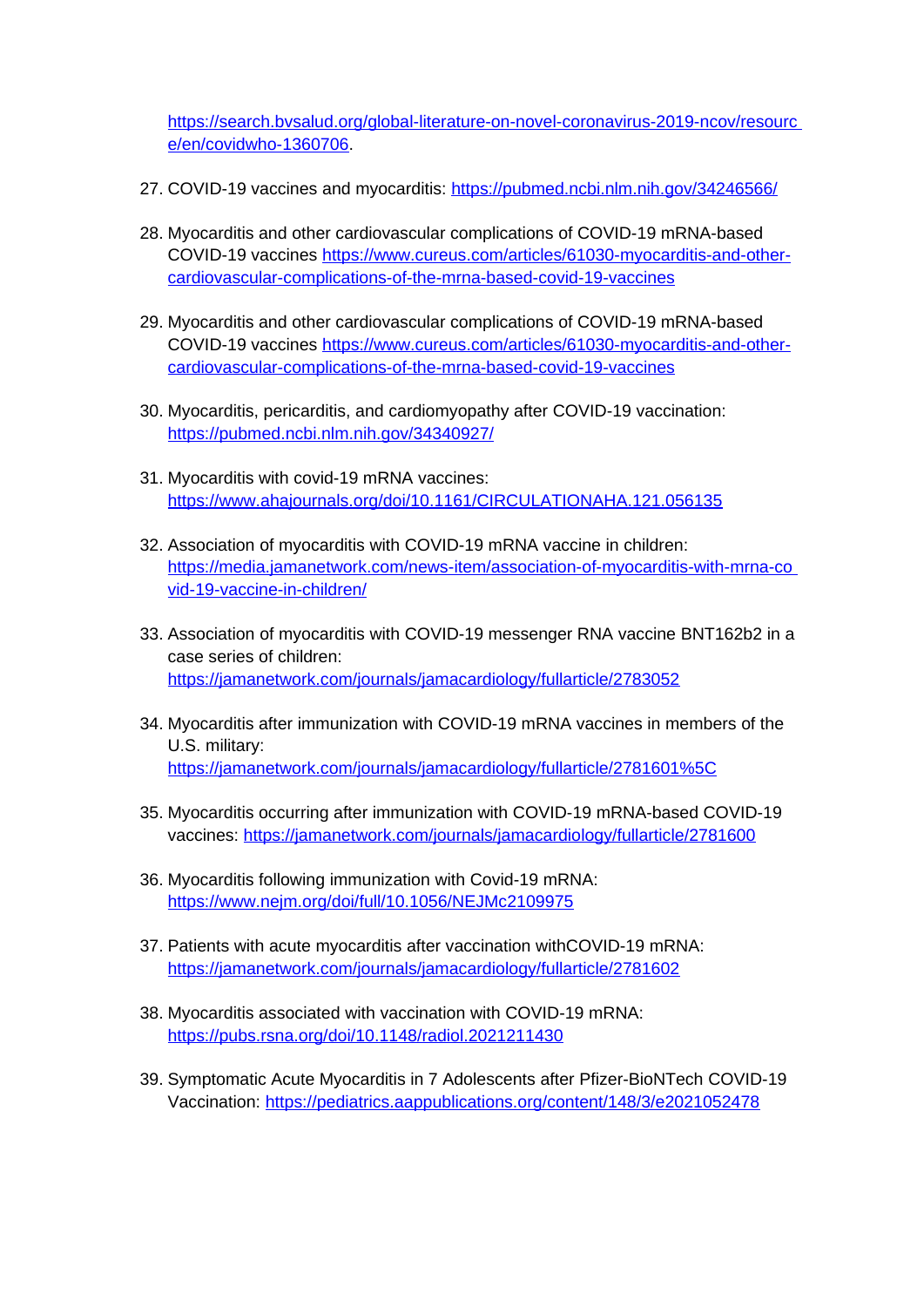- 40. Cardiovascular magnetic resonance imaging findings in young adult patients with acute myocarditis after COVID-19 mRNA vaccination: a case series: [https://jcmr](https://jcmr-online.biomedcentral.com/articles/10.1186/s12968-021-00795-4)[online.biomedcentral.com/articles/10.1186/s12968-021-00795-4](https://jcmr-online.biomedcentral.com/articles/10.1186/s12968-021-00795-4)
- 41. Clinical Guidance for Young People with Myocarditis and Pericarditis after Vaccination with COVID-19 mRNA: [https://www.cps.ca/en/documents/position/clinical-guidance-for-youth-with](https://www.cps.ca/en/documents/position/clinical-guidance-for-youth-with-myocarditis-and-pericarditis)[myocarditis-and-pericarditis](https://www.cps.ca/en/documents/position/clinical-guidance-for-youth-with-myocarditis-and-pericarditis)
- 42. Cardiac imaging of acute myocarditis after vaccination with COVID-19 mRNA: <https://pubmed.ncbi.nlm.nih.gov/34402228/>
- 43. Case report: acute myocarditis after second dose of mRNA-1273 SARS-CoV-2 mRNA vaccine: <https://academic.oup.com/ehjcr/article/5/8/ytab319/6339567>
- 44. Myocarditis / pericarditis associated with COVID-19 vaccine: [https://science.gc.ca/eic/site/063.nsf/eng/h\\_98291.html](https://science.gc.ca/eic/site/063.nsf/eng/h_98291.html)
- 45. The new COVID-19 mRNA vaccine platform and myocarditis: clues to the possible underlying mechanism:<https://pubmed.ncbi.nlm.nih.gov/34312010/>
- 46. Myocarditis associated with COVID-19 vaccination: echocardiographic, cardiac tomography, and magnetic resonance imaging findings: <https://www.ahajournals.org/doi/10.1161/CIRCIMAGING.121.013236>
- 47. In-depth evaluation of a case of presumed myocarditis after the second dose of COVID-19 mRNA vaccine: <https://www.ahajournals.org/doi/10.1161/CIRCULATIONAHA.121.056038>
- 48. Occurrence of acute infarct-like myocarditis after COVID-19 vaccination: just an accidental coincidence or rather a vaccination-associated autoimmune myocarditis?: <https://pubmed.ncbi.nlm.nih.gov/34333695/>
- 49. Recurrence of acute myocarditis temporally associated with receipt of coronavirus mRNA disease vaccine 2019 (COVID-19) in a male adolescent: <https://www.ncbi.nlm.nih.gov/pmc/articles/PMC8216855/>
- 50. Myocarditis after SARS-CoV-2 vaccination: a vaccine-induced reaction?: <https://pubmed.ncbi.nlm.nih.gov/34118375/>
- 51. Self-limited myocarditis presenting with chest pain and ST-segment elevation in adolescents after vaccination with the BNT162b2 mRNA vaccine: <https://pubmed.ncbi.nlm.nih.gov/34180390/>
- 52. Biopsy-proven lymphocytic myocarditis after first COVID-19 mRNA vaccination in a 40-year-old man: case report:<https://pubmed.ncbi.nlm.nih.gov/34487236/>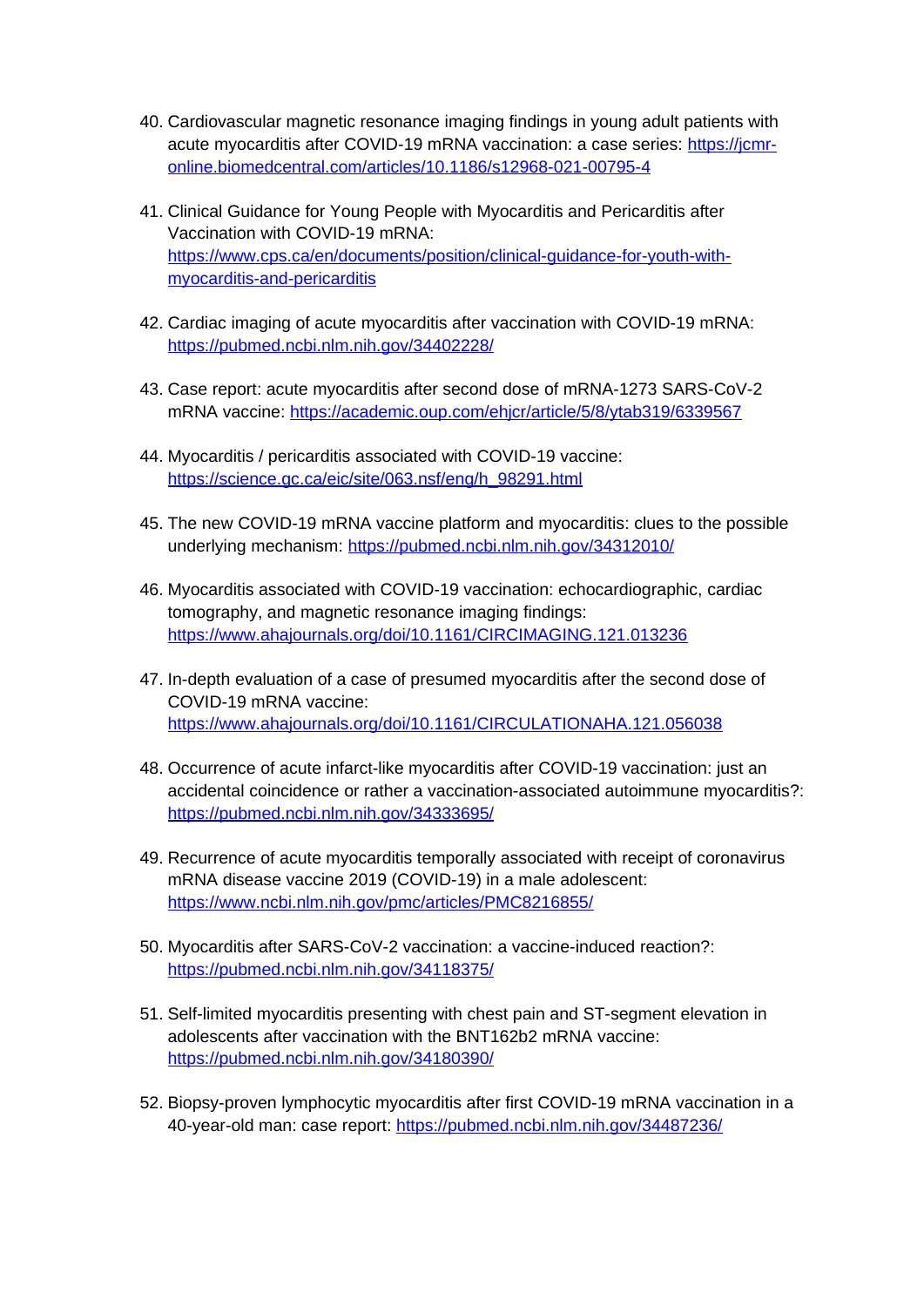- 53. Myocarditis and other cardiovascular complications of mRNA-based COVID-19 vaccines:<https://pubmed.ncbi.nlm.nih.gov/34277198/>
- 54. Case report: acute myocarditis after second dose of SARS-CoV-2 mRNA-1273 vaccine mRNA-1273:<https://pubmed.ncbi.nlm.nih.gov/34514306/>
- 55. Acute myocardial infarction within 24 hours after COVID-19 vaccination: <https://pubmed.ncbi.nlm.nih.gov/34364657/>.
- 56. fulminant myocarditis and systemic hyperinflammation temporally associated with BNT162b2 COVID-19 mRNA vaccination in two patients: <https://pubmed.ncbi.nlm.nih.gov/34416319/>.
- 57. Lymphohistocytic myocarditis after vaccination with the COVID-19 viral vector Ad26.COV2.S:<https://pubmed.ncbi.nlm.nih.gov/34514078/>
- 58. Myocarditis associated with SARS-CoV-2 mRNA vaccination in children aged 12 to 17 years: stratified analysis of a national database: <https://www.medrxiv.org/content/10.1101/2021.08.30.21262866v1>
- 59. A report of myocarditis adverse events in the U.S. Vaccine Adverse Event Reporting System. (VAERS) in association with COVID-19 injectable biologics: <https://pubmed.ncbi.nlm.nih.gov/34601006/>
- 60. This study concludes that: "The vaccine was associated with an excess risk of myocarditis (1 to 5 events per 100,000 persons). The risk of this potentially serious adverse event and of many other serious adverse events increased substantially after SARS-CoV-2 infection": <https://www.nejm.org/doi/full/10.1056/NEJMoa2110475>
- 61. Myocarditis associated with SARS-CoV-2 mRNA vaccination in children aged 12 to 17 years: stratified analysis of a national database: <https://www.medrxiv.org/content/10.1101/2021.08.30.21262866v1>.
- 62. Epidemiology of acute myocarditis/pericarditis in Hong Kong adolescents after covaccination: [https://academic.oup.com/cid/advance-article-abstract/doi/10.1093/cid/](https://academic.oup.com/cid/advance-article-abstract/doi/10.1093/cid/ciab989/644%205179) [ciab989/644 5179.](https://academic.oup.com/cid/advance-article-abstract/doi/10.1093/cid/ciab989/644%205179)
- 63. Myocarditis after 2019 coronavirus disease mRNA vaccine: a case series and determination of incidence rate: <https://academic.oup.com/cid/advance-article/doi/10.1093/cid/ciab926/6420408>
- 64. Myocarditis and pericarditis after COVID-19 vaccination: inequalities in age and vaccine types: <https://www.mdpi.com/2075-4426/11/11/1106>
- 65. Epidemiology and clinical features of myocarditis/pericarditis before the introduction of COVID-19 mRNA vaccine in Korean children: a multicenter study: <https://pubmed.ncbi.nlm.nih.gov/34402230/>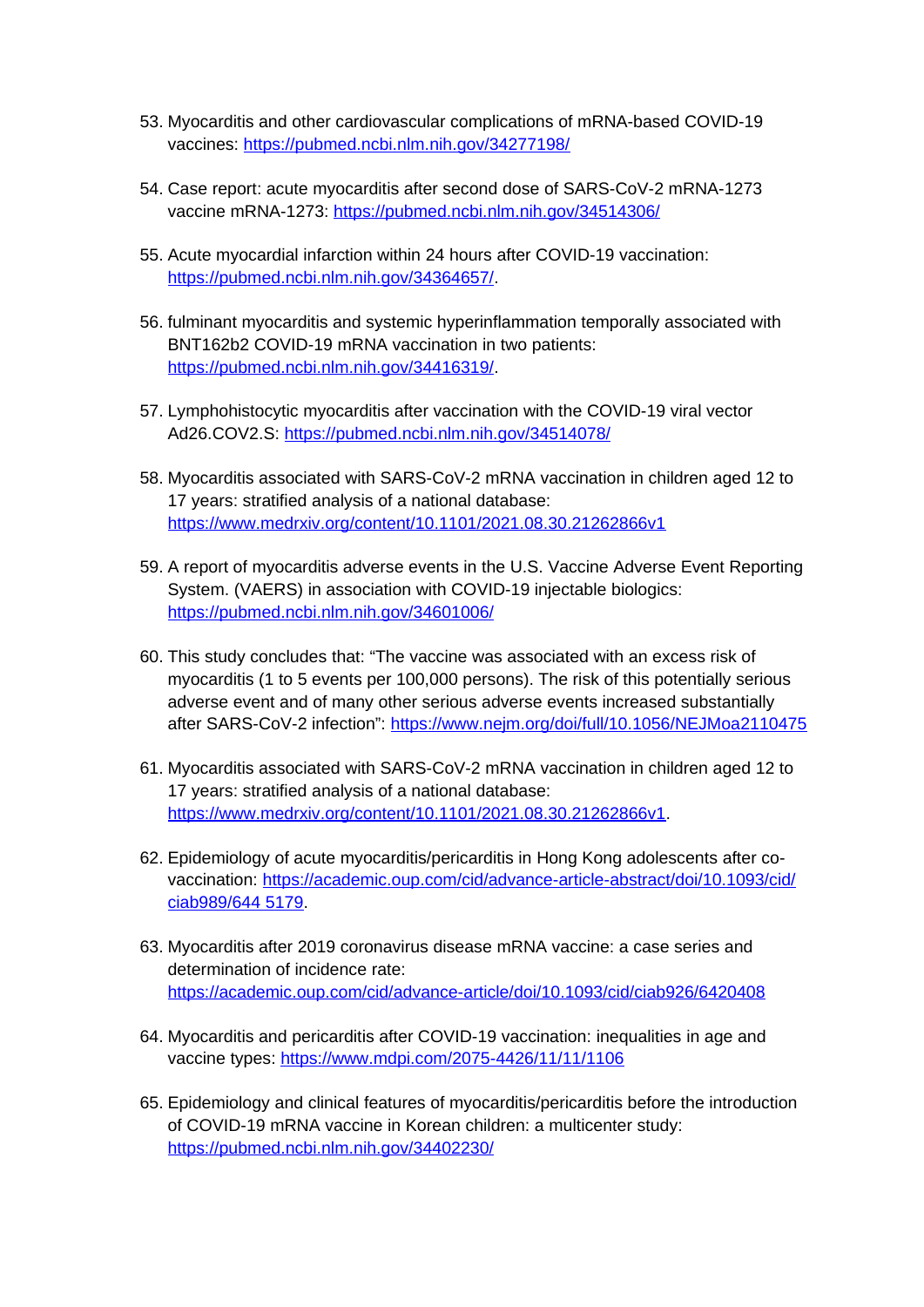- 66. Shedding light on post-vaccination myocarditis and pericarditis in COVID-19 and non-COVID-19 vaccine recipients:<https://pubmed.ncbi.nlm.nih.gov/34696294/>
- 67. Myocarditis Following mRNA COVID-19 Vaccine: [https://journals.lww.com/pec](https://journals.lww.com/pec-online/Abstract/2021/11000/Myocarditis_Following_%20mRNA_COVID_19_Vaccine.9.aspx)online/Abstract/2021/11000/Myocarditis\_Following [mRNA\\_COVID\\_19\\_Vaccine.9.aspx](https://journals.lww.com/pec-online/Abstract/2021/11000/Myocarditis_Following_%20mRNA_COVID_19_Vaccine.9.aspx).
- 68. Myocarditis following BNT162b2 mRNA Covid-19 mRNA vaccine in Israel: <https://pubmed.ncbi.nlm.nih.gov/34614328/>.
- 69. Myocarditis, pericarditis, and cardiomyopathy following COVID-19 vaccination: [https://www.heartlungcirc.org/article/S1443-9506\(21\)01156-2/fulltext](https://www.heartlungcirc.org/article/S1443-9506(21)01156-2/fulltext)
- 70. Myocarditis and other cardiovascular complications of COVID-19 mRNA-based COVID-19 vaccines: <https://pubmed.ncbi.nlm.nih.gov/34277198/>
- 71. Possible Association Between COVID-19 Vaccine and Myocarditis: Clinical and CMR Findings: <https://pubmed.ncbi.nlm.nih.gov/34246586/>
- 72. Hypersensitivity Myocarditis and COVID-19 Vaccines: <https://pubmed.ncbi.nlm.nih.gov/34856634/>.
- 73. Severe myocarditis associated with COVID-19 vaccine: zebra or unicorn?: [https://www.internationaljournalofcardiology.com/article/S0167-5273\(21\)01477-7/](https://www.internationaljournalofcardiology.com/article/S0167-5273(21)01477-7/fulltext) [fulltext.](https://www.internationaljournalofcardiology.com/article/S0167-5273(21)01477-7/fulltext)
- 74. Acute myocardial infarction and myocarditis after COVID-19 vaccination: <https://www.ncbi.nlm.nih.gov/labs/pmc/articles/PMC8522388/>
- 75. Myocarditis after Covid-19 vaccination in a large healthcare organization: <https://www.nejm.org/doi/10.1056/NEJMoa2110737>
- 76. Association of myocarditis with COVID-19 messenger RNA BNT162b2 vaccine in a case series of children: <https://jamanetwork.com/journals/jamacardiology/fullarticle/2783052>
- 77. Clinical suspicion of myocarditis temporally related to COVID-19 vaccination in adolescents and young adults: [https://www.ahajournals.org/doi/abs/10.1161/CIRCULATIONAHA.121.056583?](https://www.ahajournals.org/doi/abs/10.1161/CIRCULATIONAHA.121.056583?url_ver=Z39.88-2003&rfr_id=ori:rid:crossref.org&rfr_dat=cr_pub%20%200pubmed) [url\\_ver=Z39.88-2003&rfr\\_id=ori:rid:crossref.org&rfr\\_dat=cr\\_pub%20%200pubmed](https://www.ahajournals.org/doi/abs/10.1161/CIRCULATIONAHA.121.056583?url_ver=Z39.88-2003&rfr_id=ori:rid:crossref.org&rfr_dat=cr_pub%20%200pubmed)
- 78. STEMI mimicry: focal myocarditis in an adolescent patient after COVID-19 mRNA vaccination:.<https://pubmed.ncbi.nlm.nih.gov/34756746/>
- 79. Myocarditis and pericarditis in association with COVID-19 mRNA vaccination: cases from a regional pharmacovigilance center: <https://www.ncbi.nlm.nih.gov/labs/pmc/articles/PMC8587334/>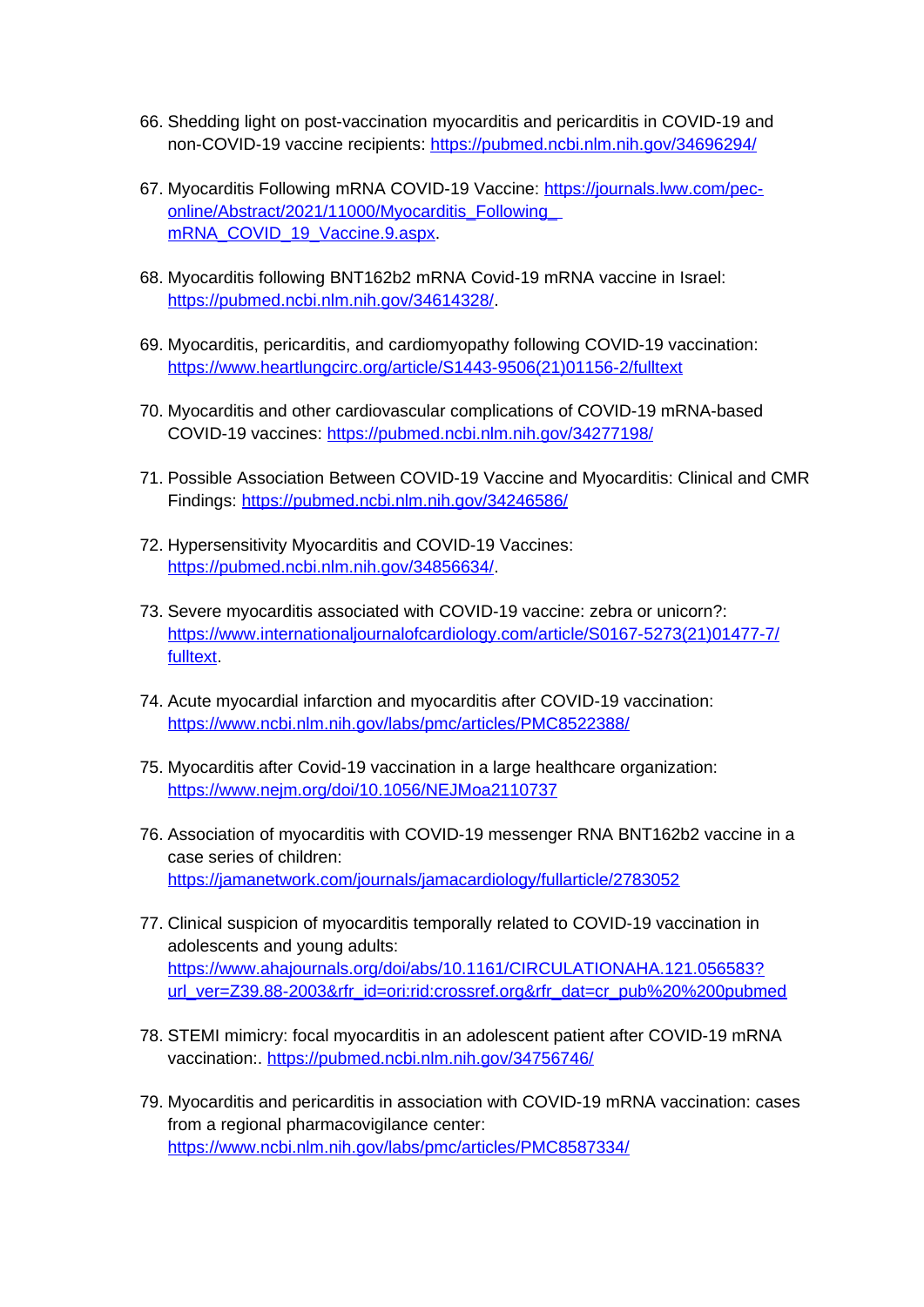- 80. Myocarditis after COVID-19 mRNA vaccines: <https://pubmed.ncbi.nlm.nih.gov/34546329/>.
- 81. Patients with acute myocarditis after COVID-19 mRNA vaccination:. <https://jamanetwork.com/journals/jamacardiology/fullarticle/2781602>.
- 82. Myocarditis after COVID-19 vaccination: a case series: <https://www.sciencedirect.com/science/article/pii/S0264410X21011725?via%3Dihub>.
- 83. Myocarditis associated with COVID-19 vaccination in adolescents: <https://publications.aap.org/pediatrics/article/148/5/e2021053427/181357>
- 84. Myocarditis findings on cardiac magnetic resonance imaging after vaccination with COVID-19 mRNA in adolescents:. <https://pubmed.ncbi.nlm.nih.gov/34704459/>
- 85. Myocarditis after COVID-19 vaccination: magnetic resonance imaging study: [https://academic.oup.com/ehjcimaging/advance-article/doi/10.1093/ehjci/jeab230/6](https://academic.oup.com/ehjcimaging/advance-article/doi/10.1093/ehjci/jeab230/6%20421640)  [421640.](https://academic.oup.com/ehjcimaging/advance-article/doi/10.1093/ehjci/jeab230/6%20421640)
- 86. Acute myocarditis after administration of the second dose of BNT162b2 COVID-19 vaccine:<https://www.ncbi.nlm.nih.gov/labs/pmc/articles/PMC8599115/>
- 87. Myocarditis after COVID-19 vaccination: <https://www.sciencedirect.com/science/article/pii/S2352906721001603>
- 88. Case report: probable myocarditis after Covid-19 mRNA vaccine in a patient with arrhythmogenic left ventricular cardiomyopathy: <https://pubmed.ncbi.nlm.nih.gov/34712717/>.
- 89. Acute myocarditis after administration of BNT162b2 vaccine against COVID-19: [https://www.revespcardiol.org/en-linkresolver-acute-myocarditis-after-administration](https://www.revespcardiol.org/en-linkresolver-acute-myocarditis-after-administration-bnt162b2-S188558572100133X)[bnt162b2-S188558572100133X](https://www.revespcardiol.org/en-linkresolver-acute-myocarditis-after-administration-bnt162b2-S188558572100133X).
- 90. Myocarditis associated with COVID-19 mRNA vaccination: <https://pubs.rsna.org/doi/10.1148/radiol.2021211430>
- 91. Acute myocarditis after COVID-19 vaccination: a case report: <https://www.sciencedirect.com/science/article/pii/S0248866321007098>
- 92. Acute myopericarditis after COVID-19 vaccination in adolescents:. <https://pubmed.ncbi.nlm.nih.gov/34589238/>.
- 93. Perimyocarditis in adolescents after Pfizer-BioNTech COVID-19 vaccination: <https://academic.oup.com/jpids/article/10/10/962/6329543>.
- 94. Acute myocarditis associated with anti-COVID-19 vaccination: [https://ecevr.org/DOIx.php?id=10.7774/cevr.2021.10.2.196.](https://ecevr.org/DOIx.php?id=10.7774/cevr.2021.10.2.196)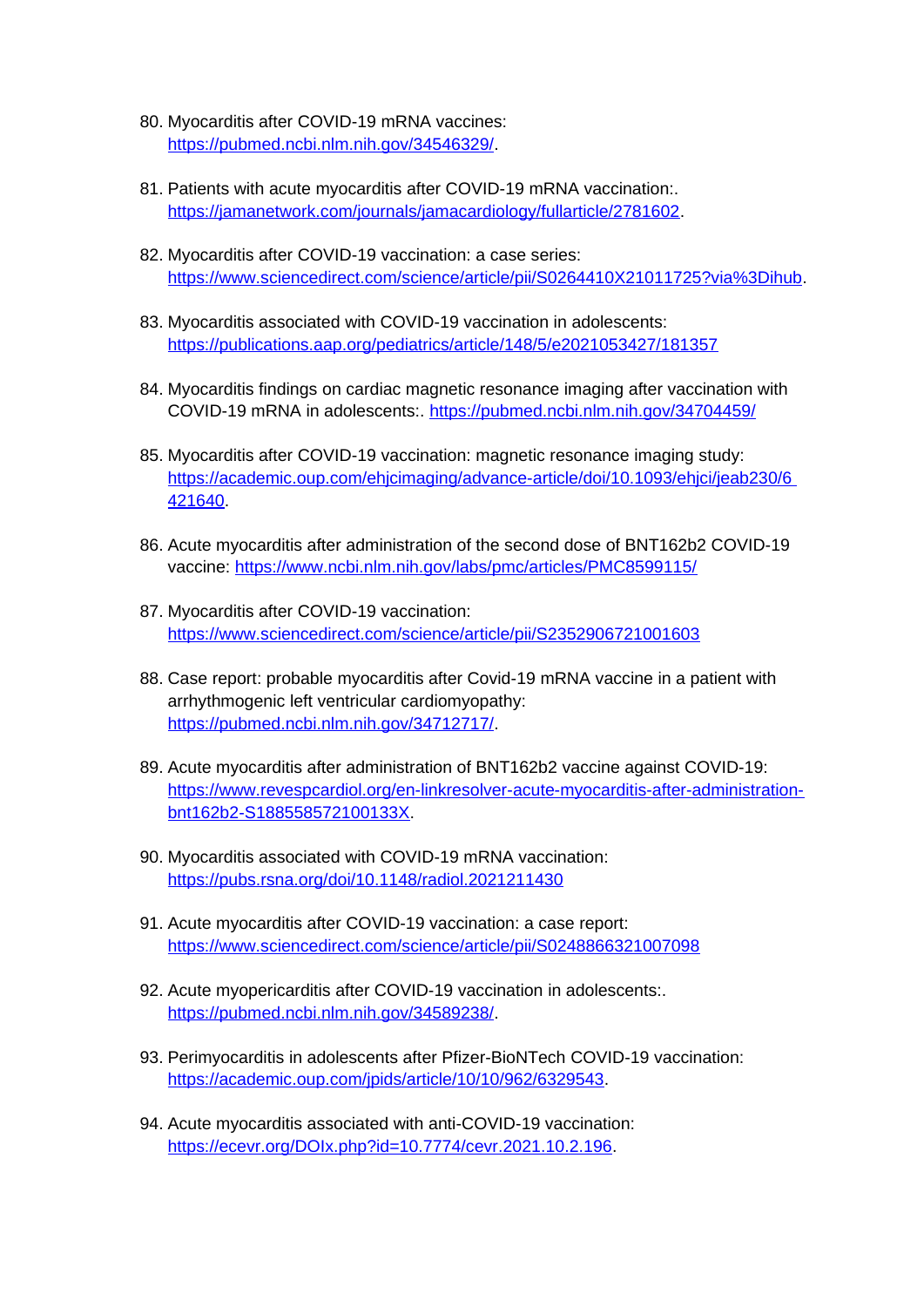- 95. Myocarditis associated with COVID-19 vaccination: echocardiographic, cardiac CT, and MRI findings:. <https://pubmed.ncbi.nlm.nih.gov/34428917/>.
- 96. Acute symptomatic myocarditis in 7 adolescents after Pfizer-BioNTech COVID-19 vaccination:. [https://pubmed.ncbi.nlm.nih.gov/34088762/.](https://pubmed.ncbi.nlm.nih.gov/34088762/)
- 97. Myocarditis and pericarditis in adolescents after first and second doses of COVID-19 mRNA vaccines:. [https://academic.oup.com/ehjqcco/advance-article/doi/10.1093/ehjqcco/qcab090/64](https://academic.oup.com/ehjqcco/advance-article/doi/10.1093/ehjqcco/qcab090/64%2042104)  [42104.](https://academic.oup.com/ehjqcco/advance-article/doi/10.1093/ehjqcco/qcab090/64%2042104)
- 98. COVID 19 vaccine for adolescents. Concern for myocarditis and pericarditis: <https://www.mdpi.com/2036-7503/13/3/61>.
- 99. Cardiac imaging of acute myocarditis after vaccination with COVID-19 mRNA: <https://pubmed.ncbi.nlm.nih.gov/34402228/>
- 100. Myocarditis temporally associated with COVID-19 vaccination: <https://pubmed.ncbi.nlm.nih.gov/34133885/>
- 101. Acute myocarditis associated with COVID-19 vaccination: report of a case: <https://www.ncbi.nlm.nih.gov/labs/pmc/articles/PMC8639400/>
- 102. Myocarditis following vaccination with COVID-19 messenger RNA: a Japanese case series:<https://pubmed.ncbi.nlm.nih.gov/34840235/>.
- 103. Myocarditis in the setting of a recent COVID-19 vaccination: <https://pubmed.ncbi.nlm.nih.gov/34712497/>.
- 104. Acute myocarditis after a second dose of COVID-19 mRNA vaccine: report of two cases: [https://www.clinicalimaging.org/article/S0899-7071\(21\)00265-5/fulltext.](https://www.clinicalimaging.org/article/S0899-7071(21)00265-5/fulltext)
- 105. Prevalence of thrombocytopenia, antiplatelet factor 4 antibodies, and elevated D-dimer in Thais after vaccination with ChAdOx1 nCoV-19: <https://pubmed.ncbi.nlm.nih.gov/34568726/>
- 106. Epidemiology of acute myocarditis/pericarditis in Hong Kong adolescents after co-vaccination: [https://academic.oup.com/cid/advance-article-abstract/doi/10.1093/cid/](https://academic.oup.com/cid/advance-article-abstract/doi/10.1093/cid/ciab989/6445179) [ciab989/6445179](https://academic.oup.com/cid/advance-article-abstract/doi/10.1093/cid/ciab989/6445179)
- 107. Myocarditis after 2019 coronavirus disease mRNA vaccine: a case series and incidence rate determination: <https://academic.oup.com/cid/advance-article/doi/10.1093/cid/ciab926/6420408>.
- 108. Myocarditis and pericarditis after COVID-19 vaccination: inequalities in age and vaccine types:<https://www.mdpi.com/2075-4426/11/11/1106>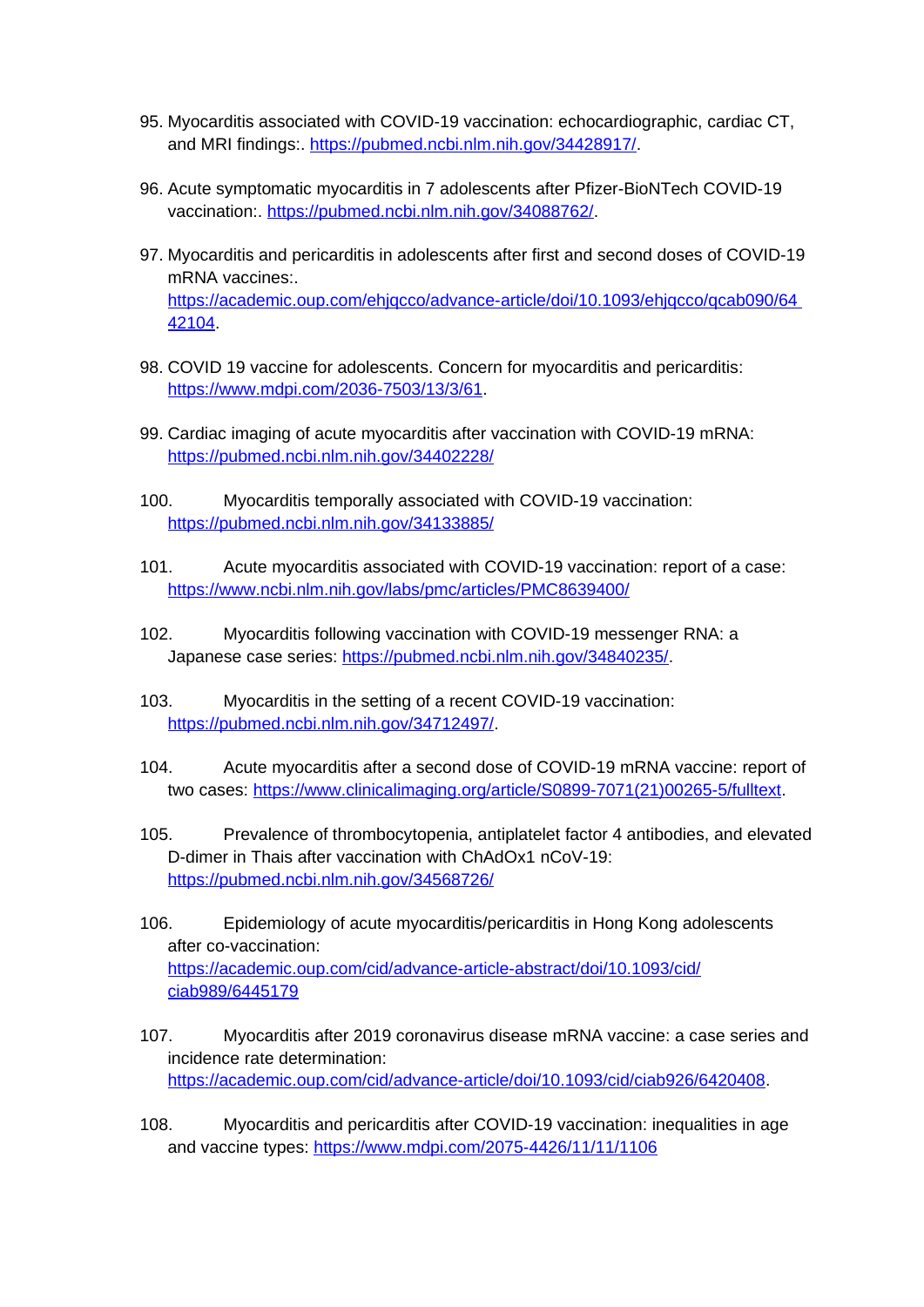- 109. Epidemiology and clinical features of myocarditis/pericarditis before the introduction of COVID-19 mRNA vaccine in Korean children: a multicenter study: <https://pubmed.ncbi.nlm.nih.gov/34402230/>
- 110. Shedding light on post-vaccination myocarditis and pericarditis in COVID-19 and non-COVID-19 vaccine recipients: <https://pubmed.ncbi.nlm.nih.gov/34696294/>
- 111. Epidemiology of acute myocarditis/pericarditis in Hong Kong adolescents after co-vaccination:<https://pubmed.ncbi.nlm.nih.gov/34849657/>.
- 112. Myocarditis-induced sudden death after BNT162b2 COVID-19 mRNA vaccination in Korea: case report focusing on histopathological findings: <https://pubmed.ncbi.nlm.nih.gov/34664804/>
- 113. Acute myocarditis after vaccination with COVID-19 mRNA in adults aged 18 years or older:<https://pubmed.ncbi.nlm.nih.gov/34605853/>
- 114. Recurrence of acute myocarditis temporally associated with receipt of the 2019 coronavirus mRNA disease vaccine (COVID-19) in an adolescent male: <https://pubmed.ncbi.nlm.nih.gov/34166671/>
- 115. Young male with myocarditis after mRNA-1273 coronavirus disease-2019 (COVID-19) mRNA vaccination: <https://pubmed.ncbi.nlm.nih.gov/34744118/>
- 116. Acute myocarditis after SARS-CoV-2 vaccination in a 24-year-old male: <https://pubmed.ncbi.nlm.nih.gov/34334935/>.
- 117. Ga-DOTATOC digital PET images of inflammatory cell infiltrates in myocarditis after vaccination with COVID-19: <https://pubmed.ncbi.nlm.nih.gov/34746968/>
- 118. Occurrence of acute infarct-like myocarditis after vaccination with COVID-19: just an accidental coincidence or rather a vaccination-associated autoimmune myocarditis?": <https://pubmed.ncbi.nlm.nih.gov/34333695/>.
- 119. Self-limited myocarditis presenting with chest pain and ST-segment elevation in adolescents after vaccination with BNT162b2 mRNA vaccine: <https://pubmed.ncbi.nlm.nih.gov/34180390/>
- 120. Myocarditis Following Immunization with COVID-19 mRNA Vaccines in Members of the U.S. Military: <https://pubmed.ncbi.nlm.nih.gov/34185045/>
- 121. Myocarditis after BNT162b2 vaccination in a healthy male: <https://pubmed.ncbi.nlm.nih.gov/34229940/>
- 122. Acute myocarditis after SARS-CoV-2 mRNA-1273 mRNA vaccination: <https://pubmed.ncbi.nlm.nih.gov/34308326/>.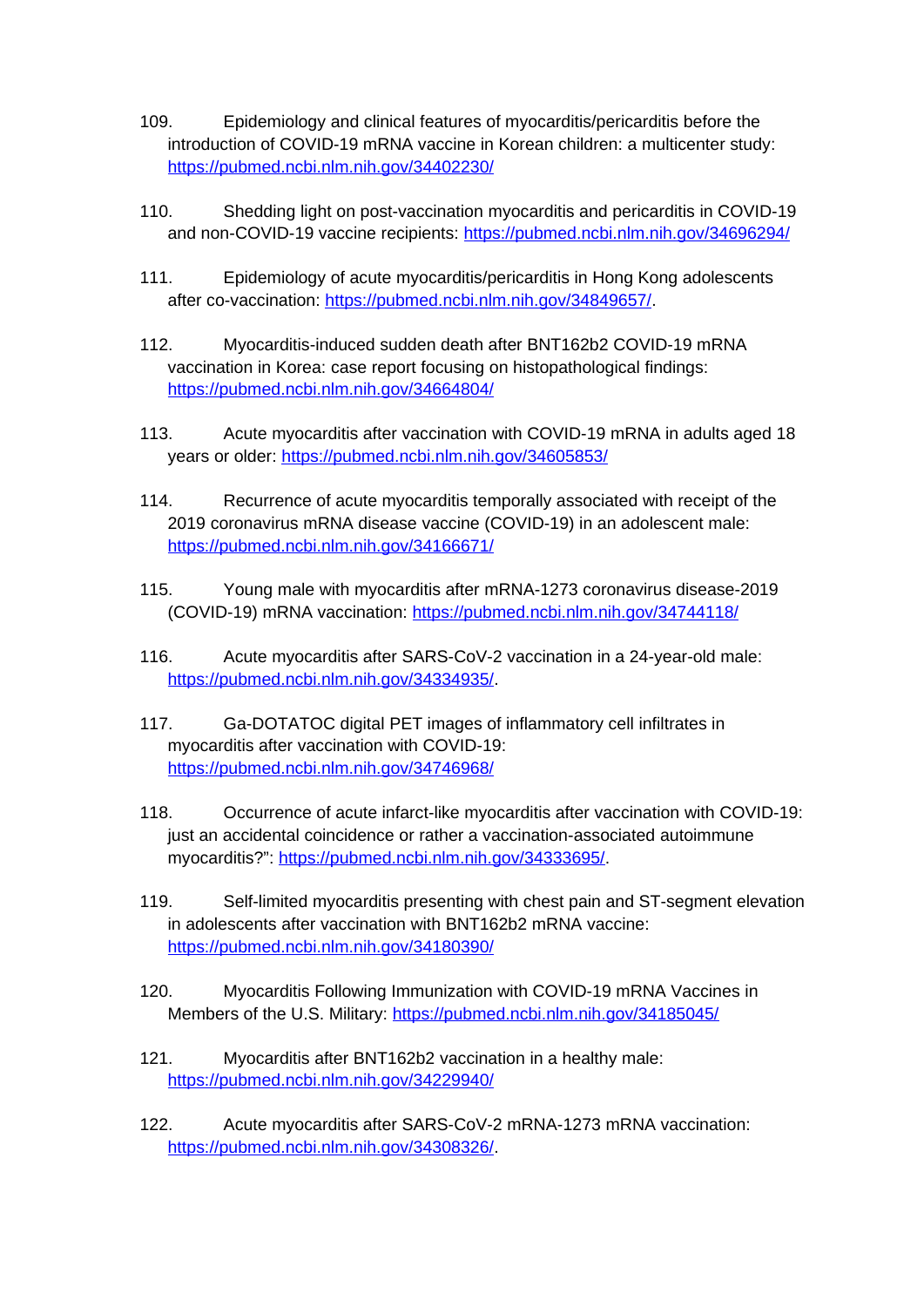- 123. Biopsy-proven lymphocytic myocarditis after first vaccination with COVID-19 mRNA in a 40-year-old man: case report: <https://pubmed.ncbi.nlm.nih.gov/34487236/>
- 124. Multimodality imaging and histopathology in a young man presenting with fulminant lymphocytic myocarditis and cardiogenic shock after vaccination with mRNA-1273: <https://pubmed.ncbi.nlm.nih.gov/34848416/>
- 125. Acute myocarditis after Comirnaty vaccination in a healthy male with previous SARS-CoV-2 infection:<https://pubmed.ncbi.nlm.nih.gov/34367386/>
- 126. Acute myocarditis in a young adult two days after vaccination with Pfizer: <https://pubmed.ncbi.nlm.nih.gov/34709227/>
- 127. Case report: acute fulminant myocarditis and cardiogenic shock after messenger RNA coronavirus vaccination in 2019 requiring extracorporeal cardiopulmonary resuscitation:<https://pubmed.ncbi.nlm.nih.gov/34778411/>
- 128. Acute myocarditis after 2019 coronavirus disease vaccination: <https://pubmed.ncbi.nlm.nih.gov/34734821/>
- 129. A series of patients with myocarditis after vaccination against SARS-CoV-2 with mRNA-1279 and BNT162b2:<https://pubmed.ncbi.nlm.nih.gov/34246585/>
- 130. Acute myocarditis defined after vaccination with 2019 mRNA of coronavirus disease:<https://pubmed.ncbi.nlm.nih.gov/34866122/>
- 131. Biventricular systolic dysfunction in acute myocarditis after SARS-CoV-2 mRNA-1273 vaccination: <https://pubmed.ncbi.nlm.nih.gov/34601566/>
- 132. Myocarditis following COVID-19 vaccination: MRI study: <https://pubmed.ncbi.nlm.nih.gov/34739045/>.
- 133. Acute myocarditis after COVID-19 vaccination: case report: [https://docs.google.com/document/d/1Hc4bh\\_qNbZ7UVm5BLxkRdMPnnI9zcCsl/e](https://docs.google.com/document/d/1Hc4bh_qNbZ7UVm5BLxkRdMPnnI9zcCsl/e)
- 134. Association of myocarditis with COVID-19 messenger RNA BNT162b2 vaccine COVID-19 in a case series of children: <https://pubmed.ncbi.nlm.nih.gov/34374740/>
- 135. Clinical suspicion of myocarditis temporally related to COVID-19 vaccination in adolescents and young adults:<https://pubmed.ncbi.nlm.nih.gov/34865500/>
- 136. Myocarditis following vaccination with Covid-19 in a large healthcare organization:<https://pubmed.ncbi.nlm.nih.gov/34614329/>
- 137. Myocarditis and pericarditis in adolescents after the first and second doses of COVID-19 mRNA vaccines:<https://pubmed.ncbi.nlm.nih.gov/34849667/>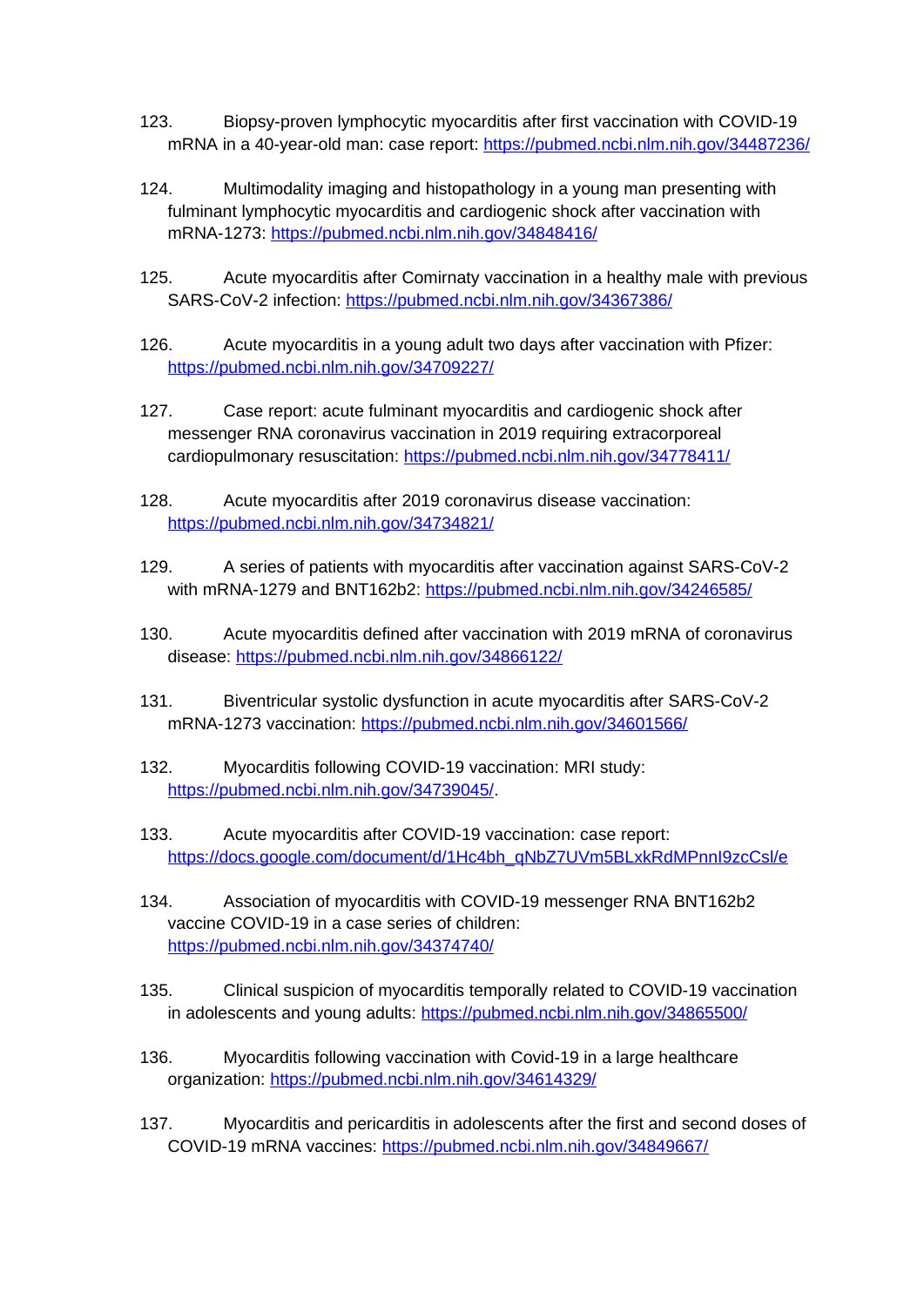- 138. Myocarditis after SARS-CoV-2 mRNA vaccination, a case series: <https://pubmed.ncbi.nlm.nih.gov/34396358/>.
- 139. Epidemiology of myocarditis and pericarditis following mRNA vaccines in Ontario, Canada: by vaccine product, schedule, and interval: <https://www.medrxiv.org/content/10.1101/2021.12.02.21267156v1>
- 140. Acute myocardial infarction and myocarditis after COVID-19 vaccination: <https://pubmed.ncbi.nlm.nih.gov/34586408/>
- 141. Abbate, A., Gavin, J., Madanchi, N., Kim, C., Shah, P. R., Klein, K., . . . Danielides, S. (2021). Fulminant myocarditis and systemic hyperinflammation temporally associated with BNT162b2 mRNA COVID-19 vaccination in two patients. Int J Cardiol, 340, 119-121. doi:10.1016/j.ijcard.2021.08.018. <https://www.ncbi.nlm.nih.gov/pubmed/34416319>
- 142. Abu Mouch, S., Roguin, A., Hellou, E., Ishai, A., Shoshan, U., Mahamid, L., . . . Berar Yanay, N. (2021). Myocarditis following COVID-19 mRNA vaccination. Vaccine, 39(29), 3790-3793. doi:10.1016/j.vaccine.2021.05.087. <https://www.ncbi.nlm.nih.gov/pubmed/34092429>
- 143. Albert, E., Aurigemma, G., Saucedo, J., & Gerson, D. S. (2021). Myocarditis following COVID-19 vaccination. Radiol Case Rep, 16(8), 2142-2145. doi:10.1016/j.radcr.2021.05.033.<https://www.ncbi.nlm.nih.gov/pubmed/34025885>
- 144. Aye, Y. N., Mai, A. S., Zhang, A., Lim, O. Z. H., Lin, N., Ng, C. H., . . . Chew, N. W. S. (2021). Acute Myocardial Infarction and Myocarditis following COVID-19 Vaccination. QJM. doi:10.1093/qjmed/hcab252. <https://www.ncbi.nlm.nih.gov/pubmed/34586408>
- 145. Azir, M., Inman, B., Webb, J., & Tannenbaum, L. (2021). STEMI Mimic: Focal Myocarditis in an Adolescent Patient After mRNA COVID-19 Vaccine. J Emerg Med, 61(6), e129-e132. doi:10.1016/j.jemermed.2021.09.017. <https://www.ncbi.nlm.nih.gov/pubmed/34756746>
- 146. Bozkurt, B., Kamat, I., & Hotez, P. J. (2021). Myocarditis With COVID-19 mRNA Vaccines. Circulation, 144(6), 471-484. doi:10.1161/CIRCULATIONAHA.121.056135. <https://www.ncbi.nlm.nih.gov/pubmed/34281357>
- 147. Calcaterra, G., Mehta, J. L., de Gregorio, C., Butera, G., Neroni, P., Fanos, V., & Bassareo, P. P. (2021). COVID 19 Vaccine for Adolescents. Concern about Myocarditis and Pericarditis. Pediatr Rep, 13(3), 530-533. doi:10.3390/pediatric13030061.<https://www.ncbi.nlm.nih.gov/pubmed/34564344>
- 148. Chamling, B., Vehof, V., Drakos, S., Weil, M., Stalling, P., Vahlhaus, C., . . . Yilmaz, A. (2021). Occurrence of acute infarct-like myocarditis following COVID-19 vaccination: just an accidental co-incidence or rather vaccination-associated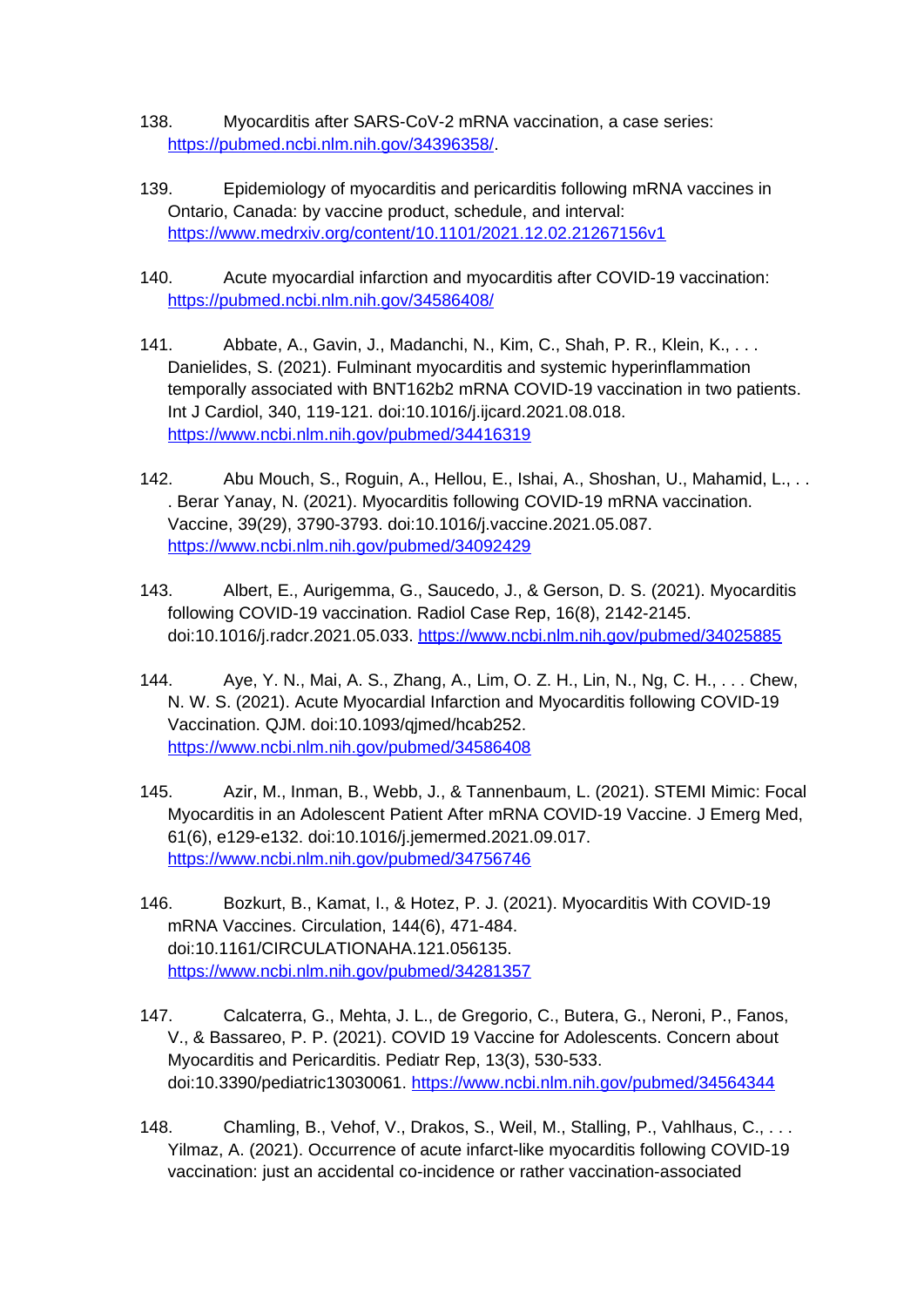autoimmune myocarditis? Clin Res Cardiol, 110(11), 1850-1854. doi:10.1007/s00392-021-01916-w. <https://www.ncbi.nlm.nih.gov/pubmed/34333695>

- 149. Chelala, L., Jeudy, J., Hossain, R., Rosenthal, G., Pietris, N., & White, C. (2021). Cardiac MRI Findings of Myocarditis After COVID-19 mRNA Vaccination in Adolescents. AJR Am J Roentgenol. doi:10.2214/AJR.21.26853. <https://www.ncbi.nlm.nih.gov/pubmed/34704459>
- 150. Choi, S., Lee, S., Seo, J. W., Kim, M. J., Jeon, Y. H., Park, J. H., . . . Yeo, N. S. (2021). Myocarditis-induced Sudden Death after BNT162b2 mRNA COVID-19 Vaccination in Korea: Case Report Focusing on Histopathological Findings. J Korean Med Sci, 36(40), e286. doi:10.3346/jkms.2021.36.e286. <https://www.ncbi.nlm.nih.gov/pubmed/34664804>
- 151. Chua, G. T., Kwan, M. Y. W., Chui, C. S. L., Smith, R. D., Cheung, E. C., Tian, T., . . . Ip, P. (2021). Epidemiology of Acute Myocarditis/Pericarditis in Hong Kong Adolescents Following Comirnaty Vaccination. Clin Infect Dis. doi:10.1093/cid/ciab989.<https://www.ncbi.nlm.nih.gov/pubmed/34849657>
- 152. Clarke, R., & Ioannou, A. (2021). Should T2 mapping be used in cases of recurrent myocarditis to differentiate between the acute inflammation and chronic scar? J Pediatr. doi:10.1016/j.jpeds.2021.12.026. <https://www.ncbi.nlm.nih.gov/pubmed/34933012>
- 153. Das, B. B., Moskowitz, W. B., Taylor, M. B., & Palmer, A. (2021). Myocarditis and Pericarditis Following mRNA COVID-19 Vaccination: What Do We Know So Far? Children (Basel), 8(7). doi:10.3390/children8070607. <https://www.ncbi.nlm.nih.gov/pubmed/34356586>
- 154. Dickey, J. B., Albert, E., Badr, M., Laraja, K. M., Sena, L. M., Gerson, D. S., . . . Aurigemma, G. P. (2021). A Series of Patients With Myocarditis Following SARS-CoV-2 Vaccination With mRNA-1279 and BNT162b2. JACC Cardiovasc Imaging, 14(9), 1862-1863. doi:10.1016/j.jcmg.2021.06.003. <https://www.ncbi.nlm.nih.gov/pubmed/34246585>
- 155. Ehrlich, P., Klingel, K., Ohlmann-Knafo, S., Huttinger, S., Sood, N., Pickuth, D., & Kindermann, M. (2021). Biopsy-proven lymphocytic myocarditis following first mRNA COVID-19 vaccination in a 40-year-old male: case report. Clin Res Cardiol, 110(11), 1855-1859. doi:10.1007/s00392-021-01936-6. <https://www.ncbi.nlm.nih.gov/pubmed/34487236>
- 156. Facetti, S., Giraldi, M., Vecchi, A. L., Rogiani, S., & Nassiacos, D. (2021). [Acute myocarditis in a young adult two days after Pfizer vaccination]. G Ital Cardiol (Rome), 22(11), 891-893. doi:10.1714/3689.36746. <https://www.ncbi.nlm.nih.gov/pubmed/34709227>
- 157. Foltran, D., Delmas, C., Flumian, C., De Paoli, P., Salvo, F., Gautier, S., ... Montastruc, F. (2021). Myocarditis and Pericarditis in Adolescents after First and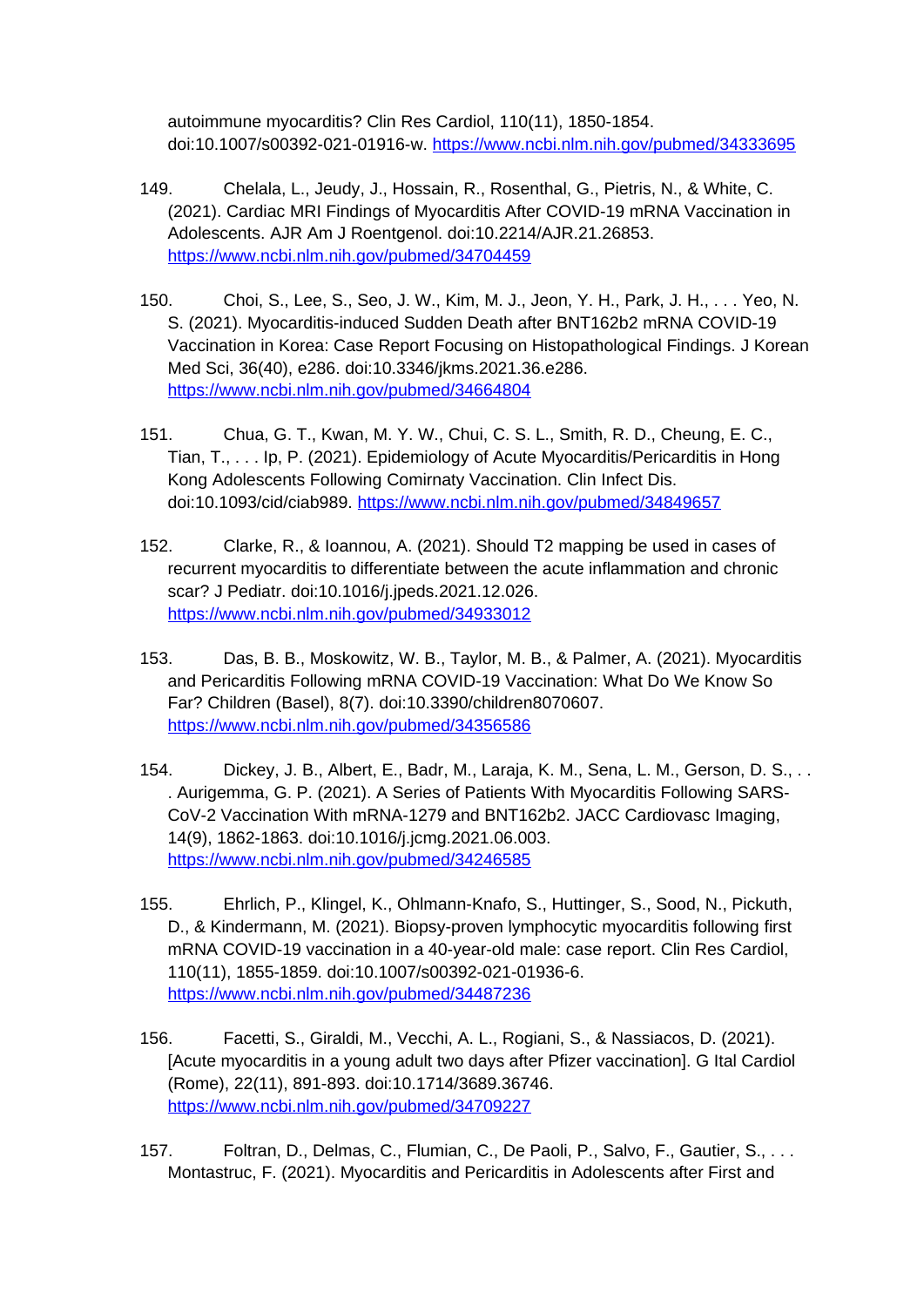Second doses of mRNA COVID-19 Vaccines. Eur Heart J Qual Care Clin Outcomes. doi:10.1093/ehjqcco/qcab090. <https://www.ncbi.nlm.nih.gov/pubmed/34849667>

- 158. Gargano, J. W., Wallace, M., Hadler, S. C., Langley, G., Su, J. R., Oster, M. E., . . . Oliver, S. E. (2021). Use of mRNA COVID-19 Vaccine After Reports of Myocarditis Among Vaccine Recipients: Update from the Advisory Committee on Immunization Practices – United States, June 2021. MMWR Morb Mortal Wkly Rep, 70(27), 977-982. doi:10.15585/mmwr.mm7027e2. <https://www.ncbi.nlm.nih.gov/pubmed/34237049>
- 159. Gautam, N., Saluja, P., Fudim, M., Jambhekar, K., Pandey, T., & Al'Aref, S. (2021). A Late Presentation of COVID-19 Vaccine-Induced Myocarditis. Cureus, 13(9), e17890. doi:10.7759/cureus.17890. <https://www.ncbi.nlm.nih.gov/pubmed/34660088>
- 160. Gellad, W. F. (2021). Myocarditis after vaccination against covid-19. BMJ, 375, n3090. doi:10.1136/bmj.n3090.<https://www.ncbi.nlm.nih.gov/pubmed/34916217>
- 161. In brief: Myocarditis with the Pfizer/BioNTech and Moderna COVID-19 vaccines. (2021). Med Lett Drugs Ther, 63(1629), e9. Retrieved from [https://www.ncbi.nlm.nih.gov/pubmed/34544112https://www.ncbi.nlm.nih.gov/](https://www.ncbi.nlm.nih.gov/pubmed/34544112https:/www.ncbi.nlm.nih.gov/pubmed/3454412) [pubmed/3454412](https://www.ncbi.nlm.nih.gov/pubmed/34544112https:/www.ncbi.nlm.nih.gov/pubmed/3454412)
- 162. Ioannou, A. (2021a). Myocarditis should be considered in those with a troponin rise and unobstructed coronary arteries following Pfizer-BioNTech COVID-19 vaccination. QJM. doi:10.1093/qjmed/hcab231. <https://www.ncbi.nlm.nih.gov/pubmed/34463755>
- 163. Ioannou, A. (2021b). T2 mapping should be utilised in cases of suspected myocarditis to confirm an acute inflammatory process. QJM. doi:10.1093/qjmed/hcab326.<https://www.ncbi.nlm.nih.gov/pubmed/34931681>
- 164. Isaak, A., Feisst, A., & Luetkens, J. A. (2021). Myocarditis Following COVID-19 Vaccination. Radiology, 301(1), E378-E379. doi:10.1148/radiol.2021211766. <https://www.ncbi.nlm.nih.gov/pubmed/34342500>
- 165. Istampoulouoglou, I., Dimitriou, G., Spani, S., Christ, A., Zimmermanns, B., Koechlin, S., . . . Leuppi-Taegtmeyer, A. B. (2021). Myocarditis and pericarditis in association with COVID-19 mRNA-vaccination: cases from a regional pharmacovigilance centre. Glob Cardiol Sci Pract, 2021(3), e202118. doi:10.21542/gcsp.2021.18. <https://www.ncbi.nlm.nih.gov/pubmed/34805376>
- 166. Jain, S. S., Steele, J. M., Fonseca, B., Huang, S., Shah, S., Maskatia, S. A., . . . Grosse-Wortmann, L. (2021). COVID-19 Vaccination-Associated Myocarditis in Adolescents. Pediatrics, 148(5). doi:10.1542/peds.2021-053427. <https://www.ncbi.nlm.nih.gov/pubmed/34389692>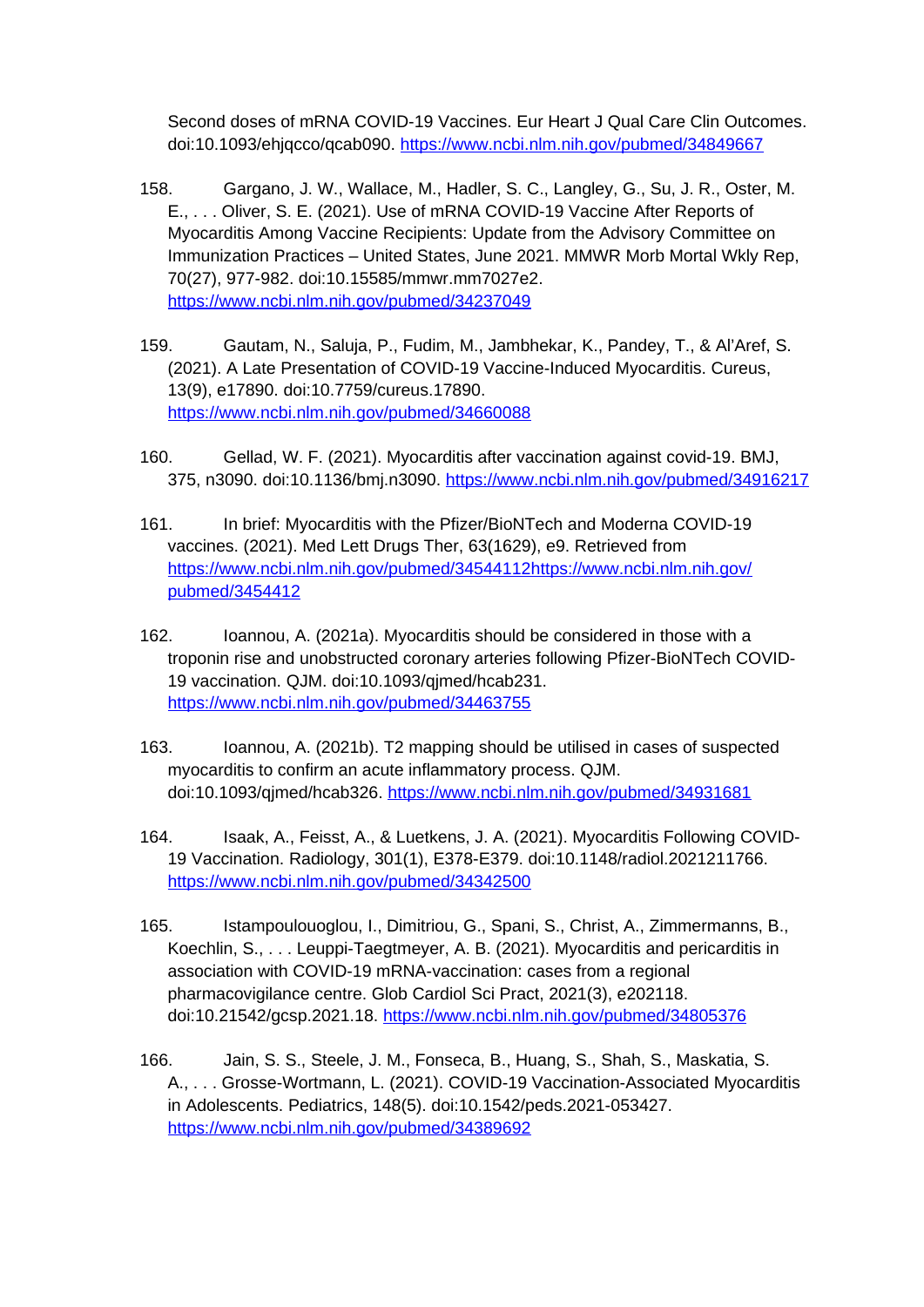- 167. Kaneta, K., Yokoi, K., Jojima, K., Kotooka, N., & Node, K. (2021). Young Male With Myocarditis Following mRNA-1273 Vaccination Against Coronavirus Disease-2019 (COVID-19). Circ J. doi:10.1253/circj.CJ-21-0818. <https://www.ncbi.nlm.nih.gov/pubmed/34744118>
- 168. Kaul, R., Sreenivasan, J., Goel, A., Malik, A., Bandyopadhyay, D., Jin, C., . . . Panza, J. A. (2021). Myocarditis following COVID-19 vaccination. Int J Cardiol Heart Vasc, 36, 100872. doi:10.1016/j.ijcha.2021.100872. <https://www.ncbi.nlm.nih.gov/pubmed/34568540>
- 169. Kim, H. W., Jenista, E. R., Wendell, D. C., Azevedo, C. F., Campbell, M. J., Darty, S. N., . . . Kim, R. J. (2021). Patients With Acute Myocarditis Following mRNA COVID-19 Vaccination. JAMA Cardiol, 6(10), 1196-1201. doi:10.1001/jamacardio.2021.2828.<https://www.ncbi.nlm.nih.gov/pubmed/34185046>
- 170. Kim, I. C., Kim, H., Lee, H. J., Kim, J. Y., & Kim, J. Y. (2021). Cardiac Imaging of Acute Myocarditis Following COVID-19 mRNA Vaccination. J Korean Med Sci, 36(32), e229. doi:10.3346/jkms.2021.36.e229. <https://www.ncbi.nlm.nih.gov/pubmed/34402228>
- 171. King, W. W., Petersen, M. R., Matar, R. M., Budweg, J. B., Cuervo Pardo, L., & Petersen, J. W. (2021). Myocarditis following mRNA vaccination against SARS-CoV-2, a case series. Am Heart J Plus, 8, 100042. doi:10.1016/j.ahjo.2021.100042. <https://www.ncbi.nlm.nih.gov/pubmed/34396358>
- 172. Kwan, M. Y. W., Chua, G. T., Chow, C. B., Tsao, S. S. L., To, K. K. W., Yuen, K. Y., . . . Ip, P. (2021). mRNA COVID vaccine and myocarditis in adolescents. Hong Kong Med J, 27(5), 326-327. doi:10.12809/hkmj215120. <https://www.ncbi.nlm.nih.gov/pubmed/34393110>
- 173. Lee, E., Chew, N. W. S., Ng, P., & Yeo, T. J. (2021). Reply to "Letter to the editor: Myocarditis should be considered in those with a troponin rise and unobstructed coronary arteries following PfizerBioNTech COVID-19 vaccination". QJM. doi:10.1093/qjmed/hcab232.<https://www.ncbi.nlm.nih.gov/pubmed/34463770>
- 174. Levin, D., Shimon, G., Fadlon-Derai, M., Gershovitz, L., Shovali, A., Sebbag, A., . . . Gordon, B. (2021). Myocarditis following COVID-19 vaccination – A case series. Vaccine, 39(42), 6195-6200. doi:10.1016/j.vaccine.2021.09.004. <https://www.ncbi.nlm.nih.gov/pubmed/34535317>
- 175. Li, M., Yuan, J., Lv, G., Brown, J., Jiang, X., & Lu, Z. K. (2021). Myocarditis and Pericarditis following COVID-19 Vaccination: Inequalities in Age and Vaccine Types. J Pers Med, 11(11). doi:10.3390/jpm11111106. <https://www.ncbi.nlm.nih.gov/pubmed/34834458>
- 176. Lim, Y., Kim, M. C., Kim, K. H., Jeong, I. S., Cho, Y. S., Choi, Y. D., & Lee, J. E. (2021). Case Report: Acute Fulminant Myocarditis and Cardiogenic Shock After Messenger RNA Coronavirus Disease 2019 Vaccination Requiring Extracorporeal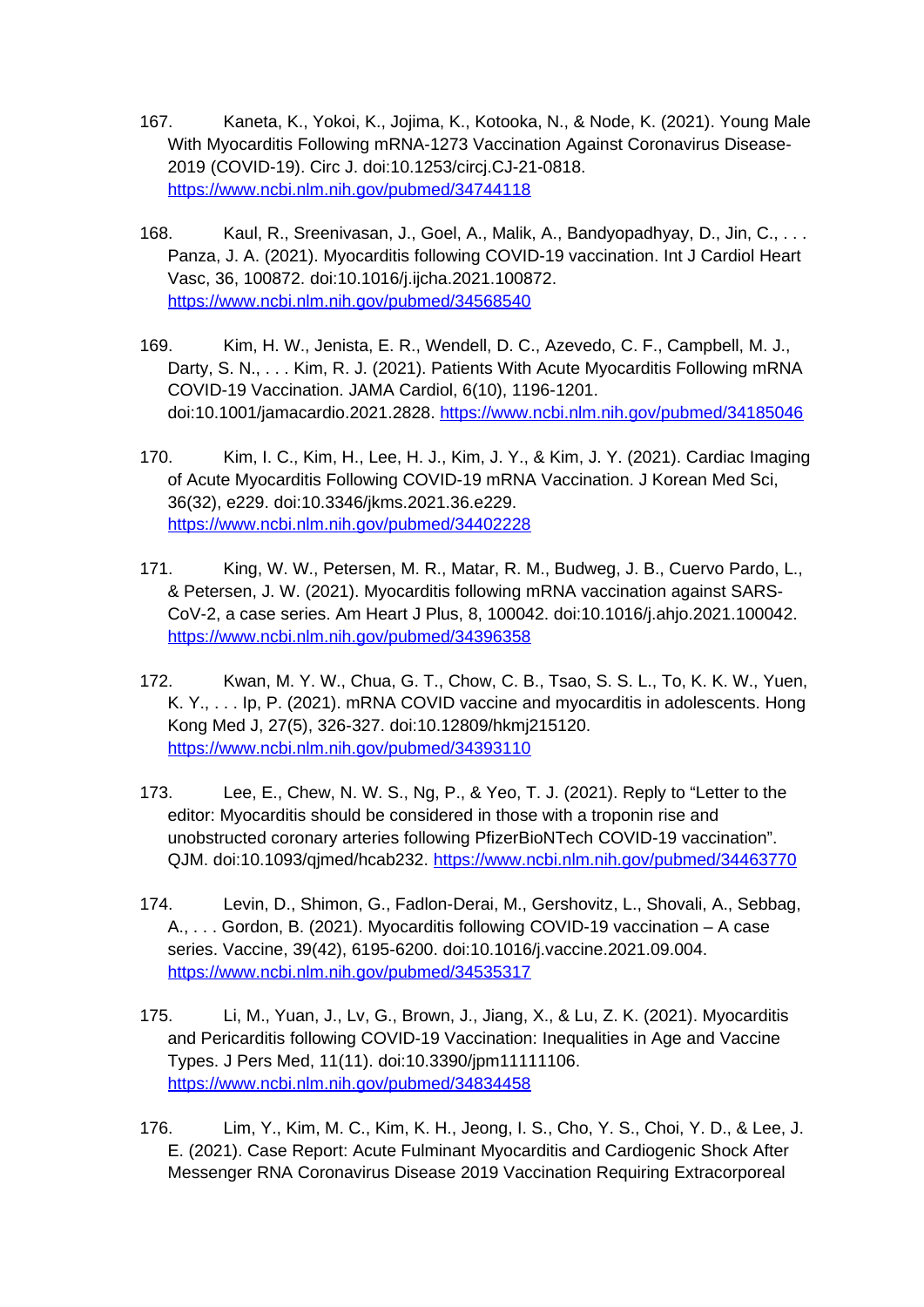Cardiopulmonary Resuscitation. Front Cardiovasc Med, 8, 758996. doi:10.3389/fcvm.2021.758996.<https://www.ncbi.nlm.nih.gov/pubmed/34778411>

- 177. Luk, A., Clarke, B., Dahdah, N., Ducharme, A., Krahn, A., McCrindle, B., . . . McDonald, M. (2021). Myocarditis and Pericarditis After COVID-19 mRNA Vaccination: Practical Considerations for Care Providers. Can J Cardiol, 37(10), 1629-1634. doi:10.1016/j.cjca.2021.08.001. <https://www.ncbi.nlm.nih.gov/pubmed/34375696>
- 178. Mevorach, D., Anis, E., Cedar, N., Bromberg, M., Haas, E. J., Nadir, E., . . . Alroy-Preis, S. (2021). Myocarditis after BNT162b2 mRNA Vaccine against Covid-19 in Israel. N Engl J Med, 385(23), 2140-2149. doi:10.1056/NEJMoa2109730. <https://www.ncbi.nlm.nih.gov/pubmed/34614328>
- 179. Minocha, P. K., Better, D., Singh, R. K., & Hoque, T. (2021). Recurrence of Acute Myocarditis Temporally Associated with Receipt of the mRNA Coronavirus Disease 2019 (COVID-19) Vaccine in a Male Adolescent. J Pediatr, 238, 321-323. doi:10.1016/j.jpeds.2021.06.035. <https://www.ncbi.nlm.nih.gov/pubmed/34166671>
- 180. Montgomery, J., Ryan, M., Engler, R., Hoffman, D., McClenathan, B., Collins, L., . . . Cooper, L. T., Jr. (2021). Myocarditis Following Immunization With mRNA COVID-19 Vaccines in Members of the US Military. JAMA Cardiol, 6(10), 1202-1206. doi:10.1001/jamacardio.2021.2833.<https://www.ncbi.nlm.nih.gov/pubmed/34185045>
- 181. Murakami, Y., Shinohara, M., Oka, Y., Wada, R., Noike, R., Ohara, H., . . . Ikeda, T. (2021). Myocarditis Following a COVID-19 Messenger RNA Vaccination: A Japanese Case Series. Intern Med. doi:10.2169/internalmedicine.8731-21. <https://www.ncbi.nlm.nih.gov/pubmed/34840235>
- 182. Nagasaka, T., Koitabashi, N., Ishibashi, Y., Aihara, K., Takama, N., Ohyama, Y., . . . Kaneko, Y. (2021). Acute Myocarditis Associated with COVID-19 Vaccination: A Case Report. J Cardiol Cases. doi:10.1016/j.jccase.2021.11.006. <https://www.ncbi.nlm.nih.gov/pubmed/34876937>
- 183. Park, H., Yun, K. W., Kim, K. R., Song, S. H., Ahn, B., Kim, D. R., . . . Kim, Y. J. (2021). Epidemiology and Clinical Features of Myocarditis/Pericarditis before the Introduction of mRNA COVID-19 Vaccine in Korean Children: a Multicenter Study. J Korean Med Sci, 36(32), e232. doi:10.3346/jkms.2021.36.e232. <https://www.ncbi.nlm.nih.gov/pubmed/34402230>
- 184. Park, J., Brekke, D. R., & Bratincsak, A. (2021). Self-limited myocarditis presenting with chest pain and ST segment elevation in adolescents after vaccination with the BNT162b2 mRNA vaccine. Cardiol Young, 1-4. doi:10.1017/S1047951121002547.<https://www.ncbi.nlm.nih.gov/pubmed/34180390>
- 185. Patel, Y. R., Louis, D. W., Atalay, M., Agarwal, S., & Shah, N. R. (2021). Cardiovascular magnetic resonance findings in young adult patients with acute myocarditis following mRNA COVID-19 vaccination: a case series. J Cardiovasc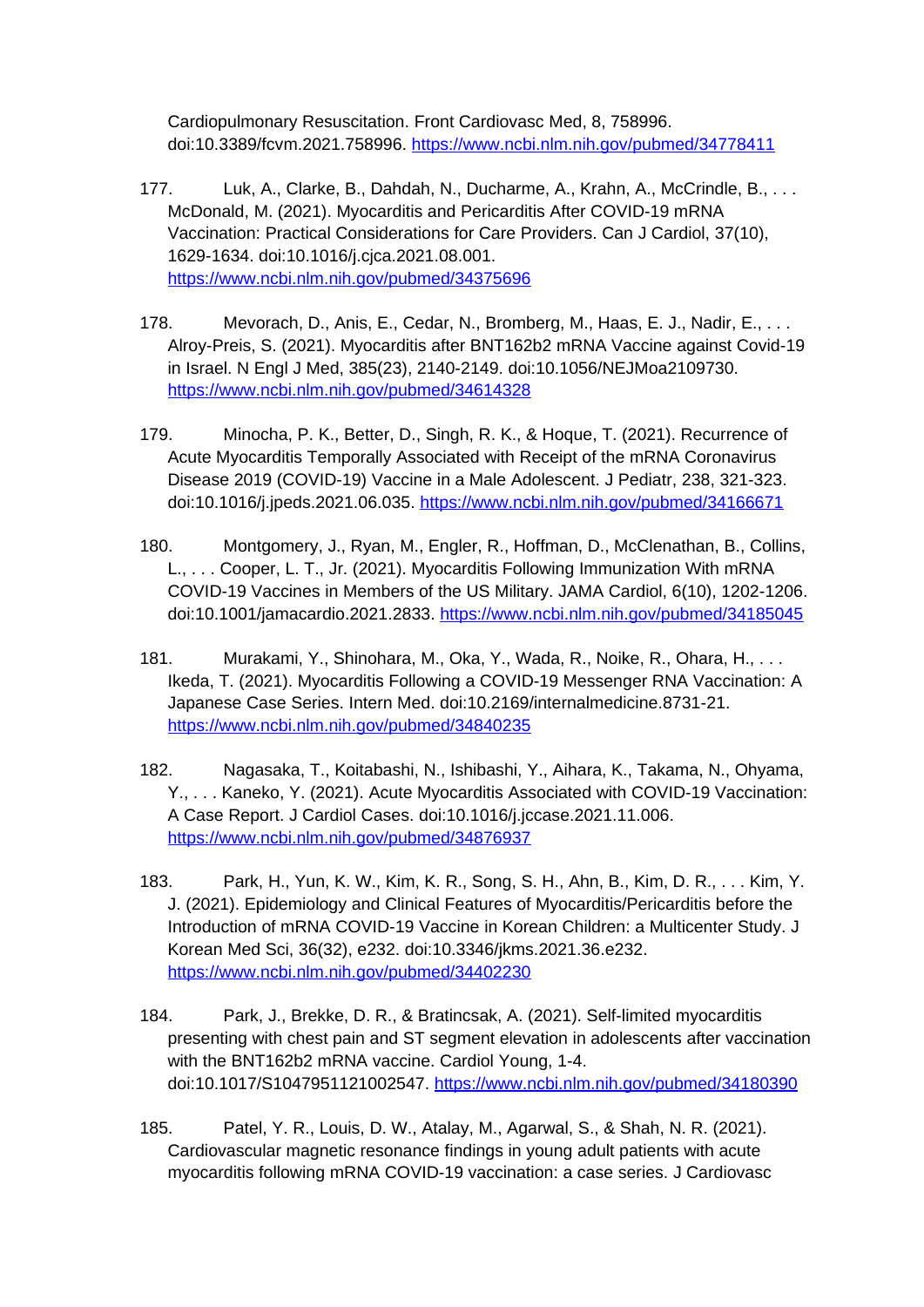Magn Reson, 23(1), 101. doi:10.1186/s12968-021-00795-4. <https://www.ncbi.nlm.nih.gov/pubmed/34496880>

- 186. Patone, M., Mei, X. W., Handunnetthi, L., Dixon, S., Zaccardi, F., Shankar-Hari, M., . . . Hippisley-Cox, J. (2021). Risks of myocarditis, pericarditis, and cardiac arrhythmias associated with COVID-19 vaccination or SARS-CoV-2 infection. Nat Med. doi:10.1038/s41591-021-01630-0. <https://www.ncbi.nlm.nih.gov/pubmed/34907393>
- 187. Patrignani, A., Schicchi, N., Calcagnoli, F., Falchetti, E., Ciampani, N., Argalia, G., & Mariani, A. (2021). Acute myocarditis following Comirnaty vaccination in a healthy man with previous SARS-CoV-2 infection. Radiol Case Rep, 16(11), 3321-3325. doi:10.1016/j.radcr.2021.07.082. <https://www.ncbi.nlm.nih.gov/pubmed/34367386>
- 188. Perez, Y., Levy, E. R., Joshi, A. Y., Virk, A., Rodriguez-Porcel, M., Johnson, M., . . . Swift, M. D. (2021). Myocarditis Following COVID-19 mRNA Vaccine: A Case Series and Incidence Rate Determination. Clin Infect Dis. doi:10.1093/cid/ciab926. <https://www.ncbi.nlm.nih.gov/pubmed/34734240>
- 189. Shiyovich, A., Witberg, G., Aviv, Y., Eisen, A., Orvin, K., Wiessman, M., . . . Hamdan, A. (2021). Myocarditis following COVID-19 vaccination: magnetic resonance imaging study. Eur Heart J Cardiovasc Imaging. doi:10.1093/ehjci/jeab230.<https://www.ncbi.nlm.nih.gov/pubmed/34739045>
- 190. Simone, A., Herald, J., Chen, A., Gulati, N., Shen, A. Y., Lewin, B., & Lee, M. S. (2021). Acute Myocarditis Following COVID-19 mRNA Vaccination in Adults Aged 18 Years or Older. JAMA Intern Med, 181(12), 1668-1670. doi:10.1001/jamainternmed.2021.5511. <https://www.ncbi.nlm.nih.gov/pubmed/34605853>
- 191. Singer, M. E., Taub, I. B., & Kaelber, D. C. (2021). Risk of Myocarditis from COVID-19 Infection in People Under Age 20: A Population-Based Analysis. medRxiv. doi:10.1101/2021.07.23.21260998. <https://www.ncbi.nlm.nih.gov/pubmed/34341797>
- 192. Starekova, J., Bluemke, D. A., Bradham, W. S., Grist, T. M., Schiebler, M. L., & Reeder, S. B. (2021). Myocarditis Associated with mRNA COVID-19 Vaccination. Radiology, 301(2), E409-E411. doi:10.1148/radiol.2021211430. <https://www.ncbi.nlm.nih.gov/pubmed/34282971>
- 193. Sulemankhil, I., Abdelrahman, M., & Negi, S. I. (2021). Temporal association between the COVID-19 Ad26.COV2.S vaccine and acute myocarditis: A case report and literature review. Cardiovasc Revasc Med. doi:10.1016/j.carrev.2021.08.012. <https://www.ncbi.nlm.nih.gov/pubmed/34420869>
- 194. Tailor, P. D., Feighery, A. M., El-Sabawi, B., & Prasad, A. (2021). Case report: acute myocarditis following the second dose of mRNA-1273 SARS-CoV-2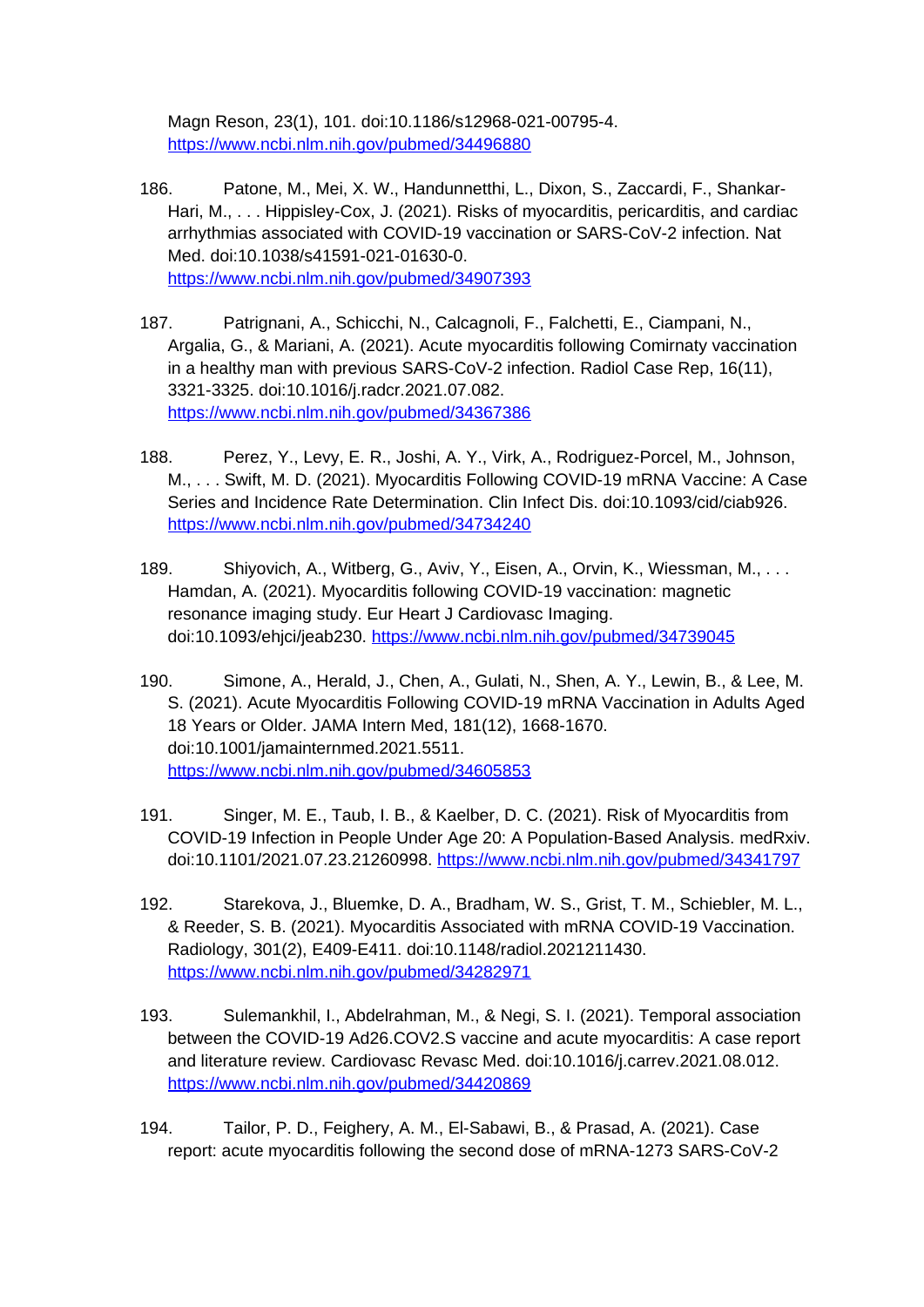vaccine. Eur Heart J Case Rep, 5(8), ytab319. doi:10.1093/ehjcr/ytab319. <https://www.ncbi.nlm.nih.gov/pubmed/34514306>

- 195. Takeda, M., Ishio, N., Shoji, T., Mori, N., Matsumoto, M., & Shikama, N. (2021). Eosinophilic Myocarditis Following Coronavirus Disease 2019 (COVID-19) Vaccination. Circ J. doi:10.1253/circj.CJ-21-0935. <https://www.ncbi.nlm.nih.gov/pubmed/34955479>
- 196. Truong, D. T., Dionne, A., Muniz, J. C., McHugh, K. E., Portman, M. A., Lambert, L. M., . . . Newburger, J. W. (2021). Clinically Suspected Myocarditis Temporally Related to COVID-19 Vaccination in Adolescents and Young Adults. Circulation. doi:10.1161/CIRCULATIONAHA.121.056583. <https://www.ncbi.nlm.nih.gov/pubmed/34865500>
- 197. Vidula, M. K., Ambrose, M., Glassberg, H., Chokshi, N., Chen, T., Ferrari, V. A., & Han, Y. (2021). Myocarditis and Other Cardiovascular Complications of the mRNA-Based COVID-19 Vaccines. Cureus, 13(6), e15576. doi:10.7759/cureus.15576.<https://www.ncbi.nlm.nih.gov/pubmed/34277198>
- 198. Visclosky, T., Theyyunni, N., Klekowski, N., & Bradin, S. (2021). Myocarditis Following mRNA COVID-19 Vaccine. Pediatr Emerg Care, 37(11), 583-584. doi:10.1097/PEC.0000000000002557. <https://www.ncbi.nlm.nih.gov/pubmed/34731877>
- 199. Watkins, K., Griffin, G., Septaric, K., & Simon, E. L. (2021). Myocarditis after BNT162b2 vaccination in a healthy male. Am J Emerg Med, 50, 815 e811-815 e812. doi:10.1016/j.ajem.2021.06.051.<https://www.ncbi.nlm.nih.gov/pubmed/34229940>
- 200. Witberg, G., Barda, N., Hoss, S., Richter, I., Wiessman, M., Aviv, Y., . . . Kornowski, R. (2021). Myocarditis after Covid-19 Vaccination in a Large Health Care Organization. N Engl J Med, 385(23), 2132-2139. doi:10.1056/NEJMoa2110737. <https://www.ncbi.nlm.nih.gov/pubmed/34614329>
- 201. In brief: Myocarditis with the Pfizer/BioNTech and Moderna COVID-19 vaccines. (2021). Med Lett Drugs Ther, 63(1629), e9. Retrieved from [https://www.ncbi.nlm.nih.gov/pubmed/34544112https://www.ncbi.nlm.nih.gov/](https://www.ncbi.nlm.nih.gov/pubmed/34544112https:/www.ncbi.nlm.nih.gov/pubmed/3454412) [pubmed/3454412](https://www.ncbi.nlm.nih.gov/pubmed/34544112https:/www.ncbi.nlm.nih.gov/pubmed/3454412)
- 202. Ioannou, A. (2021a). Myocarditis should be considered in those with a troponin rise and unobstructed coronary arteries following Pfizer-BioNTech COVID-19 vaccination. QJM. doi:10.1093/qjmed/hcab231. <https://www.ncbi.nlm.nih.gov/pubmed/34463755>
- 203. Isaak, A., Feisst, A., & Luetkens, J. A. (2021). Myocarditis Following COVID-19 Vaccination. Radiology, 301(1), E378-E379. doi:10.1148/radiol.2021211766. <https://www.ncbi.nlm.nih.gov/pubmed/34342500>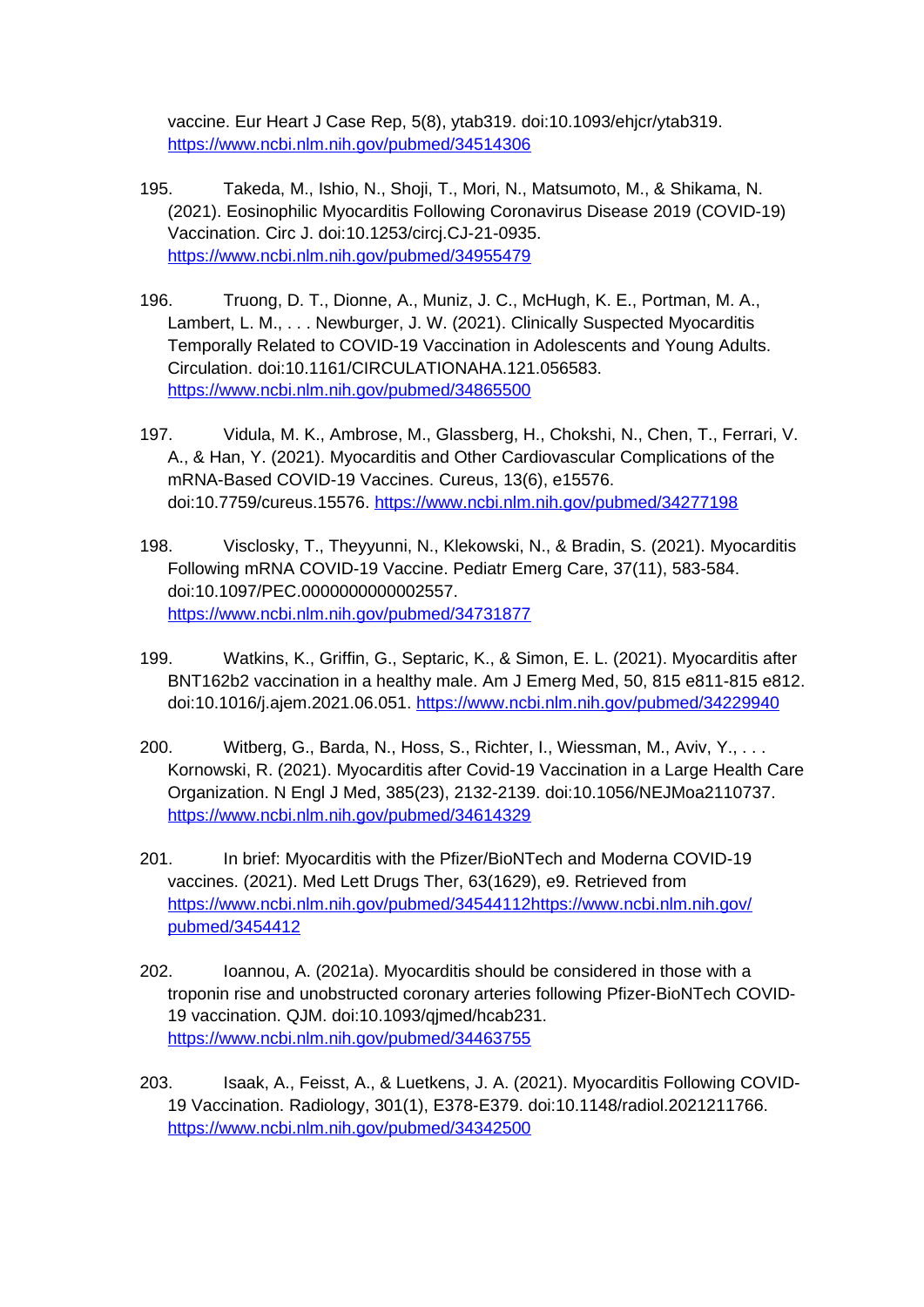- 204. Istampoulouoglou, I., Dimitriou, G., Spani, S., Christ, A., Zimmermanns, B., Koechlin, S., . . . Leuppi-Taegtmeyer, A. B. (2021). Myocarditis and pericarditis in association with COVID-19 mRNA-vaccination: cases from a regional pharmacovigilance centre. Glob Cardiol Sci Pract, 2021(3), e202118. doi:10.21542/gcsp.2021.18. <https://www.ncbi.nlm.nih.gov/pubmed/34805376>
- 205. Jain, S. S., Steele, J. M., Fonseca, B., Huang, S., Shah, S., Maskatia, S. A., . . . Grosse-Wortmann, L. (2021). COVID-19 Vaccination-Associated Myocarditis in Adolescents. Pediatrics, 148(5). doi:10.1542/peds.2021-053427. <https://www.ncbi.nlm.nih.gov/pubmed/34389692>
- 206. Kaneta, K., Yokoi, K., Jojima, K., Kotooka, N., & Node, K. (2021). Young Male With Myocarditis Following mRNA-1273 Vaccination Against Coronavirus Disease-2019 (COVID-19). Circ J. doi:10.1253/circj.CJ-21-0818. <https://www.ncbi.nlm.nih.gov/pubmed/34744118>
- 207. Kaul, R., Sreenivasan, J., Goel, A., Malik, A., Bandyopadhyay, D., Jin, C., . . . Panza, J. A. (2021). Myocarditis following COVID-19 vaccination. Int J Cardiol Heart Vasc, 36, 100872. doi:10.1016/j.ijcha.2021.100872. <https://www.ncbi.nlm.nih.gov/pubmed/34568540>
- 208. Kim, H. W., Jenista, E. R., Wendell, D. C., Azevedo, C. F., Campbell, M. J., Darty, S. N., . . . Kim, R. J. (2021). Patients With Acute Myocarditis Following mRNA COVID-19 Vaccination. JAMA Cardiol, 6(10), 1196-1201. doi:10.1001/jamacardio.2021.2828.<https://www.ncbi.nlm.nih.gov/pubmed/34185046>
- 209. Kim, I. C., Kim, H., Lee, H. J., Kim, J. Y., & Kim, J. Y. (2021). Cardiac Imaging of Acute Myocarditis Following COVID-19 mRNA Vaccination. J Korean Med Sci, 36(32), e229. doi:10.3346/jkms.2021.36.e229. <https://www.ncbi.nlm.nih.gov/pubmed/34402228>
- 210. King, W. W., Petersen, M. R., Matar, R. M., Budweg, J. B., Cuervo Pardo, L., & Petersen, J. W. (2021). Myocarditis following mRNA vaccination against SARS-CoV-2, a case series. Am Heart J Plus, 8, 100042. doi:10.1016/j.ahjo.2021.100042. <https://www.ncbi.nlm.nih.gov/pubmed/34396358>
- 211. Kwan, M. Y. W., Chua, G. T., Chow, C. B., Tsao, S. S. L., To, K. K. W., Yuen, K. Y., . . . Ip, P. (2021). mRNA COVID vaccine and myocarditis in adolescents. Hong Kong Med J, 27(5), 326-327. doi:10.12809/hkmj215120. <https://www.ncbi.nlm.nih.gov/pubmed/34393110>
- 212. Lee, E., Chew, N. W. S., Ng, P., & Yeo, T. J. (2021). Reply to "Letter to the editor: Myocarditis should be considered in those with a troponin rise and unobstructed coronary arteries following PfizerBioNTech COVID-19 vaccination". QJM. doi:10.1093/qjmed/hcab232.<https://www.ncbi.nlm.nih.gov/pubmed/34463770>
- 213. Levin, D., Shimon, G., Fadlon-Derai, M., Gershovitz, L., Shovali, A., Sebbag, A., . . . Gordon, B. (2021). Myocarditis following COVID-19 vaccination – A case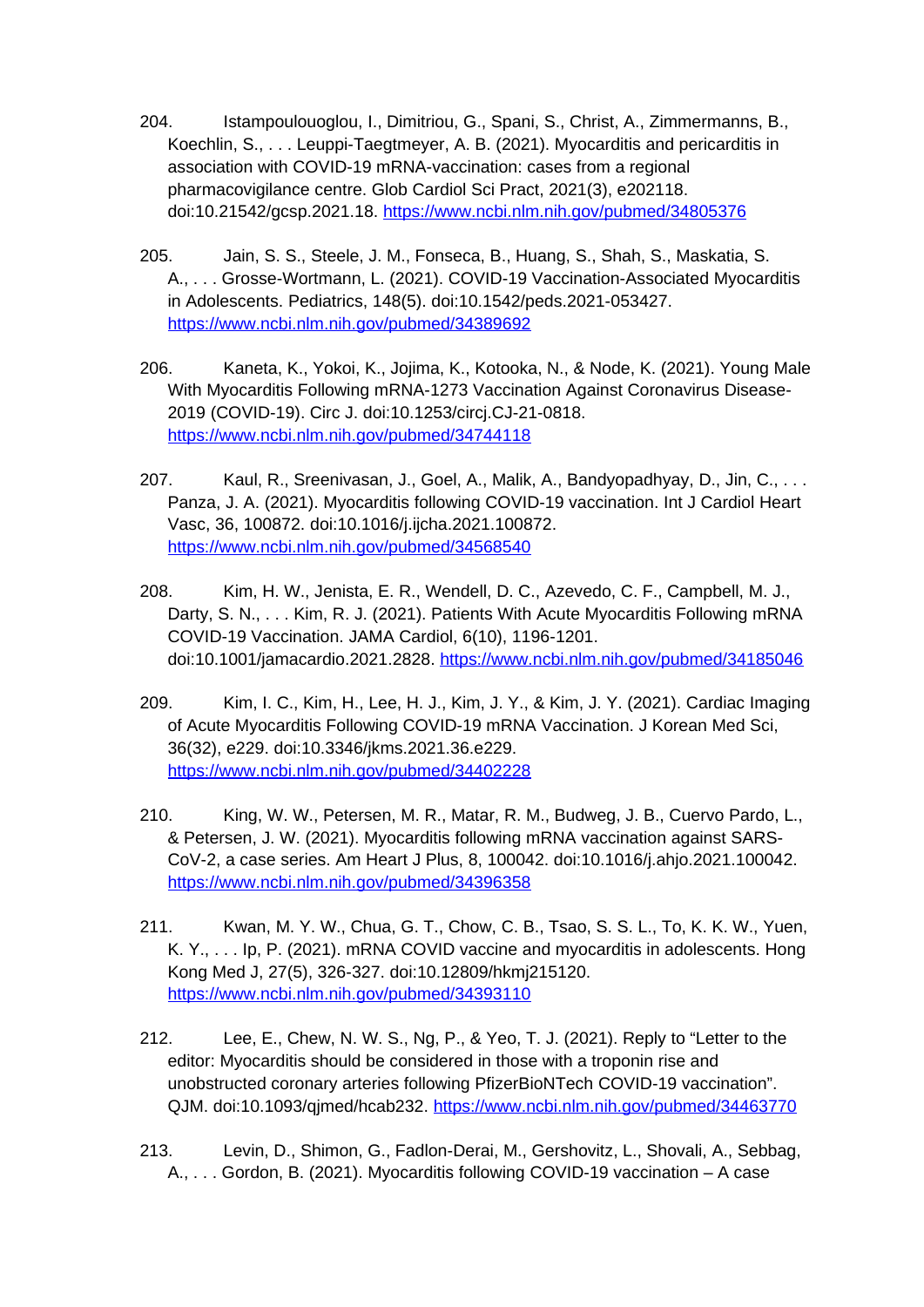series. Vaccine, 39(42), 6195-6200. doi:10.1016/j.vaccine.2021.09.004. <https://www.ncbi.nlm.nih.gov/pubmed/34535317>

- 214. Li, M., Yuan, J., Lv, G., Brown, J., Jiang, X., & Lu, Z. K. (2021). Myocarditis and Pericarditis following COVID-19 Vaccination: Inequalities in Age and Vaccine Types. J Pers Med, 11(11). doi:10.3390/jpm11111106. <https://www.ncbi.nlm.nih.gov/pubmed/34834458>
- 215. Lim, Y., Kim, M. C., Kim, K. H., Jeong, I. S., Cho, Y. S., Choi, Y. D., & Lee, J. E. (2021). Case Report: Acute Fulminant Myocarditis and Cardiogenic Shock After Messenger RNA Coronavirus Disease 2019 Vaccination Requiring Extracorporeal Cardiopulmonary Resuscitation. Front Cardiovasc Med, 8, 758996. doi:10.3389/fcvm.2021.758996.<https://www.ncbi.nlm.nih.gov/pubmed/34778411>
- 216. Luk, A., Clarke, B., Dahdah, N., Ducharme, A., Krahn, A., McCrindle, B., . . . McDonald, M. (2021). Myocarditis and Pericarditis After COVID-19 mRNA Vaccination: Practical Considerations for Care Providers. Can J Cardiol, 37(10), 1629-1634. doi:10.1016/j.cjca.2021.08.001. <https://www.ncbi.nlm.nih.gov/pubmed/34375696>
- 217. Mevorach, D., Anis, E., Cedar, N., Bromberg, M., Haas, E. J., Nadir, E., . . . Alroy-Preis, S. (2021). Myocarditis after BNT162b2 mRNA Vaccine against Covid-19 in Israel. N Engl J Med, 385(23), 2140-2149. doi:10.1056/NEJMoa2109730. <https://www.ncbi.nlm.nih.gov/pubmed/34614328>
- 218. Minocha, P. K., Better, D., Singh, R. K., & Hoque, T. (2021). Recurrence of Acute Myocarditis Temporally Associated with Receipt of the mRNA Coronavirus Disease 2019 (COVID-19) Vaccine in a Male Adolescent. J Pediatr, 238, 321-323. doi:10.1016/j.jpeds.2021.06.035. <https://www.ncbi.nlm.nih.gov/pubmed/34166671>
- 219. Montgomery, J., Ryan, M., Engler, R., Hoffman, D., McClenathan, B., Collins, L., . . . Cooper, L. T., Jr. (2021). Myocarditis Following Immunization With mRNA COVID-19 Vaccines in Members of the US Military. JAMA Cardiol, 6(10), 1202-1206. doi:10.1001/jamacardio.2021.2833.<https://www.ncbi.nlm.nih.gov/pubmed/34185045>
- 220. Murakami, Y., Shinohara, M., Oka, Y., Wada, R., Noike, R., Ohara, H., . . . Ikeda, T. (2021). Myocarditis Following a COVID-19 Messenger RNA Vaccination: A Japanese Case Series. Intern Med. doi:10.2169/internalmedicine.8731-21. <https://www.ncbi.nlm.nih.gov/pubmed/34840235>
- 221. Nagasaka, T., Koitabashi, N., Ishibashi, Y., Aihara, K., Takama, N., Ohyama, Y., . . . Kaneko, Y. (2021). Acute Myocarditis Associated with COVID-19 Vaccination: A Case Report. J Cardiol Cases. doi:10.1016/j.jccase.2021.11.006. <https://www.ncbi.nlm.nih.gov/pubmed/34876937>
- 222. Premature myocardial infarction or side effect of COVID-19 vaccine: <https://pubmed.ncbi.nlm.nih.gov/33824804/>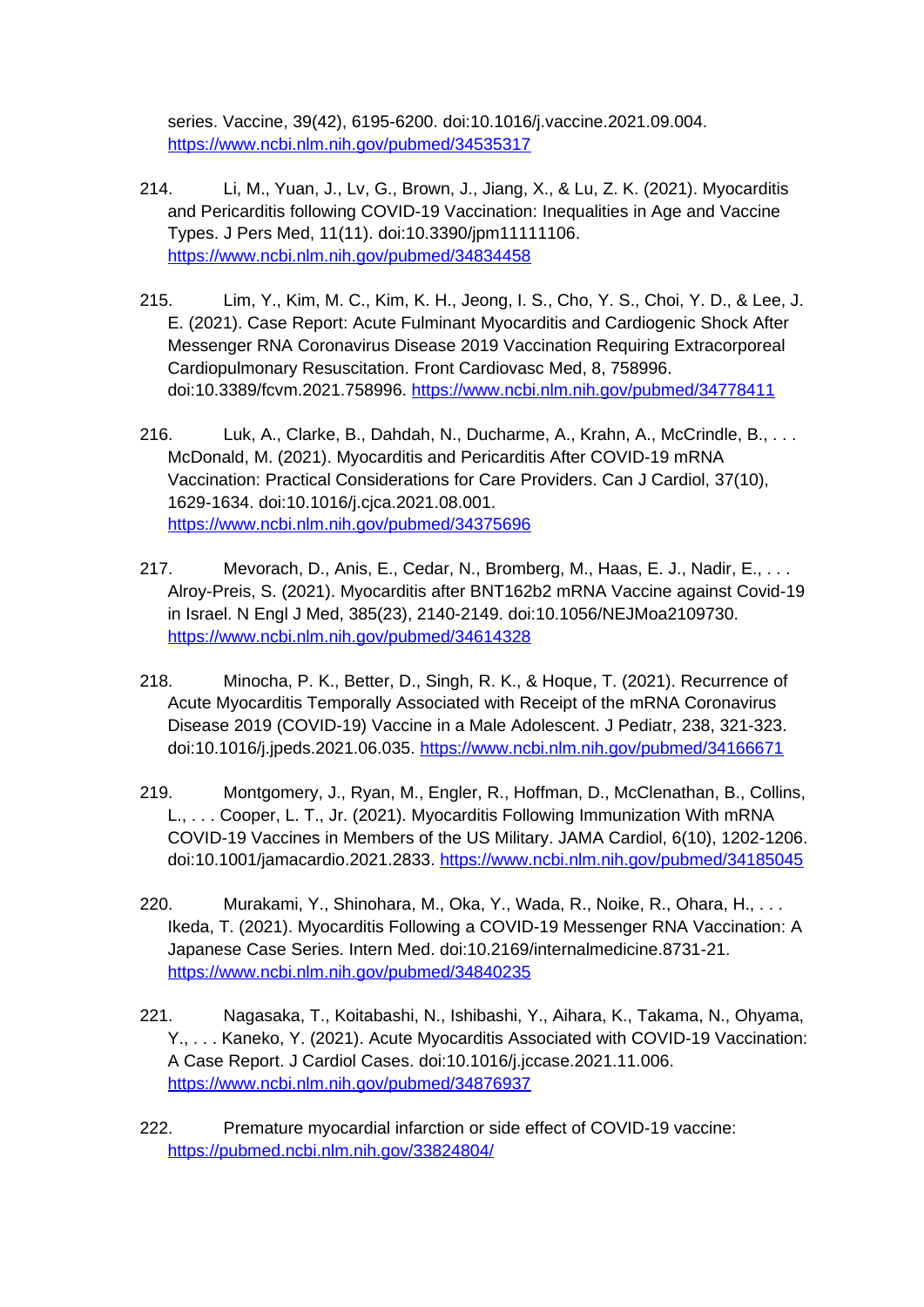- 223. the culprit: <https://pubmed.ncbi.nlm.nih.gov/34702550/>
- 224. A case of acute encephalopathy and non-ST-segment elevation myocardial infarction after vaccination with mRNA-1273: possible adverse effect: <https://pubmed.ncbi.nlm.nih.gov/34703815/>
- 225. Acute myocardial infarction within 24 hours after COVID-19 vaccination: is Kounis syndrome Clinical and histopathologic spectrum of delayed adverse skin reactions after COVID-19 vaccination: <https://pubmed.ncbi.nlm.nih.gov/34292611/>.
- 226. Chouchana, L., Blet, A., Al-Khalaf, M., Kafil, T. S., Nair, G., Robblee, J., . . . Liu, P. P. (2021). Features of Inflammatory Heart Reactions Following mRNA COVID-19 Vaccination at a Global Level. Clin Pharmacol Ther. doi:10.1002/cpt.2499. <https://www.ncbi.nlm.nih.gov/pubmed/34860360>

## **Thrombosis (includes terms: Thrombotic & Thromboembolic & Thromboembolism)**

There are three categories of causes of thrombosis: damage to the blood vessel (catheter or surgery), slowed blood flow (immobility), and/or thrombophilia (if the blood itself is more likely to clot).

- 1. Three cases of acute venous thromboembolism in women after vaccination against COVID-19: <https://www.sciencedirect.com/science/article/pii/S2213333X21003929>
- 2. Acute thrombosis of the coronary tree after vaccination against COVID-19: <https://www.sciencedirect.com/science/article/abs/pii/S1936879821003988>
- 3. US case reports of cerebral venous sinus thrombosis with thrombocytopenia after vaccination with Ad26.COV2.S (against covid-19), March 2 to April 21, 2020: <https://pubmed.ncbi.nlm.nih.gov/33929487/>
- 4. Portal vein thrombosis associated with ChAdOx1 nCov-19 vaccine: [https://www.thelancet.com/journals/langas/article/PIIS2468-1253\(21\)00197-7/](https://www.thelancet.com/journals/langas/article/PIIS2468-1253(21)00197-7/)
- 5. Management of cerebral and splanchnic vein thrombosis associated with thrombocytopenia in subjects previously vaccinated with Vaxzevria (AstraZeneca): position statement of the Italian Society for the Study of Hemostasis and Thrombosis (SISET):<https://pubmed.ncbi.nlm.nih.gov/33871350/>
- 6. Thrombosis with thrombocytopenia syndrome associated with COVID-19 vaccines: <https://www.sciencedirect.com/science/article/abs/pii/S0735675721004381>
- 7. Covid-19 vaccine-induced thrombosis and thrombocytopenia: a commentary on an important and practical clinical dilemma: <https://www.sciencedirect.com/science/article/abs/pii/S0033062021000505>
- 8. Thrombosis with thrombocytopenia syndrome associated with COVID-19 viral vector vaccines:<https://www.sciencedirect.com/science/article/abs/pii/S0953620521001904>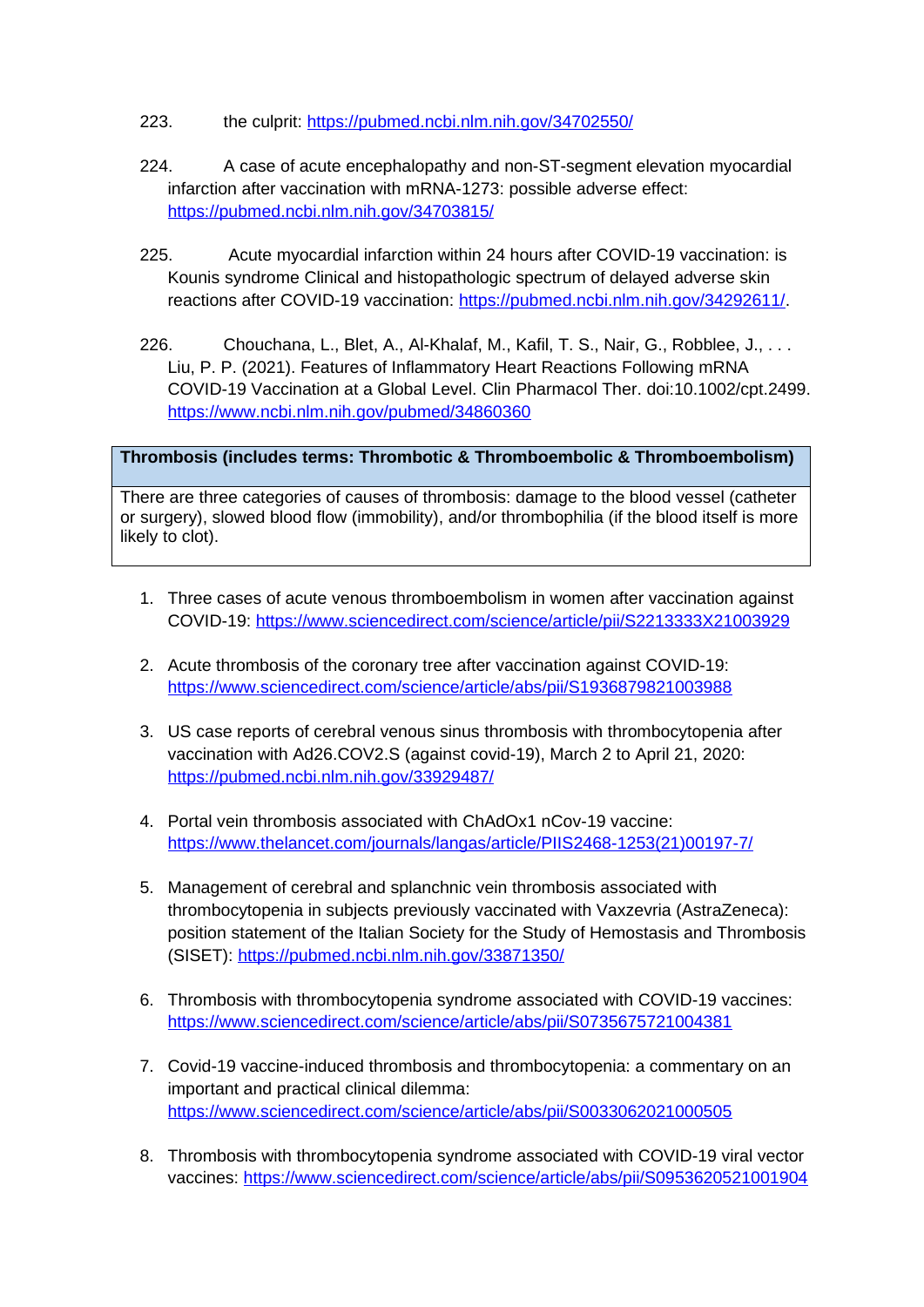- 9. COVID-19 vaccine-induced immune-immune thrombotic thrombocytopenia: an emerging cause of splanchnic vein thrombosis: <https://www.sciencedirect.com/science/article/pii/S1665268121000557>
- 10. The roles of platelets in COVID-19-associated coagulopathy and vaccine-induced immune thrombotic immune thrombocytopenia (covid): <https://www.sciencedirect.com/science/article/pii/S1050173821000967>
- 11. Roots of autoimmunity of thrombotic events after COVID-19 vaccination: <https://www.sciencedirect.com/science/article/abs/pii/S1568997221002160>
- 12. Thrombotic immune thrombocytopenia induced by SARS-CoV-2 vaccine: <https://www.nejm.org/doi/full/10.1056/nejme2106315>
- 13. Thrombosis and thrombocytopenia after vaccination with ChAdOx1 nCoV-19: [https://www.nejm.org/doi/full/10.1056/NEJMoa2104882?](https://www.nejm.org/doi/full/10.1056/NEJMoa2104882?query=recirc_curatedRelated_article) [query=recirc\\_curatedRelated\\_article](https://www.nejm.org/doi/full/10.1056/NEJMoa2104882?query=recirc_curatedRelated_article)
- 14. Thrombotic thrombocytopenia after vaccination with ChAdOx1 nCov-19: [https://www.nejm.org/doi/full/10.1056/NEJMoa2104840?](https://www.nejm.org/doi/full/10.1056/NEJMoa2104840?query=recirc_curatedRelated_article) [query=recirc\\_curatedRelated\\_article](https://www.nejm.org/doi/full/10.1056/NEJMoa2104840?query=recirc_curatedRelated_article)
- 15. Post-mortem findings in vaccine-induced thrombotic thrombocytopenia (covid-19): <https://haematologica.org/article/view/haematol.2021.279075>
- 16. Comparison of vaccine-induced thrombotic episodes between ChAdOx1 nCoV-19 and Ad26.COV.2.S vaccines: <https://www.sciencedirect.com/science/article/abs/pii/S0896841121000895>
- 17. Hypothesis behind the very rare cases of thrombosis with thrombocytopenia syndrome after SARS-CoV-2 vaccination: <https://www.sciencedirect.com/science/article/abs/pii/S0049384821003315>
- 18. Primary adrenal insufficiency associated with thrombotic immune thrombocytopenia induced by the Oxford-AstraZeneca ChAdOx1 nCoV-19 vaccine (VITT): <https://www.sciencedirect.com/science/article/pii/S0953620521002363>
- 19. "Portal vein thrombosis occurring after the first dose of SARS-CoV-2 mRNA vaccine in a patient with antiphospholipid syndrome": <https://www.sciencedirect.com/science/article/pii/S2666572721000389>
- 20. Early results of bivalirudin treatment for thrombotic thrombocytopenia and cerebral venous sinus thrombosis after vaccination with Ad26.COV2.S: <https://www.sciencedirect.com/science/article/pii/S0196064421003425>
- 21. Mechanisms of immunothrombosis in vaccine-induced thrombotic thrombocytopenia (VITT) compared to natural SARS-CoV-2 infection: <https://www.sciencedirect.com/science/article/abs/pii/S0896841121000706>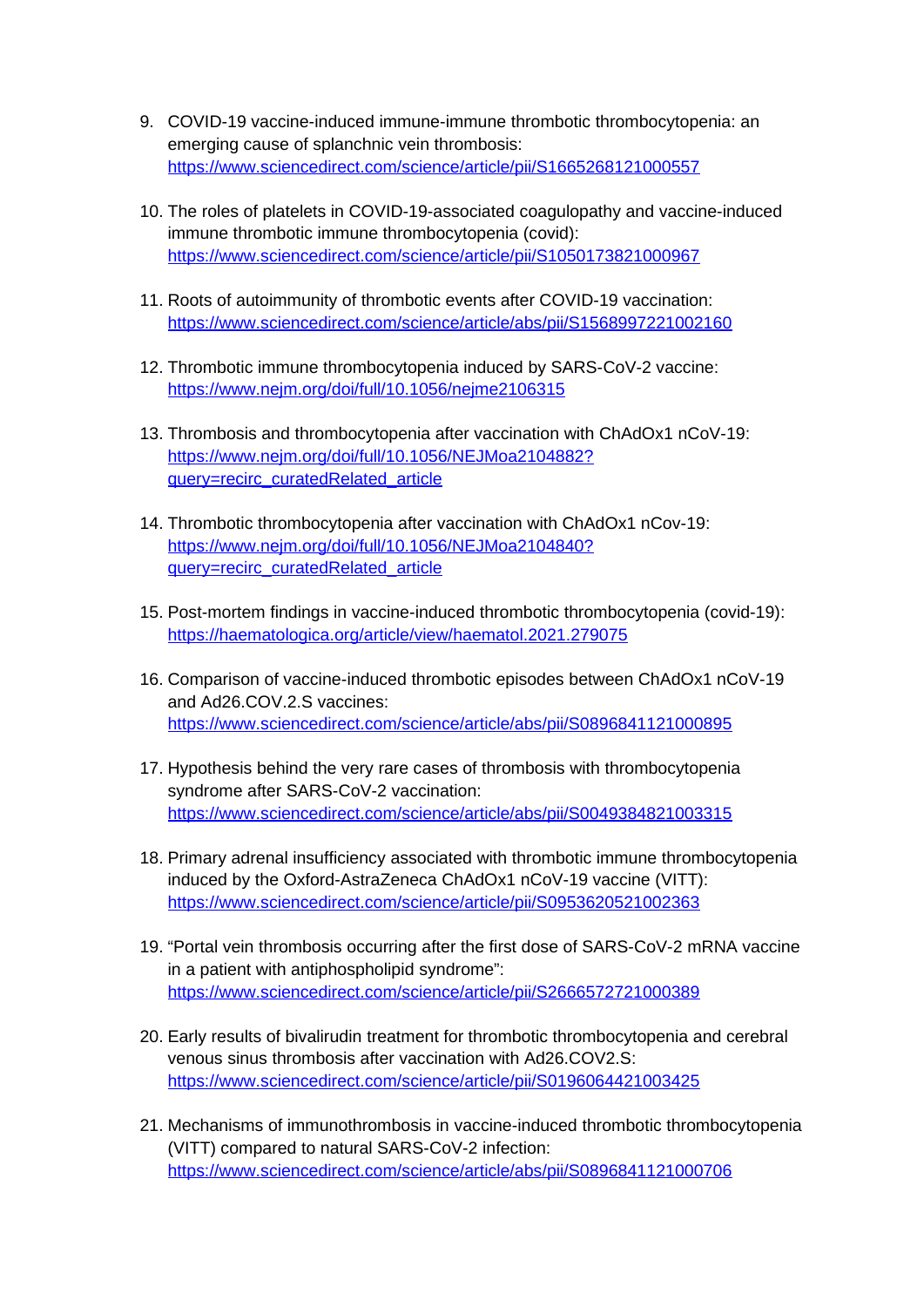- 22. Prothrombotic immune thrombocytopenia after COVID-19 vaccination: <https://www.sciencedirect.com/science/article/pii/S0006497121009411>
- 23. Vaccine-induced thrombotic thrombocytopenia: the dark chapter of a success story: <https://www.sciencedirect.com/science/article/pii/S2589936821000256>
- 24. Thrombosis after COVID-19 vaccination: possible link to ACE pathways: <https://www.sciencedirect.com/science/article/pii/S0049384821004369>
- 25. Vaccine-induced thrombotic thrombocytopenia, a rare but severe case of friendly fire in the battle against the COVID-19 pandemic: What pathogenesis?: <https://www.sciencedirect.com/science/article/pii/S0953620521002314>
- 26. Thrombocytopenia and intracranial venous sinus thrombosis after exposure to the "AstraZeneca COVID-19 vaccine": <https://pubmed.ncbi.nlm.nih.gov/33918932/>
- 27. Thrombosis with thrombocytopenia after messenger RNA vaccine -1273: <https://pubmed.ncbi.nlm.nih.gov/34181446/>
- 28. First dose of ChAdOx1 and BNT162b2 COVID-19 vaccines and thrombocytopenic, thromboembolic, and hemorrhagic events in Scotland: <https://www.nature.com/articles/s41591-021-01408-4>
- 29. PF4 immunoassays in vaccine-induced thrombotic thrombocytopenia: <https://www.nejm.org/doi/full/10.1056/NEJMc2106383>
- 30. Antibody epitopes in vaccine-induced immune immune thrombotic thrombocytopenia: <https://www.nature.com/articles/s41586-021-03744-4>
- 31. Thrombosis with thrombocytopenia syndrome associated with COVID-19 vaccines:. [https://www.sciencedirect.com/science/article/abs/pii/S0735675721004381.](https://www.sciencedirect.com/science/article/abs/pii/S0735675721004381)
- 32. Immune thrombosis and thrombocytopenia (VITT) associated with the COVID-19 vaccine: diagnostic and therapeutic recommendations for a new syndrome: <https://pubmed.ncbi.nlm.nih.gov/33987882/>
- 33. Laboratory testing for suspicion of COVID-19 vaccine-induced thrombotic (immune) thrombocytopenia: <https://pubmed.ncbi.nlm.nih.gov/34138513/>
- 34. Intracerebral haemorrhage due to thrombosis with thrombocytopenia syndrome after COVID-19 vaccination: the first fatal case in Korea: <https://pubmed.ncbi.nlm.nih.gov/34402235/>
- 35. Risk of thrombocytopenia and thromboembolism after covid-19 vaccination and positive SARS-CoV-2 tests: self-controlled case series study: <https://pubmed.ncbi.nlm.nih.gov/34446426/>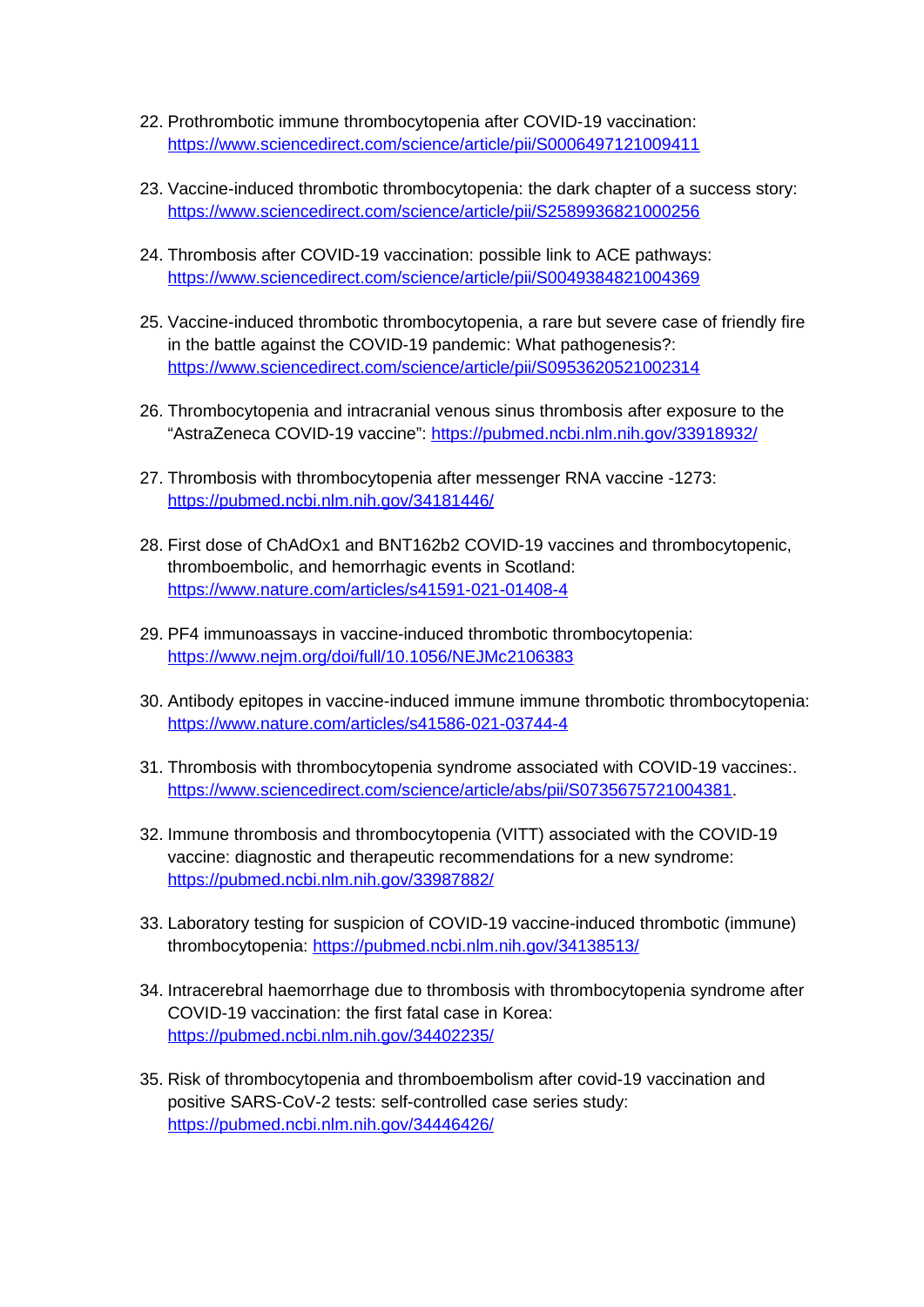- 36. Vaccine-induced immune thrombotic thrombocytopenia and cerebral venous sinus thrombosis after covid-19 vaccination; a systematic review: <https://pubmed.ncbi.nlm.nih.gov/34365148/>.
- 37. Primary adrenal insufficiency associated with thrombotic immune thrombocytopenia induced by Oxford-AstraZeneca ChAdOx1 nCoV-19 vaccine (VITT): <https://pubmed.ncbi.nlm.nih.gov/34256983/>
- 38. Thromboaspiration infusion and fibrinolysis for portomesenteric thrombosis after administration of AstraZeneca COVID-19 vaccine: <https://pubmed.ncbi.nlm.nih.gov/34132839/>
- 39. 59-year-old woman with extensive deep venous thrombosis and pulmonary thromboembolism 7 days after a first dose of Pfizer-BioNTech BNT162b2 mRNA vaccine COVID-19:<https://pubmed.ncbi.nlm.nih.gov/34117206/>
- 40. Thrombosis with thrombocytopenia syndrome (TTS) following AstraZeneca ChAdOx1 nCoV-19 (AZD1222) COVID-19 vaccination: risk-benefit analysis for persons <60 years in Australia:<https://pubmed.ncbi.nlm.nih.gov/34272095/>
- 41. Comparison of vaccine-induced thrombotic events between ChAdOx1 nCoV-19 and Ad26.COV.2.S vaccines: [https://pubmed.ncbi.nlm.nih.gov/34139631/.](https://pubmed.ncbi.nlm.nih.gov/34139631/)
- 42. Bilateral superior ophthalmic vein thrombosis, ischemic stroke and immune thrombocytopenia after vaccination with ChAdOx1 nCoV-19: <https://pubmed.ncbi.nlm.nih.gov/33864750/>
- 43. celiac artery and splenic artery thrombosis complicated by splenic infarction 7 days after the first dose of Oxford vaccine, causal relationship or coincidence: <https://pubmed.ncbi.nlm.nih.gov/34261633/>.
- 44. Primary adrenal insufficiency associated with Oxford-AstraZeneca ChAdOx1 nCoV-19 (VITT) vaccine-induced immune thrombotic thrombocytopenia: <https://pubmed.ncbi.nlm.nih.gov/34256983/>
- 45. Thrombosis with thrombocytopenia syndrome after COVID-19 immunization: <https://pubmed.ncbi.nlm.nih.gov/34236343/>
- 46. Thrombosis with thrombocytopenia syndrome associated with COVID-19 viral vector vaccines:<https://pubmed.ncbi.nlm.nih.gov/34092488/>
- 47. Thromboaspiration infusion and fibrinolysis for portomesenteric thrombosis after administration of the AstraZeneca COVID-19 vaccine: <https://pubmed.ncbi.nlm.nih.gov/34132839/>.
- 48. Atypical thrombosis associated with the vaccine VaxZevria® (AstraZeneca): data from the French network of regional pharmacovigilance centers: <https://pubmed.ncbi.nlm.nih.gov/34083026/>.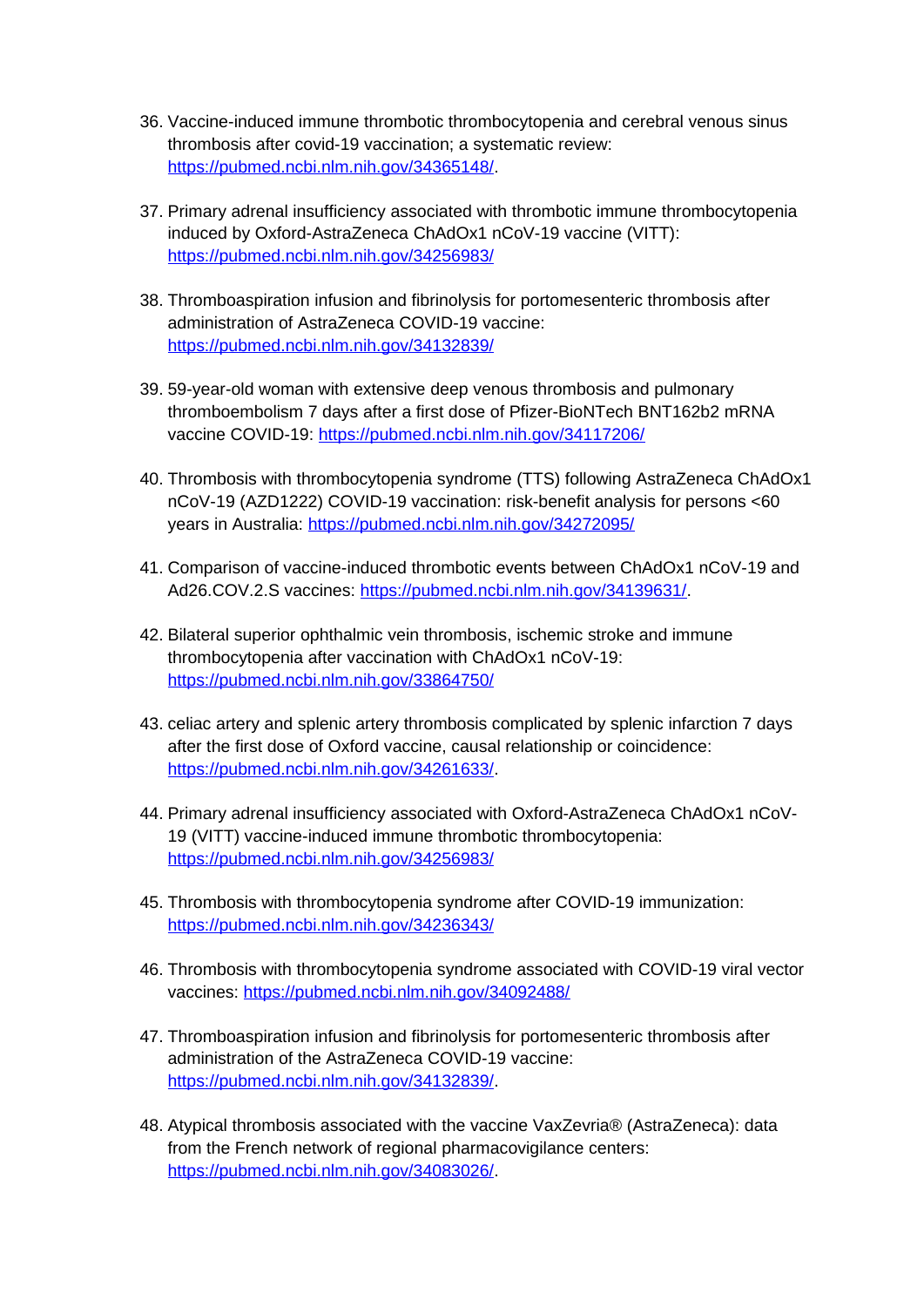- 49. Vaccine-induced thrombosis and thrombocytopenia with bilateral adrenal haemorrhage: <https://pubmed.ncbi.nlm.nih.gov/34235757/>.
- 50. Palmar digital vein thrombosis after Oxford-AstraZeneca COVID-19 vaccination: <https://pubmed.ncbi.nlm.nih.gov/34473841/>.
- 51. Cutaneous thrombosis associated with cutaneous necrosis following OxfordAstraZeneca COVID-19 vaccination:<https://pubmed.ncbi.nlm.nih.gov/34189756/>
- 52. Thrombosis with thrombocytopenia after Messenger vaccine RNA-1273: <https://pubmed.ncbi.nlm.nih.gov/34181446/>
- 53. Coronavirus (COVID-19) Vaccine-induced immune thrombotic thrombocytopenia (VITT):<https://pubmed.ncbi.nlm.nih.gov/34033367/>
- 54. Comparison of adverse drug reactions among four COVID-19 vaccines in Europe using the EudraVigilance database: Thrombosis in unusual sites: <https://pubmed.ncbi.nlm.nih.gov/34375510/>
- 55. Immunoglobulin adjuvant for vaccine-induced immune thrombotic thrombocytopenia: <https://pubmed.ncbi.nlm.nih.gov/34107198/>
- 56. Severe vaccine-induced thrombotic thrombocytopenia following vaccination with COVID-19: an autopsy case report and review of the literature: <https://pubmed.ncbi.nlm.nih.gov/34355379/>.
- 57. Platelet activation and modulation in thrombosis with thrombocytopenia syndrome associated with the ChAdO  $\times$  1 nCov-19 vaccine: <https://pubmed.ncbi.nlm.nih.gov/34474550/>
- 58. Report of the International Cerebral Venous Thrombosis Consortium on cerebral venous thrombosis after SARS-CoV-2 vaccination: <https://pubmed.ncbi.nlm.nih.gov/34462996/>
- 59. Immune thrombocytopenia associated with the Pfizer-BioNTech COVID-19 mRNA vaccine BNT162b2: <https://www.sciencedirect.com/science/article/pii/S2214250921002018>
- 60. Secondary immune thrombocytopenia putatively attributable to COVID-19 vaccination:<https://casereports.bmj.com/content/14/5/e242220.abstract>.
- 61. Immune thrombocytopenia following Pfizer-BioNTech BNT162b2 mRNA COVID-19 vaccine:<https://pubmed.ncbi.nlm.nih.gov/34155844/>
- 62. Newly diagnosed idiopathic thrombocytopenia after COVID-19 vaccine administration: <https://www.ncbi.nlm.nih.gov/pmc/articles/PMC8176657/>.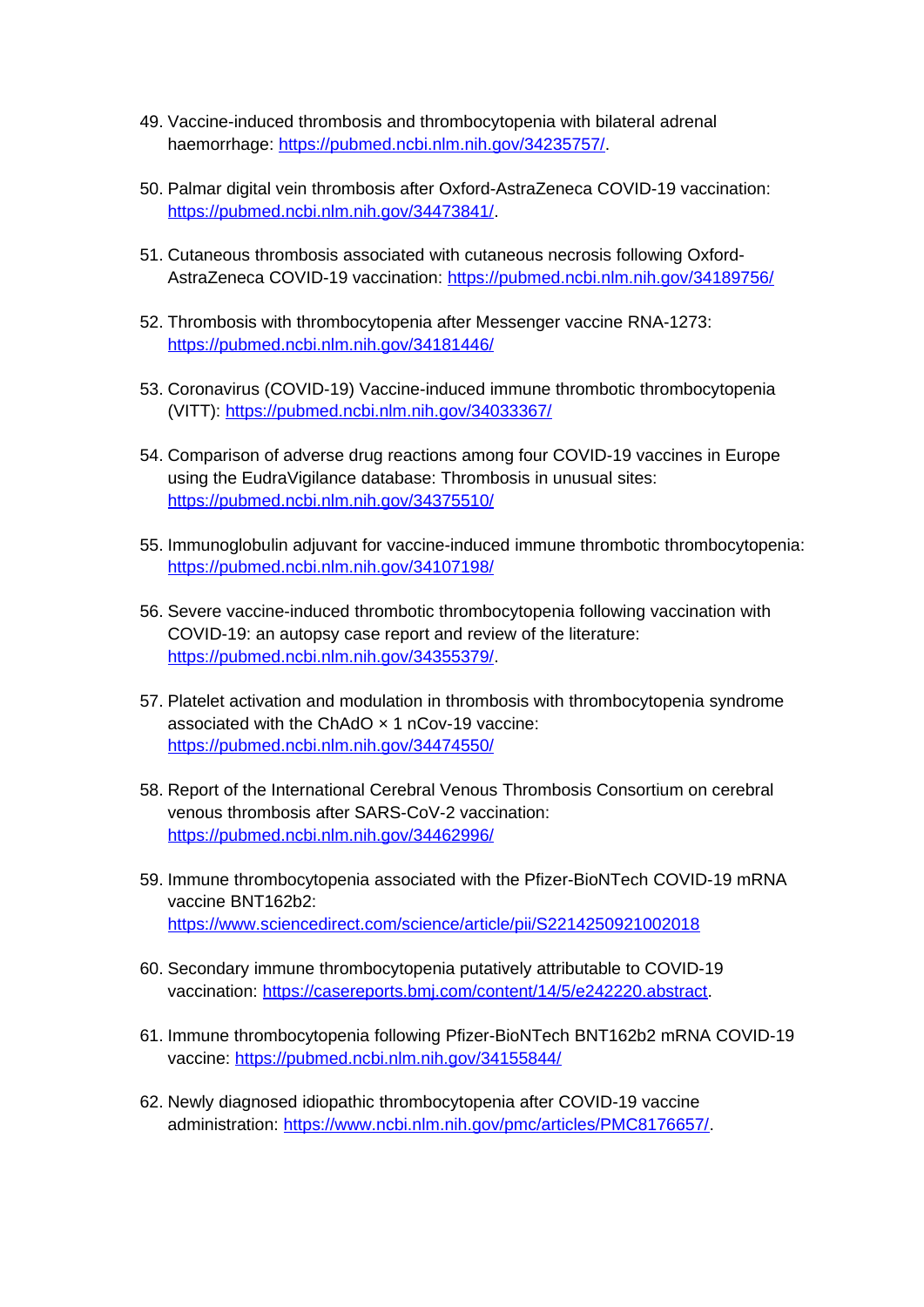- 63. Idiopathic thrombocytopenic purpura and the Modern Covid-19 vaccine: [https://www.annemergmed.com/article/S0196-0644\(21\)00122-0/fulltext](https://www.annemergmed.com/article/S0196-0644(21)00122-0/fulltext).
- 64. Thrombocytopenia after Pfizer and Moderna SARS vaccination CoV -2: [https://www.ncbi.nlm.nih.gov/pmc/articles/PMC8014568/.](https://www.ncbi.nlm.nih.gov/pmc/articles/PMC8014568/)
- 65. Immune thrombocytopenic purpura and acute liver injury after COVID-19 vaccination: [https://casereports.bmj.com/content/14/7/e242678.](https://casereports.bmj.com/content/14/7/e242678)
- 66. Carotid artery immune thrombosis induced by adenovirus-vectored COVID-19 vaccine: case report: <https://pubmed.ncbi.nlm.nih.gov/34312301/>.
- 67. The roles of platelets in COVID-19-associated coagulopathy and vaccine-induced immune-immune thrombotic thrombocytopenia: <https://pubmed.ncbi.nlm.nih.gov/34455073/>
- 68. Cerebral venous sinus thrombosis negative for anti-PF4 antibody without thrombocytopenia after immunization with COVID-19 vaccine in a non-comorbid elderly Indian male treated with conventional heparin-warfarin-based anticoagulation: <https://pubmed.ncbi.nlm.nih.gov/34186376/>
- 69. Arterial events, venous thromboembolism, thrombocytopenia and bleeding after vaccination with Oxford-AstraZeneca ChAdOx1-S in Denmark and Norway: population-based cohort study:<https://pubmed.ncbi.nlm.nih.gov/33952445/>
- 70. Procoagulant microparticles: a possible link between vaccine-induced immune thrombocytopenia (VITT) and cerebral sinus venous thrombosis: <https://pubmed.ncbi.nlm.nih.gov/34129181/>
- 71. U.S. case reports of cerebral venous sinus thrombosis with thrombocytopenia after vaccination with Ad26.COV2.S, March 2-April 21, 2021: <https://pubmed.ncbi.nlm.nih.gov/33929487/>.
- 72. Malignant cerebral infarction after vaccination with ChAdOx1 nCov-19: a catastrophic variant of vaccine-induced immune-mediated thrombotic thrombocytopenia: <https://pubmed.ncbi.nlm.nih.gov/34341358/>
- 73. Acute ischemic stroke revealing immune thrombotic thrombocytopenia induced by ChAdOx1 nCov-19 vaccine: impact on recanalization strategy: <https://pubmed.ncbi.nlm.nih.gov/34175640/>
- 74. Vaccine-induced immune thrombotic immune thrombocytopenia (VITT): a new clinicopathologic entity with heterogeneous clinical presentations: <https://pubmed.ncbi.nlm.nih.gov/34159588/>.
- 75. Imaging and hematologic findings in thrombosis and thrombocytopenia after vaccination with ChAdOx1 nCoV-19 (AstraZeneca): <https://pubmed.ncbi.nlm.nih.gov/34402666/>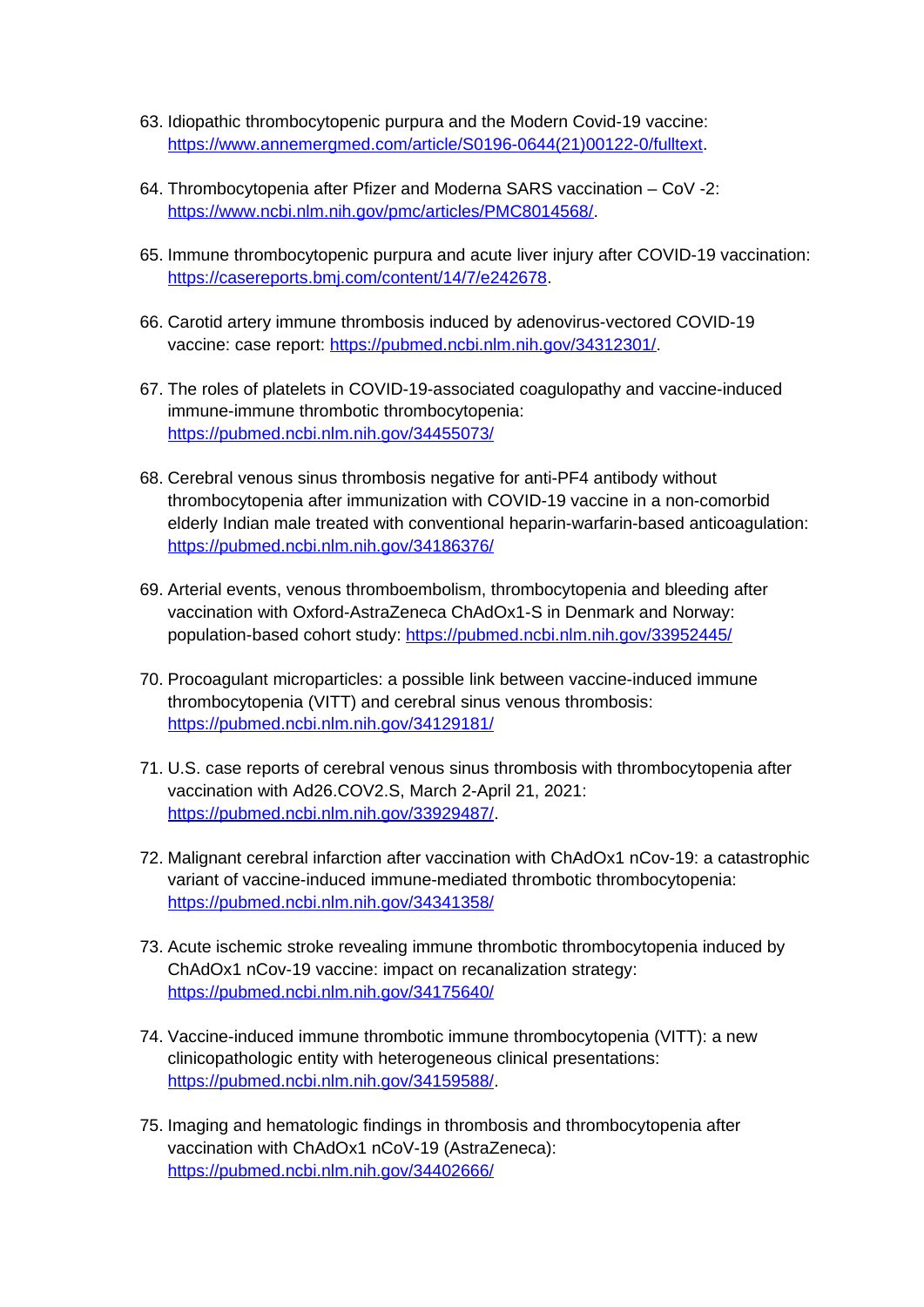- 76. Autoimmunity roots of thrombotic events after vaccination with COVID-19: <https://pubmed.ncbi.nlm.nih.gov/34508917/>
- 77. Cerebral venous sinus thrombosis after vaccination: the UK experience: <https://pubmed.ncbi.nlm.nih.gov/34370974/>
- 78. Cutaneous thrombosis associated with cutaneous necrosis following OxfordAstraZeneca COVID-19 vaccination:<https://pubmed.ncbi.nlm.nih.gov/34189756/>
- 79. Myocardial infarction and azygos vein thrombosis after vaccination with ChAdOx1 nCoV-19 in a hemodialysis patient:<https://pubmed.ncbi.nlm.nih.gov/34650896/>
- 80. Refractory vaccine-induced immune thrombotic thrombocytopenia (VITT) treated with delayed therapeutic plasma exchange (TPE): <https://pubmed.ncbi.nlm.nih.gov/34672380/>.
- 81. Rare case of COVID-19 vaccine-associated intracranial hemorrhage with venous sinus thrombosis: <https://pubmed.ncbi.nlm.nih.gov/34556531/>.
- 82. Delayed headache after COVID-19 vaccination: a warning sign for vaccine-induced cerebral venous thrombosis: [https://pubmed.ncbi.nlm.nih.gov/34535076/.](https://pubmed.ncbi.nlm.nih.gov/34535076/)
- 83. Clinical features of vaccine-induced thrombocytopenia and immune thrombosis: <https://pubmed.ncbi.nlm.nih.gov/34379914/>.
- 84. Predictors of mortality in thrombotic thrombocytopenia after adenoviral COVID-19 vaccination: the FAPIC score: <https://pubmed.ncbi.nlm.nih.gov/34545400/>
- 85. Ischemic stroke as a presenting feature of immune thrombotic thrombocytopenia induced by ChAdOx1-nCoV-19 vaccination: <https://pubmed.ncbi.nlm.nih.gov/34035134/>
- 86. Endovascular treatment for vaccine-induced cerebral venous sinus thrombosis and thrombocytopenia after vaccination with ChAdOx1 nCoV-19: report of three cases: <https://pubmed.ncbi.nlm.nih.gov/34782400/>
- 87. Possible triggers of thrombocytopenia and/or hemorrhage by BNT162b2 vaccine, Pfizer-BioNTech: [https://pubmed.ncbi.nlm.nih.gov/34660652/.](https://pubmed.ncbi.nlm.nih.gov/34660652/)
- 88. Multiple sites of arterial thrombosis in a 35-year-old patient after vaccination with ChAdOx1 (AstraZeneca), which required emergency femoral and carotid surgical thrombectomy: <https://pubmed.ncbi.nlm.nih.gov/34644642/>
- 89. Case series of vaccine-induced thrombotic thrombocytopenia in a London teaching hospital:<https://pubmed.ncbi.nlm.nih.gov/34694650/>
- 90. Neuro-ophthalmic complications with thrombocytopenia and thrombosis induced by ChAdOx1 nCoV-19 vaccine: <https://pubmed.ncbi.nlm.nih.gov/34726934/>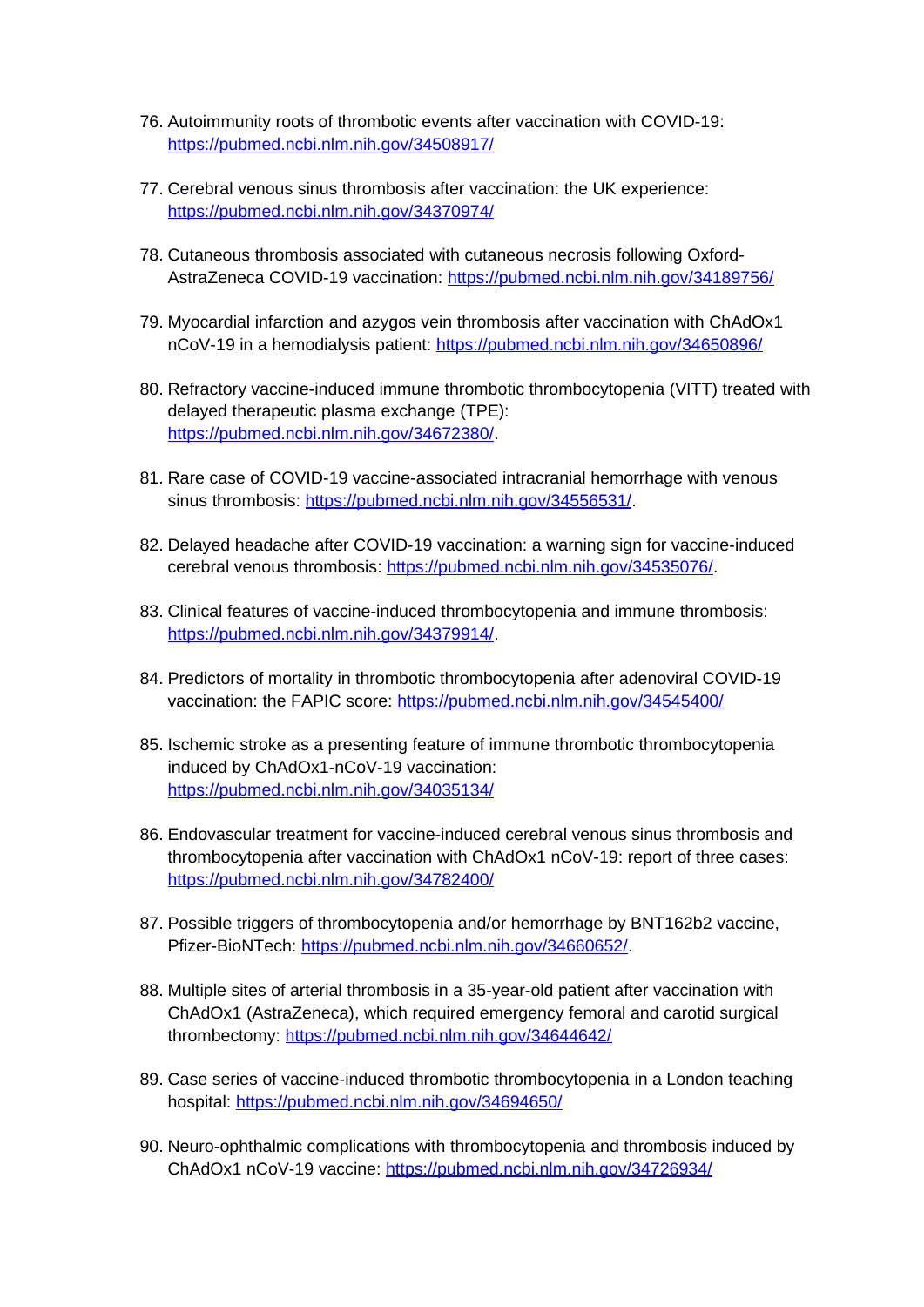- 91. Thrombotic events after COVID-19 vaccination in over 50 years of age: results of a population-based study in Italy: <https://pubmed.ncbi.nlm.nih.gov/34835237/>
- 92. Intracerebral hemorrhage associated with vaccine-induced thrombotic thrombocytopenia after ChAdOx1 nCOVID-19 vaccination in a pregnant woman: <https://pubmed.ncbi.nlm.nih.gov/34261297/>
- 93. Age- and sex-specific incidence of cerebral venous sinus thrombosis associated with Ad26.COV2.S COVID-19 vaccination: [https://pubmed.ncbi.nlm.nih.gov/34724036/.](https://pubmed.ncbi.nlm.nih.gov/34724036/)
- 94. Genital necrosis with cutaneous thrombosis following vaccination with COVID-19 mRNA:<https://pubmed.ncbi.nlm.nih.gov/34839563/>
- 95. Cerebral venous sinus thrombosis after mRNA-based COVID-19 vaccination: <https://pubmed.ncbi.nlm.nih.gov/34783932/>.
- 96. COVID-19 vaccine-induced immune thrombosis with thrombocytopenia thrombosis (VITT) and shades of gray in thrombus formation: <https://pubmed.ncbi.nlm.nih.gov/34624910/>
- 97. Acute ST-segment elevation myocardial infarction secondary to vaccine-induced immune thrombosis with thrombocytopenia (VITT): <https://pubmed.ncbi.nlm.nih.gov/34580132/>
- 98. Thrombosis with thrombocytopenia syndrome (TTS) after vaccination with AstraZeneca ChAdOx1 nCoV-19 (AZD1222) COVID-19: a risk-benefit analysis for persons <60% risk-benefit analysis for people <60 years in Australia: <https://pubmed.ncbi.nlm.nih.gov/34272095/>
- 99. Characteristics and outcomes of patients with cerebral venous sinus thrombosis in thrombotic immune thrombocytopenia induced by SARS-CoV-2 vaccine: <https://jamanetwork.com/journals/jamaneurology/fullarticle/2784622>
- 100. Case study of thrombosis and thrombocytopenia syndrome after administration of the AstraZeneca COVID-19 vaccine: <https://pubmed.ncbi.nlm.nih.gov/34781321/>
- 101. Thrombosis with Thrombocytopenia Syndrome Associated with COVID-19 Vaccines: <https://pubmed.ncbi.nlm.nih.gov/34062319/>
- 102. Cerebral venous sinus thrombosis following vaccination with ChAdOx1: the first case of definite thrombosis with thrombocytopenia syndrome in India: <https://pubmed.ncbi.nlm.nih.gov/34706921/>

103. COVID-19 vaccine-associated thrombosis with thrombocytopenia syndrome (TTS): systematic review and post hoc analysis: <https://pubmed.ncbi.nlm.nih.gov/34698582/>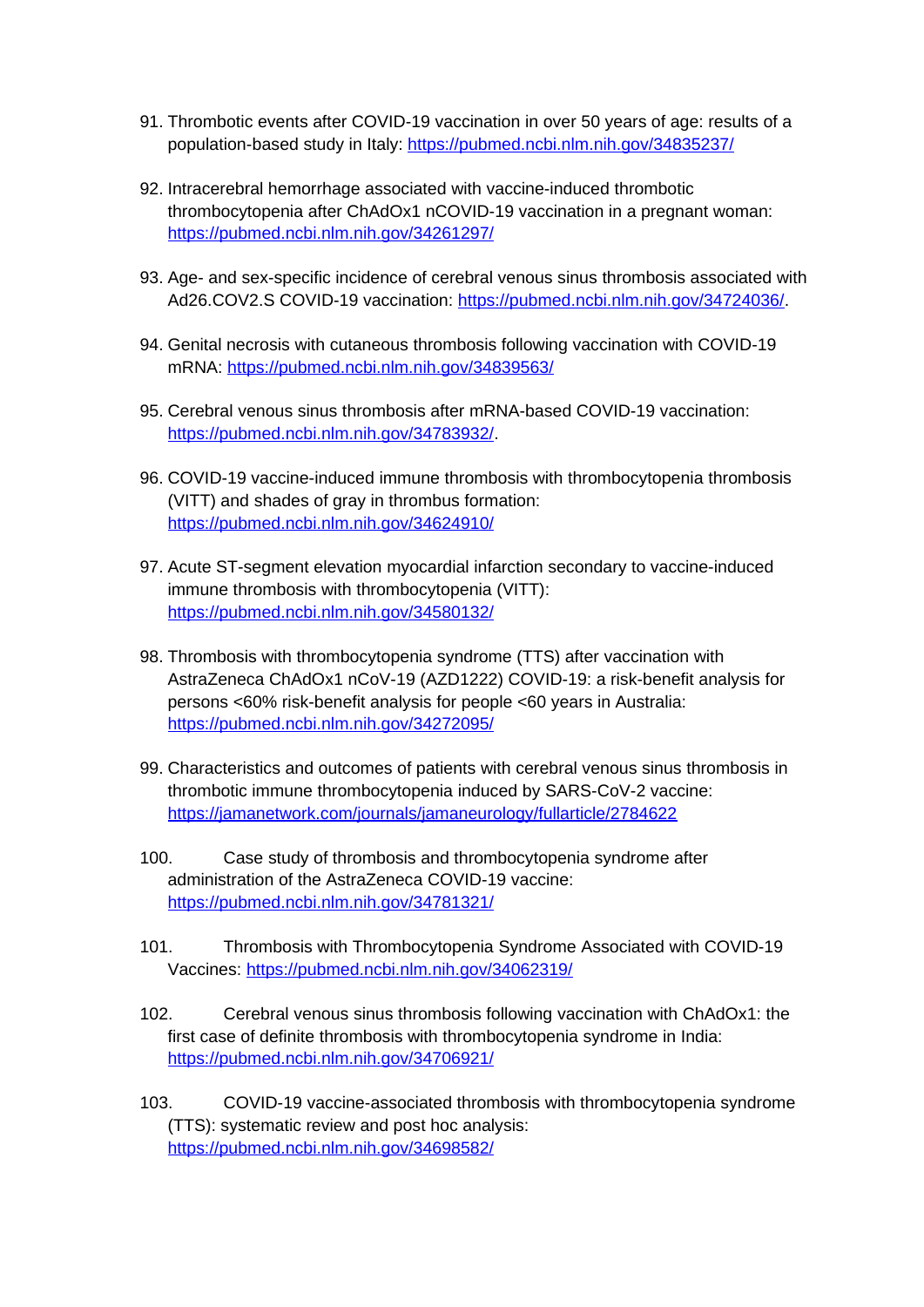- 104. Concerns for adverse effects of thrombocytopenia and thrombosis after adenovirus-vectored COVID-19 vaccination: <https://pubmed.ncbi.nlm.nih.gov/34541935/>
- 105. Cerebral venous sinus thrombosis after COVID-19 vaccination: neurologic and radiologic management: <https://pubmed.ncbi.nlm.nih.gov/34327553/>.
- 106. Case report: cerebral sinus vein thrombosis in two patients with AstraZeneca SARS-CoV-2 vaccine:<https://pubmed.ncbi.nlm.nih.gov/34609603/>
- 107. Vaccine-induced immune thrombosis and thrombocytopenia syndrome after adenovirus-vectored severe acute respiratory syndrome coronavirus 2 vaccination: a new hypothesis on mechanisms and implications for future vaccine development: <https://pubmed.ncbi.nlm.nih.gov/34664303/>.
- 108. Thrombosis in peripheral artery disease and thrombotic thrombocytopenia following adenoviral COVID-19 vaccination: <https://pubmed.ncbi.nlm.nih.gov/34649281/>
- 109. Cerebral venous sinus thrombosis and thrombotic events after vector-based COVID-19 vaccines: systematic review and meta-analysis: <https://pubmed.ncbi.nlm.nih.gov/34610990/>.
- 110. Thrombosis after COVID-19 vaccination: possible link to ACE pathways: <https://pubmed.ncbi.nlm.nih.gov/34479129/>
- 111. Major artery thrombosis and vaccination against ChAdOx1 nCov-19: <https://pubmed.ncbi.nlm.nih.gov/34839830/>
- 112. Understanding the risk of thrombosis with thrombocytopenia syndrome following Ad26.COV2.S vaccination:<https://pubmed.ncbi.nlm.nih.gov/34595694/>
- 113. Comments on thrombosis after vaccination: spike protein leader sequence could be responsible for thrombosis and antibody-mediated thrombocytopenia: <https://pubmed.ncbi.nlm.nih.gov/34788138>
- 114. Thrombosis in pre- and post-vaccination phase of COVID-19; <https://pubmed.ncbi.nlm.nih.gov/34650382/>
- 115. Vaccine-associated thrombocytopenia and thrombosis: venous endotheliopathy leading to combined venous micro-macrothrombosis: <https://pubmed.ncbi.nlm.nih.gov/34833382/>
- 116. Thrombosis and thrombocytopenia syndrome causing isolated symptomatic carotid occlusion after COVID-19 Ad26.COV2.S vaccine (Janssen): <https://pubmed.ncbi.nlm.nih.gov/34670287/>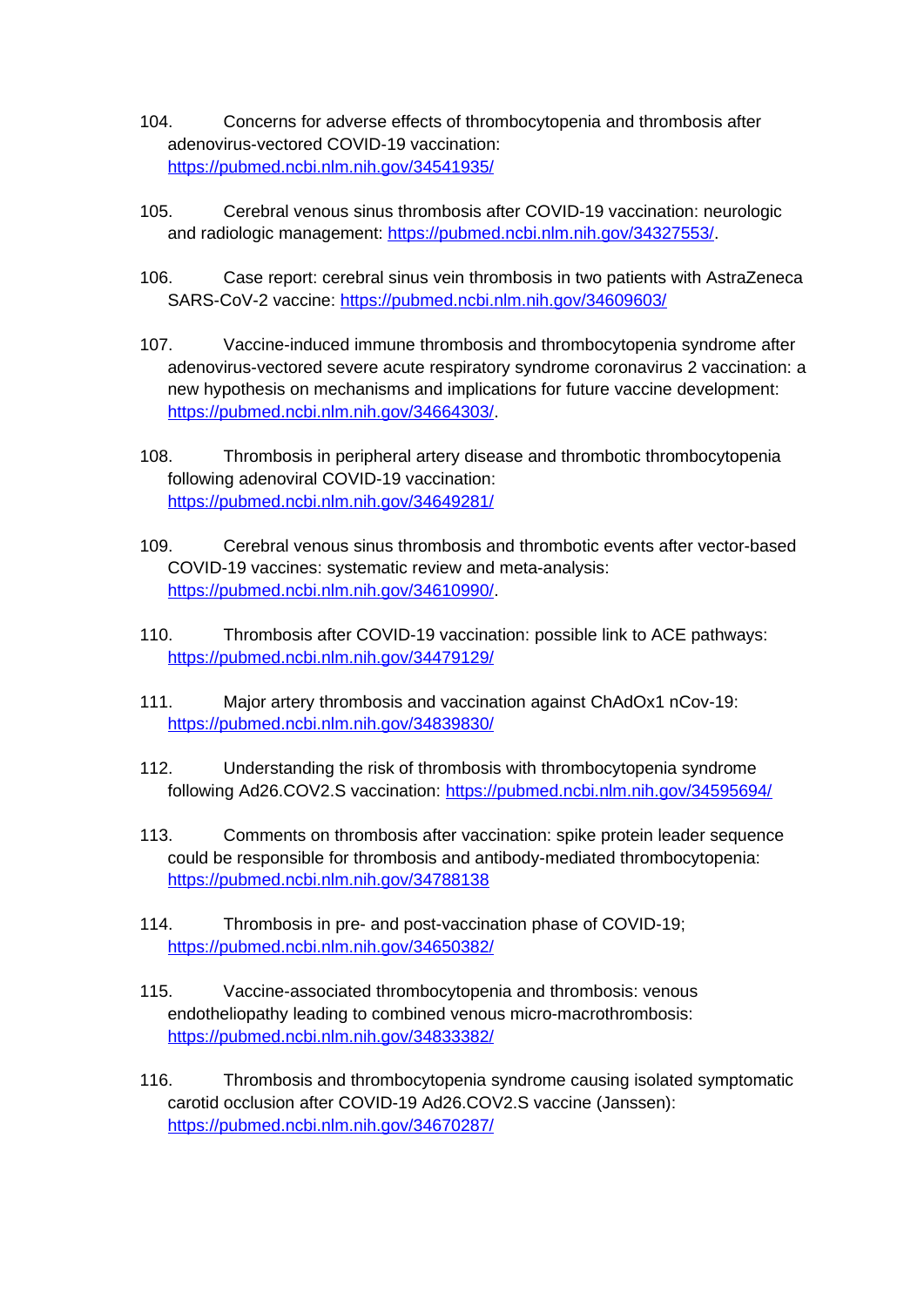- 117. An unusual presentation of acute deep vein thrombosis after Modern COVID-19 vaccine: case report: <https://pubmed.ncbi.nlm.nih.gov/34790811/>
- 118. Immediate high-dose intravenous immunoglobulins followed by direct treatment with thrombin inhibitors is crucial for survival in vaccine-induced immune thrombotic thrombocytopenia Sars-Covid-19-vector adenoviral VITT with venous thrombosis of the cerebral sinus and portal vein: <https://pubmed.ncbi.nlm.nih.gov/34023956/>.
- 119. Thrombosis formation after COVID-19 vaccination immunologic aspects: review article:<https://pubmed.ncbi.nlm.nih.gov/34629931/>
- 120. Imaging and hematologic findings in thrombosis and thrombocytopenia after vaccination with ChAdOx1 nCoV-19 (AstraZeneca): <https://pubmed.ncbi.nlm.nih.gov/34402666/>
- 121. Cerebral venous sinus thrombosis, pulmonary embolism, and thrombocytopenia after COVID-19 vaccination in a Taiwanese man: a case report and review of the literature: <https://pubmed.ncbi.nlm.nih.gov/34630307/>
- 122. Fatal cerebral venous sinus thrombosis after COVID-19 vaccination: <https://pubmed.ncbi.nlm.nih.gov/33983464/>
- 123. Autoimmune roots of thrombotic events after COVID-19 vaccination: <https://pubmed.ncbi.nlm.nih.gov/34508917/>.
- 124. New portal vein thrombosis in cirrhosis: is thrombophilia exacerbated by vaccine or COVID-19: [https://www.jcehepatology.com/article/S0973-6883\(21\)00545-](https://www.jcehepatology.com/article/S0973-6883(21)00545-4/fulltext) [4/fulltext](https://www.jcehepatology.com/article/S0973-6883(21)00545-4/fulltext).
- 125. Cerebral venous sinus thrombosis after vaccination with COVID-19 mRNA of BNT162b2: <https://pubmed.ncbi.nlm.nih.gov/34796065/>.
- 126. A case of unusual mild clinical presentation of COVID-19 vaccine-induced immune thrombotic thrombocytopenia with splanchnic vein thrombosis: <https://pubmed.ncbi.nlm.nih.gov/34843991/>
- 127. Cerebral venous sinus thrombosis following vaccination with Pfizer-BioNTech COVID-19 (BNT162b2): <https://pubmed.ncbi.nlm.nih.gov/34595867/>
- 128. A case of idiopathic thrombocytopenic purpura after a booster dose of COVID-19 BNT162b2 vaccine (Pfizer-Biontech): <https://pubmed.ncbi.nlm.nih.gov/34820240/>
- 129. Vaccine-induced immune thrombotic immune thrombocytopenia (VITT): targeting pathologic mechanisms with Bruton's tyrosine kinase inhibitors: <https://pubmed.ncbi.nlm.nih.gov/33851389/>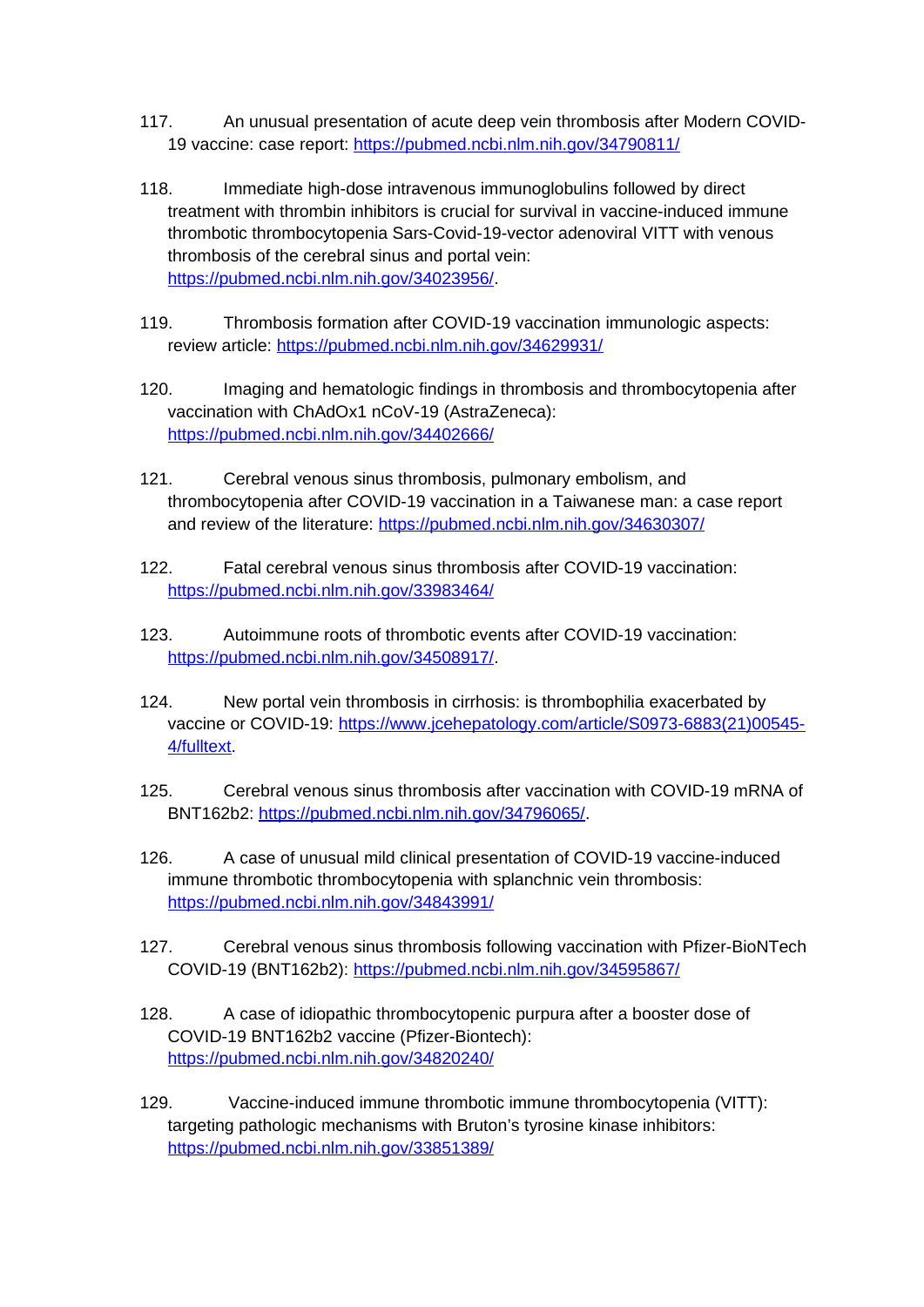- 130. Thromboembolic events in younger females exposed to Pfizer-BioNTech or Moderna COVID-19 vaccines:<https://pubmed.ncbi.nlm.nih.gov/34264151/>
- 131. Thrombosis after adenovirus-vectored COVID-19 vaccination: a concern for underlying disease: <https://pubmed.ncbi.nlm.nih.gov/34755555/>
- 132. Unusual site of deep vein thrombosis after vaccination against coronavirus mRNA-2019 coronavirus disease (COVID-19): <https://pubmed.ncbi.nlm.nih.gov/34840204/>
- 133. Deep venous thrombosis after vaccination with Ad26.COV2.S in adult males: <https://pubmed.ncbi.nlm.nih.gov/34659839/>.
- 134. Clinical and biological features of cerebral venous sinus thrombosis after vaccination with ChAdOx1 nCov-19; <https://jnnp.bmj.com/content/early/2021/09/29/jnnp-2021-327340>.
- 135. CAd26.COV2-S vaccination may reveal hereditary thrombophilia: massive cerebral venous sinus thrombosis in a young man with normal platelet count: <https://pubmed.ncbi.nlm.nih.gov/34632750/>
- 136. Post-mortem findings in vaccine-induced thrombotic thrombocytopenia: <https://haematologica.org/article/view/haematol.2021.279075>
- 137. COVID-19 vaccine-induced thrombosis: <https://pubmed.ncbi.nlm.nih.gov/34802488/>.
- 138. Inflammation and platelet activation after COVID-19 vaccines: possible mechanisms behind vaccine-induced immune thrombocytopenia and thrombosis: <https://pubmed.ncbi.nlm.nih.gov/34887867/>.
- 139. Anaphylactoid reaction and coronary thrombosis related to COVID-19 mRNA vaccine: [https://pubmed.ncbi.nlm.nih.gov/34863404/.](https://pubmed.ncbi.nlm.nih.gov/34863404/)
- 140. Occurrence of splenic infarction due to arterial thrombosis after vaccination with COVID-19:<https://pubmed.ncbi.nlm.nih.gov/34876440/>
- 141. Deep venous thrombosis more than two weeks after COVID-19 vaccination: <https://pubmed.ncbi.nlm.nih.gov/33928773/>
- 142. Information on ChAdOx1 nCoV-19 vaccine-induced immune-mediated thrombotic thrombocytopenia: <https://pubmed.ncbi.nlm.nih.gov/34587242/>
- 143. Management of a patient with a rare congenital limb malformation syndrome after SARS-CoV-2 vaccine-induced thrombosis and thrombocytopenia (VITT): <https://pubmed.ncbi.nlm.nih.gov/34097311/>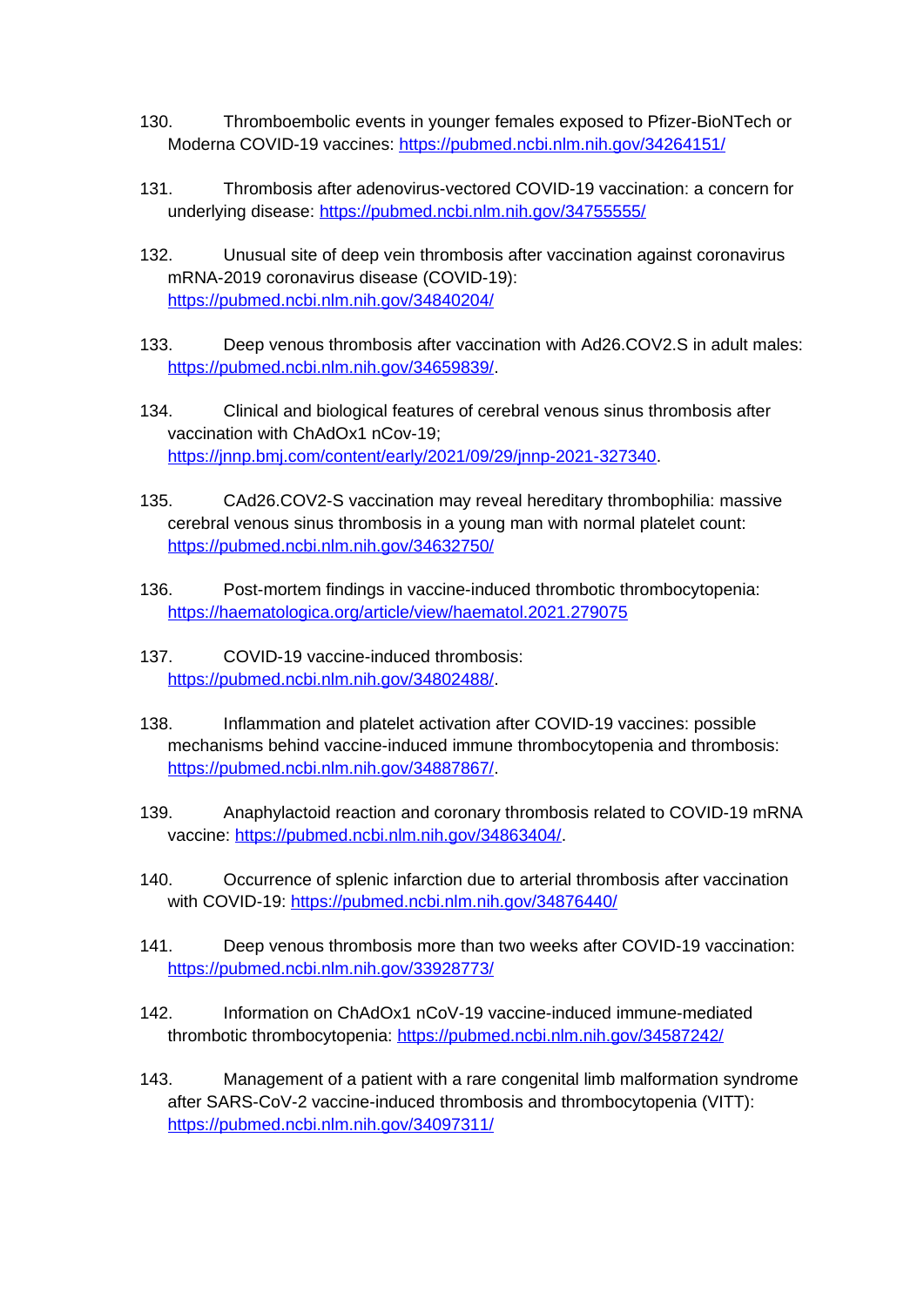- 144. Thrombocytopenia and splanchnic thrombosis after vaccination with Ad26.COV2.S successfully treated with transjugular intrahepatic intrahepatic portosystemic shunt and thrombectomy: <https://onlinelibrary.wiley.com/doi/10.1002/ajh.26258>
- 145. Chang, J. C., & Hawley, H. B. (2021). Vaccine-Associated Thrombocytopenia and Thrombosis: Venous Endotheliopathy Leading to Venous Combined Micro-Macrothrombosis. Medicina (Kaunas), 57(11). doi:10.3390/medicina57111163. <https://www.ncbi.nlm.nih.gov/pubmed/34833382>
- 146. Potential risk of thrombotic events after COVID-19 vaccination with Oxford-AstraZeneca in women receiving estrogen: <https://pubmed.ncbi.nlm.nih.gov/34734086/>
- 147. Thrombotic adverse events reported for Moderna, Pfizer, and Oxford-AstraZeneca COVID-19 vaccines: comparison of occurrence and clinical outcomes in the EudraVigilance database: <https://pubmed.ncbi.nlm.nih.gov/34835256/>
- 148. Predicted and observed incidence of thromboembolic events among Koreans vaccinated with the ChAdOx1 nCoV-19 vaccine: <https://pubmed.ncbi.nlm.nih.gov/34254476/>
- 149. Three cases of acute venous thromboembolism in women after coronavirus 2019 vaccination: <https://pubmed.ncbi.nlm.nih.gov/34352418/>
- 150. Shazley, O., & Alshazley, M. (2021). A COVID-Positive 52-Year-Old Man Presented With Venous Thromboembolism and Disseminated Intravascular Coagulation Following Johnson & Johnson Vaccination: A Case-Study. Cureus, 13(7), e16383. doi:10.7759/cureus.16383. <https://www.ncbi.nlm.nih.gov/pubmed/34408937>

## **Thrombocytopenia**

A condition in which there is a lower-than-normal number of platelets in the blood. It may result in easy bruising and excessive bleeding from wounds or bleeding in mucous membranes and other tissues.

- 1. Vaccine-induced immune thrombotic thrombocytopenia with disseminated intravascular coagulation and death after ChAdOx1 nCoV-19 vaccination: <https://pubmed.ncbi.nlm.nih.gov/34171649/>
- 2. US case reports of cerebral venous sinus thrombosis with thrombocytopenia after vaccination with Ad26.COV2.S (against covid-19), March 2 to April 21, 2020: <https://pubmed.ncbi.nlm.nih.gov/33929487/>
- 3. Management of cerebral and splanchnic vein thrombosis associated with thrombocytopenia in subjects previously vaccinated with Vaxzevria (AstraZeneca): position statement of the Italian Society for the Study of Hemostasis and Thrombosis (SISET):<https://pubmed.ncbi.nlm.nih.gov/33871350/>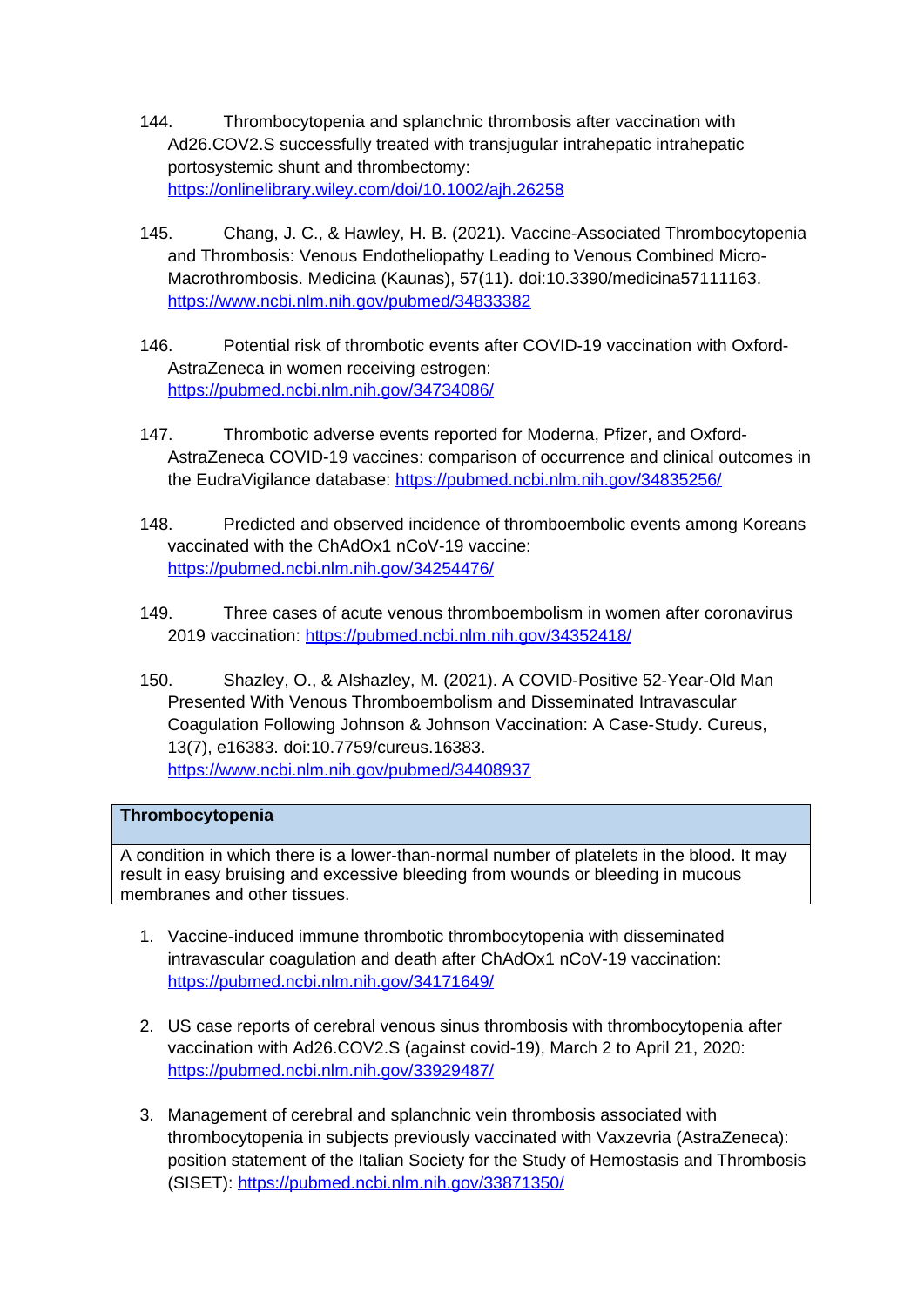- 4. Vaccine-induced immune thrombotic thrombocytopenia and cerebral venous sinus thrombosis after vaccination with COVID-19; a systematic review: <https://www.sciencedirect.com/science/article/pii/S0022510X21003014>
- 5. Thrombosis with thrombocytopenia syndrome associated with COVID-19 vaccines: <https://www.sciencedirect.com/science/article/abs/pii/S0735675721004381>
- 6. Covid-19 vaccine-induced thrombosis and thrombocytopenia: a commentary on an important and practical clinical dilemma: <https://www.sciencedirect.com/science/article/abs/pii/S0033062021000505>
- 7. Thrombosis with thrombocytopenia syndrome associated with COVID-19 viral vector vaccines:<https://www.sciencedirect.com/science/article/abs/pii/S0953620521001904>
- 8. COVID-19 vaccine-induced immune-immune thrombotic thrombocytopenia: an emerging cause of splanchnic vein thrombosis: <https://www.sciencedirect.com/science/article/pii/S1665268121000557>
- 9. The roles of platelets in COVID-19-associated coagulopathy and vaccine-induced immune thrombotic immune thrombocytopenia (covid): <https://www.sciencedirect.com/science/article/pii/S1050173821000967>
- 10. Thrombotic immune thrombocytopenia induced by SARS-CoV-2 vaccine: <https://www.nejm.org/doi/full/10.1056/nejme2106315>
- 11. Thrombosis and thrombocytopenia after vaccination with ChAdOx1 nCoV-19: [https://www.nejm.org/doi/full/10.1056/NEJMoa2104882?](https://www.nejm.org/doi/full/10.1056/NEJMoa2104882?query=recirc_curatedRelated_article) [query=recirc\\_curatedRelated\\_article](https://www.nejm.org/doi/full/10.1056/NEJMoa2104882?query=recirc_curatedRelated_article)
- 12. Post-mortem findings in vaccine-induced thrombotic thrombocytopenia (covid-19): <https://haematologica.org/article/view/haematol.2021.279075>
- 13. Thrombocytopenia, including immune thrombocytopenia after receiving COVID-19 mRNA vaccines reported to the Vaccine Adverse Event Reporting System (VAERS): <https://www.sciencedirect.com/science/article/pii/S0264410X21005247>
- 14. Hypothesis behind the very rare cases of thrombosis with thrombocytopenia syndrome after SARS-CoV-2 vaccination: <https://www.sciencedirect.com/science/article/abs/pii/S0049384821003315>
- 15. Primary adrenal insufficiency associated with thrombotic immune thrombocytopenia induced by the Oxford-AstraZeneca ChAdOx1 nCoV-19 vaccine (VITT): <https://www.sciencedirect.com/science/article/pii/S0953620521002363>
- 16. Early results of bivalirudin treatment for thrombotic thrombocytopenia and cerebral venous sinus thrombosis after vaccination with Ad26.COV2.S: <https://www.sciencedirect.com/science/article/pii/S0196064421003425>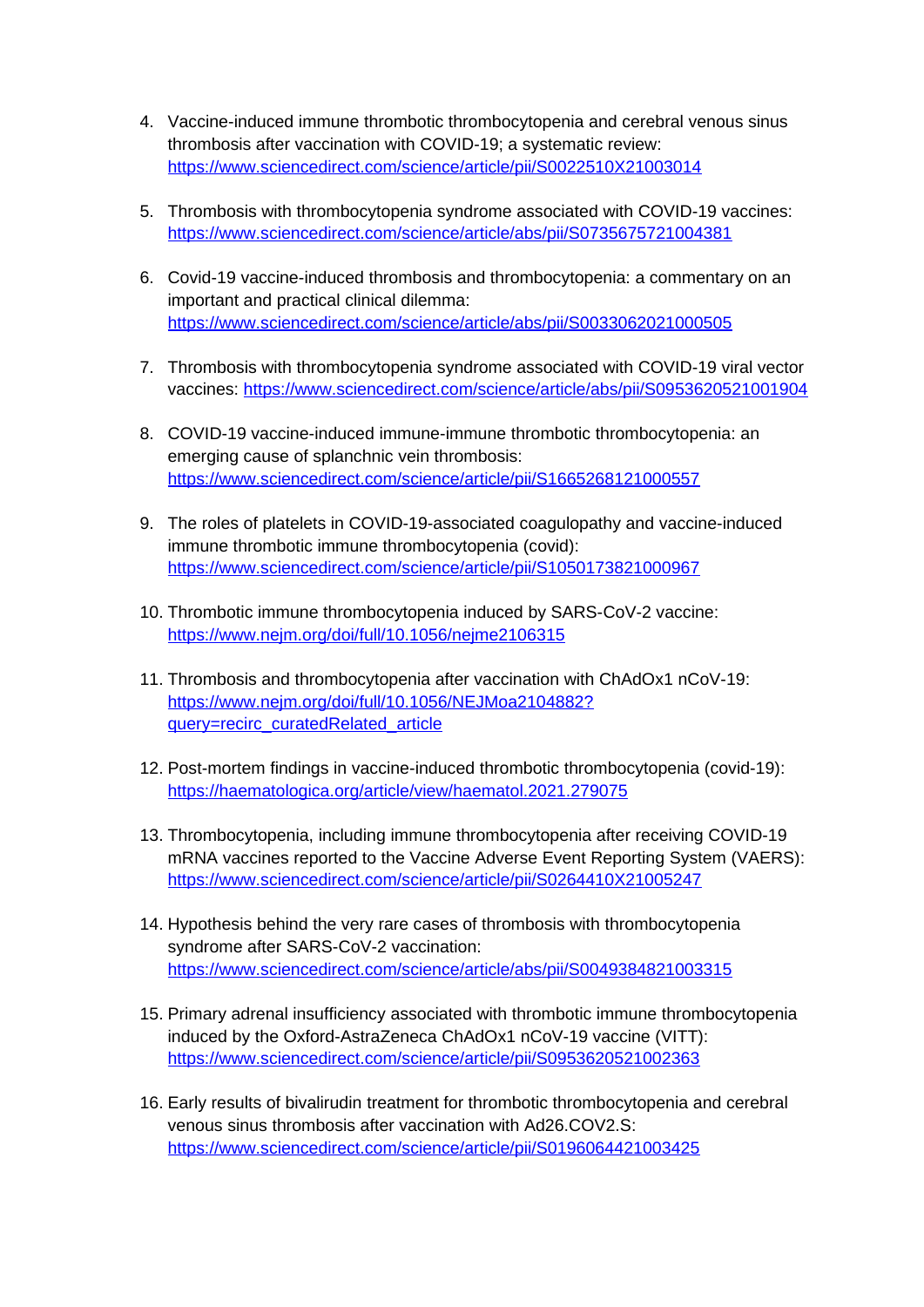- 17. Mechanisms of immunothrombosis in vaccine-induced thrombotic thrombocytopenia (VITT) compared to natural SARS-CoV-2 infection: <https://www.sciencedirect.com/science/article/abs/pii/S0896841121000706>
- 18. Vaccine-induced thrombotic thrombocytopenia: the dark chapter of a success story: <https://www.sciencedirect.com/science/article/pii/S2589936821000256>
- 19. Cerebral venous sinus thrombosis and thrombocytopenia after COVID-19 vaccination: report of two cases in the United Kingdom: <https://www.sciencedirect.com/science/article/abs/pii/S088915912100163X>
- 20. Immune thrombocytopenic purpura after vaccination with COVID-19 vaccine (ChAdOx1 nCov-19): [https://www.sciencedirect.com/science/article/abs/pii/S0006497121013963.](https://www.sciencedirect.com/science/article/abs/pii/S0006497121013963)
- 21. Vaccine-induced thrombotic thrombocytopenia, a rare but severe case of friendly fire in the battle against the COVID-19 pandemic: What pathogenesis?: <https://www.sciencedirect.com/science/article/pii/S0953620521002314>
- 22. Thrombocytopenia and intracranial venous sinus thrombosis after exposure to the "AstraZeneca COVID-19 vaccine": <https://pubmed.ncbi.nlm.nih.gov/33918932/>
- 23. Thrombocytopenia following Pfizer and Moderna SARS-CoV-2 vaccination: <https://pubmed.ncbi.nlm.nih.gov/33606296/>
- 24. Severe and refractory immune thrombocytopenia occurring after SARS-CoV-2 vaccination:<https://pubmed.ncbi.nlm.nih.gov/33854395/>
- 25. Purpuric rash and thrombocytopenia after mRNA-1273 (Modern) COVID-19 vaccine: <https://www.ncbi.nlm.nih.gov/pmc/articles/PMC7996471/>
- 26. Thrombosis with thrombocytopenia after messenger RNA vaccine -1273: <https://pubmed.ncbi.nlm.nih.gov/34181446/>
- 27. First dose of ChAdOx1 and BNT162b2 COVID-19 vaccines and thrombocytopenic, thromboembolic, and hemorrhagic events in Scotland: <https://www.nature.com/articles/s41591-021-01408-4>
- 28. Exacerbation of immune thrombocytopenia after COVID-19 vaccination: <https://pubmed.ncbi.nlm.nih.gov/34075578/>
- 29. PF4 immunoassays in vaccine-induced thrombotic thrombocytopenia: <https://www.nejm.org/doi/full/10.1056/NEJMc2106383>
- 30. Antibody epitopes in vaccine-induced immune immune thrombotic thrombocytopenia: <https://www.nature.com/articles/s41586-021-03744-4>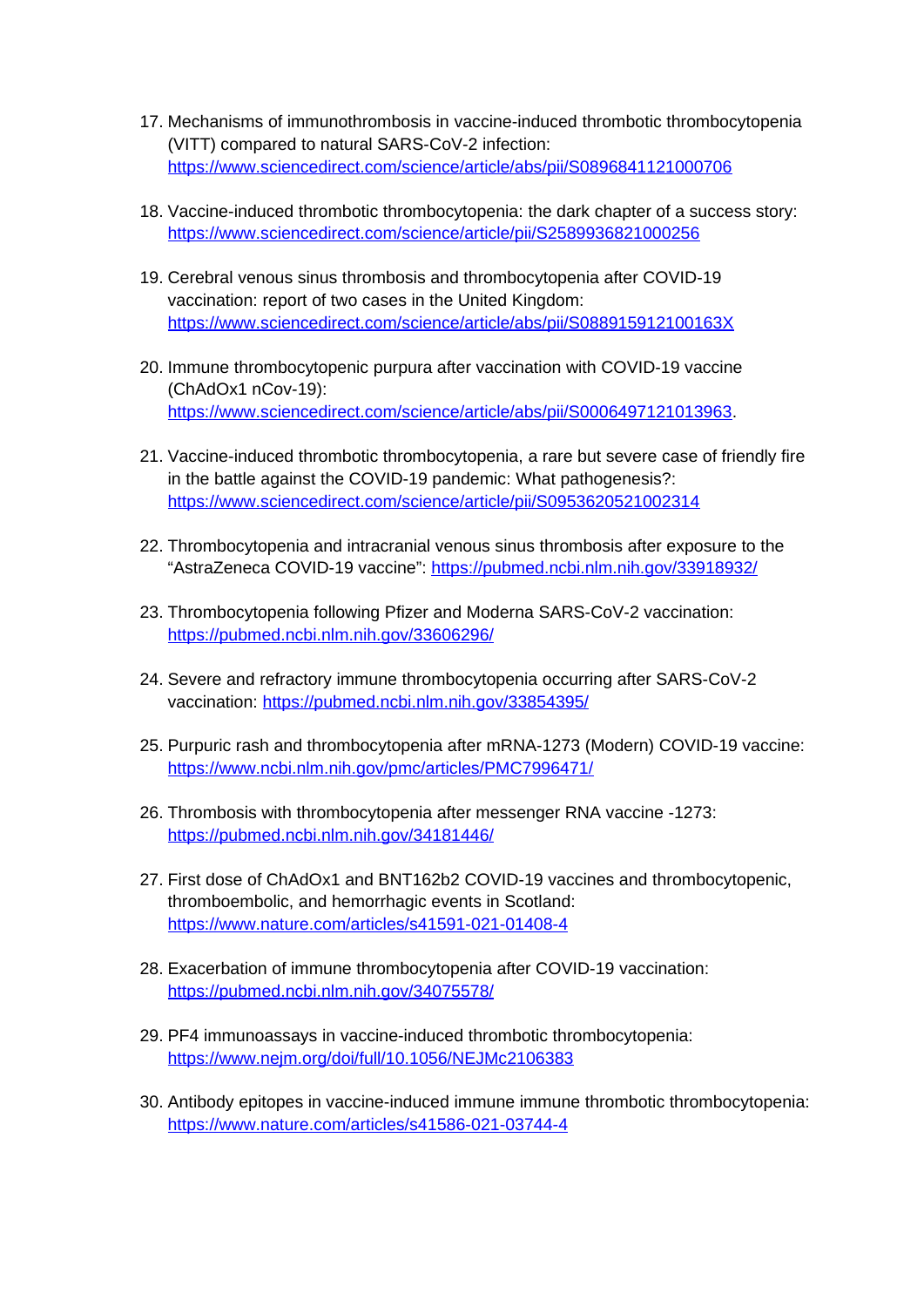- 31. Thrombosis with thrombocytopenia syndrome associated with COVID-19 vaccines:. [https://www.sciencedirect.com/science/article/abs/pii/S0735675721004381.](https://www.sciencedirect.com/science/article/abs/pii/S0735675721004381)
- 32. Immune thrombocytopenia associated with Pfizer-BioNTech's COVID-19 BNT162b2 mRNA vaccine: <https://www.sciencedirect.com/science/article/pii/S2214250921002018>.
- 33. Immune thrombosis and thrombocytopenia (VITT) associated with the COVID-19 vaccine: diagnostic and therapeutic recommendations for a new syndrome: <https://pubmed.ncbi.nlm.nih.gov/33987882/>
- 34. Laboratory testing for suspicion of COVID-19 vaccine-induced thrombotic (immune) thrombocytopenia: <https://pubmed.ncbi.nlm.nih.gov/34138513/>
- 35. Intracerebral haemorrhage due to thrombosis with thrombocytopenia syndrome after COVID-19 vaccination: the first fatal case in Korea: <https://pubmed.ncbi.nlm.nih.gov/34402235/>
- 36. Risk of thrombocytopenia and thromboembolism after covid-19 vaccination and positive SARS-CoV-2 tests: self-controlled case series study: <https://pubmed.ncbi.nlm.nih.gov/34446426/>
- 37. Vaccine-induced immune thrombotic thrombocytopenia and cerebral venous sinus thrombosis after covid-19 vaccination; a systematic review: <https://pubmed.ncbi.nlm.nih.gov/34365148/>.
- 38. Primary adrenal insufficiency associated with thrombotic immune thrombocytopenia induced by Oxford-AstraZeneca ChAdOx1 nCoV-19 vaccine (VITT): <https://pubmed.ncbi.nlm.nih.gov/34256983/>
- 39. Cerebral venous thrombosis and vaccine-induced thrombocytopenia.a. Oxford-AstraZeneca COVID-19: a missed opportunity for a rapid return on experience: <https://pubmed.ncbi.nlm.nih.gov/34033927/>
- 40. Immune thrombocytopenia in a 22-year-old post Covid-19 vaccine: <https://pubmed.ncbi.nlm.nih.gov/33476455/>
- 41. Secondary immune thrombocytopenia (ITP) associated with ChAdOx1 Covid-19 vaccine: case report: <https://pubmed.ncbi.nlm.nih.gov/34377889/>
- 42. Thrombosis with thrombocytopenia syndrome (TTS) following AstraZeneca ChAdOx1 nCoV-19 (AZD1222) COVID-19 vaccination: risk-benefit analysis for persons <60 years in Australia:<https://pubmed.ncbi.nlm.nih.gov/34272095/>
- 43. Bilateral superior ophthalmic vein thrombosis, ischemic stroke and immune thrombocytopenia after vaccination with ChAdOx1 nCoV-19: <https://pubmed.ncbi.nlm.nih.gov/33864750/>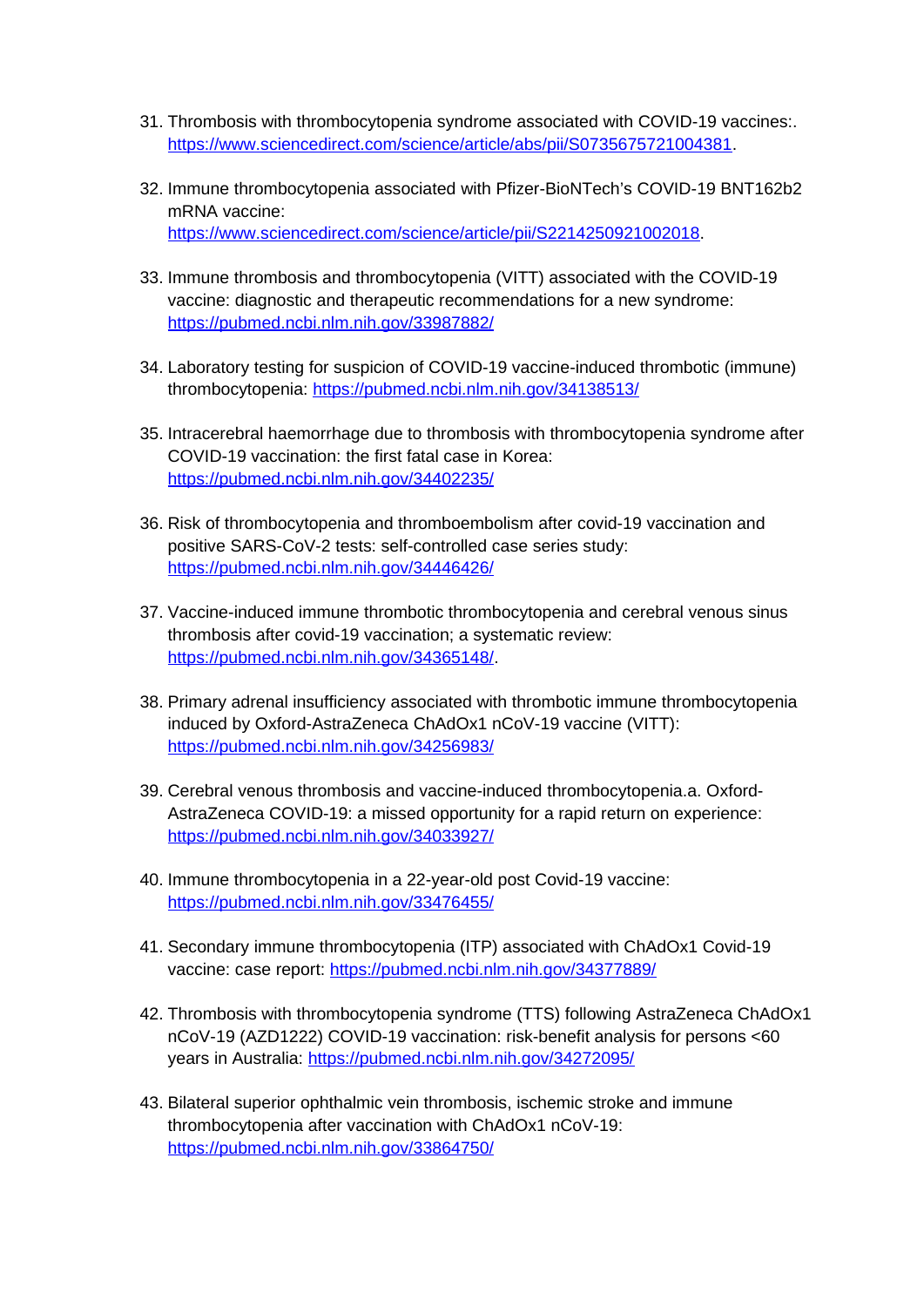- 44. Risk of thrombocytopenia and thromboembolism after covid-19 vaccination and positive SARS-CoV-2 tests: self-controlled case series study: <https://pubmed.ncbi.nlm.nih.gov/34446426/>
- 45. First dose of ChAdOx1 and BNT162b2 COVID-19 vaccines and thrombocytopenic, thromboembolic and hemorrhagic events in Scotland: <https://pubmed.ncbi.nlm.nih.gov/34108714/>
- 46. Thrombocytopenia after COVID-19 vaccination: <https://pubmed.ncbi.nlm.nih.gov/34332437/>.
- 47. A case of multiple thrombocytopenia and thrombosis following vaccination with ChAdOx1 nCoV-19 against SARS-CoV-2: <https://pubmed.ncbi.nlm.nih.gov/34137813/>
- 48. Vaccine-induced thrombotic thrombocytopenia: the elusive link between thrombosis and adenovirus-based SARS-CoV-2 vaccines: <https://pubmed.ncbi.nlm.nih.gov/34191218/>
- 49. Acute ischemic stroke revealing immune thrombotic thrombocytopenia induced by ChAdOx1 nCov-19 vaccine: impact on recanalization strategy: <https://pubmed.ncbi.nlm.nih.gov/34175640/>
- 50. Procoagulant antibody-mediated procoagulant platelets in immune thrombotic thrombocytopenia associated with SARS-CoV-2 vaccination: <https://pubmed.ncbi.nlm.nih.gov/34011137/>.
- 51. Thrombotic thrombocytopenia after vaccination with COVID-19: in search of the underlying mechanism:<https://pubmed.ncbi.nlm.nih.gov/34071883/>
- 52. Thrombosis and SARS-CoV-2 vaccines: vaccine-induced immune thrombotic thrombocytopenia: <https://pubmed.ncbi.nlm.nih.gov/34237213/>.
- 53. Acquired thrombotic thrombocytopenic thrombocytopenic purpura: a rare disease associated with the BNT162b2 vaccine: <https://pubmed.ncbi.nlm.nih.gov/34105247/>.
- 54. Immune complexes, innate immunity and NETosis in ChAdOx1 vaccine-induced thrombocytopenia: <https://pubmed.ncbi.nlm.nih.gov/34405870/>.
- 55. Immune-mediated thrombocytopenic purpura after Pfizer-BioNTech COVID-19 vaccine in an elderly woman:<https://pubmed.ncbi.nlm.nih.gov/34513446/>
- 56. Immune-mediated thrombocytopenia associated with Ad26.COV2.S vaccine (Janssen; Johnson & Johnson): [https://pubmed.ncbi.nlm.nih.gov/34469919/.](https://pubmed.ncbi.nlm.nih.gov/34469919/)
- 57. Transient thrombocytopenia with glycoprotein-specific platelet autoantibodies after vaccination with Ad26.COV2.S: case report: <https://pubmed.ncbi.nlm.nih.gov/34516272/>.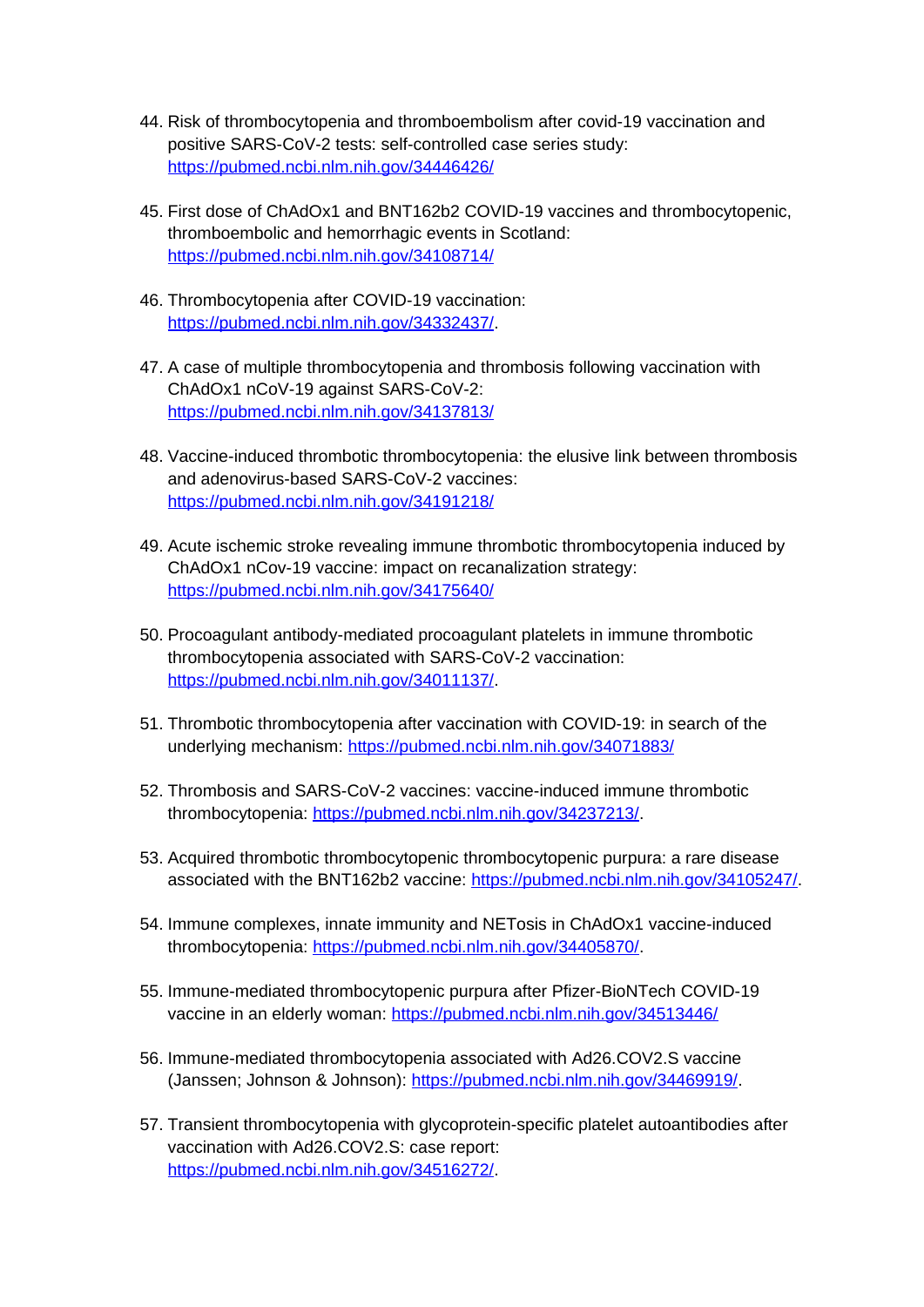- 58. COVID-19 vaccine, immune thrombotic thrombocytopenia, jaundice, hyperviscosity: concern in cases with underlying hepatic problems: <https://pubmed.ncbi.nlm.nih.gov/34509271/>.
- 59. Immune thrombocytopenia after vaccination during the COVID-19 pandemic: <https://pubmed.ncbi.nlm.nih.gov/34435486/>
- 60. Vaccine-induced thrombocytopenia with severe headache: <https://pubmed.ncbi.nlm.nih.gov/34525282/>
- 61. Vaccine-induced immune thrombotic thrombocytopenia causing a severe form of cerebral venous thrombosis with a high mortality rate: a case series: <https://pubmed.ncbi.nlm.nih.gov/34393988/>.
- 62. Adenovirus interactions with platelets and coagulation and vaccine-associated autoimmune thrombocytopenia thrombosis syndrome: <https://pubmed.ncbi.nlm.nih.gov/34407607/>.
- 63. Australian and New Zealand approach to the diagnosis and treatment of vaccineinduced immune thrombosis and immune thrombocytopenia: <https://pubmed.ncbi.nlm.nih.gov/34490632/>
- 64. An observational study to identify the prevalence of thrombocytopenia and anti-PF4 / polyanion antibodies in Norwegian health care workers after COVID-19 vaccination: <https://pubmed.ncbi.nlm.nih.gov/33909350/>
- 65. A rare case of thrombosis and thrombocytopenia of the superior ophthalmic vein after ChAdOx1 nCoV-19 vaccination against SARS-CoV-2: <https://pubmed.ncbi.nlm.nih.gov/34276917/>
- 66. Thrombosis and severe acute respiratory syndrome Coronavirus 2 vaccines: vaccine-induced immune thrombotic thrombocytopenia: <https://pubmed.ncbi.nlm.nih.gov/34237213/>.
- 67. Renal vein thrombosis and pulmonary embolism secondary to vaccine-induced thrombotic immune thrombocytopenia (VITT): <https://pubmed.ncbi.nlm.nih.gov/34268278/>.
- 68. Limb ischemia and pulmonary artery thrombosis after ChAdOx1 nCoV-19 vaccine (Oxford-AstraZeneca): a case of vaccine-induced immune thrombotic thrombocytopenia: <https://pubmed.ncbi.nlm.nih.gov/33990339/>.
- 69. A case of vaccine-induced immune-immune thrombotic thrombocytopenia with massive arteriovenous thrombosis:<https://pubmed.ncbi.nlm.nih.gov/34059191/>
- 70. Thrombocytopenia in an adolescent with sickle cell anemia after COVID-19 vaccination:<https://pubmed.ncbi.nlm.nih.gov/34331506/>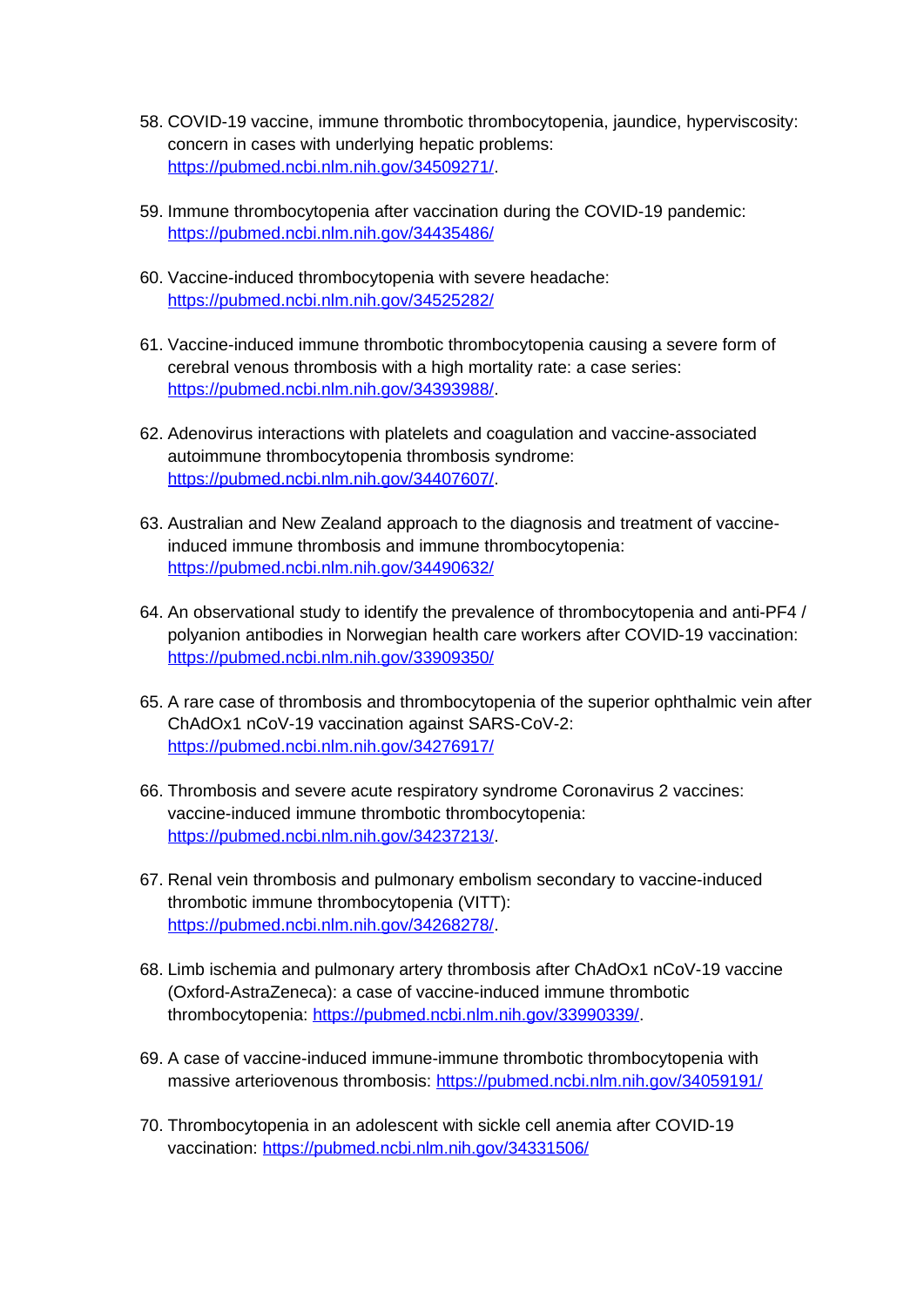- 71. Vaccine-induced thrombocytopenia with severe headache: <https://pubmed.ncbi.nlm.nih.gov/34525282/>
- 72. ChAdOx1 interacts with CAR and PF4 with implications for thrombosis with thrombocytopenia syndrome:https://www.science.org/doi/10.1126/sciadv.abl8213
- 73. Lethal vaccine-induced immune thrombotic immune thrombocytopenia (VITT) following announcement 26.COV2.S: first documented case outside the U.S.: <https://pubmed.ncbi.nlm.nih.gov/34626338/>
- 74. A prothrombotic thrombocytopenic disorder resembling heparin-induced thrombocytopenia after coronavirus-19 vaccination: [https://europepmc.org/article/PPR/PPR304469 435](https://europepmc.org/article/PPR/PPR304469%20435).
- 75. VITT (vaccine-induced immune thrombotic thrombocytopenia) after vaccination with ChAdOx1 nCoV-19:<https://pubmed.ncbi.nlm.nih.gov/34731555/>
- 76. Vaccine-induced immune thrombotic thrombocytopenia (VITT): a new clinicopathologic entity with heterogeneous clinical presentations: <https://pubmed.ncbi.nlm.nih.gov/34159588/>
- 77. Treatment of acute ischemic stroke associated with ChAdOx1 nCoV-19 vaccineinduced immune thrombotic thrombocytopenia: <https://pubmed.ncbi.nlm.nih.gov/34461442/>
- 78. Cerebral venous sinus thrombosis after vaccination: the UK experience: <https://pubmed.ncbi.nlm.nih.gov/34370974/>
- 79. Cerebral venous vein/venous sinus thrombosis with thrombocytopenia syndrome after COVID-19 vaccination:<https://pubmed.ncbi.nlm.nih.gov/34373413/>
- 80. Portal vein thrombosis due to vaccine-induced immune thrombotic immune thrombocytopenia (VITT) after Covid vaccination with ChAdOx1 nCoV-19: <https://pubmed.ncbi.nlm.nih.gov/34598301/>
- 81. Spontaneous HIT syndrome: knee replacement, infection and parallels with vaccineinduced immune thrombotic thrombocytopenia: <https://pubmed.ncbi.nlm.nih.gov/34144250/>
- 82. Thrombocytopenia with acute ischemic stroke and hemorrhage in a patient recently vaccinated with an adenoviral vector-based COVID-19 vaccine:. <https://pubmed.ncbi.nlm.nih.gov/33877737/>
- 83. ChAdOx1 nCoV-19 vaccine-associated thrombocytopenia: three cases of immune thrombocytopenia after 107,720 doses of ChAdOx1 vaccination in Thailand: <https://pubmed.ncbi.nlm.nih.gov/34483267/>.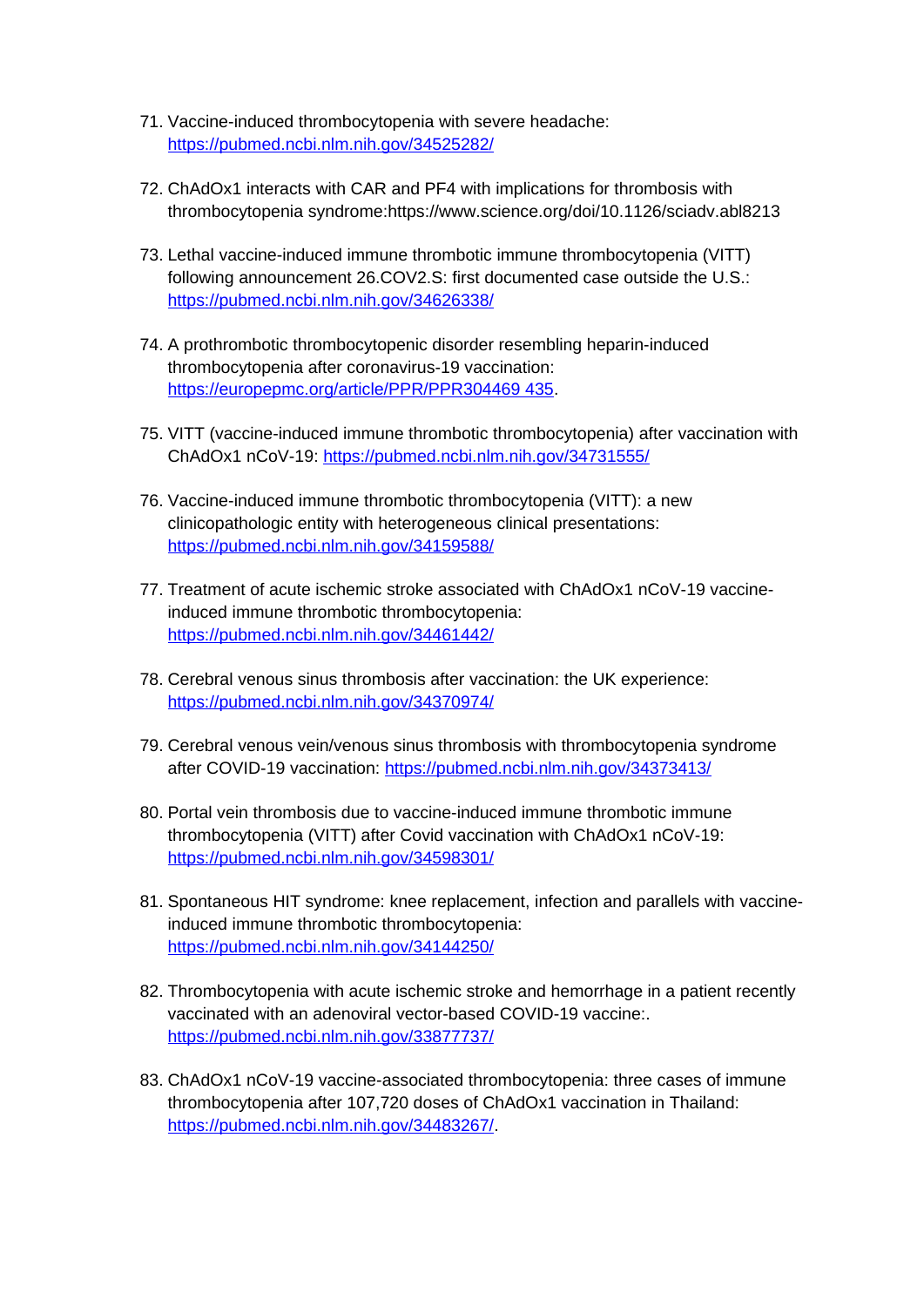- 84. Pulmonary embolism, transient ischemic attack, and thrombocytopenia after Johnson & Johnson COVID-19 vaccine:<https://pubmed.ncbi.nlm.nih.gov/34261635/>
- 85. Neurosurgical considerations with respect to decompressive craniectomy for intracerebral hemorrhage after SARS-CoV-2 vaccination in vaccine-induced thrombotic thrombocytopenia-VITT:<https://pubmed.ncbi.nlm.nih.gov/34202817/>
- 86. Secondary thrombocytopenia after SARS-CoV-2 vaccination: case report of haemorrhage and hematoma after minor oral surgery: <https://pubmed.ncbi.nlm.nih.gov/34314875/>.
- 87. Venous thromboembolism and mild thrombocytopenia after vaccination with ChAdOx1 nCoV-19:<https://pubmed.ncbi.nlm.nih.gov/34384129/>
- 88. Fatal exacerbation of ChadOx1-nCoV-19-induced thrombotic thrombocytopenia syndrome after successful initial therapy with intravenous immunoglobulins: a rationale for monitoring immunoglobulin G levels: <https://pubmed.ncbi.nlm.nih.gov/34382387/>
- 89. A rare case of COVID-19 vaccine-induced thrombotic thrombocytopenia (VITT) affecting the venosplanchnic and pulmonary arterial circulation from a UK district general hospital: <https://pubmed.ncbi.nlm.nih.gov/34535492/>
- 90. COVID-19 vaccine-induced thrombotic thrombocytopenia: a case series: <https://pubmed.ncbi.nlm.nih.gov/34527501/>
- 91. Immune thrombocytopenia after immunization with Vaxzevria ChadOx1-S vaccine (AstraZeneca), Victoria, Australia:<https://pubmed.ncbi.nlm.nih.gov/34756770/>
- 92. Case report of immune thrombocytopenia after vaccination with ChAdOx1 nCoV-19: <https://pubmed.ncbi.nlm.nih.gov/34751013/>.
- 93. Thrombocytopenia with acute ischemic stroke and hemorrhage in a patient recently vaccinated with an adenoviral vector-based COVID-19 vaccine: <https://pubmed.ncbi.nlm.nih.gov/33877737/>
- 94. Intracerebral hemorrhage and thrombocytopenia after AstraZeneca COVID-19 vaccine: clinical and diagnostic challenges of vaccine-induced thrombotic thrombocytopenia: <https://pubmed.ncbi.nlm.nih.gov/34646685/>
- 95. Thrombocytopenia, including immune thrombocytopenia after receiving COVID-19 mRNA vaccines reported to the Vaccine Adverse Event Reporting System (VAERS): <https://pubmed.ncbi.nlm.nih.gov/34006408/>
- 96. Newly diagnosed immune thrombocytopenia in a pregnant patient after coronavirus disease 2019 vaccination: <https://pubmed.ncbi.nlm.nih.gov/34420249/>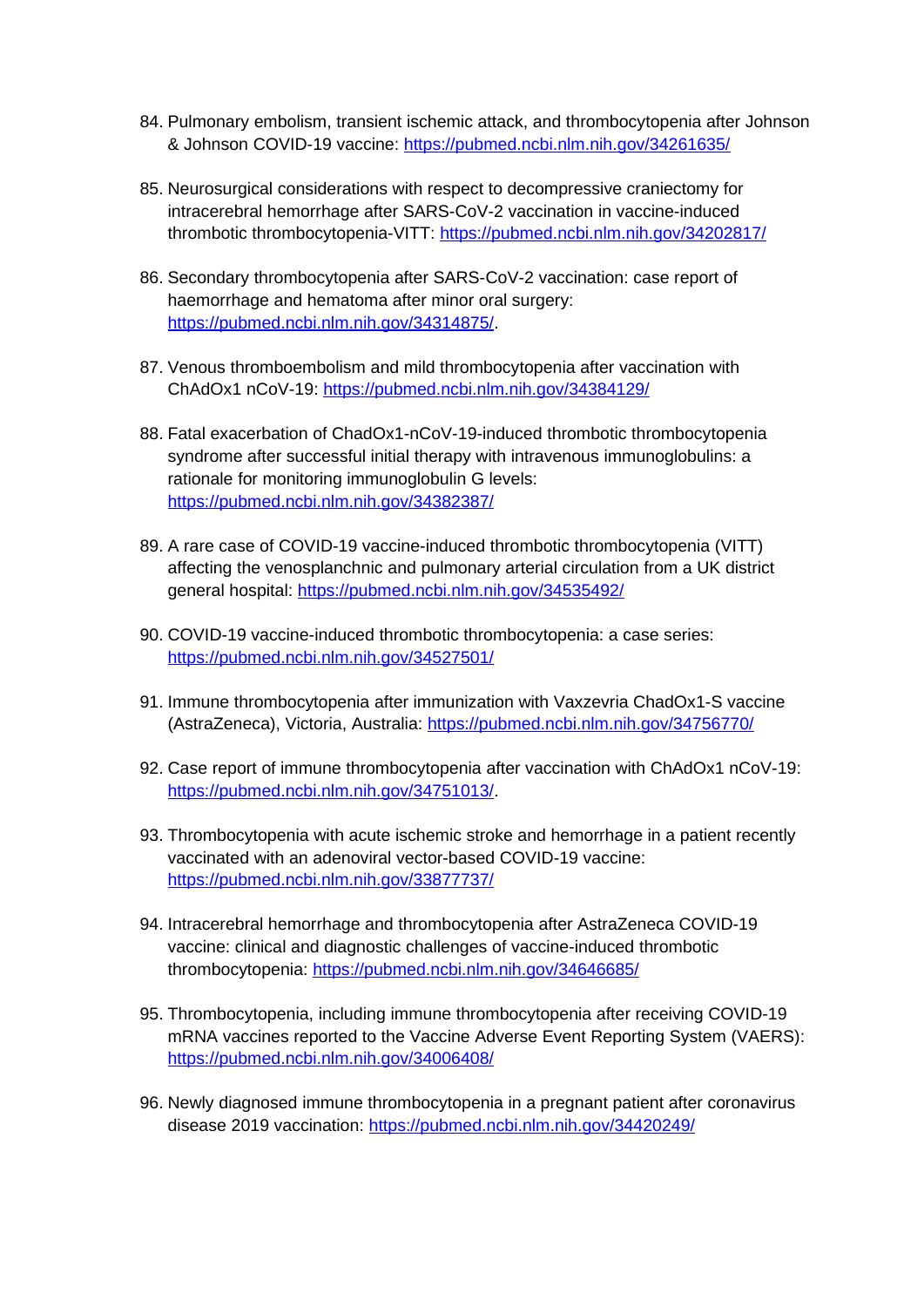- 97. Thrombocytopenia in an adolescent with sickle cell anemia after COVID-19 vaccination:<https://pubmed.ncbi.nlm.nih.gov/34331506/>
- 98. Abdominal pain and bilateral adrenal hemorrhage from immune thrombotic thrombocytopenia induced by COVID-19 vaccine: <https://pubmed.ncbi.nlm.nih.gov/34546343/>
- 99. Venous thromboembolism and mild thrombocytopenia after ChAdOx1 nCoV-19 vaccination: [https://pubmed.ncbi.nlm.nih.gov/34384129/.](https://pubmed.ncbi.nlm.nih.gov/34384129/)
- 100. Severe immune thrombocytopenia following COVID-19 vaccination: report of four cases and review of the literature: <https://pubmed.ncbi.nlm.nih.gov/34653943/>.
- 101. Relapse of immune thrombocytopenia after COVID-19 vaccination: <https://pubmed.ncbi.nlm.nih.gov/34591991/>
- 102. Images of immune thrombotic thrombocytopenia induced by Oxford / AstraZeneca® COVID-19 vaccine: <https://pubmed.ncbi.nlm.nih.gov/33962903/>.
- 103. Adenovirus interactions with platelets and coagulation and vaccine-induced immune thrombotic thrombocytopenia syndrome: <https://pubmed.ncbi.nlm.nih.gov/34407607/>
- 104. Complicated case report of long-term vaccine-induced thrombotic immune thrombocytopenia A:<https://pubmed.ncbi.nlm.nih.gov/34835275/>.
- 105. Prevalence of thrombocytopenia, anti-platelet factor 4 antibodies, and elevated D-dimer in Thais after vaccination with ChAdOx1 nCoV-19: <https://pubmed.ncbi.nlm.nih.gov/34568726/>
- 106. Bilateral thalamic stroke: a case of COVID-19 (VITT) vaccine-induced immune thrombotic thrombocytopenia or a coincidence due to underlying risk factors: <https://pubmed.ncbi.nlm.nih.gov/34820232/>.
- 107. Successful treatment of vaccine-induced immune thrombotic thrombocytopenia in a 26-year-old female patient: <https://pubmed.ncbi.nlm.nih.gov/34614491/>
- 108. Case report: vaccine-induced immune thrombotic thrombocytopenia in a patient with pancreatic cancer after vaccination with messenger RNA-1273: <https://pubmed.ncbi.nlm.nih.gov/34790684/>
- 109. Vaccine-induced thrombotic thrombocytopenia after Ad26.COV2.S vaccination in a man presenting as acute venous thromboembolism: <https://pubmed.ncbi.nlm.nih.gov/34096082/>
- 110. Helms, J. M., Ansteatt, K. T., Roberts, J. C., Kamatam, S., Foong, K. S., Labayog, J. S., & Tarantino, M. D. (2021). Severe, Refractory Immune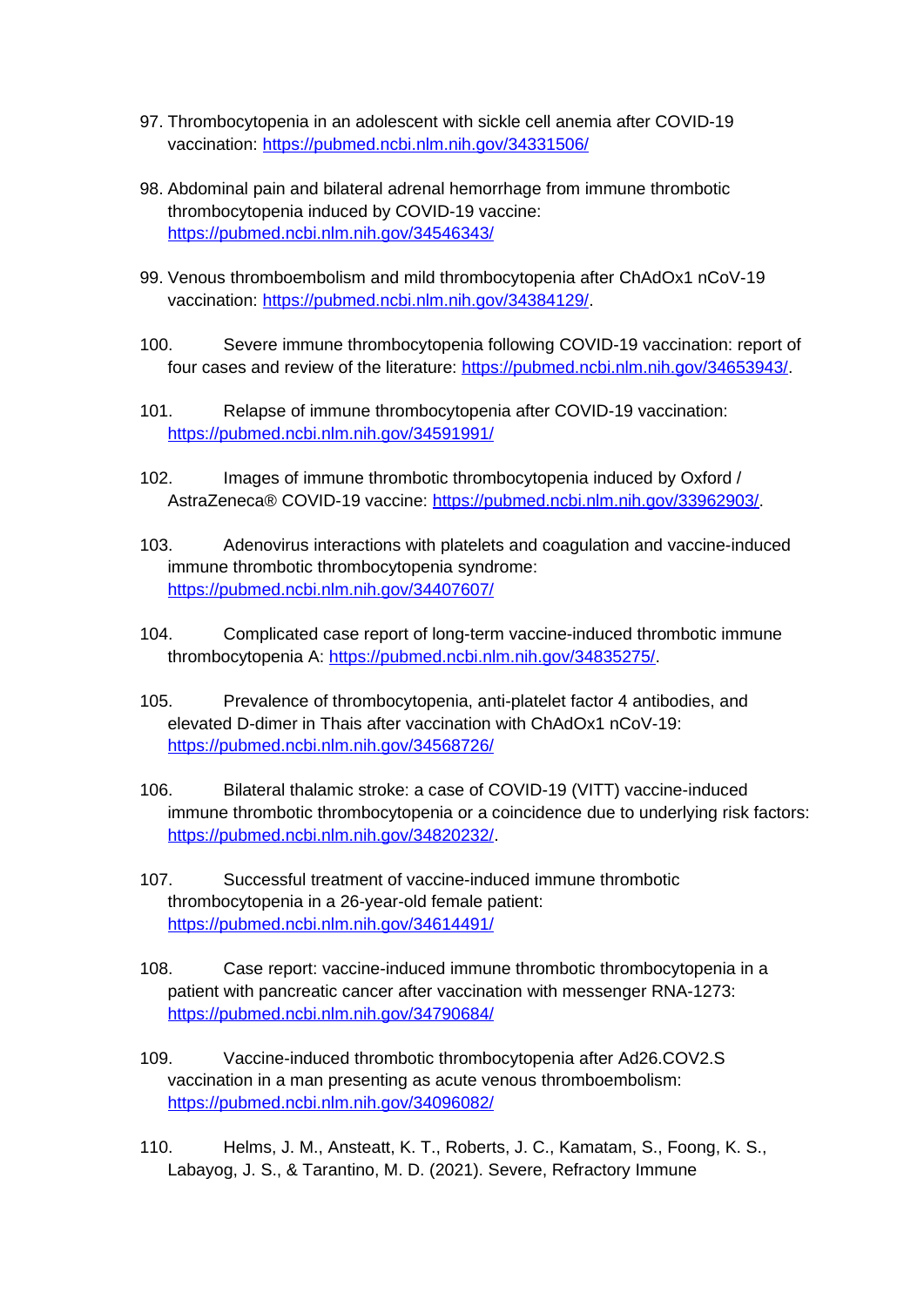Thrombocytopenia Occurring After SARS-CoV-2 Vaccine. J Blood Med, 12, 221-224. doi:10.2147/JBM.S307047. <https://www.ncbi.nlm.nih.gov/pubmed/33854395>

- 111. Hippisley-Cox, J., Patone, M., Mei, X. W., Saatci, D., Dixon, S., Khunti, K., ... Coupland, C. A. C. (2021). Risk of thrombocytopenia and thromboembolism after covid-19 vaccination and SARS-CoV-2 positive testing: self-controlled case series study. BMJ, 374, n1931. doi:10.1136/bmj.n1931. <https://www.ncbi.nlm.nih.gov/pubmed/34446426>
- 112. Lee, E. J., Cines, D. B., Gernsheimer, T., Kessler, C., Michel, M., Tarantino, M. D., . . . Bussel, J. B. (2021). Thrombocytopenia following Pfizer and Moderna SARS-CoV-2 vaccination. Am J Hematol, 96(5), 534-537. doi:10.1002/ajh.26132. <https://www.ncbi.nlm.nih.gov/pubmed/33606296>
- 113. Welsh, K. J., Baumblatt, J., Chege, W., Goud, R., & Nair, N. (2021). Thrombocytopenia including immune thrombocytopenia after receipt of mRNA COVID-19 vaccines reported to the Vaccine Adverse Event Reporting System (VAERS). Vaccine, 39(25), 3329-3332. doi:10.1016/j.vaccine.2021.04.054. <https://www.ncbi.nlm.nih.gov/pubmed/34006408>
- 114. Relapse of immune thrombocytopenia after covid-19 vaccination in young male patient:<https://pubmed.ncbi.nlm.nih.gov/34804803/>.
- 115. Peduncular, symptomatic cavernous bleeding after immune thrombocytopenia-induced SARS-CoV-2 vaccination: <https://pubmed.ncbi.nlm.nih.gov/34549178/>.

# **Cerebral Venous Thrombosis**

A type of stroke in which the venous channels of the brain become thrombosed, resulting in cerebral infarction in the areas corresponding to the thrombosis.

- 1. Cerebral venous sinus thrombosis in the U.S. population after SARS-CoV-2 vaccination with adenovirus and after COVID-19: <https://www.sciencedirect.com/science/article/pii/S0735109721051949>
- 2. Cerebral venous sinus thrombosis negative for anti-PF4 antibody without thrombocytopenia after immunization with COVID-19 vaccine in a non-comorbid elderly Indian male treated with conventional heparin-warfarin based anticoagulation: <https://www.sciencedirect.com/science/article/pii/S1871402121002046>
- 3. Cerebral venous thrombosis after BNT162b2 mRNA SARS-CoV-2 vaccine: <https://www.sciencedirect.com/science/article/abs/pii/S1052305721003098>
- 4. Cerebral venous sinus thrombosis after vaccination: the United Kingdom experience: [https://www.thelancet.com/journals/lancet/article/PIIS0140-6736\(21\)01788-8/fulltext](https://www.thelancet.com/journals/lancet/article/PIIS0140-6736(21)01788-8/fulltext)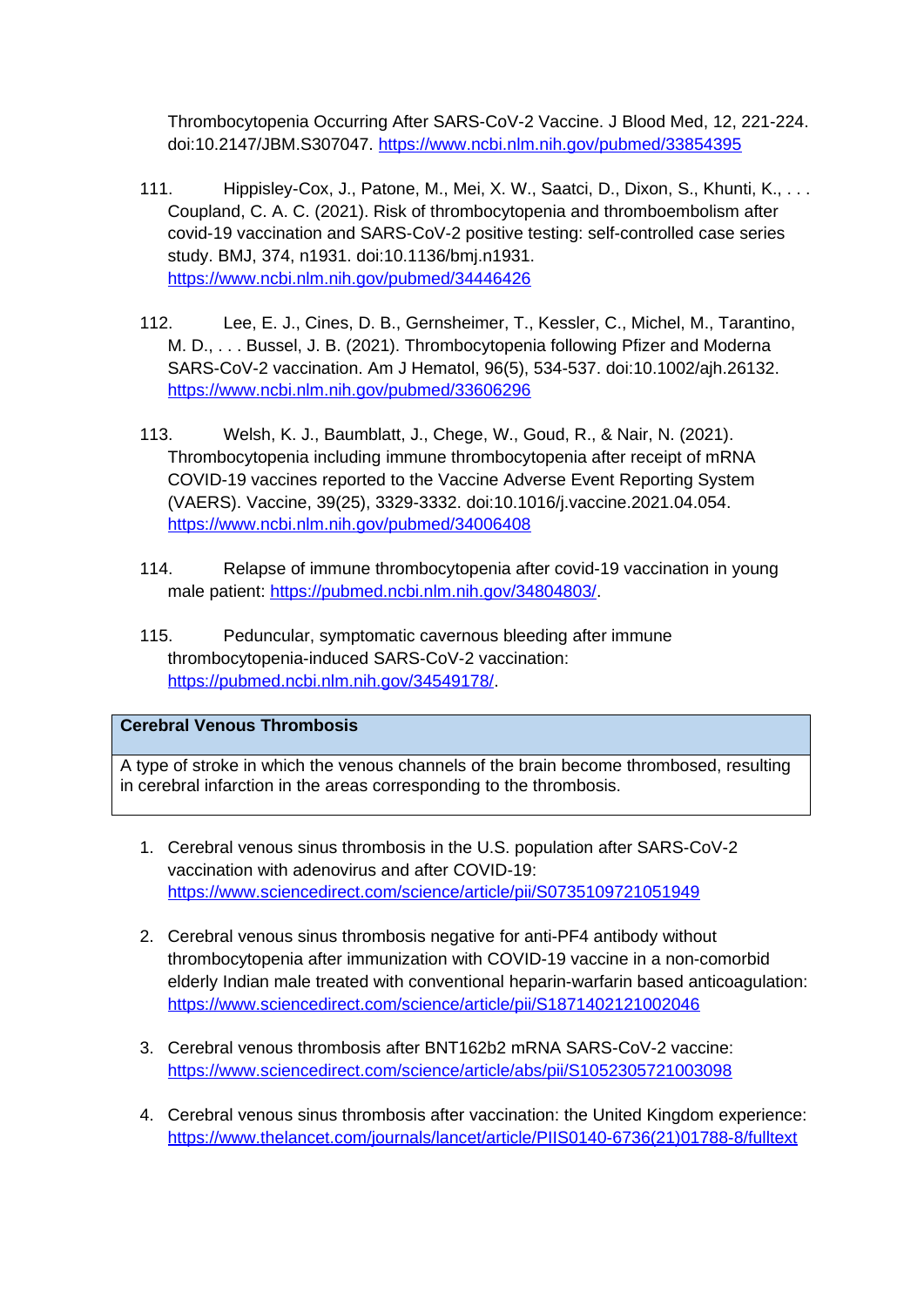- 5. US case reports of cerebral venous sinus thrombosis with thrombocytopenia after vaccination with Ad26.COV2.S (against covid-19), March 2 to April 21, 2020: <https://pubmed.ncbi.nlm.nih.gov/33929487/>
- 6. Management of cerebral and splanchnic vein thrombosis associated with thrombocytopenia in subjects previously vaccinated with Vaxzevria (AstraZeneca): position statement of the Italian Society for the Study of Hemostasis and Thrombosis (SISET):<https://pubmed.ncbi.nlm.nih.gov/33871350/>
- 7. Vaccine-induced immune thrombotic thrombocytopenia and cerebral venous sinus thrombosis after vaccination with COVID-19; a systematic review: <https://www.sciencedirect.com/science/article/pii/S0022510X21003014>
- 8. Early results of bivalirudin treatment for thrombotic thrombocytopenia and cerebral venous sinus thrombosis after vaccination with Ad26.COV2.S: <https://www.sciencedirect.com/science/article/pii/S0196064421003425>
- 9. A rare case of a middle-aged Asian male with cerebral venous thrombosis after AstraZeneca COVID-19 vaccination: <https://www.sciencedirect.com/science/article/pii/S0735675721005714>
- 10. Cerebral venous sinus thrombosis and thrombocytopenia after COVID-19 vaccination: report of two cases in the United Kingdom: <https://www.sciencedirect.com/science/article/abs/pii/S088915912100163X>
- 11. Diagnostic-therapeutic recommendations of the ad-hoc FACME expert working group on the management of cerebral venous thrombosis related to COVID-19 vaccination: <https://www.sciencedirect.com/science/article/pii/S0213485321000839>
- 12. COVID-19 vaccination: information on the occurrence of arterial and venous thrombosis using data from VigiBase:<https://pubmed.ncbi.nlm.nih.gov/33863748/>
- 13. Cerebral venous thrombosis associated with the covid-19 vaccine in Germany: <https://onlinelibrary.wiley.com/doi/10.1002/ana.26172>
- 14. Cerebral venous thrombosis following BNT162b2 mRNA vaccination of BNT162b2 against SARS-CoV-2: a black swan event: <https://pubmed.ncbi.nlm.nih.gov/34133027/>
- 15. The importance of recognizing cerebral venous thrombosis following anti-COVID-19 vaccination:<https://pubmed.ncbi.nlm.nih.gov/34001390/>
- 16. Cerebral venous sinus thrombosis negative for anti-PF4 antibody without thrombocytopenia after immunization with COVID-19 vaccine in an elderly, noncomorbid Indian male treated with conventional heparin-warfarin-based anticoagulation:.

<https://www.sciencedirect.com/science/article/pii/S1871402121002046>.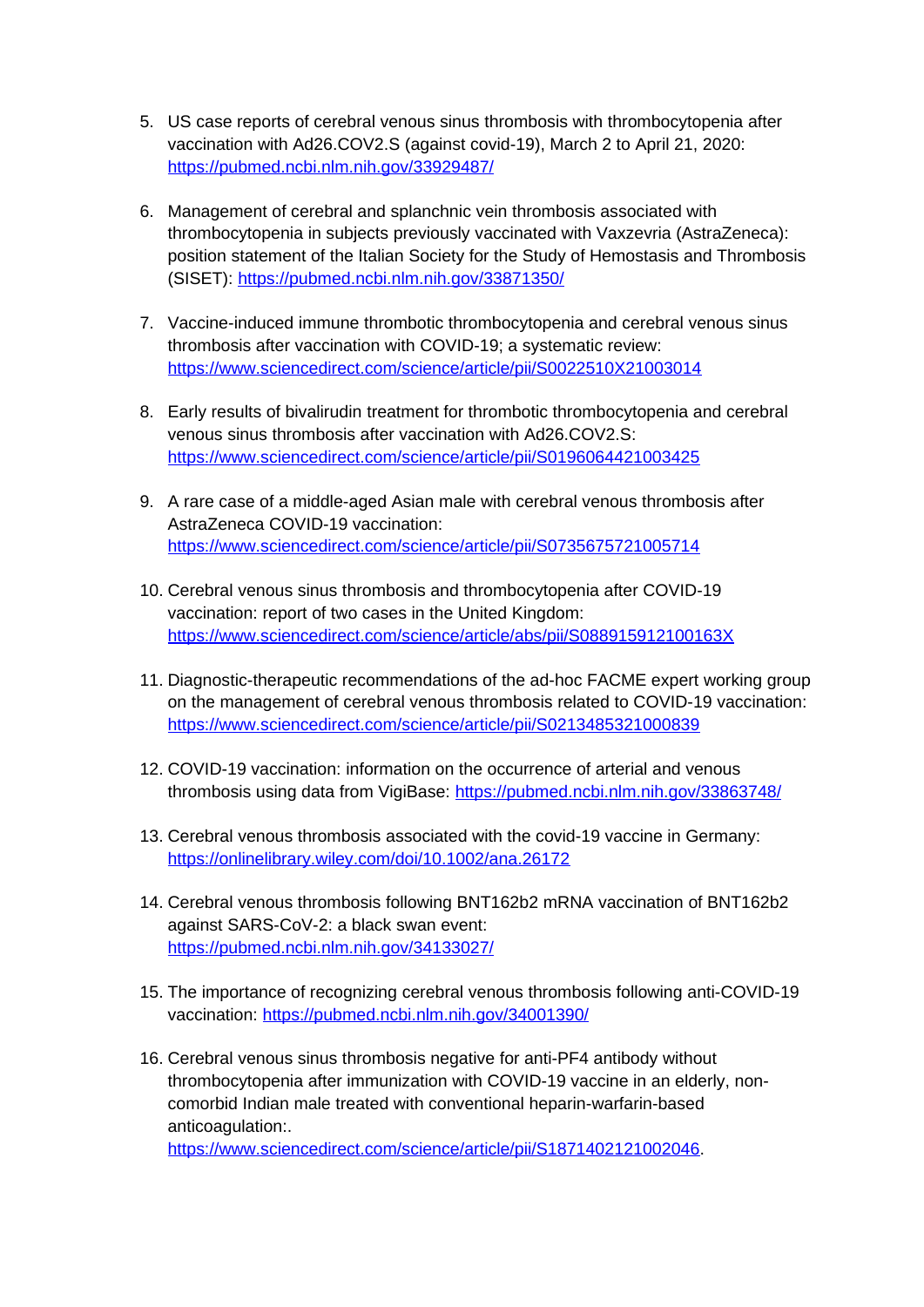- 17. Vaccine-induced immune thrombotic thrombocytopenia and cerebral venous sinus thrombosis after covid-19 vaccination; a systematic review: <https://pubmed.ncbi.nlm.nih.gov/34365148/>.
- 18. A rare case of cerebral venous thrombosis and disseminated intravascular coagulation temporally associated with administration of COVID-19 vaccine: <https://pubmed.ncbi.nlm.nih.gov/33917902/>
- 19. Acute cerebral venous thrombosis and pulmonary artery embolism associated with the COVID-19 vaccine: <https://pubmed.ncbi.nlm.nih.gov/34247246/>.
- 20. Cerebral venous thrombosis and vaccine-induced thrombocytopenia.a. Oxford-AstraZeneca COVID-19: a missed opportunity for a rapid return on experience: <https://pubmed.ncbi.nlm.nih.gov/34033927/>
- 21. Diagnosis and treatment of cerebral venous sinus thrombosis with vaccine-induced immune-immune thrombotic thrombocytopenia: <https://pubmed.ncbi.nlm.nih.gov/33914590/>
- 22. Venous sinus thrombosis after vaccination with ChAdOx1 nCov-19: <https://pubmed.ncbi.nlm.nih.gov/34420802/>
- 23. Cerebral venous sinus thrombosis following vaccination against SARS-CoV-2: an analysis of cases reported to the European Medicines Agency: <https://pubmed.ncbi.nlm.nih.gov/34293217/>
- 24. Arterial events, venous thromboembolism, thrombocytopenia and bleeding after vaccination with Oxford-AstraZeneca ChAdOx1-S in Denmark and Norway: population-based cohort study:<https://pubmed.ncbi.nlm.nih.gov/33952445/>
- 25. Cerebral venous thrombosis associated with COVID-19 vaccine in Germany: <https://pubmed.ncbi.nlm.nih.gov/34288044/>
- 26. Malignant cerebral infarction after vaccination with ChAdOx1 nCov-19: a catastrophic variant of vaccine-induced immune-mediated thrombotic thrombocytopenia: <https://pubmed.ncbi.nlm.nih.gov/34341358/>
- 27. Cerebral venous sinus thrombosis associated with thrombocytopenia after COVID-19 vaccination: [https://pubmed.ncbi.nlm.nih.gov/33845870/.](https://pubmed.ncbi.nlm.nih.gov/33845870/)
- 28. central venous sinus thrombosis with subarachnoid hemorrhage after COVID-19 mRNA vaccination: are these reports merely coincidental: <https://pubmed.ncbi.nlm.nih.gov/34478433/>
- 29. Cerebral venous sinus thrombosis negative for anti-PF4 antibody without thrombocytopenia after immunization with COVID-19 vaccine in a non-comorbid elderly Indian male treated with conventional heparin-warfarin-based anticoagulation: <https://pubmed.ncbi.nlm.nih.gov/34186376/>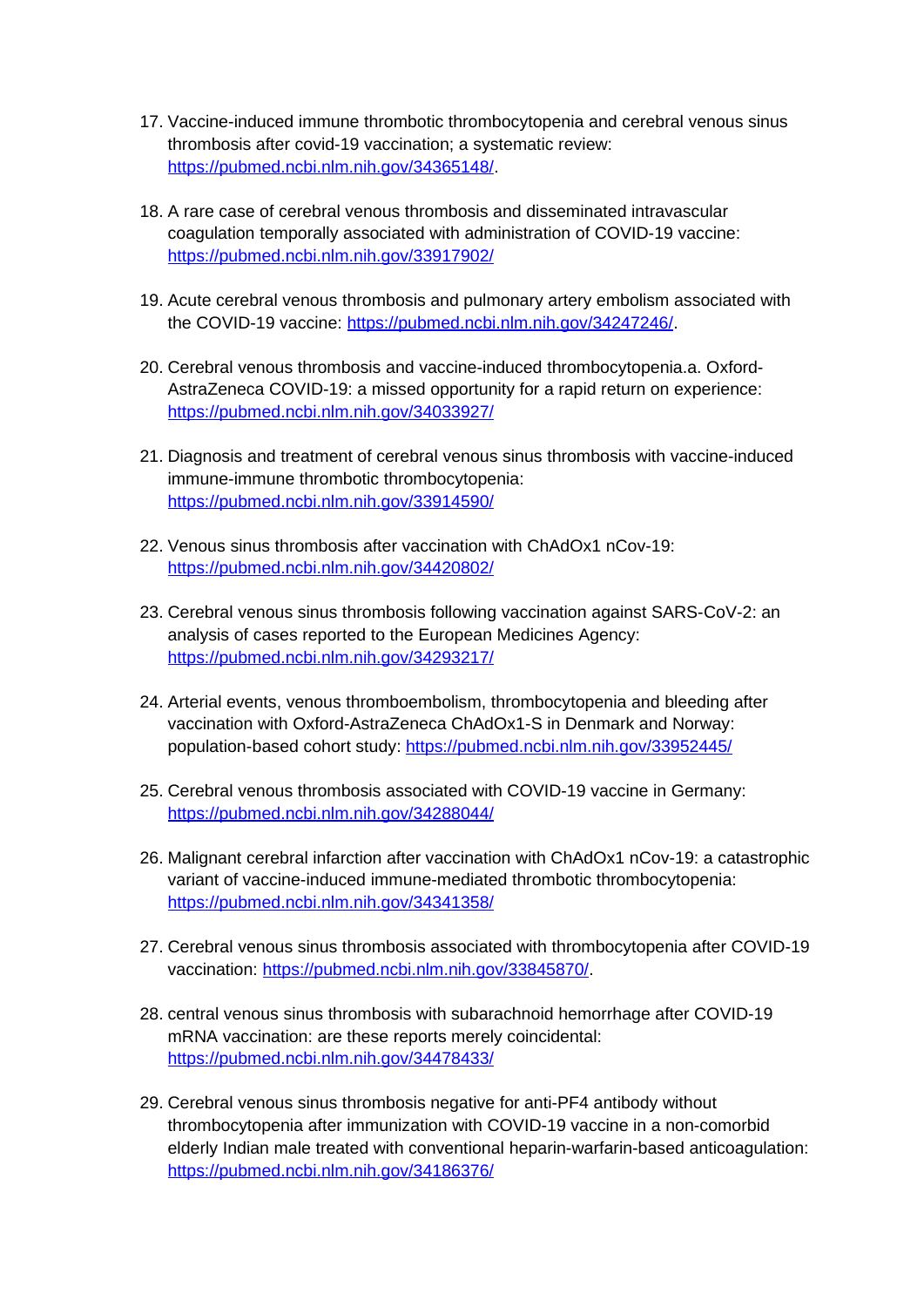- 30. Cerebral venous sinus thrombosis 2 weeks after first dose of SARS-CoV-2 mRNA vaccine:<https://pubmed.ncbi.nlm.nih.gov/34101024/>
- 31. Deep venous thrombosis (DVT) occurring shortly after second dose of SARS-CoV-2 mRNA vaccine: <https://pubmed.ncbi.nlm.nih.gov/33687691/>
- 32. Vaccine-induced immune thrombotic thrombocytopenia causing a severe form of cerebral venous thrombosis with high mortality rate: a case series: <https://pubmed.ncbi.nlm.nih.gov/34393988/>.
- 33. Procoagulant microparticles: a possible link between vaccine-induced immune thrombocytopenia (VITT) and cerebral sinus venous thrombosis: <https://pubmed.ncbi.nlm.nih.gov/34129181/>.
- 34. Acute cerebral venous thrombosis and pulmonary artery embolism associated with the COVID-19 vaccine: <https://pubmed.ncbi.nlm.nih.gov/34247246/>.
- 35. Cerebral venous thrombosis following COVID-19 vaccination: <https://pubmed.ncbi.nlm.nih.gov/34045111/>.
- 36. Adverse effects reported after COVID-19 vaccination in a tertiary care hospital, centered on cerebral venous sinus thrombosis (CVST): <https://pubmed.ncbi.nlm.nih.gov/34092166/>
- 37. Cerebral venous thrombosis associated with COVID-19 vaccine in Germany: <https://pubmed.ncbi.nlm.nih.gov/34288044/>.
- 38. Cerebral venous sinus thrombosis after COVID-19 vaccination : Neurological and radiological management:<https://pubmed.ncbi.nlm.nih.gov/34327553/>.
- 39. Cerebral venous thrombosis and thrombocytopenia after COVID-19 vaccination: <https://pubmed.ncbi.nlm.nih.gov/33878469/>.
- 40. Cerebral venous sinus thrombosis and thrombocytopenia after COVID-19 vaccination: report of two cases in the United Kingdom: <https://pubmed.ncbi.nlm.nih.gov/33857630/>.
- 41. Cerebral venous thrombosis induced by SARS-CoV-2 vaccine: <https://pubmed.ncbi.nlm.nih.gov/34090750/>.
- 42. Cerebral venous sinus thrombosis associated with vaccine-induced thrombotic thrombocytopenia: <https://pubmed.ncbi.nlm.nih.gov/34333995/>
- 43. Cerebral venous thrombosis after the BNT162b2 mRNA SARS-CoV-2 vaccine: <https://pubmed.ncbi.nlm.nih.gov/34111775/>.
- 44. Cerebral venous thrombosis after COVID-19 vaccination: <https://pubmed.ncbi.nlm.nih.gov/34045111/>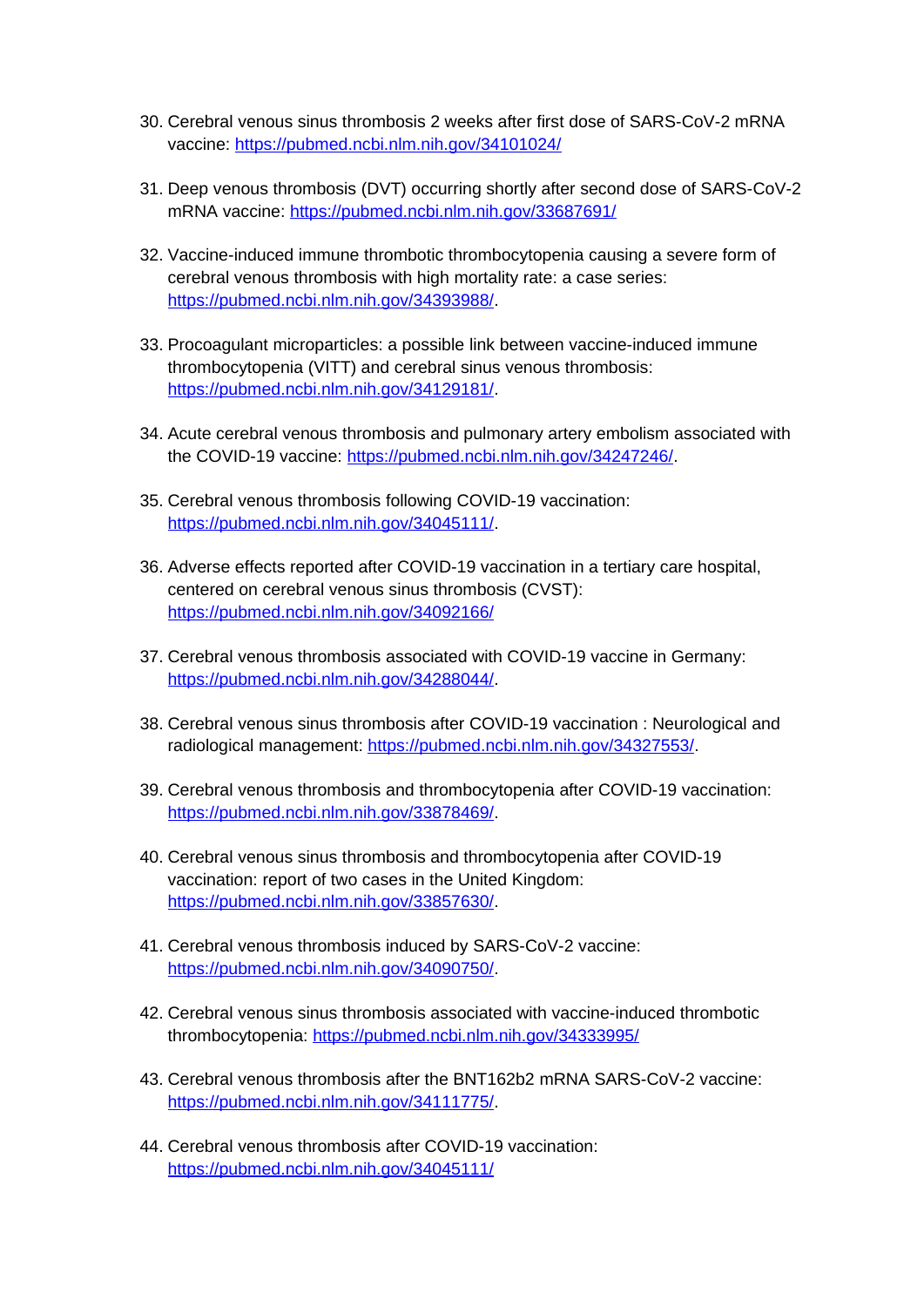- 45. Lethal cerebral venous sinus thrombosis after COVID-19 vaccination: <https://pubmed.ncbi.nlm.nih.gov/33983464/>
- 46. Cerebral venous sinus thrombosis in the U.S. population, After SARS-CoV-2 vaccination with adenovirus and after COVID-19: <https://pubmed.ncbi.nlm.nih.gov/34116145/>
- 47. Cerebral venous thrombosis after COVID-19 vaccination: is the risk of thrombosis increased by intravascular administration of the vaccine: <https://pubmed.ncbi.nlm.nih.gov/34286453/>.
- 48. Central venous sinus thrombosis with subarachnoid hemorrhage after COVID-19 mRNA vaccination: are these reports merely coincidental: <https://pubmed.ncbi.nlm.nih.gov/34478433/>
- 49. Cerebral venous sinus thrombosis after ChAdOx1 nCov-19 vaccination with a misleading first brain MRI:<https://pubmed.ncbi.nlm.nih.gov/34244448/>
- 50. Early results of bivalirudin treatment for thrombotic thrombocytopenia and cerebral venous sinus thrombosis after vaccination with Ad26.COV2.S: <https://pubmed.ncbi.nlm.nih.gov/34226070/>
- 51. Cerebral venous sinus thrombosis associated with post-vaccination thrombocytopenia by COVID-19:<https://pubmed.ncbi.nlm.nih.gov/33845870/>.
- 52. Cerebral venous sinus thrombosis 2 weeks after the first dose of SARS-CoV-2 mRNA vaccine: <https://pubmed.ncbi.nlm.nih.gov/34101024/>.
- 53. Adverse effects reported after COVID-19 vaccination in a tertiary care hospital, focus on cerebral venous sinus thrombosis (CVST): <https://pubmed.ncbi.nlm.nih.gov/34092166/>
- 54. Cerebral venous sinus thrombosis following vaccination against SARS-CoV-2: an analysis of cases reported to the European Medicines Agency: <https://pubmed.ncbi.nlm.nih.gov/34293217/>
- 55. A rare case of a middle-age Asian male with cerebral venous thrombosis after COVID-19 AstraZeneca vaccination:<https://pubmed.ncbi.nlm.nih.gov/34274191/>
- 56. Massive cerebral venous thrombosis and venous basin infarction as late complications of COVID-19: a case report: <https://pubmed.ncbi.nlm.nih.gov/34373991/>
- 57. Massive cerebral venous thrombosis due to vaccine-induced immune thrombotic thrombocytopenia: <https://pubmed.ncbi.nlm.nih.gov/34261296/>
- 58. Cerebral venous thrombosis developing after vaccination. COVID-19: VITT, VATT, TTS and more:<https://pubmed.ncbi.nlm.nih.gov/34695859/>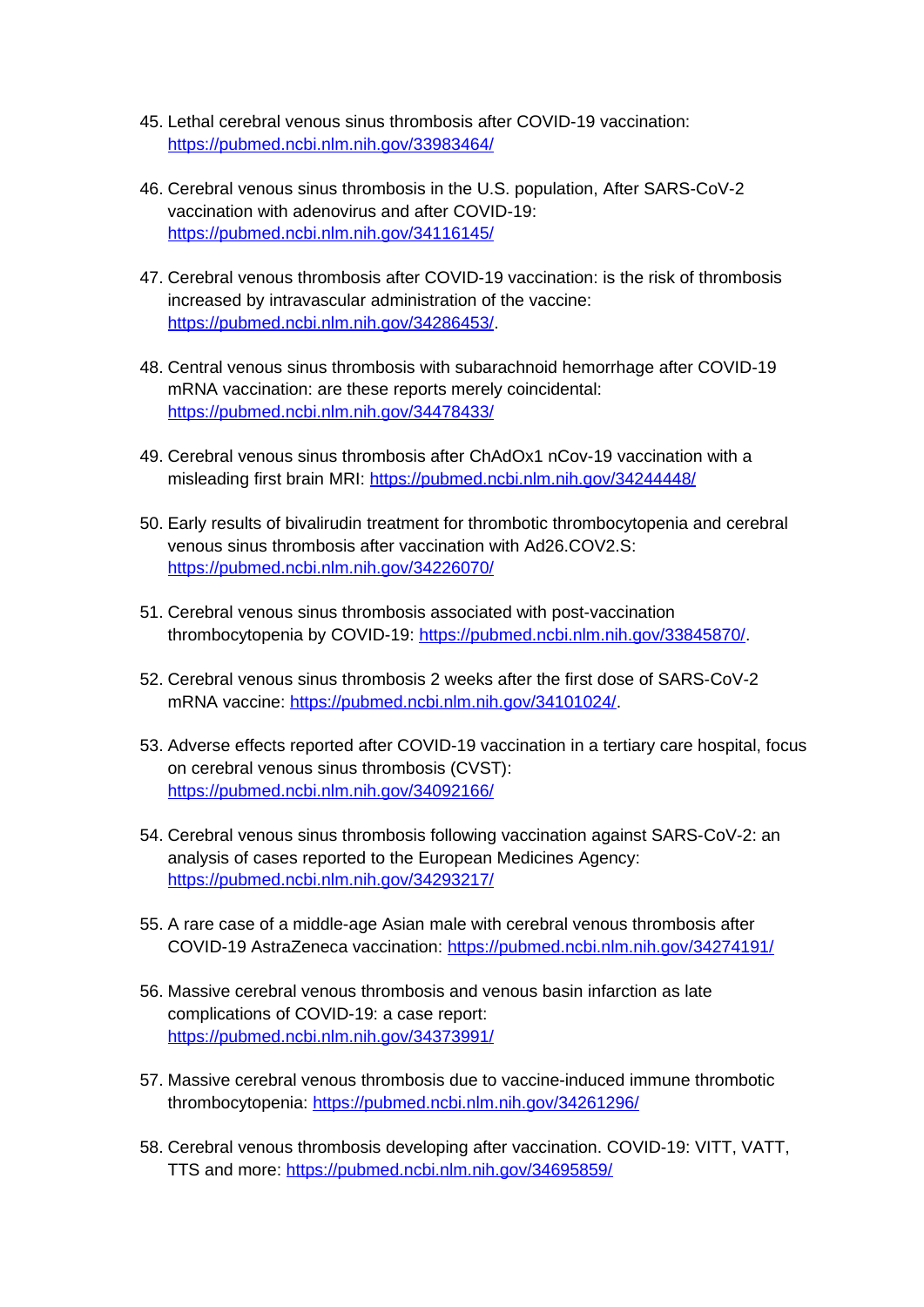- 59. Cerebral venous thrombosis and myeloproliferative neoplasms: a three-center study of 74 consecutive cases:<https://pubmed.ncbi.nlm.nih.gov/34453762/>.
- 60. Vaccine-induced cerebral venous thrombosis and thrombocytopenia. Oxford-AstraZeneca COVID-19: a missed opportunity for rapid return on experience: <https://www.sciencedirect.com/science/article/pii/S235255682100093X>
- 61. Case report: Take a second look: Cerebral venous thrombosis related to Covid-19 vaccination and thrombotic thrombocytopenia syndrome: <https://pubmed.ncbi.nlm.nih.gov/34880826/>

## **Vasculitis (includes term: Microscopic polyangiitis)**

An inflammation of the blood vessels that causes changes in the blood vessel walls. When your blood vessel becomes weak, it might stretch and bulge (called an aneurysm). It might also burst open, causing bleeding. This can be life-threatening.

- 1. ANCA-associated vasculitis after Pfizer-BioNTech COVID-19 vaccine: <https://www.sciencedirect.com/science/article/pii/S0272638621007423>
- 2. propylthiouracil-induced neutrophil anti-cytoplasmic antibody-associated vasculitis after COVID-19 vaccination:<https://pubmed.ncbi.nlm.nih.gov/34451967/>
- 3. IgA vasculitis in adult patient after vaccination with ChadOx1 nCoV-19: <https://pubmed.ncbi.nlm.nih.gov/34509658/>
- 4. A case of leukocytoclastic vasculitis after vaccination with a SARS-CoV2 vaccine: case report:<https://pubmed.ncbi.nlm.nih.gov/34196469/>
- 5. A case of ANCA-associated vasculitis after AZD1222 (Oxford-AstraZeneca) SARS-CoV-2 vaccination: victim or causality?: [https://pubmed.ncbi.nlm.nih.gov/34416184/.](https://pubmed.ncbi.nlm.nih.gov/34416184/)
- 6. A case of ANCA-associated vasculitis after AZD1222 (Oxford-AstraZeneca) SARS-CoV-2 vaccination: victim or causality?:<https://pubmed.ncbi.nlm.nih.gov/34416184/>
- 7. Leukocytoclastic vasculitis as a cutaneous manifestation of ChAdOx1 corona virus vaccine nCoV-19 (recombinant): <https://pubmed.ncbi.nlm.nih.gov/34546608/>
- 8. Induction of cutaneous leukocytoclastic vasculitis after ChAdOx1 nCoV-19 vaccine: <https://pubmed.ncbi.nlm.nih.gov/34853744/>.
- 9. Recurrent ANCA-associated vasculitis after Oxford AstraZeneca ChAdOx1-S COVID-19 vaccination: a case series of two patients: <https://pubmed.ncbi.nlm.nih.gov/34755433/>
- 10. Cutaneous lymphocytic vasculitis after administration of the second dose of AZD1222 (Oxford-AstraZeneca) Severe acute respiratory syndrome Coronavirus 2 vaccine: chance or causality: <https://pubmed.ncbi.nlm.nih.gov/34726187/>.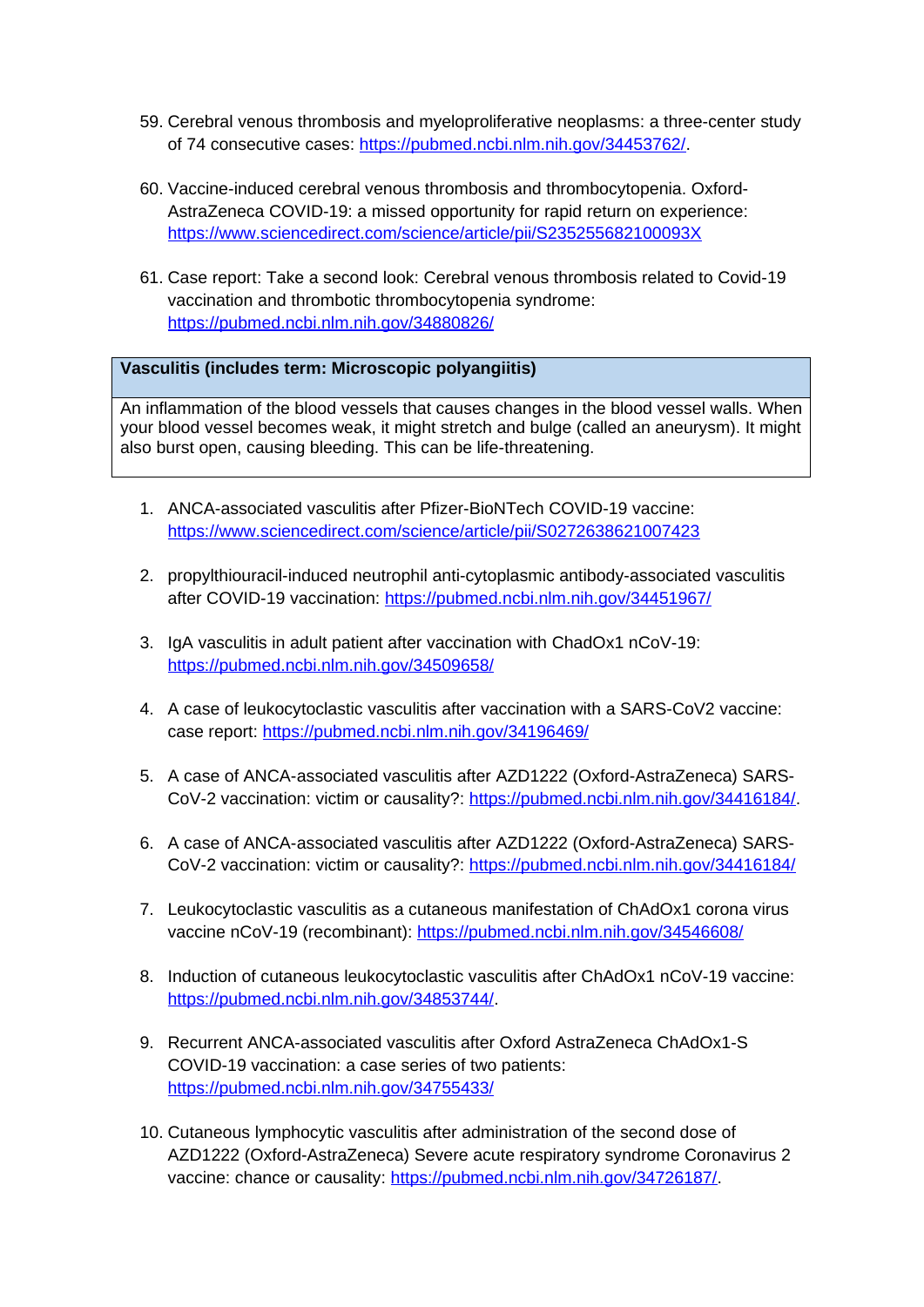- 11. Case report: anti-neutrophil cytoplasmic antibody-associated vasculitis with acute renal failure and pulmonary hemorrhage can occur after COVID-19 vaccination: <https://pubmed.ncbi.nlm.nih.gov/34859017/>
- 12. Intracerebral hemorrhage due to vasculitis following COVID-19 vaccination: case report: <https://pubmed.ncbi.nlm.nih.gov/34783899/>
- 13. COVID-19 vaccine-induced urticarial vasculitis: <https://pubmed.ncbi.nlm.nih.gov/34369046/>.
- 14. ANCA-associated vasculitis after Pfizer-BioNTech COVID-19 vaccine: <https://pubmed.ncbi.nlm.nih.gov/34280507/>.
- 15. New-onset leukocytoclastic vasculitis after COVID-19 vaccine: <https://pubmed.ncbi.nlm.nih.gov/34241833/>
- 16. Cutaneous small vessel vasculitis after COVID-19 vaccine: <https://pubmed.ncbi.nlm.nih.gov/34529877/>.
- 17. Outbreak of leukocytoclastic vasculitis after COVID-19 vaccine: <https://pubmed.ncbi.nlm.nih.gov/33928638/>
- 18. Leukocytoclastic vasculitis after exposure to COVID-19 vaccine: <https://pubmed.ncbi.nlm.nih.gov/34836739/>
- 19. Vasculitis and bursitis in [ 18 F] FDG-PET/CT after COVID-19 mRNA vaccine: post hoc ergo propter hoc?; <https://pubmed.ncbi.nlm.nih.gov/34495381/>.
- 20. Cutaneous lymphocytic vasculitis after administration of COVID-19 mRNA vaccine: <https://pubmed.ncbi.nlm.nih.gov/34327795>
- 21. Cutaneous leukocytoclastic vasculitis induced by Sinovac COVID-19 vaccine: <https://pubmed.ncbi.nlm.nih.gov/34660867/>.
- 22. Reactivation of IgA vasculitis after vaccination with COVID-19: <https://pubmed.ncbi.nlm.nih.gov/34848431/>
- 23. Varicella-zoster virus-related small-vessel vasculitis after Pfizer-BioNTech COVID-19 vaccination: [https://pubmed.ncbi.nlm.nih.gov/34310759/.](https://pubmed.ncbi.nlm.nih.gov/34310759/)
- 24. Imaging in vascular medicine: leukocytoclastic vasculitis after COVID-19 vaccine booster: <https://pubmed.ncbi.nlm.nih.gov/34720009/>
- 25. Cutaneous vasculitis following COVID-19 vaccination: <https://pubmed.ncbi.nlm.nih.gov/34611627/>.
- 26. Possible case of COVID-19 mRNA vaccine-induced small-vessel vasculitis: <https://pubmed.ncbi.nlm.nih.gov/34705320/>.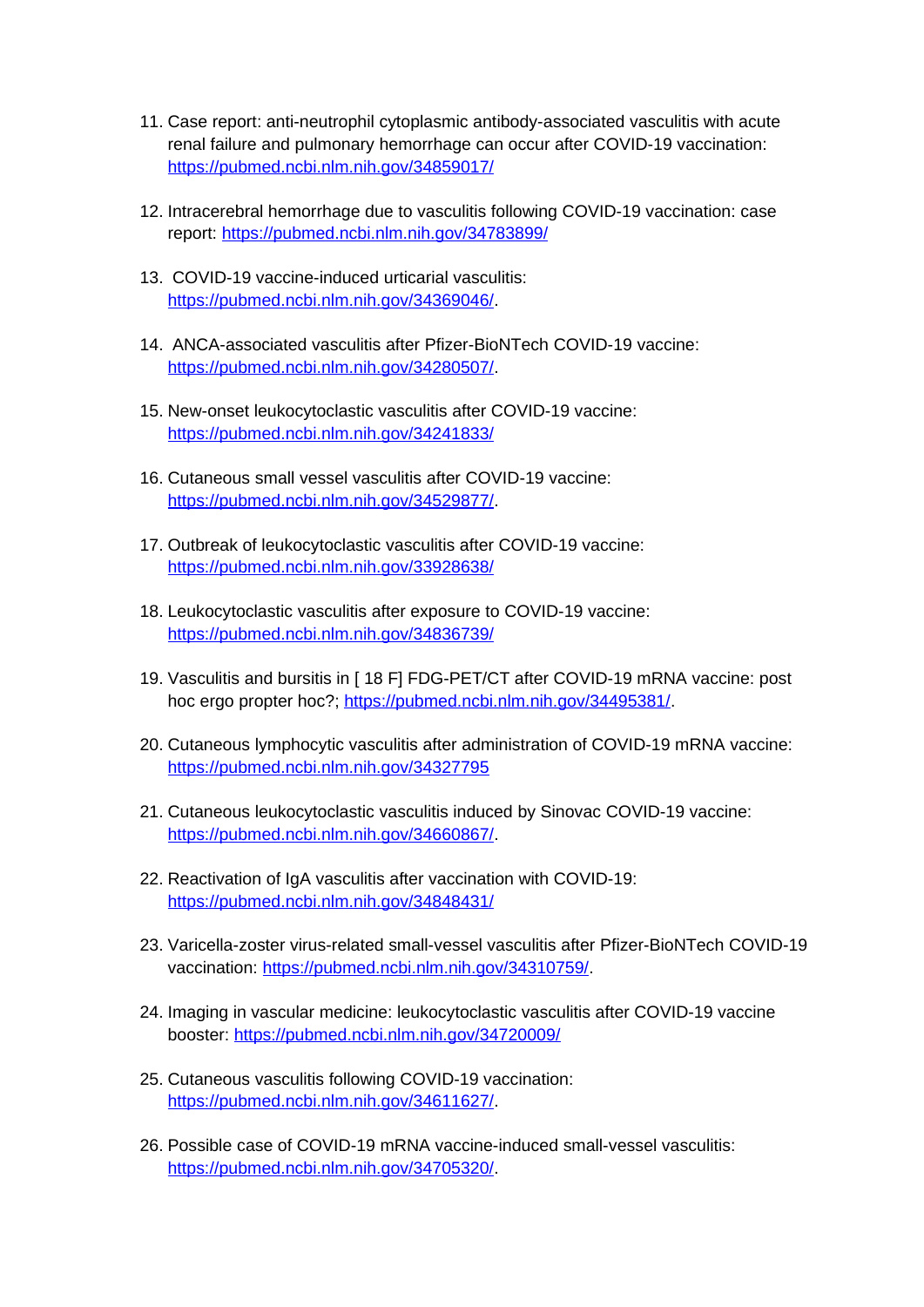- 27. IgA vasculitis following COVID-19 vaccination in an adult: <https://pubmed.ncbi.nlm.nih.gov/34779011/>
- 28. Propylthiouracil-induced anti-neutrophil cytoplasmic antibody-associated vasculitis following vaccination with COVID-19:<https://pubmed.ncbi.nlm.nih.gov/34451967/>
- 29. Coronavirus disease vaccine 2019 (COVID-19) in systemic lupus erythematosus and neutrophil anti-cytoplasmic antibody-associated vasculitis: <https://pubmed.ncbi.nlm.nih.gov/33928459/>
- 30. Reactivation of IgA vasculitis after COVID-19 vaccination: <https://pubmed.ncbi.nlm.nih.gov/34250509/>
- 31. First description of immune complex vasculitis after COVID-19 vaccination with BNT162b2: case report: <https://pubmed.ncbi.nlm.nih.gov/34530771/>.
- 32. Nephrotic syndrome and vasculitis after SARS-CoV-2 vaccine: true association or circumstantial: [https://pubmed.ncbi.nlm.nih.gov/34245294/.](https://pubmed.ncbi.nlm.nih.gov/34245294/)
- 33. Occurrence of de novo cutaneous vasculitis after vaccination against coronavirus disease (COVID-19): [https://pubmed.ncbi.nlm.nih.gov/34599716/.](https://pubmed.ncbi.nlm.nih.gov/34599716/)
- 34. Asymmetric cutaneous vasculitis after COVID-19 vaccination with unusual preponderance of eosinophils: [https://pubmed.ncbi.nlm.nih.gov/34115904/.](https://pubmed.ncbi.nlm.nih.gov/34115904/)
- 35. Granulomatous vasculitis after AstraZeneca anti-SARS-CoV-2 vaccine: <https://pubmed.ncbi.nlm.nih.gov/34237323/>.
- 36. A case of generalized Sweet's syndrome with vasculitis triggered by recent vaccination with COVID-19: <https://pubmed.ncbi.nlm.nih.gov/34849386/>
- 37. Small-vessel vasculitis following Oxford-AstraZeneca vaccination against SARS-CoV-2:<https://pubmed.ncbi.nlm.nih.gov/34310763/>
- 38. Cutaneous vasculitis after severe acute respiratory syndrome coronavirus 2 vaccine: <https://pubmed.ncbi.nlm.nih.gov/34557622/>.
- 39. Leukocytoclastic vasculitis after coronavirus disease vaccination 2019: <https://pubmed.ncbi.nlm.nih.gov/34713472/803>
- 40. Outbreaks of mixed cryoglobulinemia vasculitis after vaccination against SARS-CoV-2:<https://pubmed.ncbi.nlm.nih.gov/34819272/>
- 41. Cutaneous small-vessel vasculitis after vaccination with a single dose of Janssen Ad26.COV2.S:<https://pubmed.ncbi.nlm.nih.gov/34337124/>
- 42. Case of immunoglobulin A vasculitis after vaccination against coronavirus disease 2019: <https://pubmed.ncbi.nlm.nih.gov/34535924/>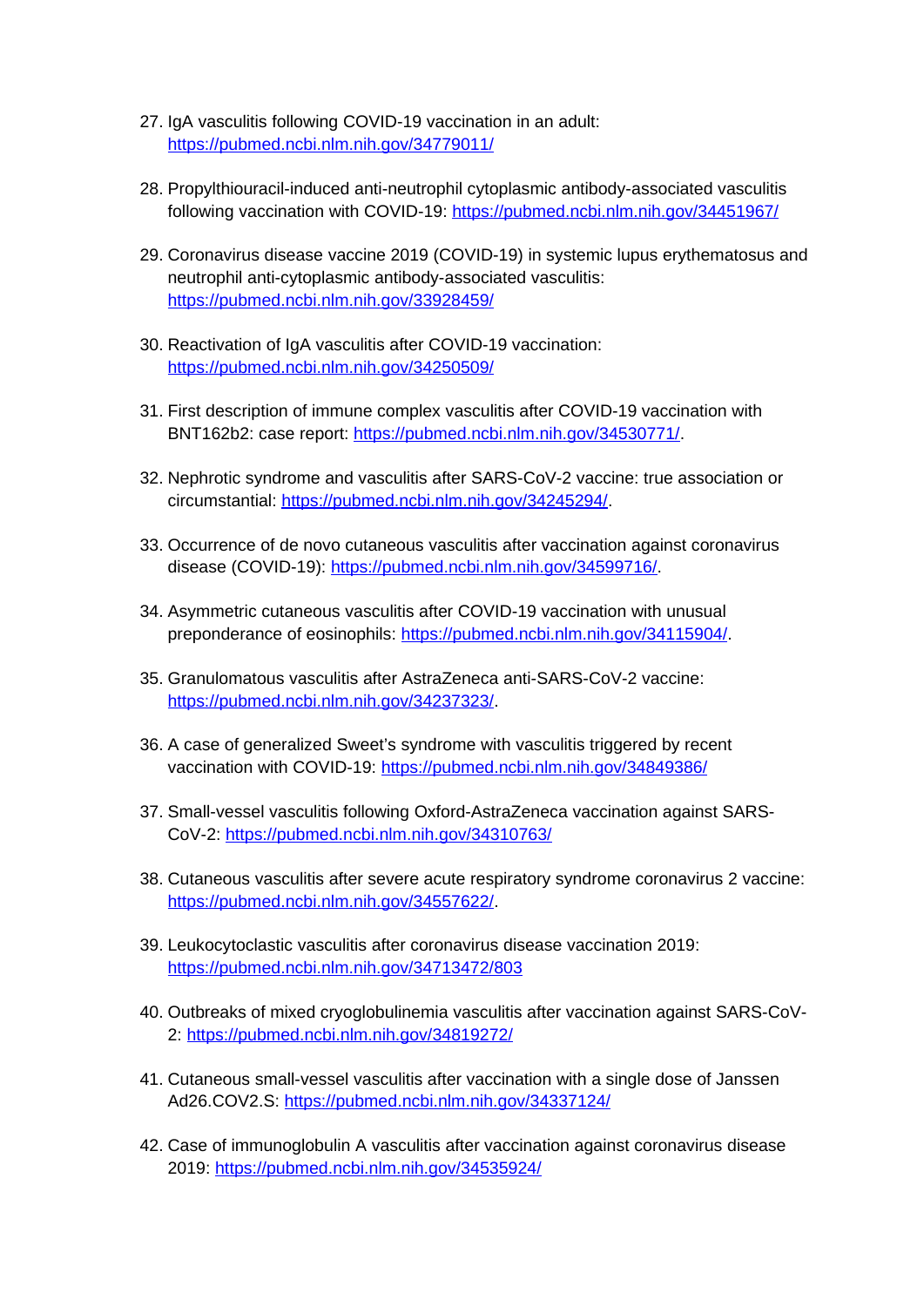43. Relapse of microscopic polyangiitis after COVID-19 vaccination: case report: <https://pubmed.ncbi.nlm.nih.gov/34251683/>.

### **Guillain-Barré syndrome**

A neurological disorder in which the body's immune system mistakenly attacks part of its peripheral nervous system—the network of nerves located outside of the brain and spinal cord. GBS can range from a very mild case with brief weakness to nearly devastating paralysis, leaving the person unable to breathe independently. Fortunately, most people eventually recover from even the most severe cases of GBS. After recovery, some people will continue to have some degree of weakness.

- 1. GM1 ganglioside antibody and COVID-19-related Guillain Barre syndrome: case report, systemic review, and implications for vaccine development: <https://www.sciencedirect.com/science/article/pii/S2666354621000065>
- 2. Guillain-Barré syndrome after AstraZeneca COVID-19 vaccination: causal or casual association:<https://www.sciencedirect.com/science/article/pii/S0303846721004169>
- 3. Sensory Guillain-Barré syndrome after ChAdOx1 nCov-19 vaccine: report of two cases and review of the literature: <https://www.sciencedirect.com/science/article/pii/S0165572821002186>
- 4. Guillain-Barré syndrome after the first dose of SARS-CoV-2 vaccine: a temporary occurrence, not a causal association: <https://www.sciencedirect.com/science/article/pii/S2214250921000998>.
- 5. Guillain-Barré syndrome presenting as facial diplegia after vaccination with COVID-19: a case report: <https://www.sciencedirect.com/science/article/pii/S0736467921006442>
- 6. Guillain-Barré syndrome after the first injection of ChAdOx1 nCoV-19 vaccine: first report: <https://www.sciencedirect.com/science/article/pii/S0035378721005853>.
- 7. SARS-CoV-2 vaccines are not safe for those with Guillain-Barre syndrome following vaccination:<https://www.sciencedirect.com/science/article/pii/S2049080121005343>
- 8. Guillian Barré syndrome after vaccination with mRNA-1273 against COVID-19: <https://pubmed.ncbi.nlm.nih.gov/34477091/>
- 9. A novel case of bifacial diplegia variant of Guillain-Barré syndrome after vaccination with Janssen COVID-19:<https://pubmed.ncbi.nlm.nih.gov/34449715/>
- 10. Sensory Guillain-Barré syndrome following ChAdOx1 nCov-19 vaccine: report of two cases and review of the literature: <https://pubmed.ncbi.nlm.nih.gov/34416410/>.
- 11. Facial diplegia: a rare and atypical variant of Guillain-Barré syndrome and the Ad26.COV2.S vaccine: <https://pubmed.ncbi.nlm.nih.gov/34447646/>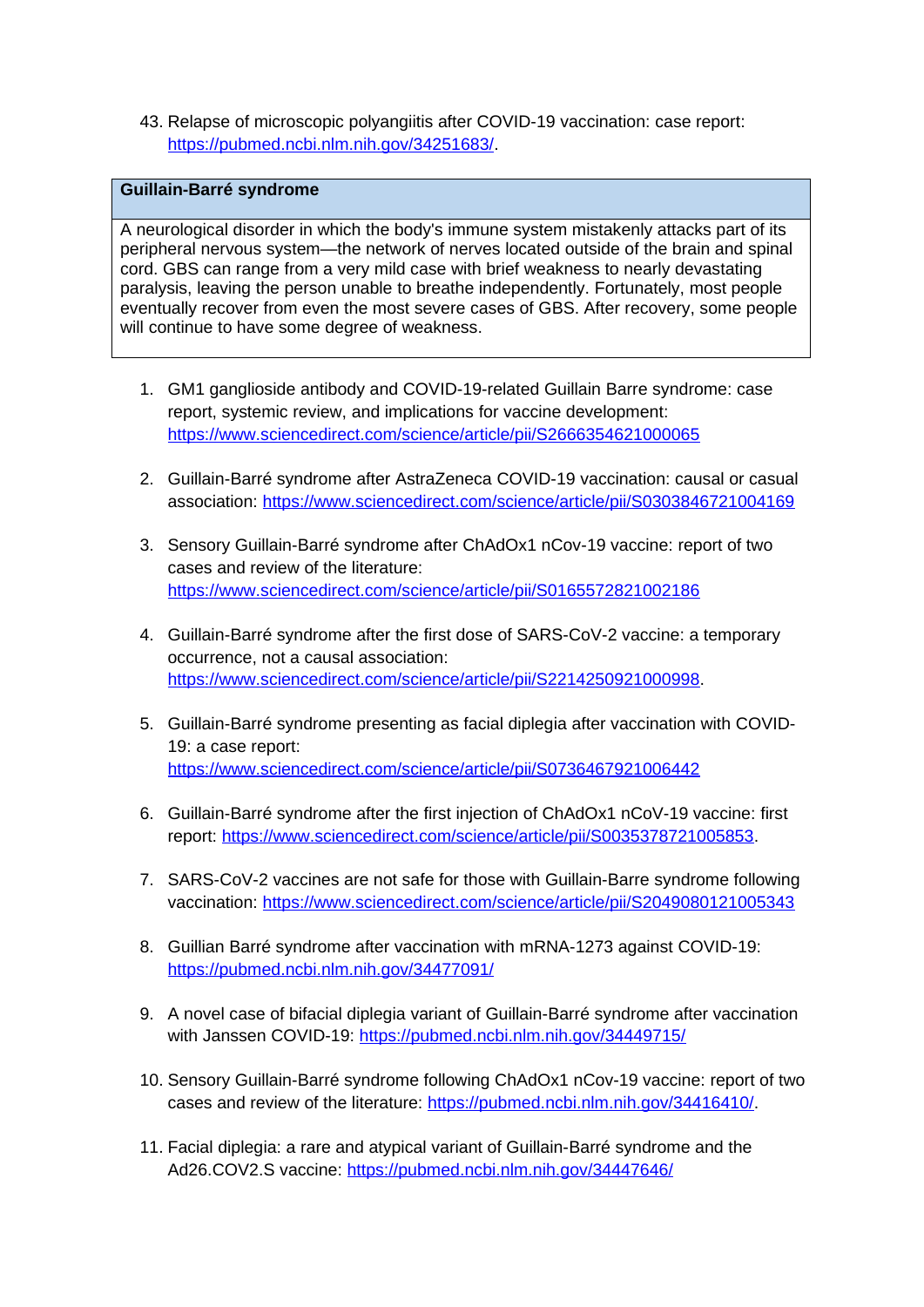- 12. Guillain-Barré syndrome after ChAdOx1 nCoV-19 COVID-19 vaccination: a case series:<https://pubmed.ncbi.nlm.nih.gov/34548920/>
- 13. AstraZeneca COVID-19 vaccine and Guillain-Barré syndrome in Tasmania: a causal link: <https://pubmed.ncbi.nlm.nih.gov/34560365/>
- 14. COVID-19, Guillain-Barré and vaccineA dangerous mix: <https://pubmed.ncbi.nlm.nih.gov/34108736/>.
- 15. Guillain-Barré syndrome after the first dose of Pfizer-BioNTech COVID-19 vaccine: case report and review of reported cases: <https://pubmed.ncbi.nlm.nih.gov/34796417/>.
- 16. Guillain-Barre syndrome after BNT162b2 COVID-19 vaccine: <https://link.springer.com/article/10.1007%2Fs10072-021-05523-5>.
- 17. COVID-19 adenovirus vaccines and Guillain-Barré syndrome with facial palsy: <https://onlinelibrary.wiley.com/doi/10.1002/ana.26258>.
- 18. Association of receipt association of Ad26.COV2.S COVID-19 vaccine with presumed Guillain-Barre syndrome, February-July 2021: <https://jamanetwork.com/journals/jama/fullarticle/2785009>
- 19. A case of Guillain-Barré syndrome after Pfizer COVID-19 vaccine: <https://pubmed.ncbi.nlm.nih.gov/34567447/>
- 20. Guillain-Barré syndrome associated with COVID-19 vaccination: <https://pubmed.ncbi.nlm.nih.gov/34648420/>.
- 21. Rate of recurrent Guillain-Barré syndrome after COVID-19 BNT162b2 mRNA vaccine:<https://jamanetwork.com/journals/jamaneurology/fullarticle/2783708>
- 22. Guillain-Barre syndrome after COVID-19 vaccination in an adolescent: [https://www.pedneur.com/article/S0887-8994\(21\)00221-6/fulltext](https://www.pedneur.com/article/S0887-8994(21)00221-6/fulltext).
- 23. Guillain-Barre syndrome after ChAdOx1-S / nCoV-19 vaccination: <https://pubmed.ncbi.nlm.nih.gov/34114256/>.
- 24. Guillain-Barre syndrome after COVID-19 mRNA-1273 vaccine: case report: <https://pubmed.ncbi.nlm.nih.gov/34767184/>.
- 25. Guillain-Barre syndrome following SARS-CoV-2 vaccination in 19 patients: <https://pubmed.ncbi.nlm.nih.gov/34644738/>.
- 26. Guillain-Barre syndrome presenting with facial diplegia following vaccination with COVID-19 in two patients:<https://pubmed.ncbi.nlm.nih.gov/34649856/>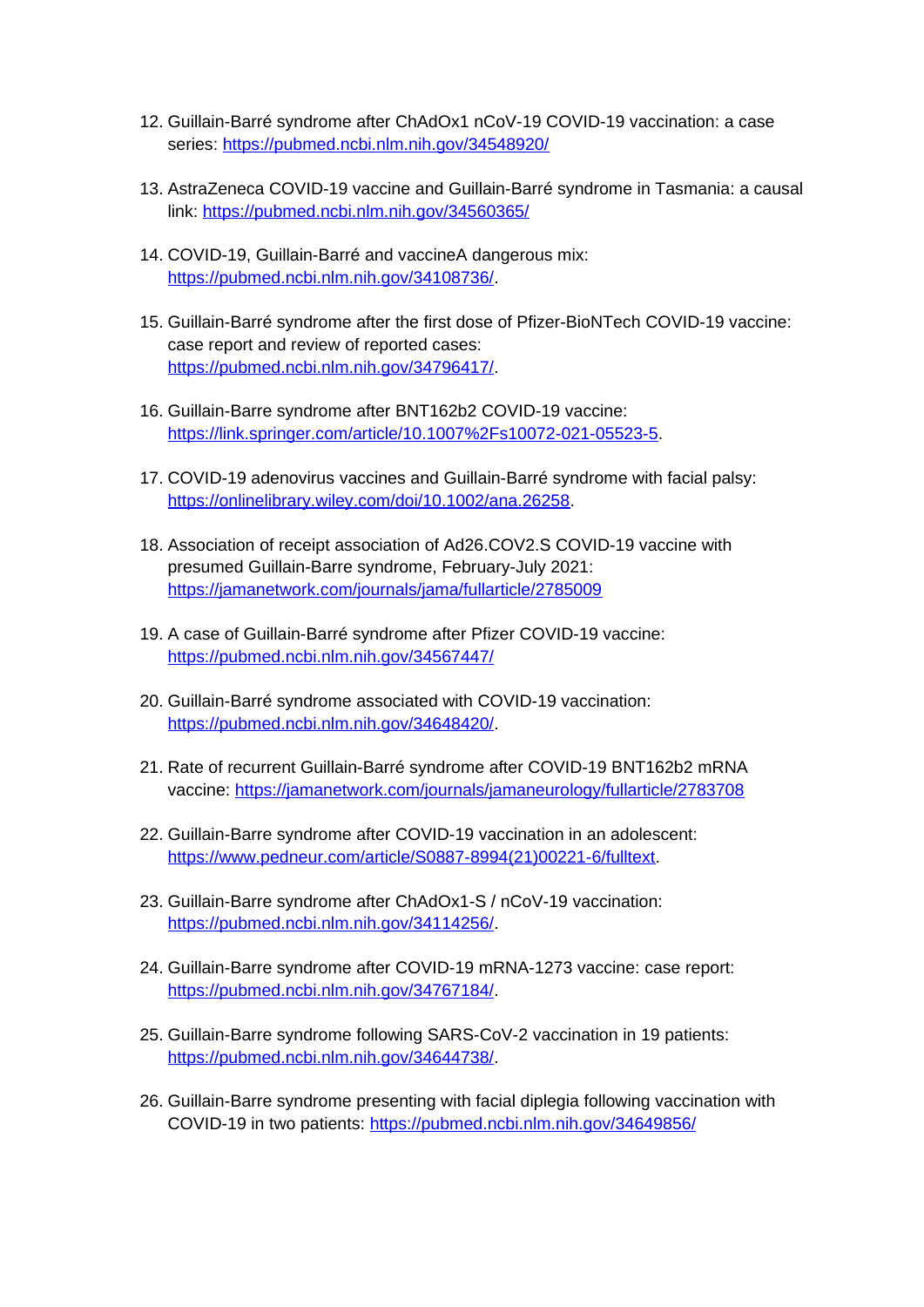- 27. A rare case of Guillain-Barré syndrome after COVID-19 vaccination: <https://pubmed.ncbi.nlm.nih.gov/34671572/>
- 28. Neurological complications of COVID-19: Guillain-Barre syndrome after Pfizer COVID-19 vaccine:<https://pubmed.ncbi.nlm.nih.gov/33758714/>
- 29. COVID-19 vaccine causing Guillain-Barre syndrome, an uncommon potential side effect:<https://pubmed.ncbi.nlm.nih.gov/34484780/>
- 30. Guillain-Barre syndrome after the first dose of COVID-19 vaccination: case report; <https://pubmed.ncbi.nlm.nih.gov/34779385/>.
- 31. Guillain-Barre syndrome after the first injection of ChAdOx1 nCoV-19 vaccine: first report: <https://pubmed.ncbi.nlm.nih.gov/34217513/>.
- 32. A case of sensory ataxic Guillain-Barre syndrome with immunoglobulin G anti-GM1 antibodies after first dose of COVID-19 BNT162b2 mRNA vaccine (Pfizer): <https://pubmed.ncbi.nlm.nih.gov/34871447/>
- 33. A variant of Guillain-Barré syndrome after SARS-CoV-2 vaccination: AMSAN: <https://pubmed.ncbi.nlm.nih.gov/34370408/>.
- 34. A rare variant of Guillain-Barré syndrome after vaccination with Ad26.COV2.S: <https://pubmed.ncbi.nlm.nih.gov/34703690/>.
- 35. Guillain-Barré syndrome after SARS-CoV-2 vaccination in a patient with previous vaccine-associated Guillain-Barré syndrome: <https://pubmed.ncbi.nlm.nih.gov/34810163/>
- 36. Guillain-Barré syndrome in an Australian state using mRNA and adenovirus-vector SARS-CoV-2 vaccines: <https://onlinelibrary.wiley.com/doi/10.1002/ana.26218>
- 37. Variant Guillain-Barré syndrome occurring after SARS-CoV-2 vaccination: <https://pubmed.ncbi.nlm.nih.gov/34114269/>
- 38. Guillian-Barre syndrome with axonal variant temporally associated with Modern SARS-CoV-2 mRNA-based vaccine:<https://pubmed.ncbi.nlm.nih.gov/34722067/>
- 39. Guillain-Barre syndrome after the first dose of SARS-CoV-2 vaccine: a temporary occurrence, not a causal association:<https://pubmed.ncbi.nlm.nih.gov/33968610/>
- 40. SARS-CoV-2 vaccines can be complicated not only by Guillain-Barré syndrome but also by distal small fiber neuropathy:<https://pubmed.ncbi.nlm.nih.gov/34525410/>
- 41. Clinical variant of Guillain-Barré syndrome with prominent facial diplegia after AstraZeneca 2019 coronavirus disease vaccine: <https://pubmed.ncbi.nlm.nih.gov/34808658/>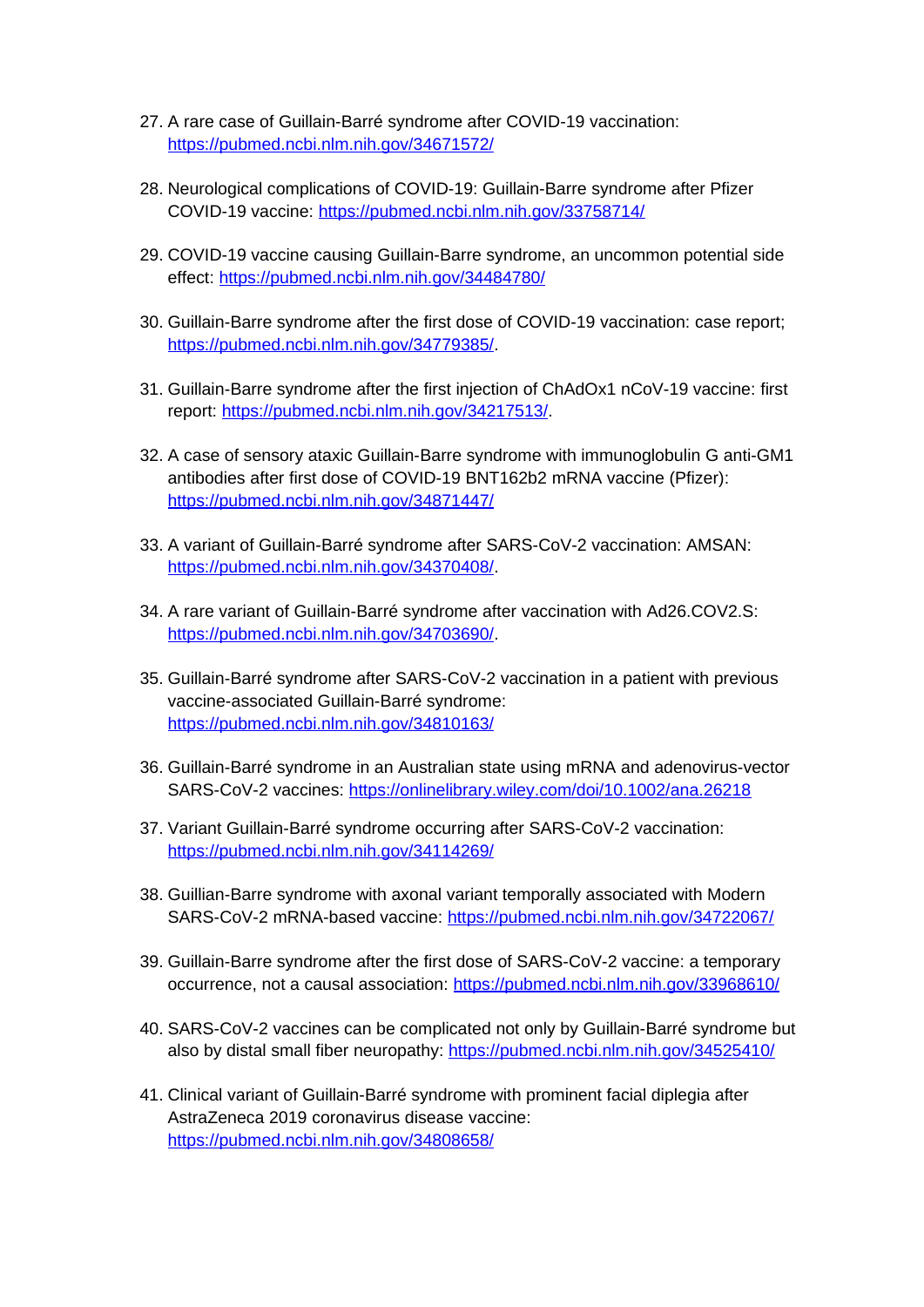- 42. Miller-Fisher syndrome and Guillain-Barré syndrome overlap syndrome in a patient after Oxford-AstraZeneca SARS-CoV-2 vaccination: <https://pubmed.ncbi.nlm.nih.gov/34848426/>
- 43. Bilateral facial weakness with a variant of paresthesia of Guillain-Barre syndrome after Vaxzevria COVID-19 vaccine: <https://pubmed.ncbi.nlm.nih.gov/34261746/>

**Lymphadenopathy (includes term:** Unilateral, Supraclavicular And Cervical

A disease affecting the lymph nodes where the sizes of the lymph can be affected

- 1. Rare case of contralateral supraclavicular lymphadenopathy after vaccination with COVID-19: computed tomography and ultrasound findings: <https://pubmed.ncbi.nlm.nih.gov/34667486/>
- 2. COVID-19 mRNA vaccination-induced lymphadenopathy mimics lymphoma progression on FDG PET / CT:<https://pubmed.ncbi.nlm.nih.gov/33591026/>
- 3. Lymphadenopathy in COVID-19 vaccine recipients: diagnostic dilemma in oncology patients: <https://pubmed.ncbi.nlm.nih.gov/33625300/>
- 4. Hypermetabolic lymphadenopathy after administration of BNT162b2 mRNA vaccine Covid-19: incidence assessed by [ 18 F] FDG PET-CT and relevance for study interpretation:<https://pubmed.ncbi.nlm.nih.gov/33774684/>
- 5. Lymphadenopathy after COVID-19 vaccination: review of imaging findings: <https://pubmed.ncbi.nlm.nih.gov/33985872/>
- 6. Lymphadenopathy associated with COVID-19 vaccination on FDG PET/CT: distinguishing features in adenovirus-vectored vaccine: <https://pubmed.ncbi.nlm.nih.gov/34115709/>.
- 7. COVID-19 vaccination-induced lymphadenopathy in a specialized breast imaging clinic in Israel: analysis of 163 cases: [https://pubmed.ncbi.nlm.nih.gov/34257025/.](https://pubmed.ncbi.nlm.nih.gov/34257025/)
- 8. Coronavirus disease vaccine 2019 mimics lymph node metastases in patients undergoing skin cancer follow-up: a single-center study: <https://pubmed.ncbi.nlm.nih.gov/34280870/>
- 9. COVID-19 post-vaccination lymphadenopathy: report of fine-needle aspiration biopsy cytologic findings: <https://pubmed.ncbi.nlm.nih.gov/34432391/>
- 10. Regional lymphadenopathy after COVID-19 vaccination: review of the literature and considerations for patient management in breast cancer care: <https://pubmed.ncbi.nlm.nih.gov/34731748/>
- 11. Adverse events of COVID injection that may occur in children.Acute-onset supraclavicular lymphadenopathy coincident with intramuscular mRNA vaccination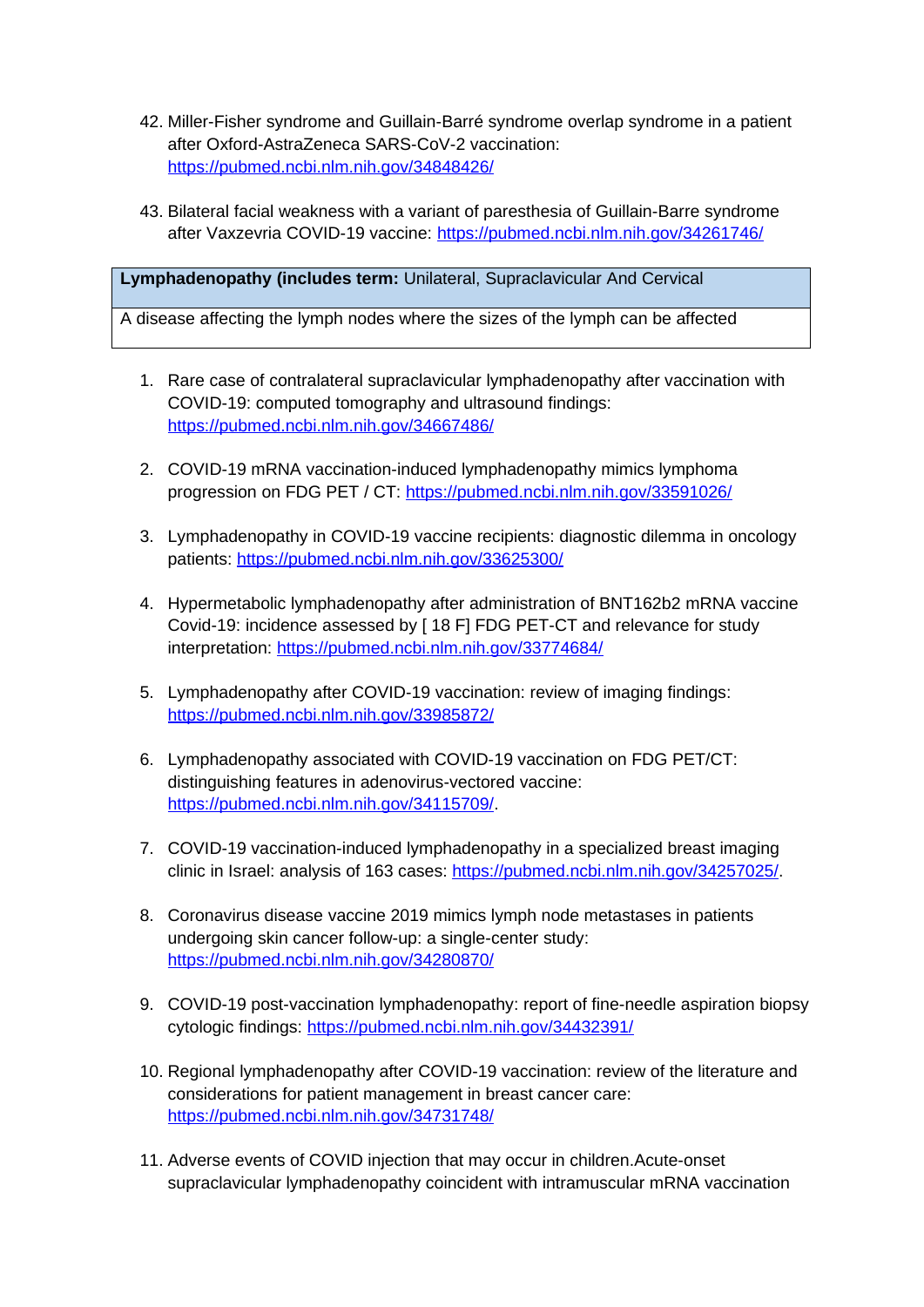against COVID-19 may be related to the injection technique of the vaccine, Spain, January and February 2021:<https://pubmed.ncbi.nlm.nih.gov/33706861/>

- 12. Supraclavicular lymphadenopathy after COVID-19 vaccination in Korea: serial followup by ultrasonography:<https://pubmed.ncbi.nlm.nih.gov/34116295/>
- 13. Oxford-AstraZeneca COVID-19 vaccination induced lymphadenopathy on [18F] choline PET / CT, not just an FDG finding: <https://pubmed.ncbi.nlm.nih.gov/33661328/>
- 14. A case of cervical lymphadenopathy following COVID-19 vaccination: <https://pubmed.ncbi.nlm.nih.gov/34141500/>
- 15. Unilateral lymphadenopathy after COVID-19 vaccination: a practical management plan for radiologists of all specialties:<https://pubmed.ncbi.nlm.nih.gov/33713605/>
- 16. Supraclavicular lymphadenopathy after COVID-19 vaccination: an increasing presentation in the two-week wait neck lump clinic: <https://pubmed.ncbi.nlm.nih.gov/33685772/>
- 17. COVID-19 vaccination and lower cervical lymphadenopathy in two-week neck lump clinic: a follow-up audit: <https://pubmed.ncbi.nlm.nih.gov/33947605/>.
- 18. Cervical lymphadenopathy after coronavirus disease vaccination 2019: clinical features and implications for head and neck cancer services: <https://pubmed.ncbi.nlm.nih.gov/34526175/>
- 19. Lymphadenopathy associated with the COVID-19 vaccine: <https://pubmed.ncbi.nlm.nih.gov/33786231/>
- 20. Evolution of lymphadenopathy on PET/MRI
- 21. Massive cervical lymphadenopathy following vaccination with COVID-19: <https://pubmed.ncbi.nlm.nih.gov/34601889/>
- 22. Acute-onset supraclavicular lymphadenopathy coincident with intramuscular mRNA vaccination against COVID-19 may be related to the injection technique of the vaccine, Spain, January and February 2021: <https://pubmed.ncbi.nlm.nih.gov/33706861/>
- 23. Supraclavicular lymphadenopathy after COVID-19 vaccination in Korea: serial followup by ultrasonography:<https://pubmed.ncbi.nlm.nih.gov/34116295/>
- 24. Oxford-AstraZeneca COVID-19 vaccination induced lymphadenopathy on [18F] choline PET / CT, not just an FDG finding: <https://pubmed.ncbi.nlm.nih.gov/33661328/>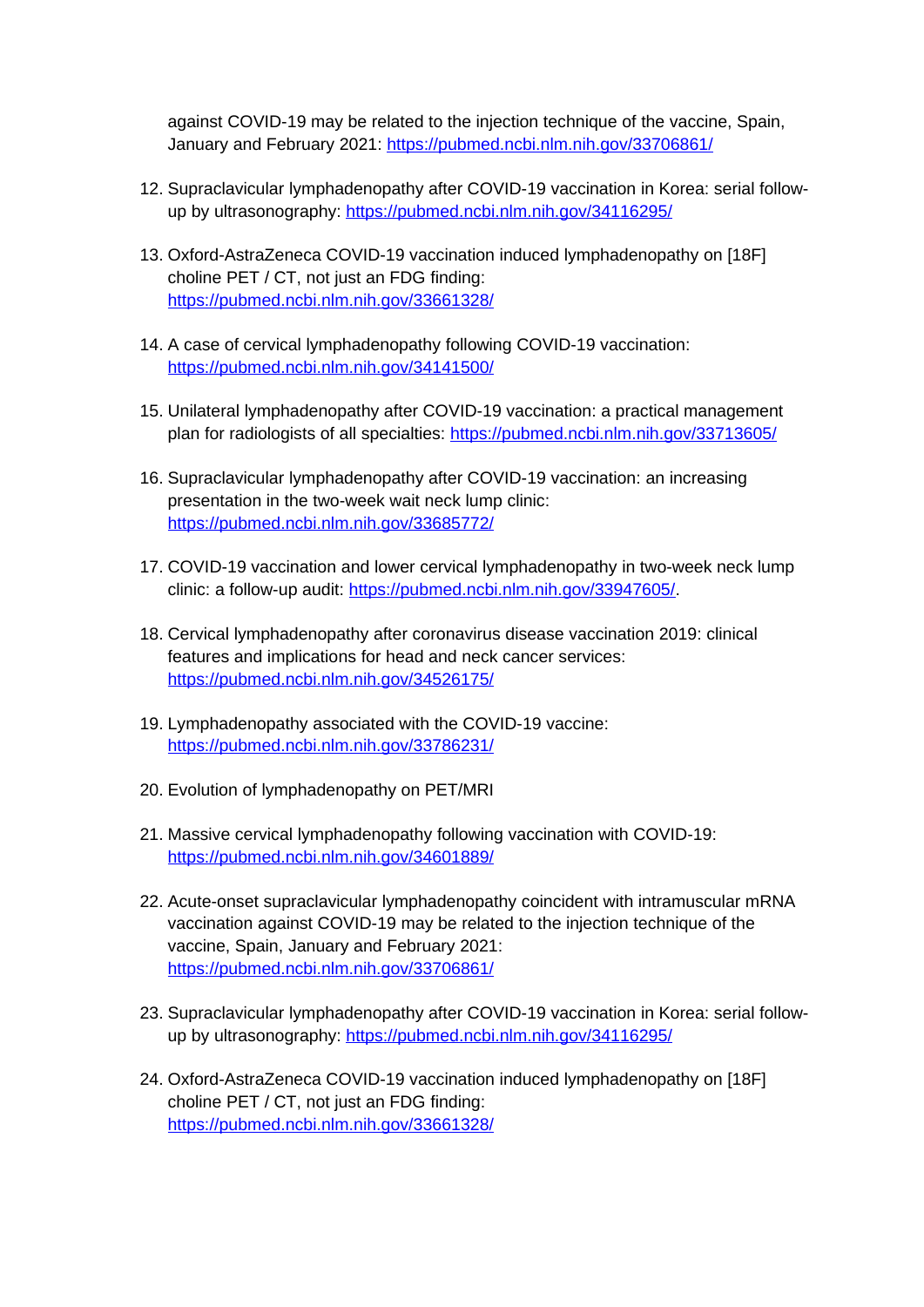- 25. A case of cervical lymphadenopathy following COVID-19 vaccination: <https://pubmed.ncbi.nlm.nih.gov/34141500/>
- 26. Unilateral lymphadenopathy after COVID-19 vaccination: a practical management plan for radiologists of all specialties:<https://pubmed.ncbi.nlm.nih.gov/33713605/>
- 27. Supraclavicular lymphadenopathy after COVID-19 vaccination: an increasing presentation in the two-week wait neck lump clinic: <https://pubmed.ncbi.nlm.nih.gov/33685772/>
- 28. COVID-19 vaccination and lower cervical lymphadenopathy in two-week neck lump clinic: a follow-up audit: <https://pubmed.ncbi.nlm.nih.gov/33947605/>.
- 29. Cervical lymphadenopathy after coronavirus disease vaccination 2019: clinical features and implications for head and neck cancer services: <https://pubmed.ncbi.nlm.nih.gov/34526175/>
- 30. Lymphadenopathy associated with the COVID-19 vaccine: <https://pubmed.ncbi.nlm.nih.gov/33786231/>
- 31. Evolution of lymphadenopathy on PET/MRI after COVID-19 vaccination: <https://pubmed.ncbi.nlm.nih.gov/33625301/>.
- 32. Massive cervical lymphadenopathy following vaccination with COVID-19: <https://pubmed.ncbi.nlm.nih.gov/34601889/>
- 33. COVID-19 vaccine-related axillary and cervical lymphadenopathy in patients with current or previous breast cancer and other malignancies: cross-sectional imaging findings on MRI, CT and PET-CT:<https://pubmed.ncbi.nlm.nih.gov/34719892/>
- 34. Supraclavicular lymphadenopathy after COVID-19 vaccination in Korea: serial followup by ultrasonography:<https://pubmed.ncbi.nlm.nih.gov/34116295/>.
- 35. Evolution of Lymphadenopathy at Pet/MRI after COVID-19 vaccination: <https://pubmed.ncbi.nlm.nih.gov/33625301/>

# **Anaphylaxis (includes term: Anaphylactoid)**

A severe, potentially life-threatening allergic reaction.

- 1. COVID-19 vaccine-associated anaphylaxis: a statement from the Anaphylaxis Committee of the World Allergy Organization:. <https://www.sciencedirect.com/science/article/pii/S1939455121000119>.
- 2. Allergic reactions, including anaphylaxis, after receiving the first dose of the Pfizer-BioNTech COVID-19 vaccine: <https://pubmed.ncbi.nlm.nih.gov/33475702/>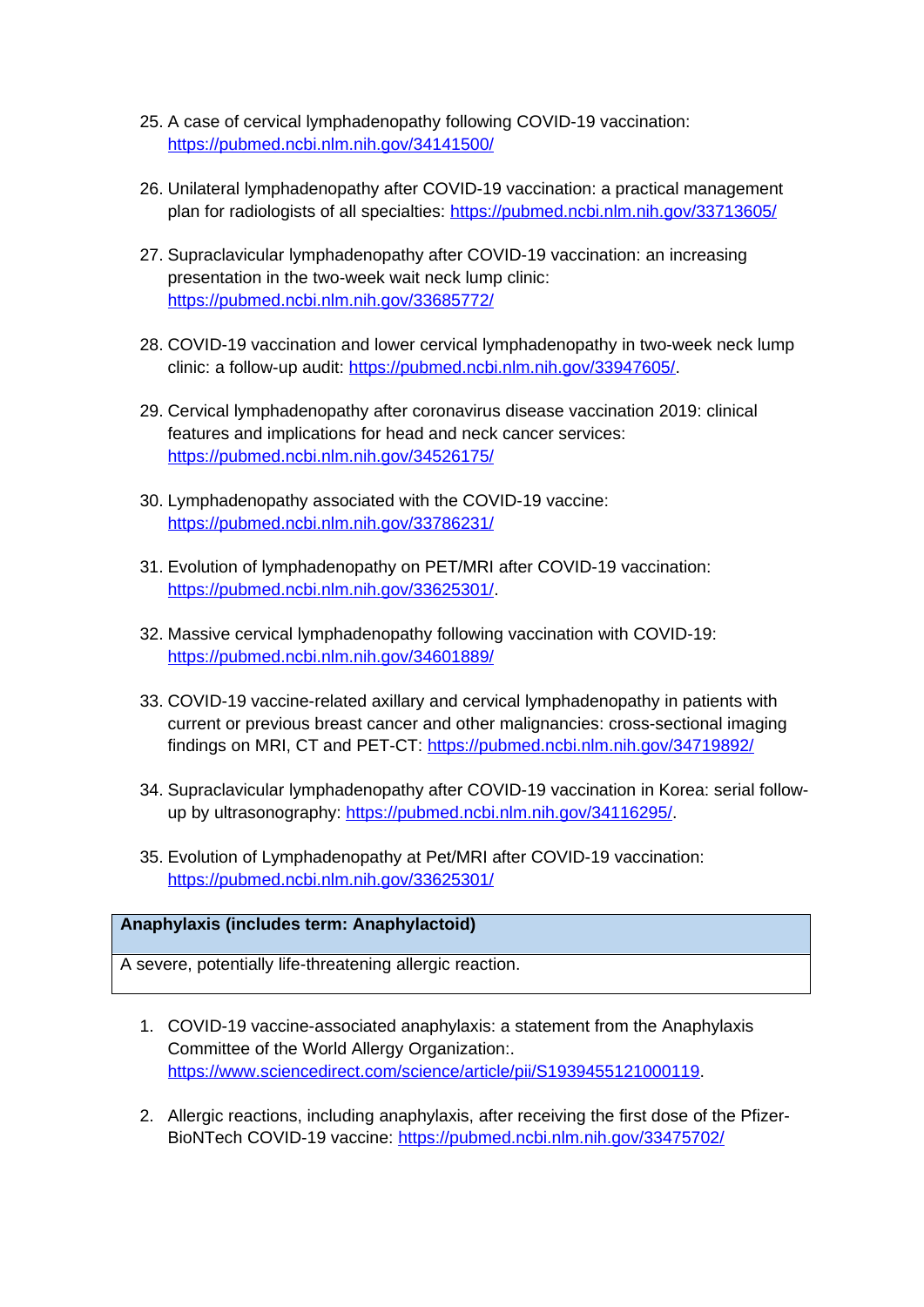- 3. Allergic reactions, including anaphylaxis, after receiving the first dose of Pfizer-BioNTech COVID-19 vaccine – United States, December 14-23, 2020: <https://pubmed.ncbi.nlm.nih.gov/33444297/>
- 4. Allergic reactions, including anaphylaxis, after receiving first dose of Modern COVID-19 vaccine – United States, December 21, 2020-January 10, 2021: <https://pubmed.ncbi.nlm.nih.gov/33507892/>
- 5. Reports of anaphylaxis after coronavirus disease vaccination 2019, South Korea, February 26-April 30, 2021:<https://pubmed.ncbi.nlm.nih.gov/34414880/>
- 6. Reports of anaphylaxis after receiving COVID-19 mRNA vaccines in the U.S.-Dec 14, 2020-Jan 18, 2021: <https://pubmed.ncbi.nlm.nih.gov/33576785/>
- 7. Immunization practices and risk of anaphylaxis: a current, comprehensive update of COVID-19 vaccination data:<https://pubmed.ncbi.nlm.nih.gov/34269740/>
- 8. Relationship between pre-existing allergies and anaphylactic reactions following administration of COVID-19 mRNA vaccine: <https://pubmed.ncbi.nlm.nih.gov/34215453/>
- 9. Anaphylaxis Associated with COVID-19 mRNA Vaccines: Approach to Allergy Research:<https://pubmed.ncbi.nlm.nih.gov/33932618/>
- 10. Allergic reactions and anaphylaxis to LNP-based COVID-19 vaccines: <https://pubmed.ncbi.nlm.nih.gov/33571463/>
- 11. Cumulative adverse event report of anaphylaxis following injections of COVID-19 mRNA vaccine (Pfizer-BioNTech) in Japan: the first month report: <https://pubmed.ncbi.nlm.nih.gov/34347278/>
- 12. COVID-19 vaccines increase the risk of anaphylaxis: <https://pubmed.ncbi.nlm.nih.gov/33685103/>
- 13. Biphasic anaphylaxis after exposure to the first dose of the Pfizer-BioNTech COVID-19 mRNA vaccine COVID-19: <https://pubmed.ncbi.nlm.nih.gov/34050949/>
- 14. Polyethylene glycol (PEG) is a cause of anaphylaxis to Pfizer / BioNTech mRNA COVID-19 vaccine:<https://pubmed.ncbi.nlm.nih.gov/33825239/>
- 15. Elevated rates of anaphylaxis after vaccination with Pfizer BNT162b2 mRNA vaccine against COVID-19 in Japanese healthcare workers; a secondary analysis of initial post-approval safety data: <https://pubmed.ncbi.nlm.nih.gov/34128049/>
- 16. .IgE-mediated allergy to polyethylene glycol (PEG) as a cause of anaphylaxis to COVID-19 mRNA vaccines:<https://pubmed.ncbi.nlm.nih.gov/34318537/>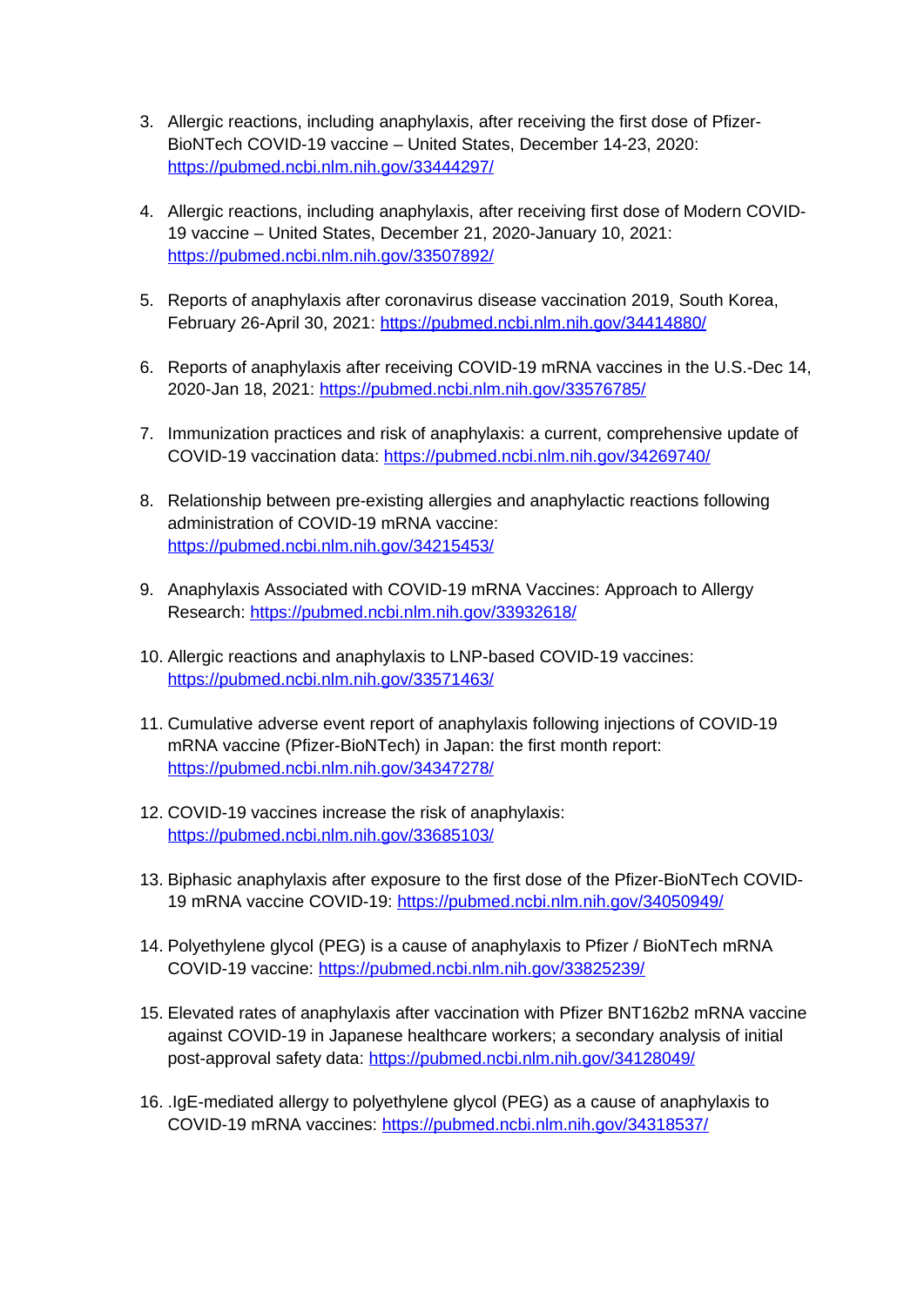- 17. Anaphylactic reactions to COVID-19 mRNA vaccines: a call for further studies: https://pubmed.ncbi.nlm.nih.gov/33846043/ 188.
- 18. Anaphylaxis following Covid-19 vaccine in a patient with cholinergic urticaria: <https://pubmed.ncbi.nlm.nih.gov/33851711/>
- 19. Anaphylaxis induced by CoronaVac COVID-19 vaccine: clinical features and results of revaccination: [https://pubmed.ncbi.nlm.nih.gov/34675550/.](https://pubmed.ncbi.nlm.nih.gov/34675550/)
- 20. Anaphylaxis after Modern COVID-19 vaccine: <https://pubmed.ncbi.nlm.nih.gov/34734159/>
- 21. Sex differences in the incidence of anaphylaxis to LNP-mRNA vaccines COVID-19: <https://pubmed.ncbi.nlm.nih.gov/34020815/>
- 22. Allergic reactions, including anaphylaxis, after receiving the first dose of Pfizer-BioNTech COVID-19 vaccine – United States, December 14 to 23, 2020: <https://pubmed.ncbi.nlm.nih.gov/33641264/>
- 23. Allergic reactions, including anaphylaxis, after receiving the first dose of Modern COVID-19 vaccine – United States, December 21, 2020 to January 10, 2021: <https://pubmed.ncbi.nlm.nih.gov/33641268/>
- 24. Prolonged anaphylaxis to Pfizer 2019 coronavirus disease vaccine: a case report and mechanism of action:<https://pubmed.ncbi.nlm.nih.gov/33834172/>
- 25. Anaphylaxis reactions to Pfizer BNT162b2 vaccine: report of 3 cases of anaphylaxis following vaccination with Pfizer BNT162b2: <https://pubmed.ncbi.nlm.nih.gov/34579211/>
- 26. Biphasic anaphylaxis after first dose of 2019 messenger RNA coronavirus disease vaccine with positive polysorbate 80 skin test result: <https://pubmed.ncbi.nlm.nih.gov/34343674/>
- 27. Biphasic anaphylaxis after exposure to the first dose of Pfizer-BioNTech COVID-19 mRNA vaccine COVID-19: <https://pubmed.ncbi.nlm.nih.gov/34050949/>
- 28. Biphasic anaphylaxis after exposure to the first dose of Pfizer-BioNTech COVID-19 mRNA vaccine COVID-19: <https://pubmed.ncbi.nlm.nih.gov/34050949/>
- 29. Iguchi, T., Umeda, H., Kojima, M., Kanno, Y., Tanaka, Y., Kinoshita, N., & Sato, D. (2021). Cumulative Adverse Event Reporting of Anaphylaxis After mRNA COVID-19 Vaccine (Pfizer-BioNTech) Injections in Japan: The First-Month Report. Drug Saf, 44(11), 1209-1214. doi:10.1007/s40264-021-01104-9. <https://www.ncbi.nlm.nih.gov/pubmed/34347278>
- 30. Team, C. C.-R., Food, & Drug, A. (2021). Allergic Reactions Including Anaphylaxis After Receipt of the First Dose of Pfizer-BioNTech COVID-19 Vaccine – United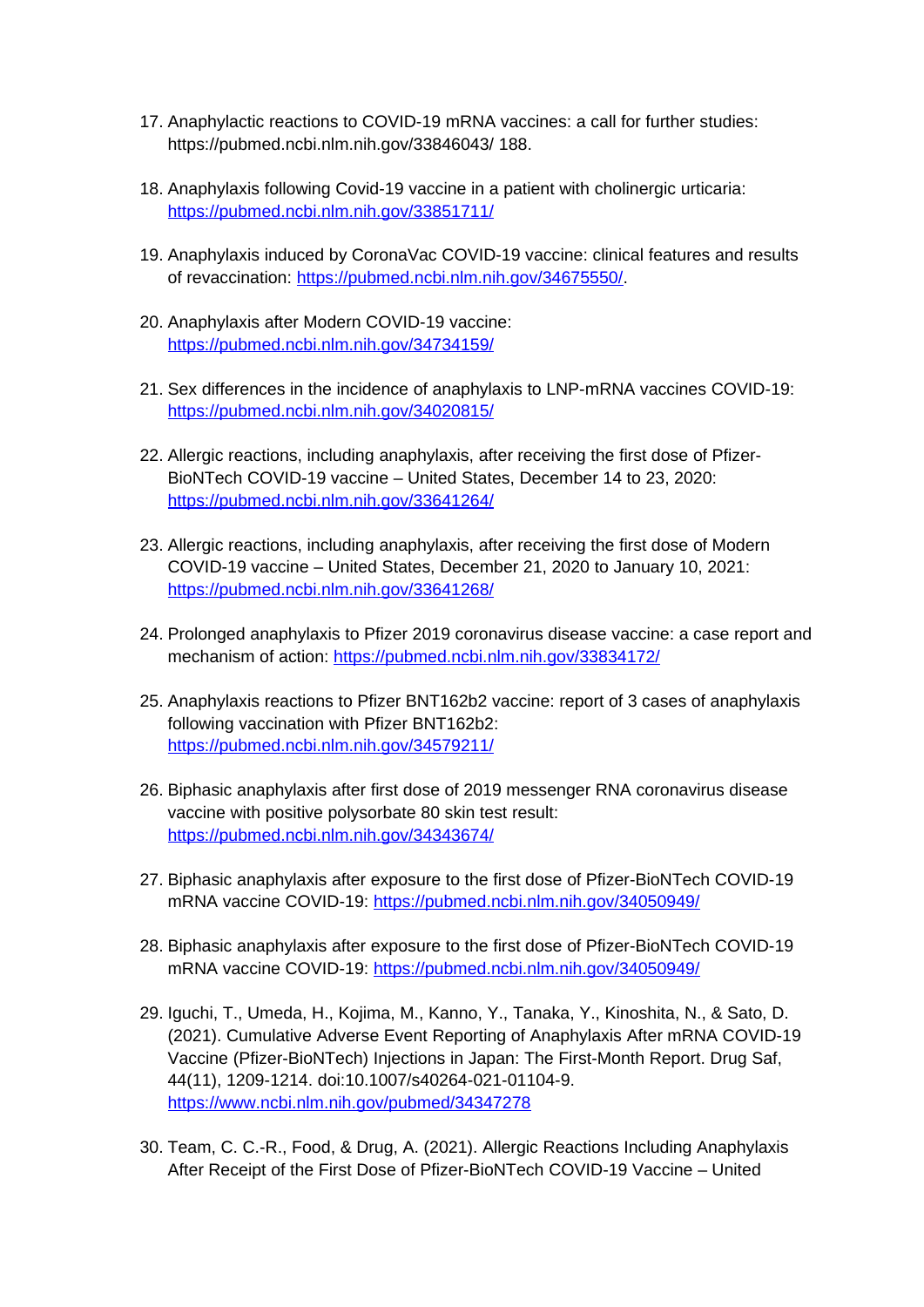States, December 14-23, 2020. MMWR Morb Mortal Wkly Rep, 70(2), 46-51. doi:10.15585/mmwr.mm7002e1. <https://www.ncbi.nlm.nih.gov/pubmed/33444297>

## **Myopericarditis**

A complication of acute pericarditis, is characterized by extension of pericardial inflammation to the myocardium, which manifests as an elevated troponin level. It is generally evaluated and treated as acute pericarditis.

- 1. Myopericarditis after Pfizer mRNA COVID-19 vaccination in adolescents: <https://www.sciencedirect.com/science/article/pii/S002234762100665X>
- 2. Myopericarditis after vaccination with COVID-19 mRNA in adolescents 12 to 18 years of age: <https://www.sciencedirect.com/science/article/pii/S0022347621007368>
- 3. Important information on myopericarditis after vaccination with Pfizer COVID-19 mRNA in adolescents: <https://www.sciencedirect.com/science/article/pii/S0022347621007496>
- 4. Insights from a murine model of COVID-19 mRNA vaccine-induced myopericarditis: could accidental intravenous injection of a vaccine induce myopericarditis <https://academic.oup.com/cid/advance-article/doi/10.1093/cid/ciab741/6359059>
- 5. Acute myocarditis after administration of BNT162b2 vaccine against COVID-19:. <https://www.sciencedirect.com/science/article/abs/pii/S188558572100133X>
- 6. Insights from a murine model of myopericarditis induced by COVID-19 mRNA vaccine: could accidental intravenous injection of a vaccine induce myopericarditis: <https://pubmed.ncbi.nlm.nih.gov/34453510/>
- 7. COVID-19 mRNA vaccination and development of CMR-confirmed myopericarditis: [https://www.medrxiv.org/content/10.1101/2021.09.13.21262182v1.full?s=09.](https://www.medrxiv.org/content/10.1101/2021.09.13.21262182v1.full?s=09)
- 8. Intravenous injection of coronavirus disease 2019 (COVID-19) mRNA vaccine can induce acute myopericarditis in a mouse model:<https://t.co/j0IEM8cMXI>
- 9. Myopericarditis in a previously healthy adolescent male after COVID-19 vaccination: Case report: <https://pubmed.ncbi.nlm.nih.gov/34133825/>
- 10. Report of a case of myopericarditis after vaccination with BNT162b2 COVID-19 mRNA in a young Korean male: <https://pubmed.ncbi.nlm.nih.gov/34636504/>
- 11. Myopericarditis after Pfizer messenger ribonucleic acid coronavirus coronavirus disease vaccine in adolescents: <https://pubmed.ncbi.nlm.nih.gov/34228985/>
- 12. Acute myopericarditis after COVID-19 vaccine in adolescents: <https://pubmed.ncbi.nlm.nih.gov/34589238/>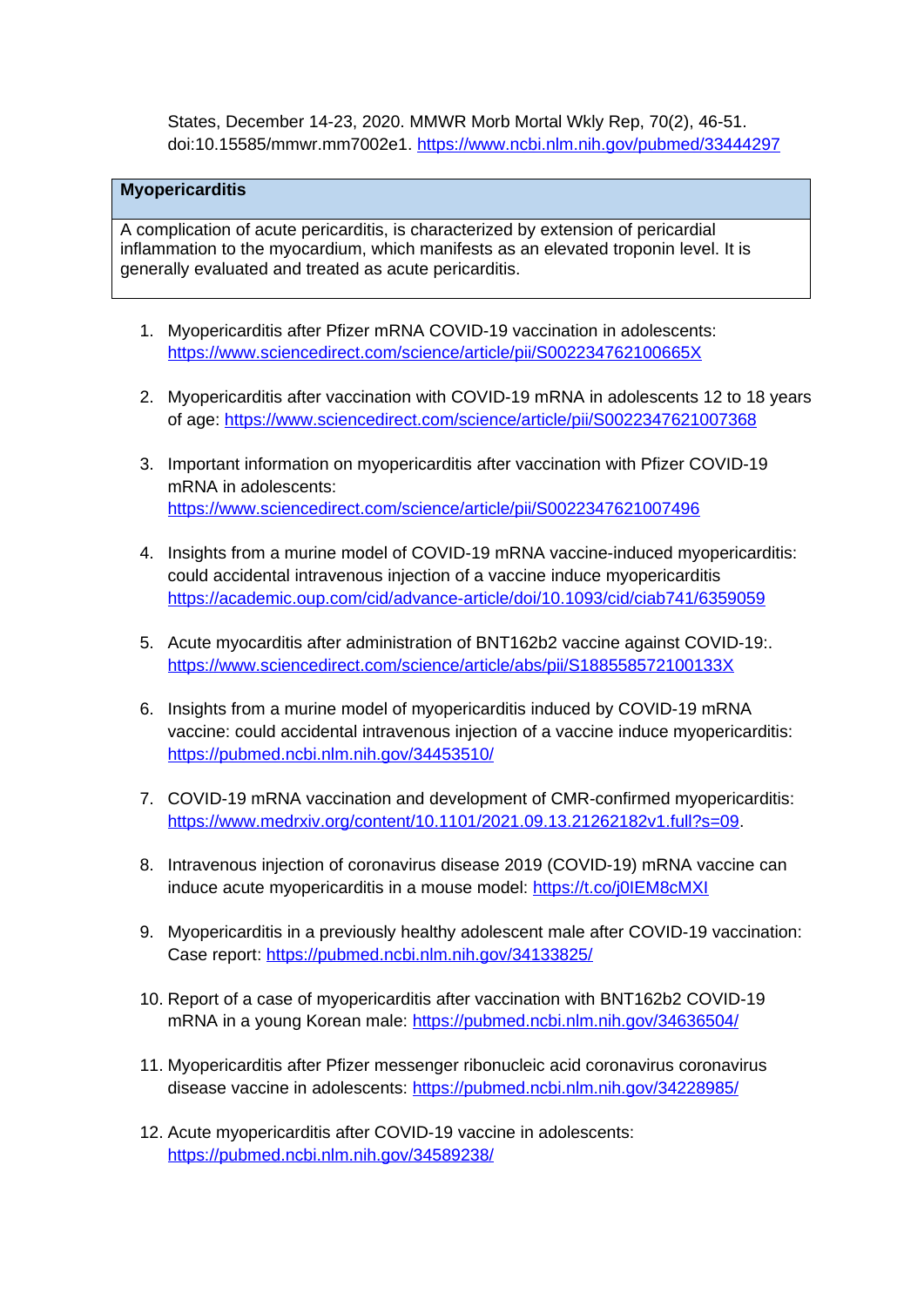- 13. Nygaard, U., Holm, M., Bohnstedt, C., Chai, Q., Schmidt, L. S., Hartling, U. B., . . . Stensballe, L. G. (2022). Population-based Incidence of Myopericarditis After COVID-19 Vaccination in Danish Adolescents. Pediatr Infect Dis J, 41(1), e25-e28. doi:10.1097/INF.0000000000003389. <https://www.ncbi.nlm.nih.gov/pubmed/34889875>
- 14. Schauer, J., Buddhe, S., Colyer, J., Sagiv, E., Law, Y., Mallenahalli Chikkabyrappa, S., & Portman, M. A. (2021). Myopericarditis After the Pfizer Messenger Ribonucleic Acid Coronavirus Disease Vaccine in Adolescents. J Pediatr, 238, 317-320. doi:10.1016/j.jpeds.2021.06.083. <https://www.ncbi.nlm.nih.gov/pubmed/34228985>
- 15. Kohli, U., Desai, L., Chowdhury, D., Harahsheh, A. S., Yonts, A. B., Ansong, A., . . . Ang, J. Y. (2021). mRNA Coronavirus-19 Vaccine-Associated Myopericarditis in Adolescents: A Survey Study. J Pediatr. doi:10.1016/j.jpeds.2021.12.025. <https://www.ncbi.nlm.nih.gov/pubmed/34952008>
- 16. Long, S. S. (2021). Important Insights into Myopericarditis after the Pfizer mRNA COVID-19 Vaccination in Adolescents. J Pediatr, 238, 5. doi:10.1016/j.jpeds.2021.07.057. <https://www.ncbi.nlm.nih.gov/pubmed/34332972>
- 17. McLean, K., & Johnson, T. J. (2021). Myopericarditis in a previously healthy adolescent male following COVID-19 vaccination: A case report. Acad Emerg Med, 28(8), 918-921. doi:10.1111/acem.14322. <https://www.ncbi.nlm.nih.gov/pubmed/34133825>
- 18. Umei, T. C., Kishino, Y., Shiraishi, Y., Inohara, T., Yuasa, S., & Fukuda, K. (2021). Recurrence of myopericarditis following mRNA COVID-19 vaccination in a male adolescent. CJC Open. doi:10.1016/j.cjco.2021.12.002. <https://www.ncbi.nlm.nih.gov/pubmed/34904134>
- 19. Das, B. B., Kohli, U., Ramachandran, P., Nguyen, H. H., Greil, G., Hussain, T., . . . Khan, D. (2021). Myopericarditis after messenger RNA Coronavirus Disease 2019 Vaccination in Adolescents 12 to 18 Years of Age. J Pediatr, 238, 26-32 e21. doi:10.1016/j.jpeds.2021.07.044. <https://www.ncbi.nlm.nih.gov/pubmed/34339728>
- 20. Gatti, M., Raschi, E., Moretti, U., Ardizzoni, A., Poluzzi, E., & Diemberger, I. (2021). Influenza Vaccination and Myo-Pericarditis in Patients Receiving Immune Checkpoint Inhibitors: Investigating the Likelihood of Interaction through the Vaccine Adverse Event Reporting System and VigiBase. Vaccines (Basel), 9(1). doi:10.3390/vaccines9010019.<https://www.ncbi.nlm.nih.gov/pubmed/33406694>
- 21. Myopericarditis in a previously healthy adolescent male after COVID-19 vaccination: Case report: <https://pubmed.ncbi.nlm.nih.gov/34133825/>

## **Allergic Reactions (Includes Term: Allergy)**

A condition in which the immune system reacts abnormally to a foreign substance.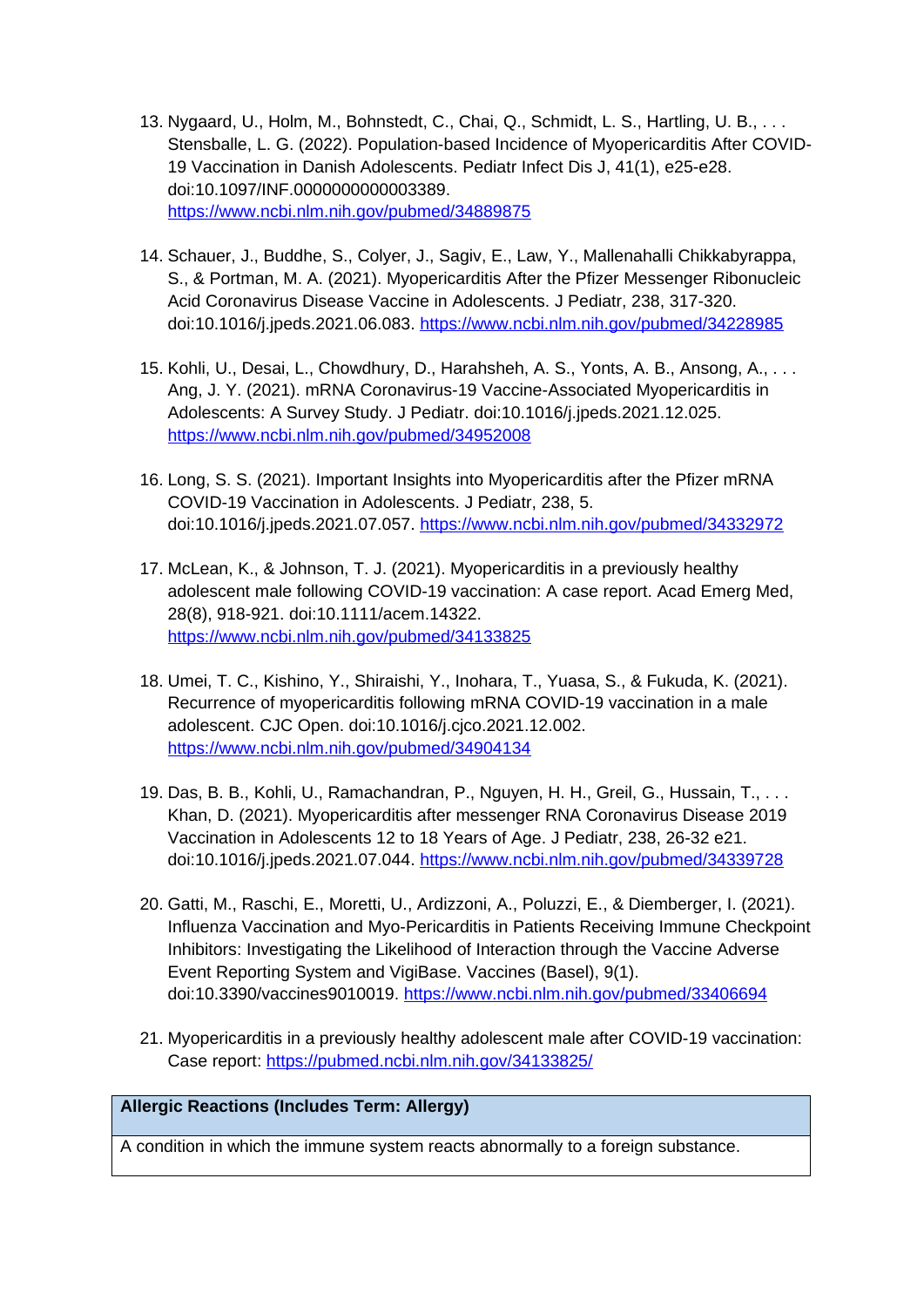- 1. An academic hospital experience assessing the risk of COVID-19 mRNA vaccine using patient's allergy history: <https://www.sciencedirect.com/science/article/pii/S2213219821007972>
- 2. Allergic reactions, including anaphylaxis, after receiving the first dose of the Pfizer-BioNTech COVID-19 vaccine: <https://pubmed.ncbi.nlm.nih.gov/33475702/>
- 3. Allergic reactions to the first COVID-19 vaccine: a potential role of polyethylene glycol:<https://pubmed.ncbi.nlm.nih.gov/33320974/>
- 4. Pfizer Vaccine Raises Allergy Concerns: <https://pubmed.ncbi.nlm.nih.gov/33384356/>
- 5. Allergic reactions, including anaphylaxis, after receiving the first dose of Pfizer-BioNTech COVID-19 vaccine – United States, December 14-23, 2020: <https://pubmed.ncbi.nlm.nih.gov/33444297/>
- 6. Allergic reactions, including anaphylaxis, after receiving first dose of Modern COVID-19 vaccine – United States, December 21, 2020-January 10, 2021: <https://pubmed.ncbi.nlm.nih.gov/33507892/>
- 7. Severe Allergic Reactions after COVID-19 Vaccination with the Pfizer / BioNTech Vaccine in Great Britain and the USA: Position Statement of the German Allergy Societies: German Medical Association of Allergologists (AeDA), German Society for Allergology and Clinical Immunology (DGAKI) and Society for Pediatric Allergology and Environmental Medicine (GPA): <https://pubmed.ncbi.nlm.nih.gov/33643776/>
- 8. Allergic reactions and anaphylaxis to LNP-based COVID-19 vaccines: <https://pubmed.ncbi.nlm.nih.gov/33571463/>
- 9. Allergenic components of the mRNA-1273 vaccine for COVID-19: possible involvement of polyethylene glycol and IgG-mediated complement activation: <https://pubmed.ncbi.nlm.nih.gov/33657648/>
- 10. Acute allergic reactions to COVID-19 mRNA vaccines: <https://pubmed.ncbi.nlm.nih.gov/33683290/>
- 11. Polyethylene glycole allergy of the SARS CoV2 vaccine recipient: case report of a young adult recipient and management of future exposure to SARS-CoV2: <https://pubmed.ncbi.nlm.nih.gov/33919151/>
- 12. Allergic reactions and adverse events associated with administration of mRNA-based vaccines. A health system experience:<https://pubmed.ncbi.nlm.nih.gov/34474708/>
- 13. Allergic reactions to COVID-19 vaccines: statement of the Belgian Society of Allergy and Clinical Immunology (BelSACI): <https://www.tandfonline.com/doi/abs/10.1080/17843286.2021.1909447>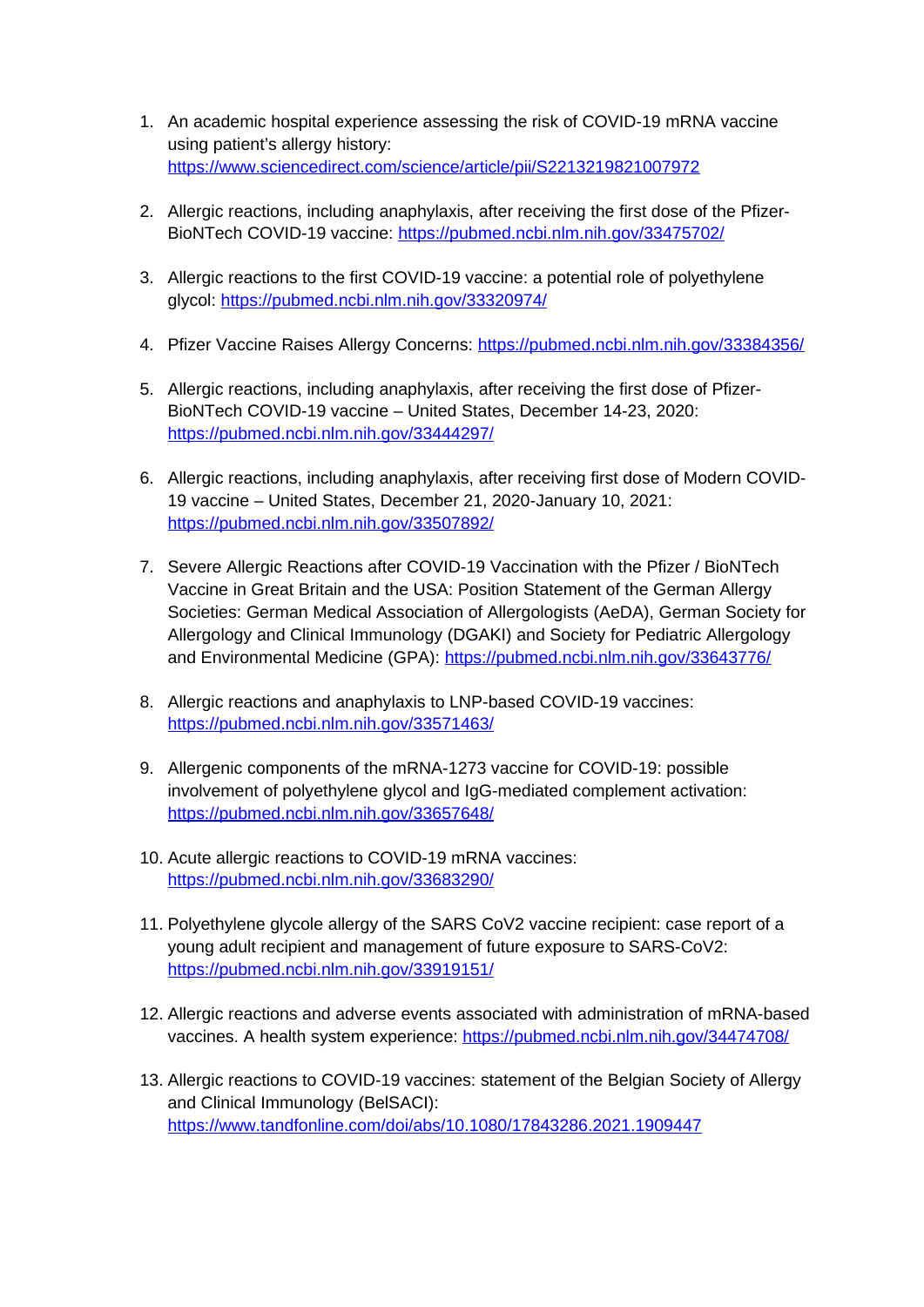- 14. Allergic reactions after COVID-19 vaccination: putting the risk in perspective: <https://pubmed.ncbi.nlm.nih.gov/34463751/>
- 15. Risk of severe allergic reactions to COVID-19 vaccines among patients with allergic skin disease: practical recommendations. An ETFAD position statement with external experts:<https://pubmed.ncbi.nlm.nih.gov/33752263/>
- 16. Association of self-reported history of high-risk allergy with allergy symptoms after COVID-19 vaccination:<https://pubmed.ncbi.nlm.nih.gov/34698847/>
- 17. Greenhawt, M., Abrams, E. M., Shaker, M., Chu, D. K., Khan, D., Akin, C., . . . Golden, D. B. K. (2021). The Risk of Allergic Reaction to SARS-CoV-2 Vaccines and Recommended Evaluation and Management: A Systematic Review, Meta-Analysis, GRADE Assessment, and International Consensus Approach. J Allergy Clin Immunol Pract, 9(10), 3546-3567. doi:10.1016/j.jaip.2021.06.006. <https://www.ncbi.nlm.nih.gov/pubmed/34153517>
- 18. Klimek, L., Bergmann, K. C., Brehler, R., Pfutzner, W., Zuberbier, T., Hartmann, K., . . . Worm, M. (2021). Practical handling of allergic reactions to COVID-19 vaccines: A position paper from German and Austrian Allergy Societies AeDA, DGAKI, GPA and OGAI. Allergo J Int, 1-17. doi:10.1007/s40629-021-00165-7. <https://www.ncbi.nlm.nih.gov/pubmed/33898162>
- 19. Klimek, L., Novak, N., Hamelmann, E., Werfel, T., Wagenmann, M., Taube, C., . . . Worm, M. (2021). Severe allergic reactions after COVID-19 vaccination with the Pfizer/BioNTech vaccine in Great Britain and USA: Position statement of the German Allergy Societies: Medical Association of German Allergologists (AeDA), German Society for Allergology and Clinical Immunology (DGAKI) and Society for Pediatric Allergology and Environmental Medicine (GPA). Allergo J Int, 30(2), 51-55. doi:10.1007/s40629-020-00160-4. <https://www.ncbi.nlm.nih.gov/pubmed/33643776>
- 20. Warren, C. M., Snow, T. T., Lee, A. S., Shah, M. M., Heider, A., Blomkalns, A., . . . Nadeau, K. C. (2021). Assessment of Allergic and Anaphylactic Reactions to mRNA COVID-19 Vaccines With Confirmatory Testing in a US Regional Health System. JAMA Netw Open, 4(9), e2125524. doi:10.1001/jamanetworkopen.2021.25524. <https://www.ncbi.nlm.nih.gov/pubmed/34533570>

# **Bell's Palsy (Includes Terms: Facial Paralysis & Facial Palsy)**

An unexplained episode of facial muscle weakness or paralysis. It begins suddenly and worsens over 48 hours. This condition results from damage to the facial nerve (the 7th cranial nerve). Pain and discomfort usually occur on one side of the face or head.

1. Bell's palsy and SARS-CoV-2 vaccines: an unfolding story: <https://www.sciencedirect.com/science/article/pii/S1473309921002735>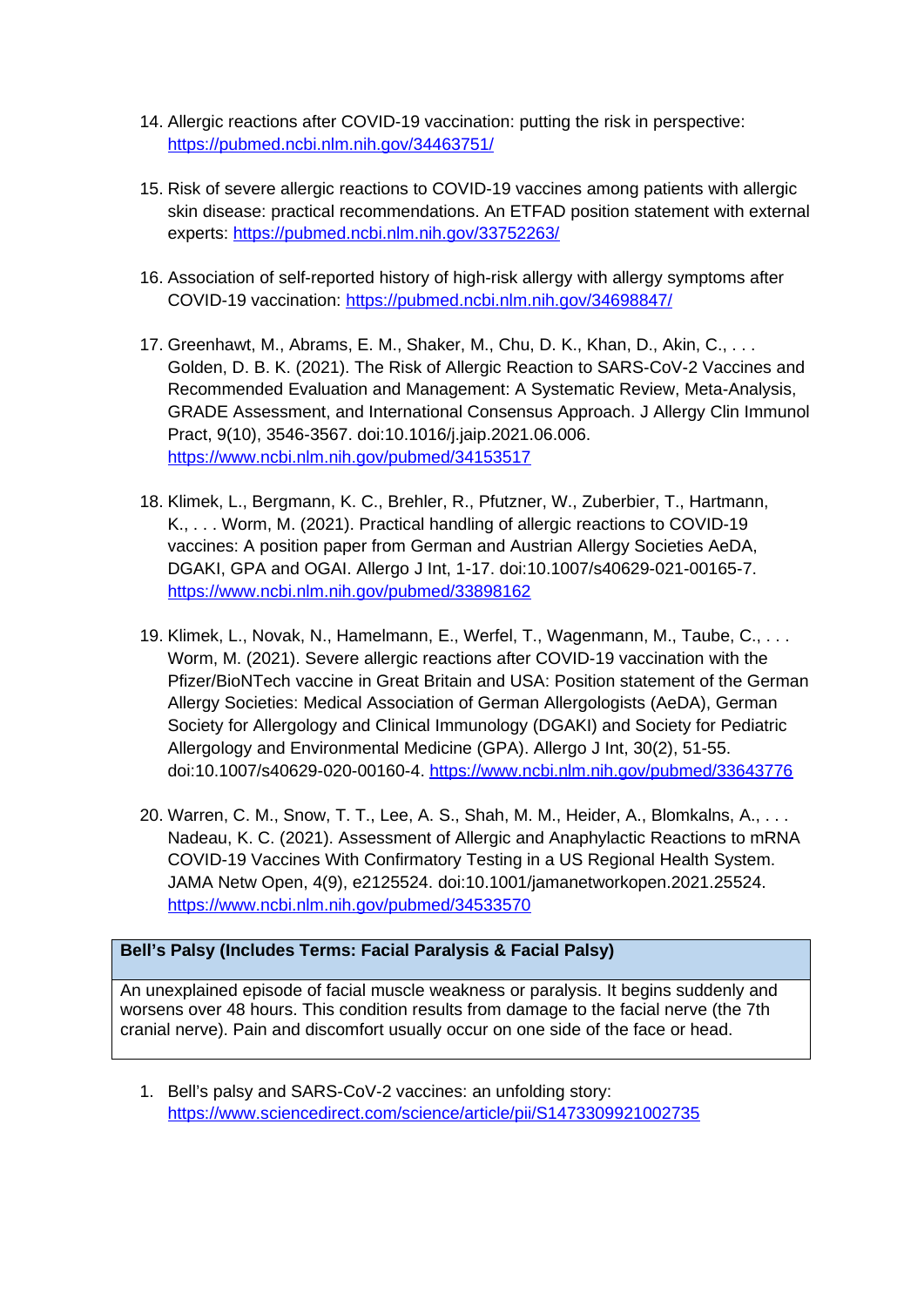- 2. Bell's palsy after the second dose of the Pfizer COVID-19 vaccine in a patient with a history of recurrent Bell's palsy: <https://www.sciencedirect.com/science/article/pii/S266635462100020X>
- 3. Bell's palsy after COVID-19 vaccination: case report: <https://www.sciencedirect.com/science/article/pii/S217358082100122X>.
- 4. The association between COVID-19 vaccination and Bell's palsy: <https://pubmed.ncbi.nlm.nih.gov/34411533/>
- 5. Bell's palsy after COVID-19 vaccination:<https://pubmed.ncbi.nlm.nih.gov/33611630/>
- 6. Bell's palsy after 24 hours of mRNA-1273 SARS-CoV-2 mRNA-1273 vaccine: <https://pubmed.ncbi.nlm.nih.gov/34336436/>
- 7. Bell's palsy after Ad26.COV2.S COVID-19 vaccination: <https://pubmed.ncbi.nlm.nih.gov/34014316/>
- 8. Bell's palsy after COVID-19 vaccination: case report: <https://pubmed.ncbi.nlm.nih.gov/34330676/>
- 9. Acute facial paralysis as a possible complication of SARS-CoV-2 vaccination: <https://pubmed.ncbi.nlm.nih.gov/33975372/>.
- 10. Bell's palsy after COVID-19 vaccination with high antibody response in CSF: <https://pubmed.ncbi.nlm.nih.gov/34322761/>.
- 11. Bell's palsy after a single dose of vaccine mRNA. SARS-CoV-2: case report: <https://pubmed.ncbi.nlm.nih.gov/34032902/>.
- 12. Adverse event reporting and risk of Bell's palsy after COVID-19 vaccination: [https://www.thelancet.com/journals/laninf/article/PIIS1473-3099\(21\)00646-0/fulltext](https://www.thelancet.com/journals/laninf/article/PIIS1473-3099(21)00646-0/fulltext).
- 13. Bilateral facial nerve palsy and COVID-19 vaccination: causality or coincidence: <https://pubmed.ncbi.nlm.nih.gov/34522557/>
- 14. Left Bell's palsy after the first dose of mRNA-1273 SARS-CoV-2 vaccine: case report: <https://pubmed.ncbi.nlm.nih.gov/34763263/>.
- 15. Bell's palsy after inactivated vaccination with COVID-19 in a patient with a history of recurrent Bell's palsy: case report:<https://pubmed.ncbi.nlm.nih.gov/34621891/>
- 16. Bell's palsy after vaccination with mRNA (BNT162b2) and inactivated (CoronaVac) SARS-CoV-2 vaccines: a case series and a nested case-control study: <https://pubmed.ncbi.nlm.nih.gov/34411532/>
- 17. A case of acute demyelinating polyradiculoneuropathy with bilateral facial palsy after ChAdOx1 nCoV-19 vaccine:. <https://pubmed.ncbi.nlm.nih.gov/34272622/>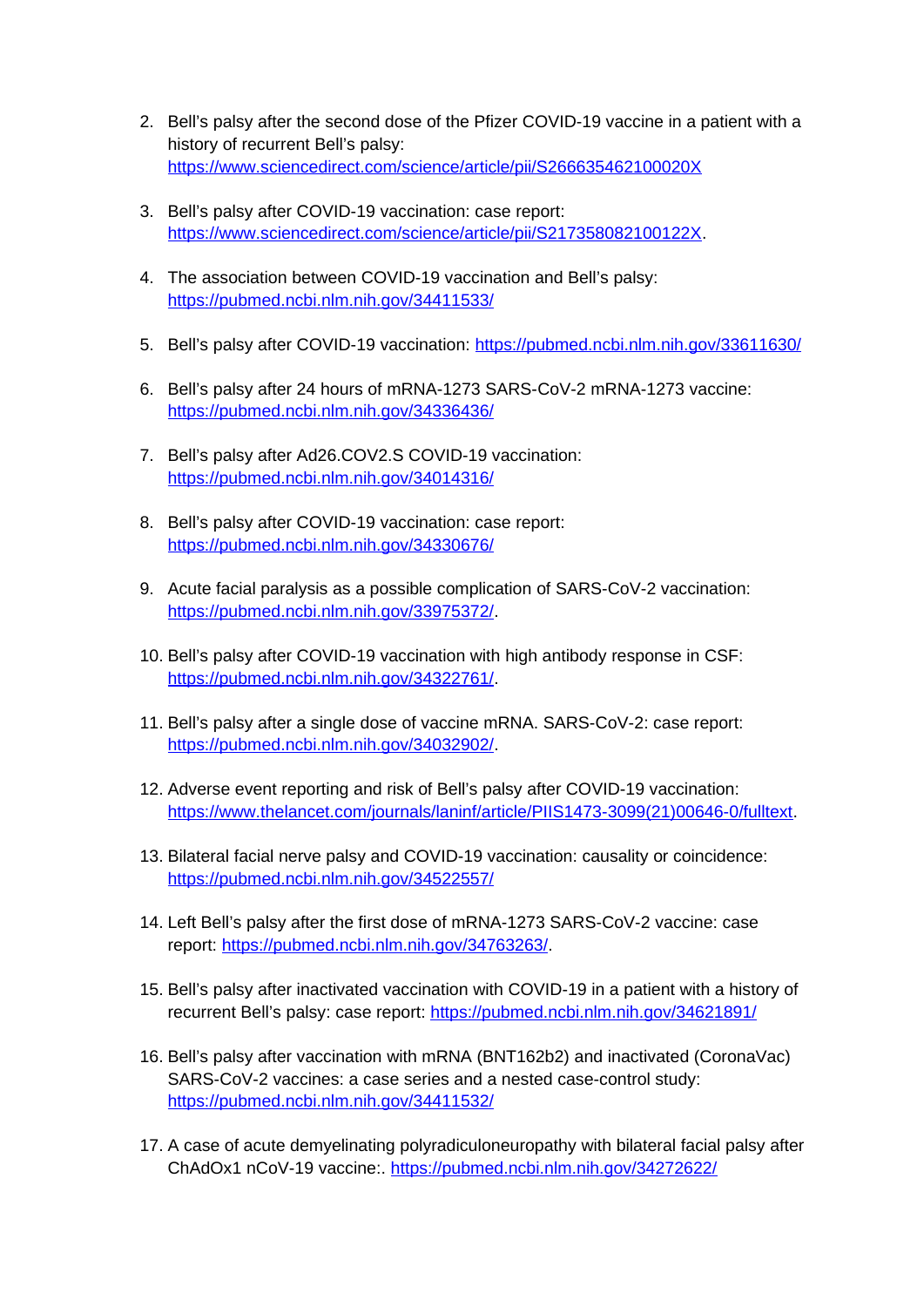18. Type I interferons as a potential mechanism linking COVID-19 mRNA vaccines with Bell's palsy:<https://pubmed.ncbi.nlm.nih.gov/33858693/>

# **Axillary adenopathy (includes term: Adenopathy)**

Also called armpit lump, axillary lymphadenopathy occurs when your underarm (axilla) lymph nodes grow larger in size. While this condition may be concerning, it's usually attributed to a benign cause. It may also be temporary.

- 1. COVID-19 vaccine-induced axillary and pectoral lymphadenopathy in PET: <https://www.sciencedirect.com/science/article/pii/S1930043321002612>
- 2. Evolution of bilateral hypermetabolic axillary hypermetabolic lymphadenopathy on FDG PET/CT after 2-dose COVID-19 vaccination: <https://pubmed.ncbi.nlm.nih.gov/34735411/>
- 3. COVID-19 vaccine-related axillary lymphadenopathy in breast cancer patients: case series with literature review: <https://pubmed.ncbi.nlm.nih.gov/34836672/>.
- 4. Subclinical axillary lymphadenopathy associated with COVID-19 vaccination on screening mammography:<https://pubmed.ncbi.nlm.nih.gov/34906409/>
- 5. Axillary adenopathy associated with COVID-19 vaccination: imaging findings and follow-up recommendations in 23 women: <https://pubmed.ncbi.nlm.nih.gov/33624520/>
- 6. Unilateral axillary adenopathy in the setting of COVID-19 vaccination: follow-up: <https://pubmed.ncbi.nlm.nih.gov/34298342/>
- 7. COVID-19 vaccine-related axillary and cervical lymphadenopathy in patients with current or previous breast cancer and other malignancies: cross-sectional imaging findings on MRI, CT and PET-CT:<https://pubmed.ncbi.nlm.nih.gov/34719892/>
- 8. Incidence of axillary adenopathy on breast imaging after vaccination with COVID-19: <https://pubmed.ncbi.nlm.nih.gov/34292295/>.
- 9. Unilateral axillary lymphadenopathy related to COVID-19 vaccine: pattern on screening breast MRI allowing benign evaluation: <https://pubmed.ncbi.nlm.nih.gov/34325221/>
- 10. Axillary lymphadenopathy in patients with recent Covid-19 vaccination: a new diagnostic dilemma: [https://pubmed.ncbi.nlm.nih.gov/34825530/.](https://pubmed.ncbi.nlm.nih.gov/34825530/)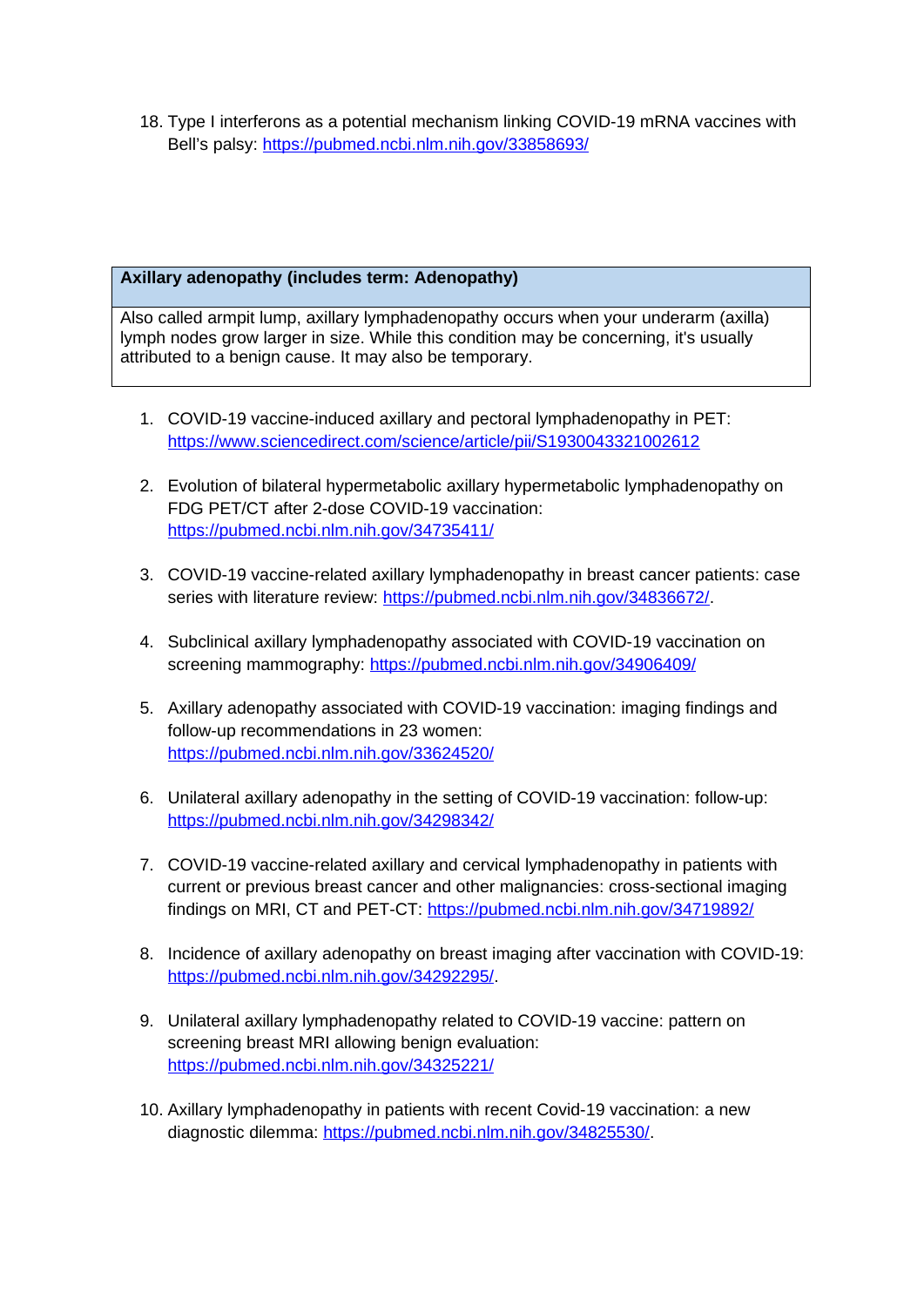- 11. COVID-19 vaccine-induced unilateral axillary adenopathy: follow-up evaluation in the USA: <https://pubmed.ncbi.nlm.nih.gov/34655312/>.
- 12. Axillary adenopathy associated with COVID-19 vaccination: imaging findings and follow-up recommendations in 23 women: <https://pubmed.ncbi.nlm.nih.gov/33624520/>
- 13. Unilateral axillary adenopathy in the setting of COVID-19 vaccination: follow-up: <https://pubmed.ncbi.nlm.nih.gov/34298342/>
- 14. Incidence of axillary adenopathy on breast imaging after vaccination with COVID-19: <https://pubmed.ncbi.nlm.nih.gov/34292295/>.
- 15. Unilateral axillary lymphadenopathy related to COVID-19 vaccine: pattern on screening breast MRI allowing benign evaluation: <https://pubmed.ncbi.nlm.nih.gov/34325221/>
- 16. Axillary lymphadenopathy in patients with recent Covid-19 vaccination: a new diagnostic dilemma: [https://pubmed.ncbi.nlm.nih.gov/34825530/.](https://pubmed.ncbi.nlm.nih.gov/34825530/)
- 17. COVID-19 vaccine-induced unilateral axillary adenopathy: follow-up evaluation in the USA: <https://pubmed.ncbi.nlm.nih.gov/34655312/>.
- 18. Adenopathy after COVID-19 vaccination: <https://pubmed.ncbi.nlm.nih.gov/33625299/>.

# **Pericarditis**

Swelling and irritation of the thin, saclike tissue surrounding your heart (pericardium). Pericarditis often causes sharp chest pain and sometimes other symptoms. The chest pain occurs when the irritated layers of the pericardium rub against each other.

- 1. Myocarditis and pericarditis after vaccination with COVID-19 mRNA: practical considerations for care providers: <https://www.sciencedirect.com/science/article/pii/S0828282X21006243>
- 2. Myocarditis, pericarditis and cardiomyopathy after COVID-19 vaccination: <https://www.sciencedirect.com/science/article/pii/S1443950621011562>
- 3. Myocarditis and pericarditis after COVID-19 vaccination: <https://jamanetwork.com/journals/jama/fullarticle/2782900>
- 4. Pericarditis after administration of BNT162b2 mRNA COVID-19 mRNA vaccine: <https://www.sciencedirect.com/science/article/pii/S1885585721002218>
- 5. Epidemiology and clinical features of myocarditis/pericarditis before the introduction of COVID-19 mRNA vaccine in Korean children: a multicenter study [https://search.bvsalud.org/global-literature-on-novel-coronavirus-2019-ncov/resourc](https://search.bvsalud.org/global-literature-on-novel-coronavirus-2019-ncov/resourc%20e/en/covidwho-1360706)  [e/en/covidwho-1360706.](https://search.bvsalud.org/global-literature-on-novel-coronavirus-2019-ncov/resourc%20e/en/covidwho-1360706)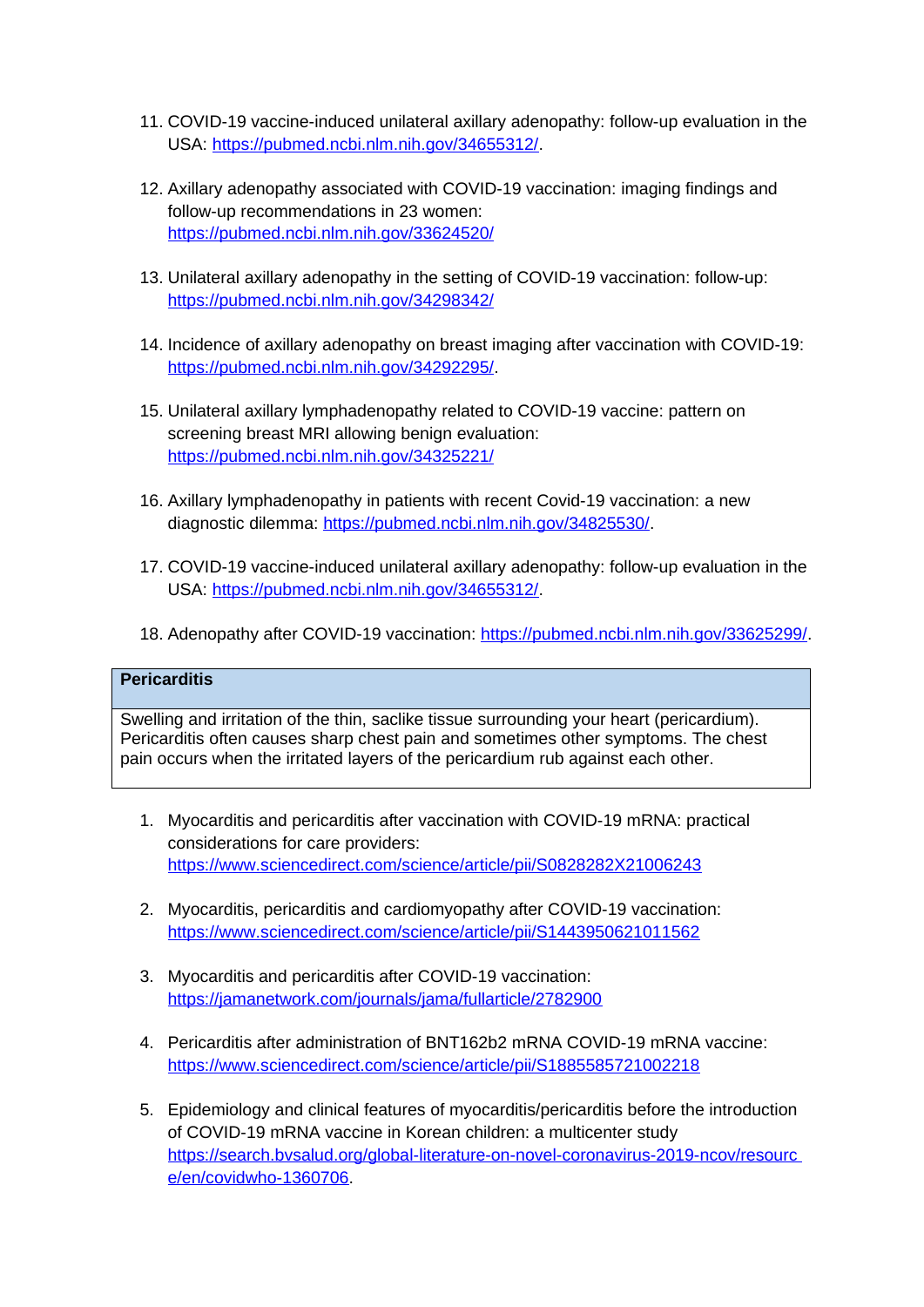- 6. Myocarditis, pericarditis, and cardiomyopathy after COVID-19 vaccination: <https://pubmed.ncbi.nlm.nih.gov/34340927/>
- 7. Clinical Guidance for Young People with Myocarditis and Pericarditis after Vaccination with COVID-19 mRNA: [https://www.cps.ca/en/documents/position/clinical-guidance-for-youth-with](https://www.cps.ca/en/documents/position/clinical-guidance-for-youth-with-myocarditis-and-pericarditis)[myocarditis-and-pericarditis](https://www.cps.ca/en/documents/position/clinical-guidance-for-youth-with-myocarditis-and-pericarditis)
- 8. Myocarditis / pericarditis associated with COVID-19 vaccine: [https://science.gc.ca/eic/site/063.nsf/eng/h\\_98291.html](https://science.gc.ca/eic/site/063.nsf/eng/h_98291.html)
- 9. Acute myocarditis after the second dose of SARS-CoV-2 vaccine: serendipity or causal relationship:<https://pubmed.ncbi.nlm.nih.gov/34236331/>
- 10. Pericarditis after administration of COVID-19 mRNA BNT162b2 vaccine: <https://pubmed.ncbi.nlm.nih.gov/34364831/>
- 11. Unusual presentation of acute pericarditis after vaccination against SARS-COV-2 mRNA-1237 Modern:<https://pubmed.ncbi.nlm.nih.gov/34447639/>
- 12. A case series of acute pericarditis after vaccination with COVID-19 in the context of recent reports from Europe and the United States: <https://pubmed.ncbi.nlm.nih.gov/34635376/>
- 13. Acute pericarditis and cardiac tamponade after vaccination with Covid-19: <https://pubmed.ncbi.nlm.nih.gov/34749492/>
- 14. Pericarditis after administration of the BNT162b2 mRNA vaccine COVID-19: <https://pubmed.ncbi.nlm.nih.gov/34149145/>
- 15. Case report: symptomatic pericarditis post COVID-19 vaccination: <https://pubmed.ncbi.nlm.nih.gov/34693198/>.

# **Acute Myelitis (Includes Term: Transverse Myelitis)**

An inflammation of the spinal cord which can disrupt the normal responses from the brain to the rest of the body, and from the rest of the body to the brain. Inflammation in the spinal cord, can cause the myelin and axon to be damaged resulting in symptoms such as paralysis and sensory loss. Myelitis is classified to several categories depending on the area or the cause of the lesion; however, any inflammatory attack on the spinal cord is often referred to as transverse myelitis.

1. Acute myelitis and ChAdOx1 nCoV-19 vaccine: coincidental or causal association: <https://www.sciencedirect.com/science/article/pii/S0165572821002137>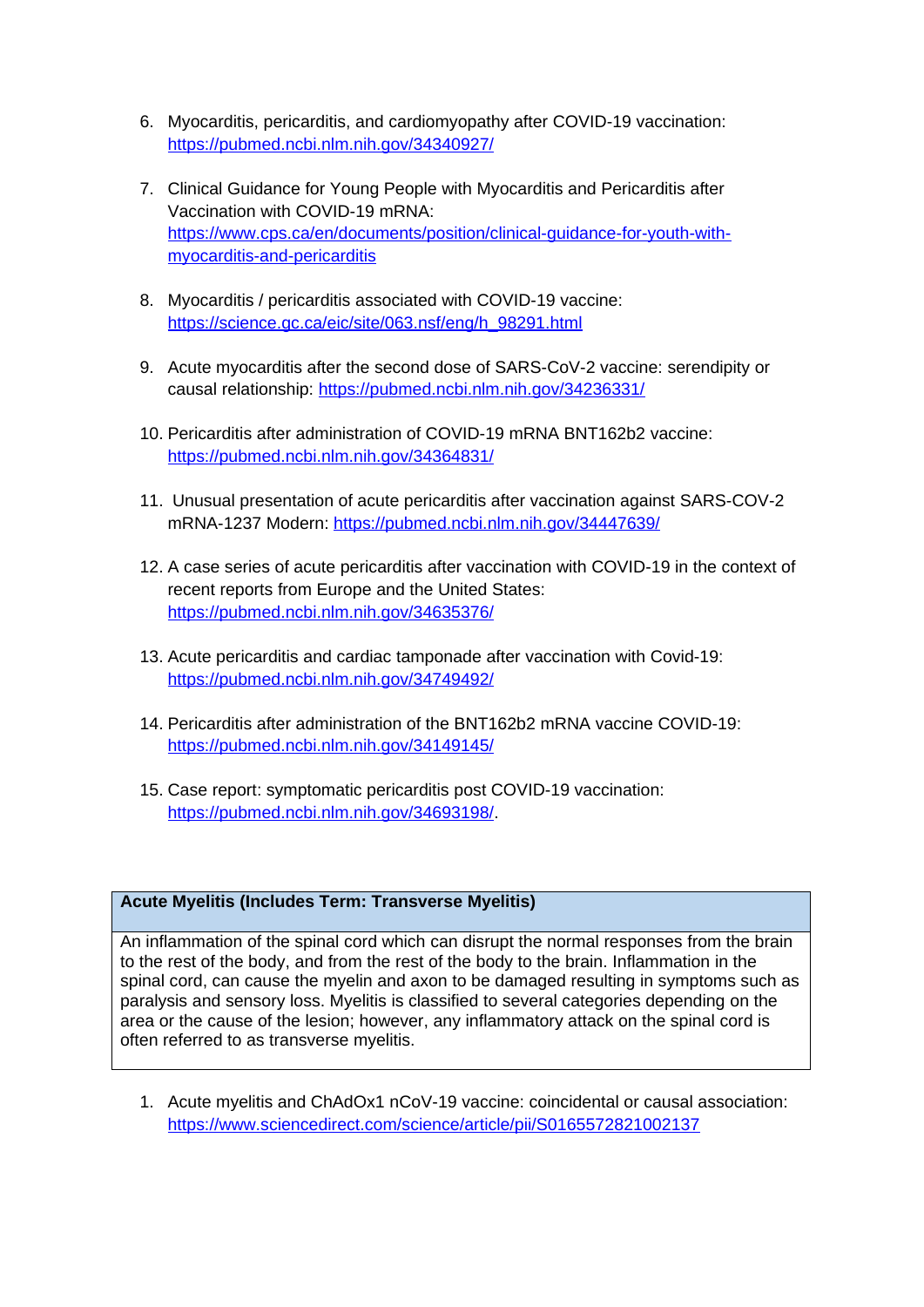- 2. Acute transverse myelitis (ATM): clinical review of 43 patients with COVID-19 associated ATM and 3 serious adverse events of post-vaccination ATM with ChAdOx1 nCoV-19 vaccine (AZD1222):<https://pubmed.ncbi.nlm.nih.gov/33981305/>
- 3. Transverse myelitis induced by SARS-CoV-2 vaccination: <https://pubmed.ncbi.nlm.nih.gov/34458035/>
- 4. Acute transverse myelitis (ATM): clinical review of 43 patients with COVID-19 associated ATM and 3 serious adverse events of post-vaccination ATM with ChAdOx1 nCoV-19 (AZD1222) vaccine: [https://pubmed.ncbi.nlm.nih.gov/33981305/.](https://pubmed.ncbi.nlm.nih.gov/33981305/)
- 5. Acute transverse myelitis after COVID-19 vaccination: <https://pubmed.ncbi.nlm.nih.gov/34684047/>.
- 6. Extensive longitudinal transverse myelitis after ChAdOx1 nCOV-19 vaccine: case report: <https://pubmed.ncbi.nlm.nih.gov/34641797/>.
- 7. Acute transverse myelitis after SARS-CoV-2 vaccination: case report and review of the literature: [https://pubmed.ncbi.nlm.nih.gov/34482455/.](https://pubmed.ncbi.nlm.nih.gov/34482455/)
- 8. Acute transverse myelitis following inactivated COVID-19 vaccine: <https://pubmed.ncbi.nlm.nih.gov/34370410/>
- 9. Acute transverse myelitis after COVID-19 vaccination: <https://pubmed.ncbi.nlm.nih.gov/34579245/>.
- 10. A case of longitudinally extensive transverse myelitis following Covid-19 vaccination: <https://pubmed.ncbi.nlm.nih.gov/34182207/>
- 11. Post COVID-19 transverse myelitis; a case report with review of the literature: <https://pubmed.ncbi.nlm.nih.gov/34457267/>.
- 12. Acute bilateral bilateral optic neuritis/chiasm with longitudinal extensive transverse myelitis in long-standing stable multiple sclerosis after vector-based vaccination against SARS-CoV-2:<https://pubmed.ncbi.nlm.nih.gov/34131771/>
- 13. Extensive longitudinal transverse myelitis following AstraZeneca COVID-19 vaccination: [https://pubmed.ncbi.nlm.nih.gov/34507942/.](https://pubmed.ncbi.nlm.nih.gov/34507942/)
- 14. Extensive longitudinal transverse myelitis following AstraZeneca COVID-19 vaccination: [https://pubmed.ncbi.nlm.nih.gov/34507942/.](https://pubmed.ncbi.nlm.nih.gov/34507942/)
- 15. Longitudinally extensive cervical myelitis after vaccination with inactivated virus based COVID-19 vaccine:<https://pubmed.ncbi.nlm.nih.gov/34849183/>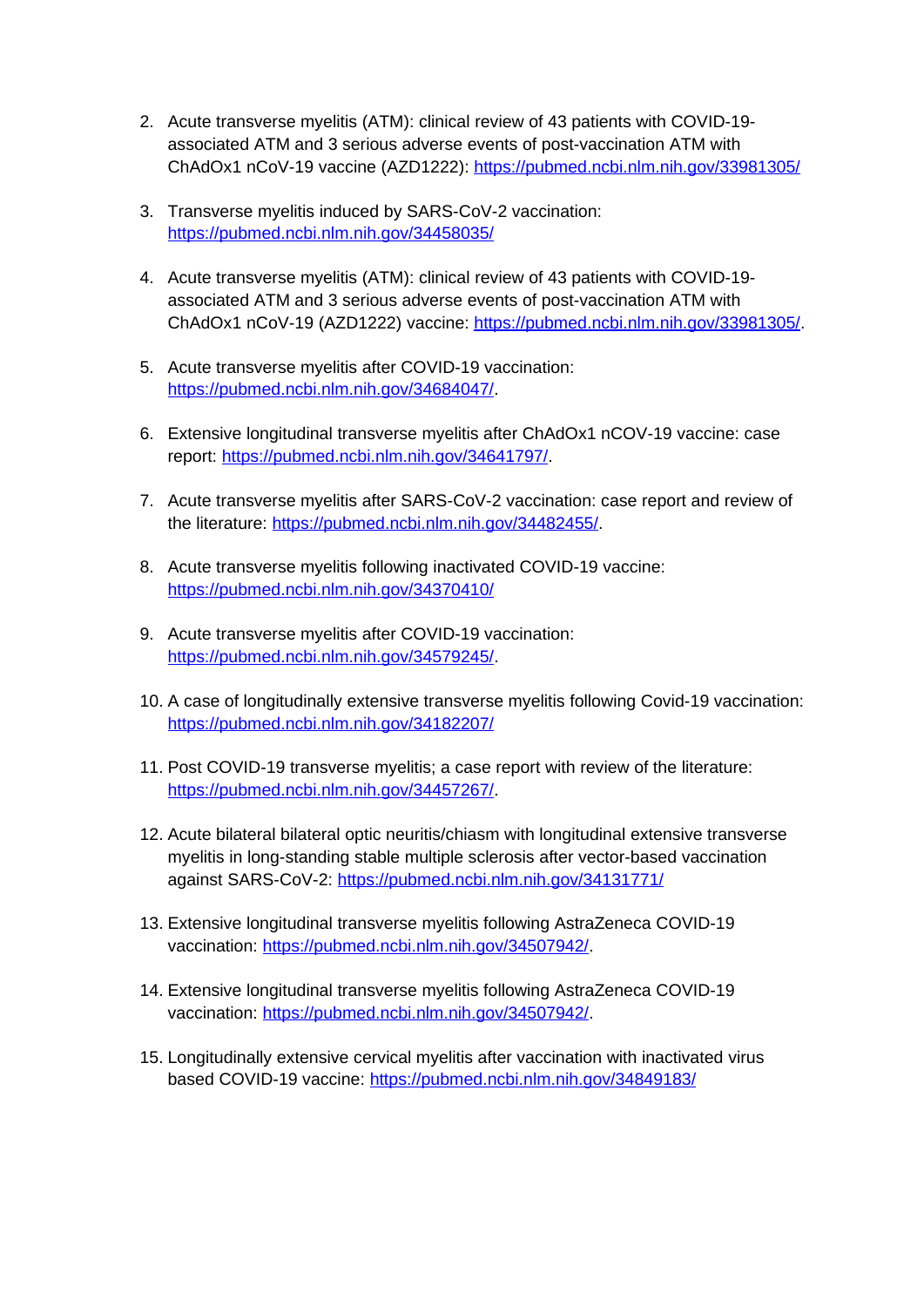## **Perimyocarditis**

An acute inflammation of the pericardium and the underlying myocardium resulting in myocellular damage. It is usually asymptomatic with complete resolution in most cases. It can however lead to fulminant cardiac failure resulting in death or requiring cardiac transplantation.

- 1. Perimyocarditis in adolescents after Pfizer-BioNTech COVID-19 vaccine: <https://academic.oup.com/jpids/advance-article/doi/10.1093/jpids/piab060/6329543>
- 2. Perimyocarditis in adolescents after Pfizer-BioNTech COVID-19 vaccine: <https://pubmed.ncbi.nlm.nih.gov/34319393/>
- 3. Unusual presentation of acute perimyocarditis after modern SARS-COV-2 mRNA-1237 vaccination: <https://pubmed.ncbi.nlm.nih.gov/34447639/>
- 4. Perimyocarditis after the first dose of mRNA-1273 SARS-CoV-2 (Modern) mRNA-1273 vaccine in a young healthy male: case report: <https://bmccardiovascdisord.biomedcentral.com/articles/10.1186/s12872-021-02183>
- 5. Acute perimyocarditis after the first dose of COVID-19 mRNA vaccine: <https://pubmed.ncbi.nlm.nih.gov/34515024/>
- 6. Perimyocarditis after vaccination with COVID-19: <https://pubmed.ncbi.nlm.nih.gov/34866957/>
- 7. Tinoco, M., Leite, S., Faria, B., Cardoso, S., Von Hafe, P., Dias, G., . . . Lourenco, A. (2021). Perimyocarditis Following COVID-19 Vaccination. Clin Med Insights Cardiol, 15, 11795468211056634. doi:10.1177/11795468211056634. <https://www.ncbi.nlm.nih.gov/pubmed/34866957>
- 8. Jhaveri, R., Adler-Shohet, F. C., Blyth, C. C., Chiotos, K., Gerber, J. S., Green, M., .. . Zaoutis, T. (2021). Weighing the Risks of Perimyocarditis With the Benefits of SARS-CoV-2 mRNA Vaccination in Adolescents. J Pediatric Infect Dis Soc, 10(10), 937-939. doi:10.1093/jpids/piab061.<https://www.ncbi.nlm.nih.gov/pubmed/34270752>
- 9. Khogali, F., & Abdelrahman, R. (2021). Unusual Presentation of Acute Perimyocarditis Following SARS-COV-2 mRNA-1237 Moderna Vaccination. Cureus, 13(7), e16590. doi:10.7759/cureus.16590. <https://www.ncbi.nlm.nih.gov/pubmed/34447639>
- 10. Hasnie, A. A., Hasnie, U. A., Patel, N., Aziz, M. U., Xie, M., Lloyd, S. G., & Prabhu, S. D. (2021). Perimyocarditis following first dose of the mRNA-1273 SARS-CoV-2 (Moderna) vaccine in a healthy young male: a case report. BMC Cardiovasc Disord, 21(1), 375. doi:10.1186/s12872-021-02183-3. <https://www.ncbi.nlm.nih.gov/pubmed/34348657>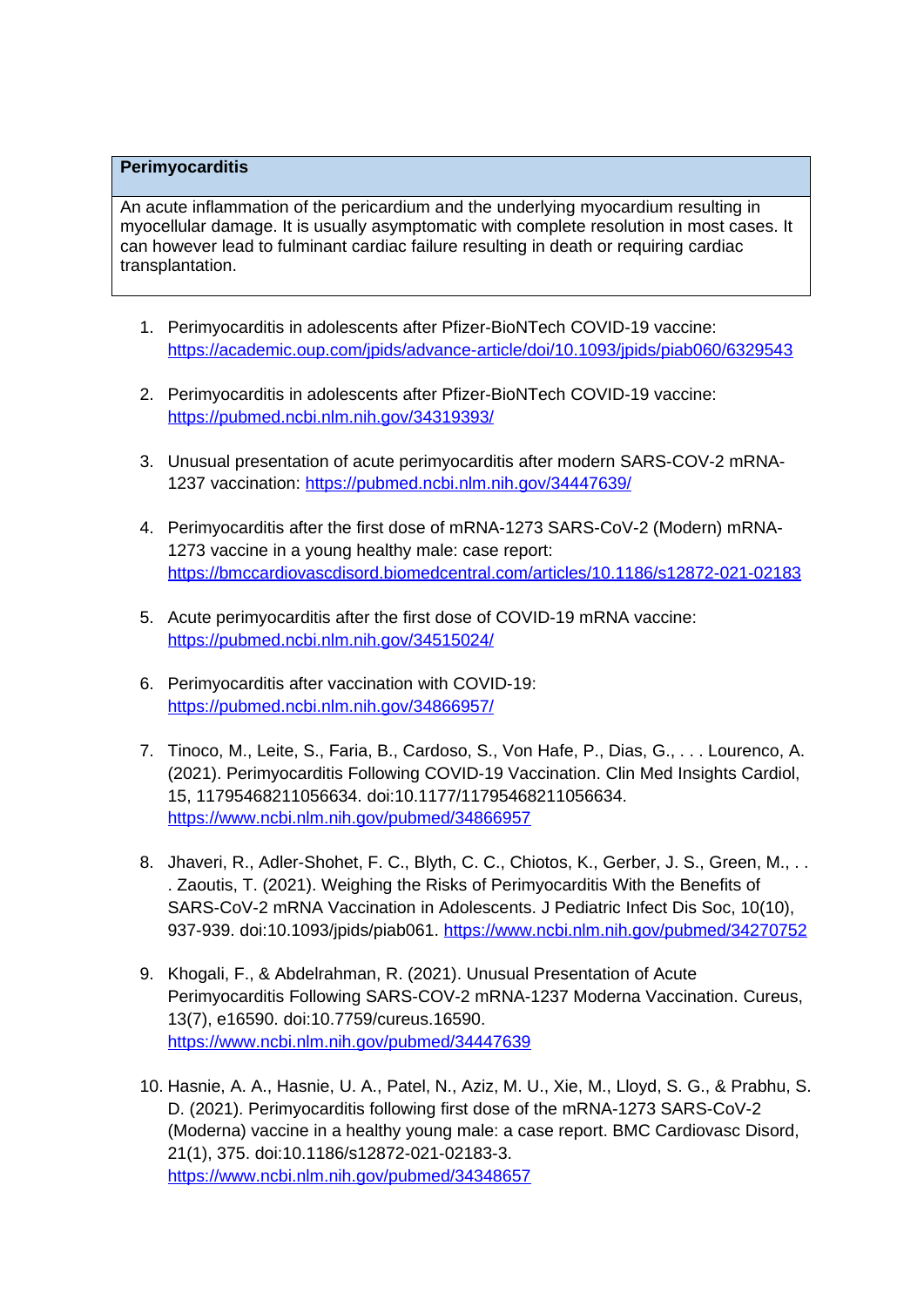## **Intracerebral Haemorrhage (Includes Term: Stroke)**

Intracerebral hemorrhage (bleeding into the brain tissue) is the second most common cause of stroke (15-30% of strokes) and the most deadly. Blood vessels carry blood to and from the brain. Arteries or veins can rupture, either from abnormal pressure or abnormal development or trauma.

- 1. Intracerebral haemorrhage due to thrombosis with thrombocytopenia syndrome after COVID-19 vaccination: the first fatal case in Korea: <https://pubmed.ncbi.nlm.nih.gov/34402235/>
- 2. Intracerebral haemorrhage twelve days after vaccination with ChAdOx1 nCoV-19: <https://pubmed.ncbi.nlm.nih.gov/34477089/>
- 3. Neurosurgical considerations regarding decompressive craniectomy for intracerebral hemorrhage after SARS-CoV-2 vaccination in vaccine-induced thrombotic thrombocytopenia-VITT:<https://pubmed.ncbi.nlm.nih.gov/34202817/>
- 4. First dose of ChAdOx1 and BNT162b2 COVID-19 vaccines and thrombocytopenic, thromboembolic, and hemorrhagic events in Scotland: <https://pubmed.ncbi.nlm.nih.gov/34108714/>
- 5. Large hemorrhagic stroke after vaccination against ChAdOx1 nCoV-19: a case report: <https://pubmed.ncbi.nlm.nih.gov/34273119/>
- 6. Major hemorrhagic stroke after ChAdOx1 nCoV-19 vaccination: a case report: <https://pubmed.ncbi.nlm.nih.gov/34273119/>
- 7. Aphasia seven days after the second dose of an mRNA-based SARS-CoV-2 vaccine. Brain MRI revealed an intracerebral haemorrhage (ICBH) in the left temporal lobe in a 52-year-old man. <https://www.sciencedirect.com/science/article/pii/S2589238X21000292#f0005>
- 8. Incidence of acute ischemic stroke after coronavirus vaccination in Indonesia: case series:<https://pubmed.ncbi.nlm.nih.gov/34579636/>

#### **Immune-Mediated Hepatitis**

Defined as an elevation in the patient's liver function tests that requires corticosteroids and that has no alternate etiology.

- 1. Autoimmune hepatitis developing after coronavirus disease vaccine 2019 (COVID-19): causality or victim?:<https://pubmed.ncbi.nlm.nih.gov/33862041/>
- 2. Autoimmune hepatitis triggered by vaccination against SARS-CoV-2: <https://pubmed.ncbi.nlm.nih.gov/34332438/>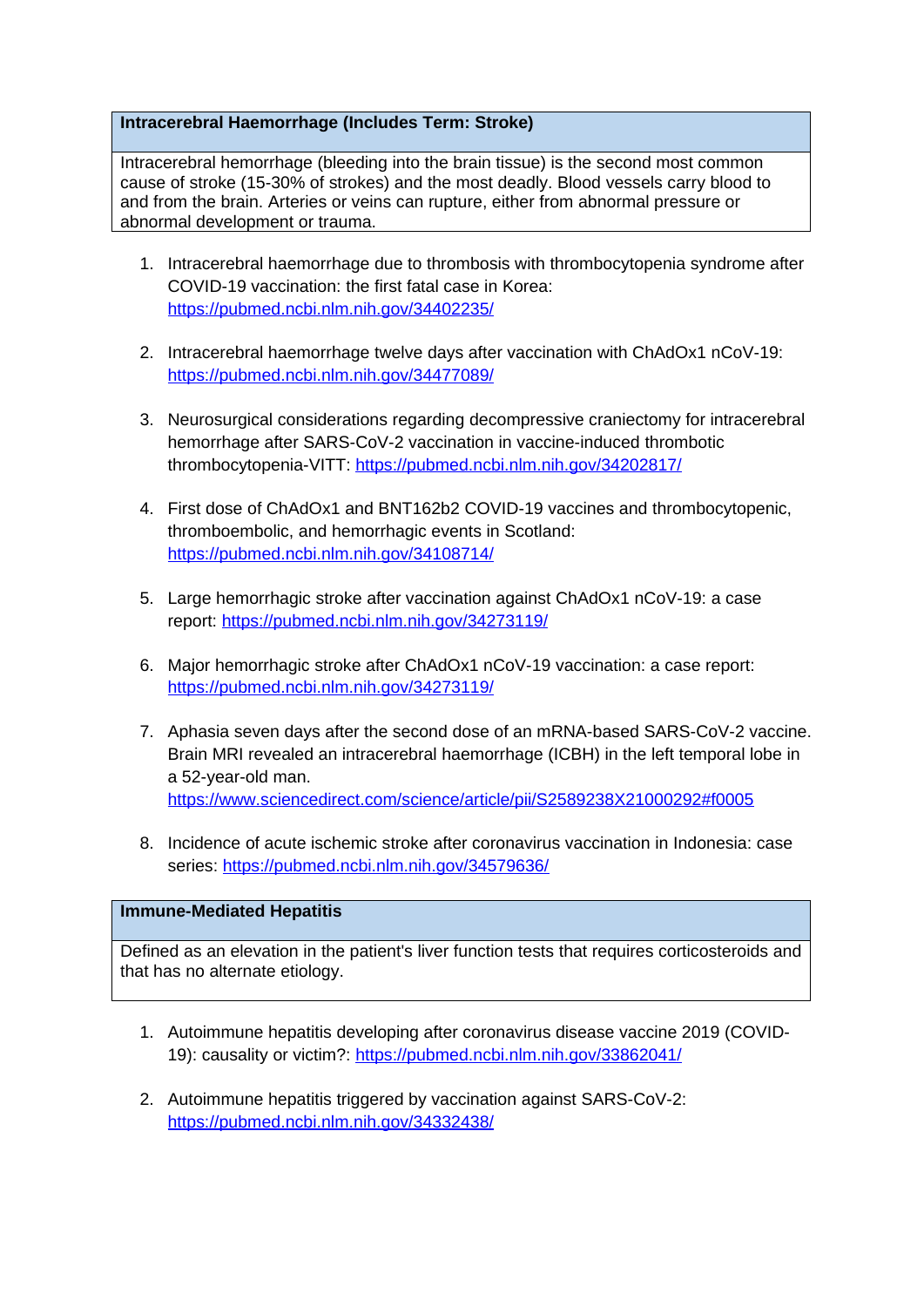- 3. Acute autoimmune-like hepatitis with atypical antimitochondrial antibody after vaccination with COVID-19 mRNA: a new clinical entity: <https://pubmed.ncbi.nlm.nih.gov/34293683/>.
- 4. Autoimmune hepatitis after COVID vaccine: <https://pubmed.ncbi.nlm.nih.gov/34225251/>
- 5. Hepatitis C virus reactivation after COVID-19 vaccination: a case report: <https://pubmed.ncbi.nlm.nih.gov/34512037/>
- 6. Autoimmune hepatitis developing after ChAdOx1 nCoV-19 vaccine (Oxford-AstraZeneca):<https://pubmed.ncbi.nlm.nih.gov/34171435/>
- 7. Autoimmune hepatitis triggered by SARS-CoV-2 vaccination: <https://pubmed.ncbi.nlm.nih.gov/34332438/>.
- 8. Immune-mediated hepatitis with the Moderna vaccine is no longer a coincidence but confirmed:<https://www.sciencedirect.com/science/article/pii/S0168827821020936>

## **Facial Nerve Palsy**

Patients cannot move the upper and lower part of their face on one side.

- 1. Facial nerve palsy following administration of COVID-19 mRNA vaccines: analysis of self-report database: <https://www.sciencedirect.com/science/article/pii/S1201971221007049>
- 2. COVID-19 vaccination association and facial nerve palsy: A case-control study: <https://pubmed.ncbi.nlm.nih.gov/34165512/>
- 3. Sequential contralateral facial nerve palsy after first and second doses of COVID-19 vaccine: [https://pubmed.ncbi.nlm.nih.gov/34281950/.](https://pubmed.ncbi.nlm.nih.gov/34281950/)
- 4. Peripheral facial nerve palsy after vaccination with BNT162b2 (COVID-19): <https://pubmed.ncbi.nlm.nih.gov/33734623/>
- 5. Facial nerve palsy after administration of COVID-19 mRNA vaccines: analysis of selfreport database:<https://pubmed.ncbi.nlm.nih.gov/34492394/>
- 6. A case of acute demyelinating polyradiculoneuropathy with bilateral facial palsy following ChAdOx1 nCoV-19 vaccination:<https://pubmed.ncbi.nlm.nih.gov/34272622/>

**Neurological Symptoms (Includes Terms: Neurological Side Effects & Neurological Complications)**

Medically defined as disorders that affect the brain as well as the nerves found throughout the human body and the spinal cord.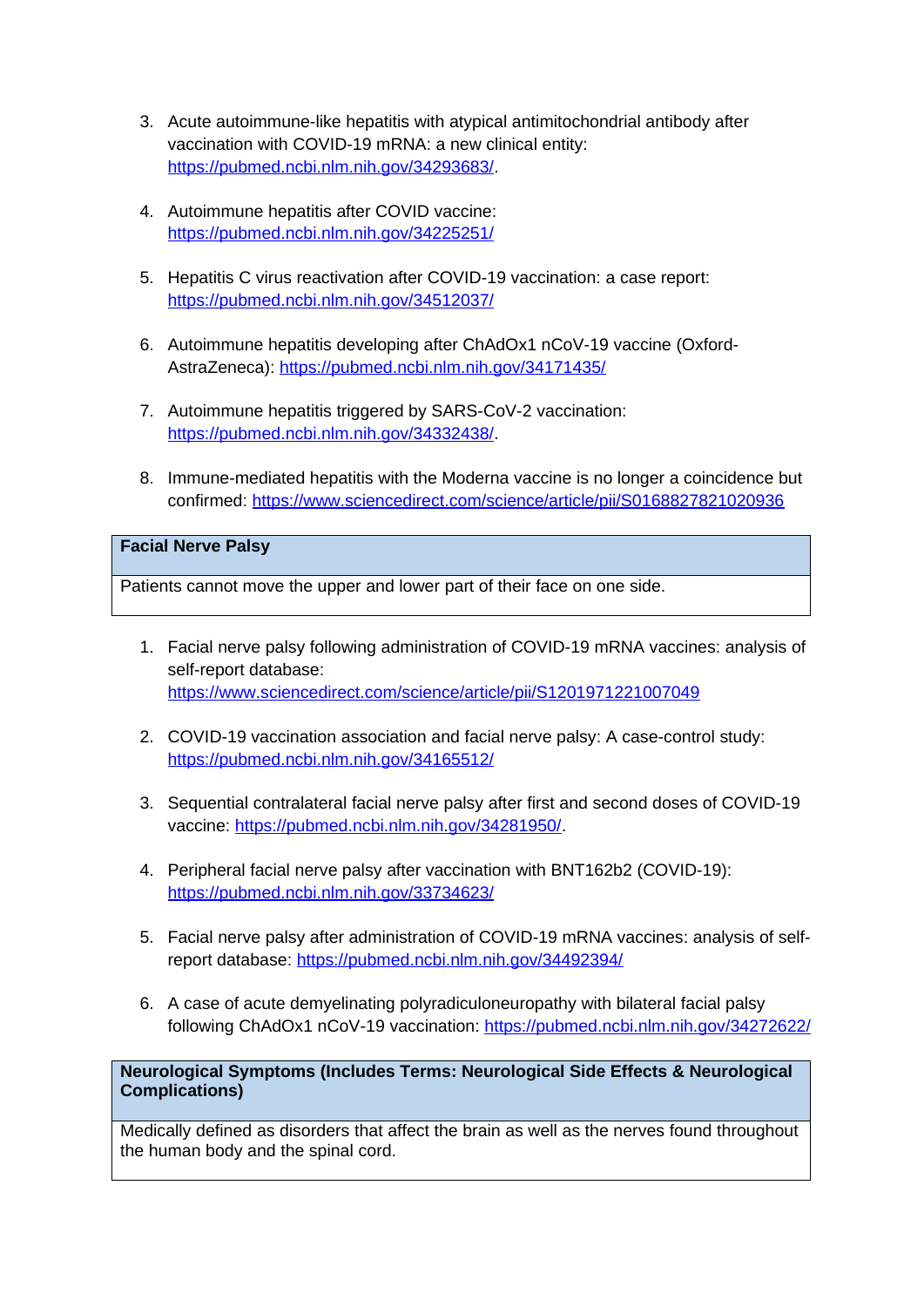- 1. Neurological symptoms and neuroimaging alterations related to COVID-19 vaccine: cause or coincidence: <https://www.sciencedirect.com/science/article/pii/S0899707121003557>.
- 2. Neurological symptoms and neuroimaging alterations related to COVID-19 vaccine: cause or coincidence?: <https://pubmed.ncbi.nlm.nih.gov/34507266/>
- 3. Spectrum of neurological complications after COVID-19 vaccination: <https://pubmed.ncbi.nlm.nih.gov/34719776/>.
- 4. n-hospital observational study of neurological disorders in patients recently vaccinated with COVID-19 mRNA vaccines: <https://pubmed.ncbi.nlm.nih.gov/34688190/>
- 5. Neurological side effects of SARS-CoV-2 vaccines: <https://pubmed.ncbi.nlm.nih.gov/34750810/>
- 6. Neurological complications after the first dose of COVID-19 vaccines and SARS-CoV-2 infection:<https://pubmed.ncbi.nlm.nih.gov/34697502/>

# **Haemorrhage (includes terms: cerebral, lobar, acral and retinal**

The release of blood from a broken bloody vessel, either inside or outside the body

- 1. Lobar hemorrhage with ventricular rupture shortly after the first dose of an mRNAbased SARS-CoV-2 vaccine: <https://www.ncbi.nlm.nih.gov/labs/pmc/articles/PMC8553377/>
- 2. Retinal hemorrhage after SARS-CoV-2 vaccination: <https://pubmed.ncbi.nlm.nih.gov/34884407/>.
- 3. Lobar hemorrhage with ventricular rupture shortly after the first dose of a SARS-CoV-2 mRNA-based SARS-CoV-2 vaccine:<https://pubmed.ncbi.nlm.nih.gov/34729467/>
- 4. Acral hemorrhage after administration of the second dose of SARS-CoV-2 vaccine. A post-vaccination reaction: [https://pubmed.ncbi.nlm.nih.gov/34092400/742.](https://pubmed.ncbi.nlm.nih.gov/34092400/742)
- 5. Fatal cerebral hemorrhage after COVID-19 vaccine: <https://pubmed.ncbi.nlm.nih.gov/33928772/>
- 6. Intracerebral hemorrhage associated with vaccine-induced thrombotic thrombocytopenia after ChAdOx1 nCOVID-19 vaccination in a pregnant woman: <https://pubmed.ncbi.nlm.nih.gov/34261297/>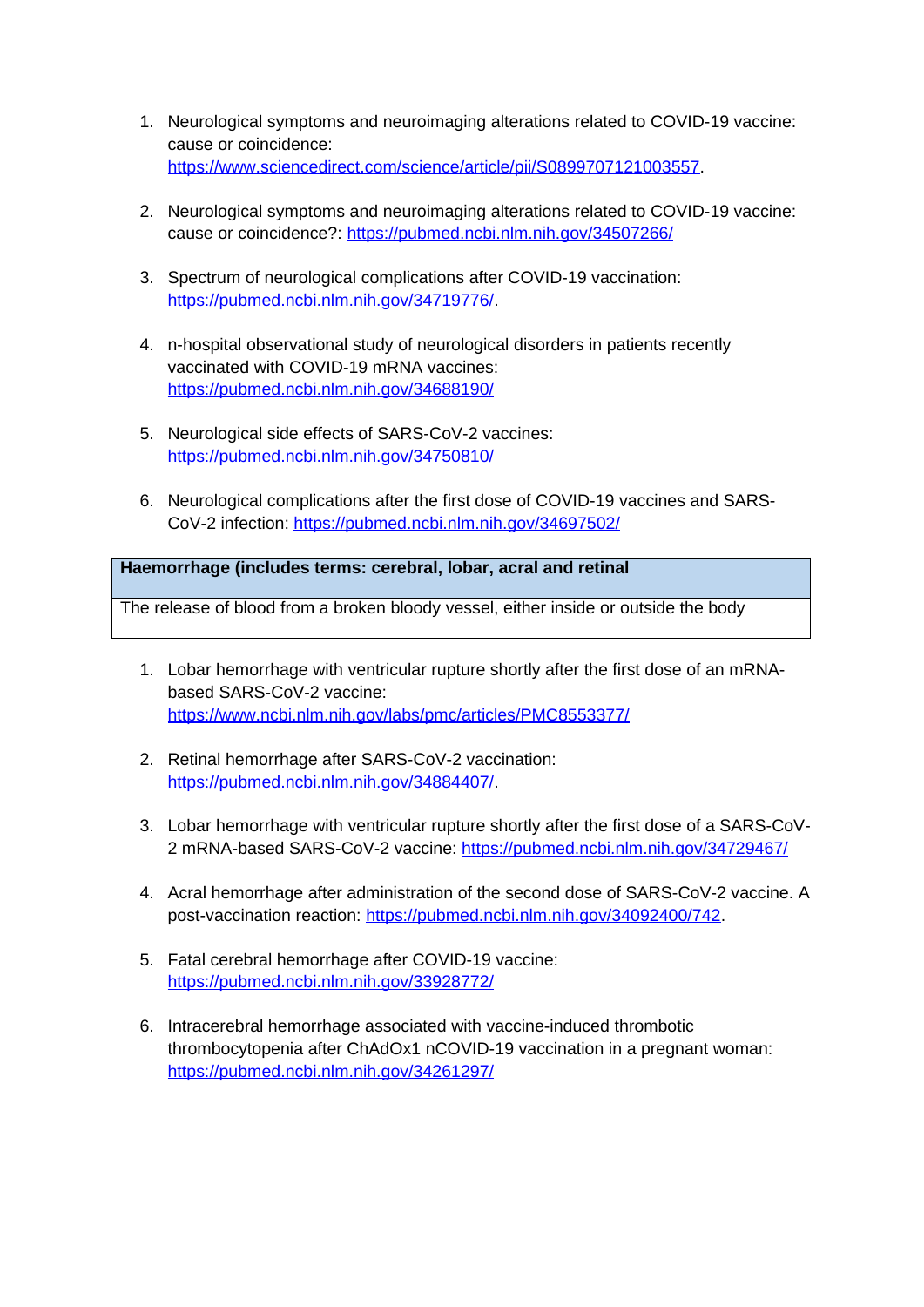## **Immune-Mediated Disease Outbreaks**

Autoimmune diseases occur when the immune system produces antibodies that attack the body's own cells. There are many types, including Coeliac disease, lupus and Graves' disease. Although they can't be cured, there are various treatment options to manage the symptoms and reduce further damage to your body.

- 1. Immune-mediated disease outbreaks or recent-onset disease in 27 subjects after mRNA/DNA vaccination against SARS-CoV-2: <https://pubmed.ncbi.nlm.nih.gov/33946748/>
- 2. Severe autoimmune hemolytic autoimmune anemia after receiving SARS-CoV-2 mRNA vaccine: <https://pubmed.ncbi.nlm.nih.gov/34549821/>
- 3. Severe autoimmune hemolytic anemia after receipt of SARS-CoV-2 mRNA vaccine: <https://onlinelibrary.wiley.com/doi/10.1111/trf.16672>
- 4.<https://www.ncbi.nlm.nih.gov/pubmed/34127481>
- 5. Autoimmune encephalitis after ChAdOx1-S SARS-CoV-2 vaccination: <https://pubmed.ncbi.nlm.nih.gov/34846583/>
- 6. Immune-mediated disease outbreaks or new-onset disease in 27 subjects after mRNA/DNA vaccination against SARS-CoV-2: <https://pubmed.ncbi.nlm.nih.gov/33946748/>

# **Takotsubo cardiomyopathy**

A temporary heart condition that develops in response to an intense emotional or physical experience. It's also known as stress cardiomyopathy or broken heart syndrome. In this condition, the heart's main pumping chamber changes shape, affecting the heart's ability to pump blood effectively. Death is rare, but heart failure occurs in about 20% of patients. Rarely reported complications include arrhythmias (abnormal heart rhythms), obstruction of blood flow from the left ventricle, and rupture of the ventricle wall.

- 1. Myocarditis, pericarditis and cardiomyopathy after COVID-19 vaccination: <https://www.sciencedirect.com/science/article/pii/S1443950621011562>
- 2. Takotsubo cardiomyopathy after vaccination with mRNA COVID-19: <https://www.sciencedirect.com/science/article/pii/S1443950621011331>
- 3. Takotsubo (stress) cardiomyopathy after vaccination with ChAdOx1 nCoV-19: <https://pubmed.ncbi.nlm.nih.gov/34625447/>
- 4. Takotsubo cardiomyopathy after coronavirus 2019 vaccination in patient on maintenance hemodialysis: <https://pubmed.ncbi.nlm.nih.gov/34731486/>.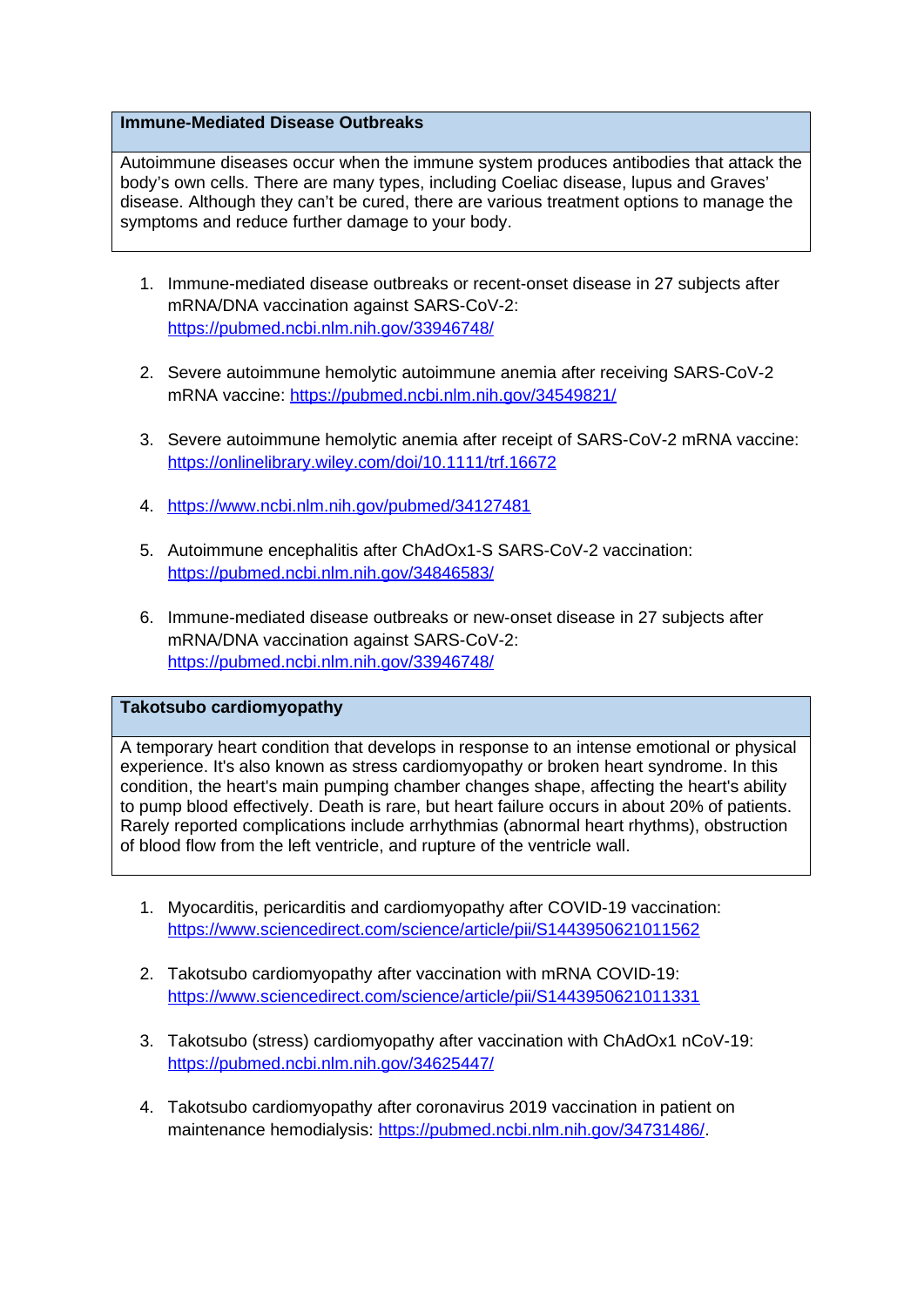5. Takotsubo syndrome after COVID-19 vaccination: <https://pubmed.ncbi.nlm.nih.gov/34539938/>.

# **Cardiac**

Cardiac complications include myocardial injury, heart failure (HF), cardiogenic shock, multisystem inflammatory syndrome in adults, and cardiac arrhythmias including sudden cardiac arrest.

- 1. Transient cardiac injury in adolescents receiving the BNT162b2 mRNA COVID-19 vaccine: https://journals.lww.com/pidj/Abstract/9000/Transient\_Cardiac\_Injury\_in\_Adolesce [nts\\_Receiving.95800.aspx](https://journals.lww.com/pidj/Abstract/9000/Transient_Cardiac_Injury_in_Adolesce%20nts_Receiving.95800.aspx)
- 2. Snapiri, O., Rosenberg Danziger, C., Shirman, N., Weissbach, A., Lowenthal, A., Ayalon, I., . . . Bilavsky, E. (2021). Transient Cardiac Injury in Adolescents Receiving the BNT162b2 mRNA COVID-19 Vaccine. Pediatr Infect Dis J, 40(10), e360-e363. doi:10.1097/INF.0000000000003235. <https://www.ncbi.nlm.nih.gov/pubmed/34077949>
- 3. Fazlollahi, A., Zahmatyar, M., Noori, M., Nejadghaderi, S. A., Sullman, M. J. M., Shekarriz-Foumani, R., . . . Safiri, S. (2021). Cardiac complications following mRNA COVID-19 vaccines: A systematic review of case reports and case series. Rev Med Virol, e2318. doi:10.1002/rmv.2318.<https://www.ncbi.nlm.nih.gov/pubmed/34921468>
- 4. Ho, J. S., Sia, C. H., Ngiam, J. N., Loh, P. H., Chew, N. W., Kong, W. K., & Poh, K. K. (2021). A review of COVID-19 vaccination and the reported cardiac manifestations. Singapore Med J. doi:10.11622/smedj.2021210. <https://www.ncbi.nlm.nih.gov/pubmed/34808708>
- 5. Temporal relationship between the second dose of BNT162b2 mRNA Covid-19 vaccine and cardiac involvement in a patient with previous SARS-COV-2 infection: <https://www.sciencedirect.com/science/article/pii/S2352906721000622>

## **Post-Mortem (includes term: Postmortem)**

See papers below.

- 1. Sessa, F., Salerno, M., Esposito, M., Di Nunno, N., Zamboni, P., & Pomara, C. (2021). Autopsy Findings and Causality Relationship between Death and COVID-19 Vaccination: A Systematic Review. J Clin Med, 10(24). doi:10.3390/jcm10245876. <https://www.ncbi.nlm.nih.gov/pubmed/34945172>
- 2. Post-mortem investigation of deaths after vaccination with COVID-19 vaccines: <https://pubmed.ncbi.nlm.nih.gov/34591186/>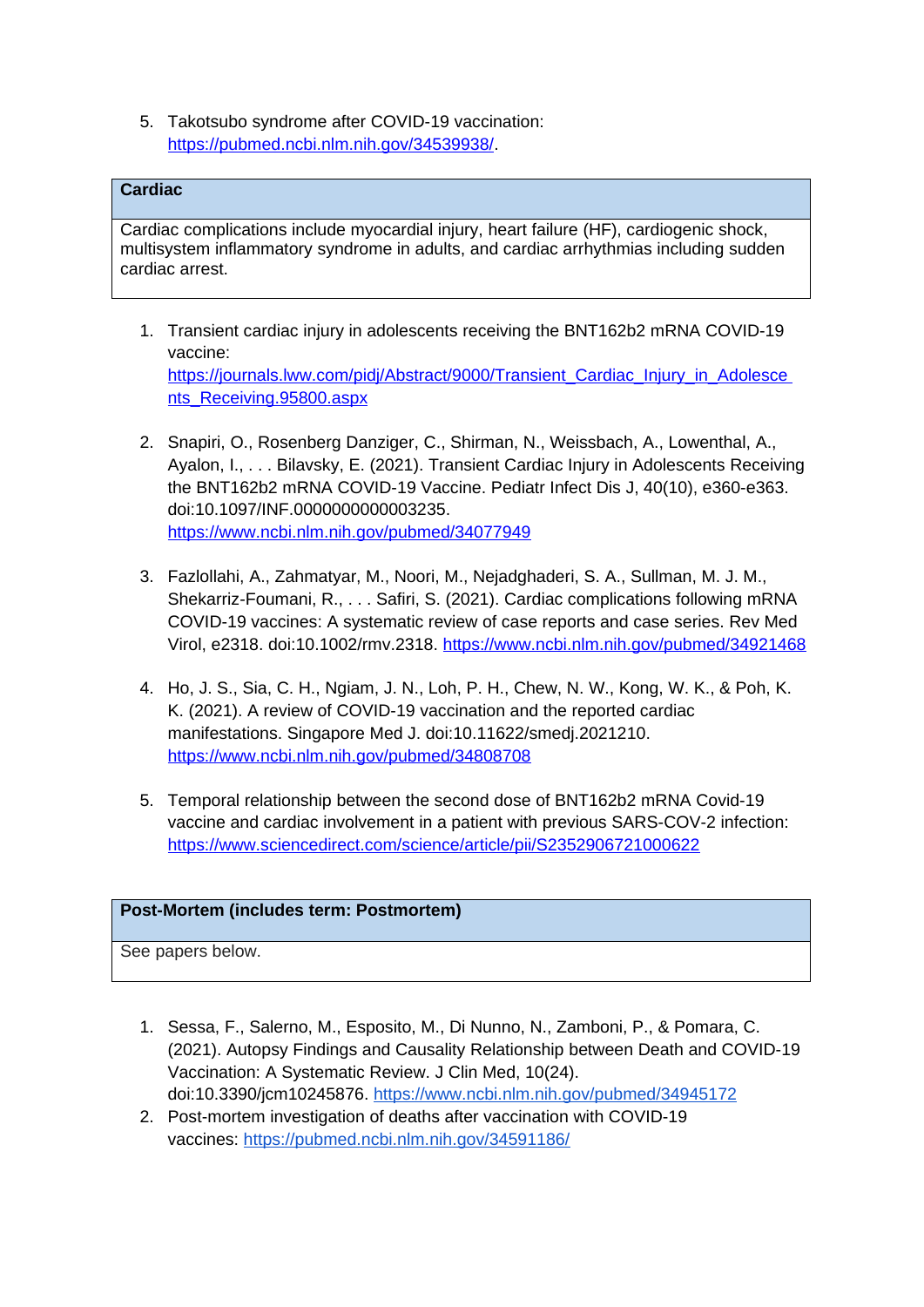- 3. A look at the role of postmortem immunohistochemistry in understanding the inflammatory pathophysiology of COVID-19 disease and vaccine-related thrombotic adverse events: a narrative review: <https://pubmed.ncbi.nlm.nih.gov/34769454/>
- 4. COVID-19 vaccine and death: causality algorithm according to the WHO eligibility diagnosis: <https://pubmed.ncbi.nlm.nih.gov/34073536/>
- 5. Post-mortem investigation of deaths after vaccination with COVID-19 vaccines: <https://pubmed.ncbi.nlm.nih.gov/34591186/>

# **Rhabdomyolysis**

A serious syndrome due to a direct or indirect muscle injury. It results from the death of muscle fibers and release of their contents into the bloodstream. This can lead to serious complications such as renal (kidney) failure. This means the kidneys cannot remove waste and concentrated urine. In rare cases, rhabdomyolysis can even cause death.

- 1. Rhabdomyolysis and fasciitis induced by the COVID-19 mRNA vaccine: <https://pubmed.ncbi.nlm.nih.gov/34435250/>
- 2. COVID-19 vaccine-induced rhabdomyolysis: case report with literature review: <https://pubmed.ncbi.nlm.nih.gov/34186348/>
- 3. COVID-19 vaccine-induced rhabdomyolysis: case report with review of the literature: <https://www.sciencedirect.com/science/article/pii/S1871402121001880>
- 4. Rhabdomyolysis and fasciitis induced by COVID-19 mRNA vaccine: <https://pubmed.ncbi.nlm.nih.gov/34435250/>.
- 5. Case report: ANCA-associated vasculitis presenting with rhabdomyolysis and crescentic Pauci-Inmune glomerulonephritis after vaccination with Pfizer-BioNTech COVID-19 mRNA:<https://pubmed.ncbi.nlm.nih.gov/34659268/>

## **Thrombotic Thrombocytopenic Purpura**

A disorder that causes blood clots (thrombi) to form in small blood vessels throughout the body. These clots can cause serious medical problems if they block vessels and restrict blood flow to organs such as the brain, kidneys, and heart.

- 1. Thrombotic thrombocytopenic purpura after vaccination with Ad26.COV2-S: <https://pubmed.ncbi.nlm.nih.gov/33980419/>
- 2. Thrombotic thrombocytopenic purpura: a new threat after COVID bnt162b2 vaccine: <https://pubmed.ncbi.nlm.nih.gov/34264514/>.
- 3. Severe immune thrombocytopenic purpura after SARS-CoV-2 vaccine: <https://pubmed.ncbi.nlm.nih.gov/34754937/>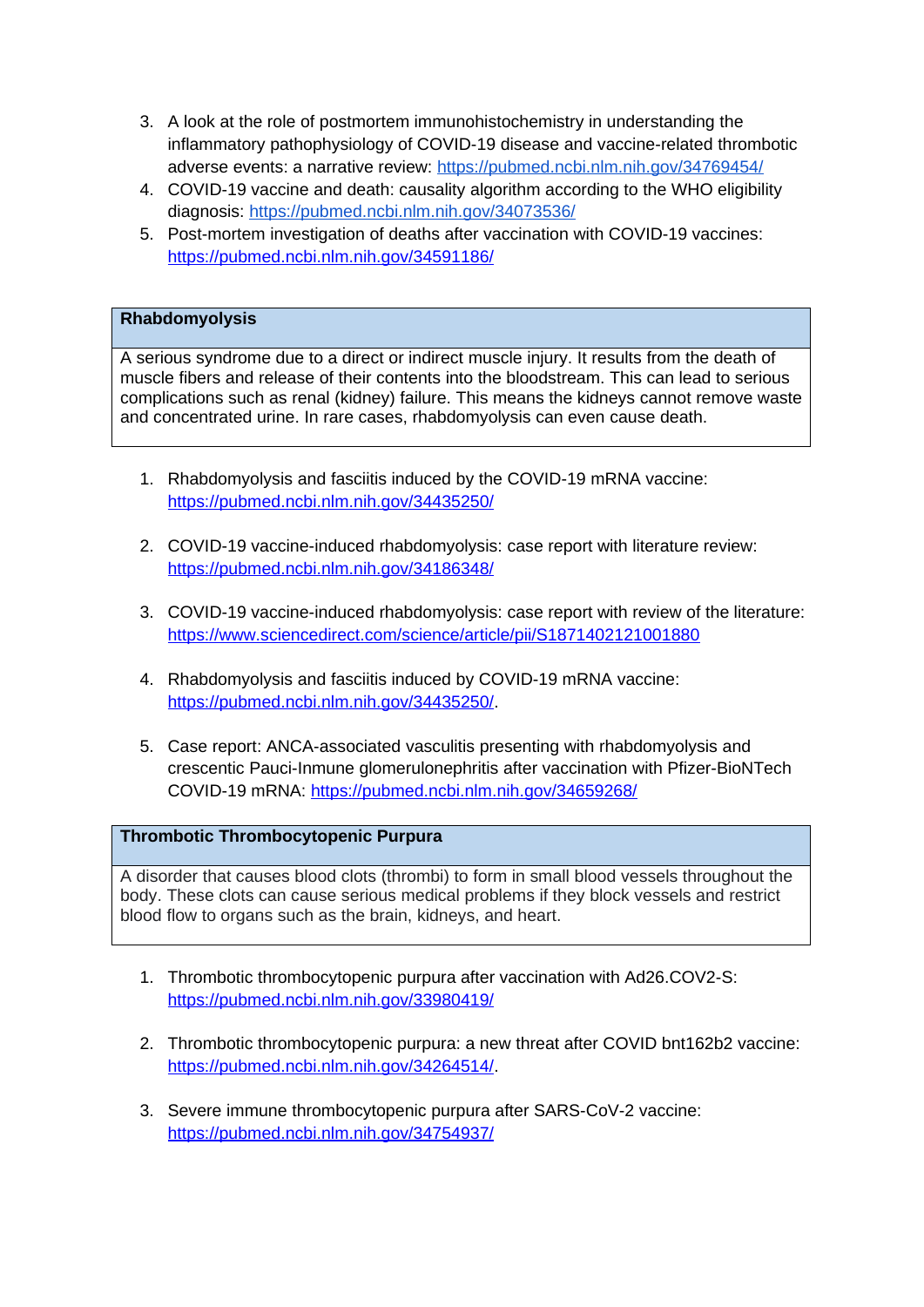4. Immune thrombocytopenic purpura associated with COVID-19 mRNA vaccine Pfizer-BioNTech BNT16B2b2:<https://pubmed.ncbi.nlm.nih.gov/34077572/>

# **Cardiovascular events**

Refer to any incidents that may cause damage to the heart muscle.

- 1. Myocarditis and other cardiovascular complications of COVID-19 mRNA-based COVID-19 vaccines [https://www.cureus.com/articles/61030-myocarditis-and-other](https://www.cureus.com/articles/61030-myocarditis-and-other-cardiovascular-complications-of-the-mrna-based-covid-19-vaccines)[cardiovascular-complications-of-the-mrna-based-covid-19-vaccines](https://www.cureus.com/articles/61030-myocarditis-and-other-cardiovascular-complications-of-the-mrna-based-covid-19-vaccines)
- 2. Cardiovascular magnetic resonance imaging findings in young adult patients with acute myocarditis after COVID-19 mRNA vaccination: a case series: [https://jcmr](https://jcmr-online.biomedcentral.com/articles/10.1186/s12968-021-00795-4)[online.biomedcentral.com/articles/10.1186/s12968-021-00795-4](https://jcmr-online.biomedcentral.com/articles/10.1186/s12968-021-00795-4)
- 3. Be alert to the risk of adverse cardiovascular events after COVID-19 vaccination: <https://www.xiahepublishing.com/m/2472-0712/ERHM-2021-00033>
- 4. Myocarditis and other cardiovascular complications of mRNA-based COVID-19 vaccines:<https://pubmed.ncbi.nlm.nih.gov/34277198/>

**Acute Hyperactive Encephalopathy (Includes Terms: Acute Encephalopathy & Encephalitis)**

A general brain dysfunction due to significantly high blood pressure. Symptoms may include headache, vomiting, trouble with balance, and confusion. Onset is generally sudden. Complications can include seizures, posterior reversible encephalopathy syndrome, and bleeding in the back of the eye.

- 1. Acute hyperactive encephalopathy following COVID-19 vaccination with dramatic response to methylprednisolone: a case report: <https://www.sciencedirect.com/science/article/pii/S2049080121007536>
- 2. Post-vaccinal encephalitis after ChAdOx1 nCov-19: <https://pubmed.ncbi.nlm.nih.gov/34324214/>
- 3. Acute disseminated encephalomyelitis following vaccination against SARS-CoV-2: <https://pubmed.ncbi.nlm.nih.gov/34325334/>
- 4. Acute hyperactive encephalopathy following COVID-19 vaccination with dramatic response to methylprednisolone: case report: <https://pubmed.ncbi.nlm.nih.gov/34512961/>

# **Acute Kidney Injury**

A sudden episode of kidney failure or kidney damage that occurs within a few hours or a few days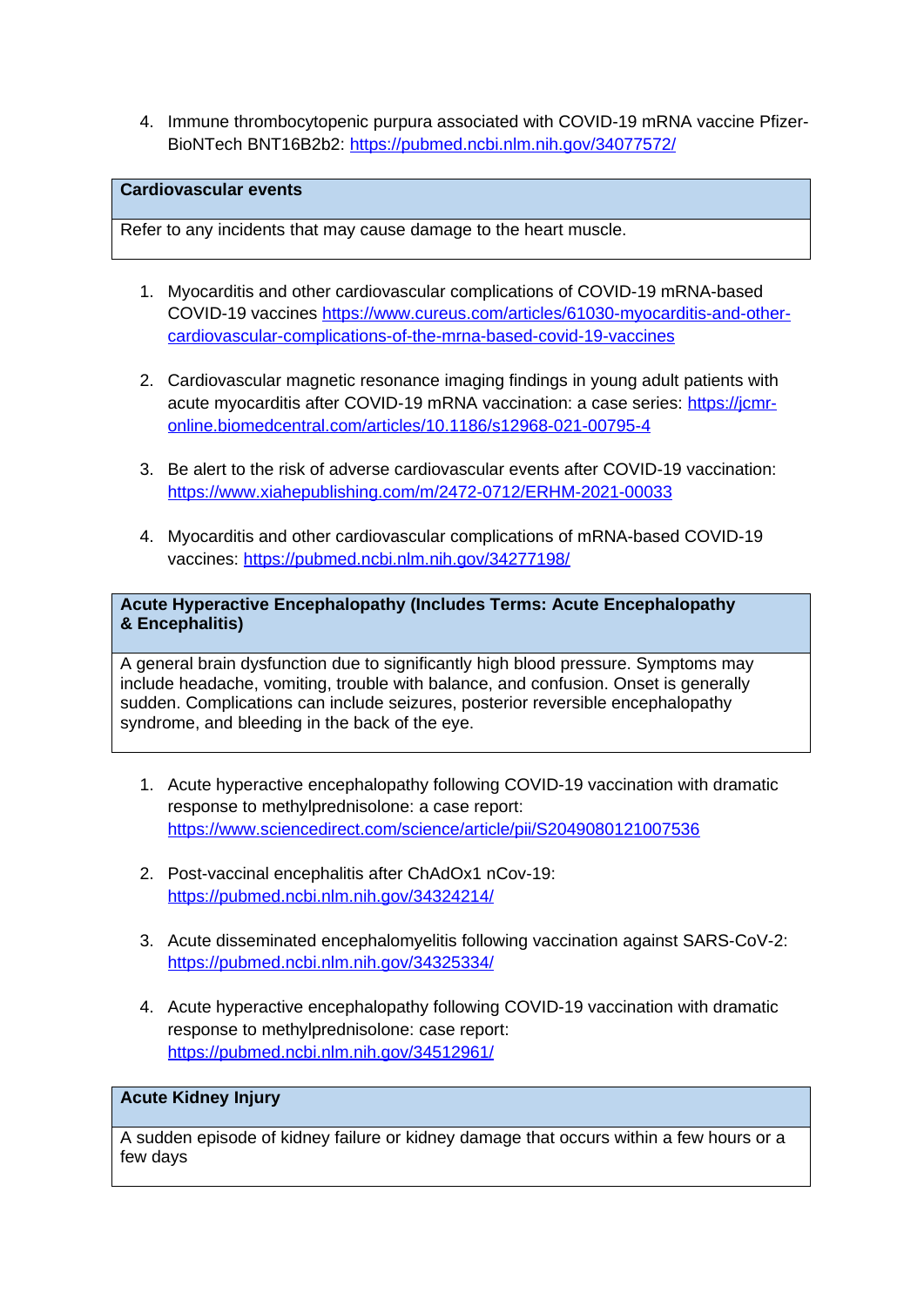- 1. Minimal change disease with severe acute kidney injury after Oxford-AstraZeneca COVID-19 vaccine: case report: [https://pubmed.ncbi.nlm.nih.gov/34242687/.](https://pubmed.ncbi.nlm.nih.gov/34242687/)
- 2. Acute kidney injury with macroscopic hematuria and IgA nephropathy after COVID-19 vaccination:<https://pubmed.ncbi.nlm.nih.gov/34352309/>
- 3. AstraZeneca):<https://pubmed.ncbi.nlm.nih.gov/34362727/>
- 4. Minimal change disease and acute kidney injury after Pfizer-BioNTech COVID-19 vaccine:<https://pubmed.ncbi.nlm.nih.gov/34000278/>

## **Multiple sclerosis**

A potentially disabling disease of the brain and spinal cord (central nervous system).

- 1. Severe relapse of multiple sclerosis after COVID-19 vaccination: a case report: <https://pubmed.ncbi.nlm.nih.gov/34447349/>
- 2. Acute relapse and impaired immunization after COVID-19 vaccination in a patient with multiple sclerosis treated with rituximab: <https://pubmed.ncbi.nlm.nih.gov/34015240>
- 3. Humoral response induced by Prime-Boost vaccination with ChAdOx1 nCoV-19 and BNT162b2 mRNA vaccines in a patient with multiple sclerosis treated with teriflunomide:<https://pubmed.ncbi.nlm.nih.gov/34696248/>

## **Henoch-Schonlein Purpura**

Affects the small blood vessels of the skin, joints, intestines and kidneys. It's most common before the age of seven but can affect anyone. A disorder causing inflammation and bleeding in the small blood vessels.

- 1. A rare case of Henoch-Schönlein purpura after a case report of COVID-19 vaccine: <https://pubmed.ncbi.nlm.nih.gov/34518812/>
- 2. Henoch-Schönlein purpura occurring after vaccination with COVID-19: <https://pubmed.ncbi.nlm.nih.gov/34247902/>.
- 3. Henoch-Schönlein purpura following the first dose of COVID-19 viral vector vaccine: case report: [https://pubmed.ncbi.nlm.nih.gov/34696186/.](https://pubmed.ncbi.nlm.nih.gov/34696186/)

#### **Bleeding episodes**

Major episodes include most joint bleeds, bleeding into large muscles, muscle bleeds with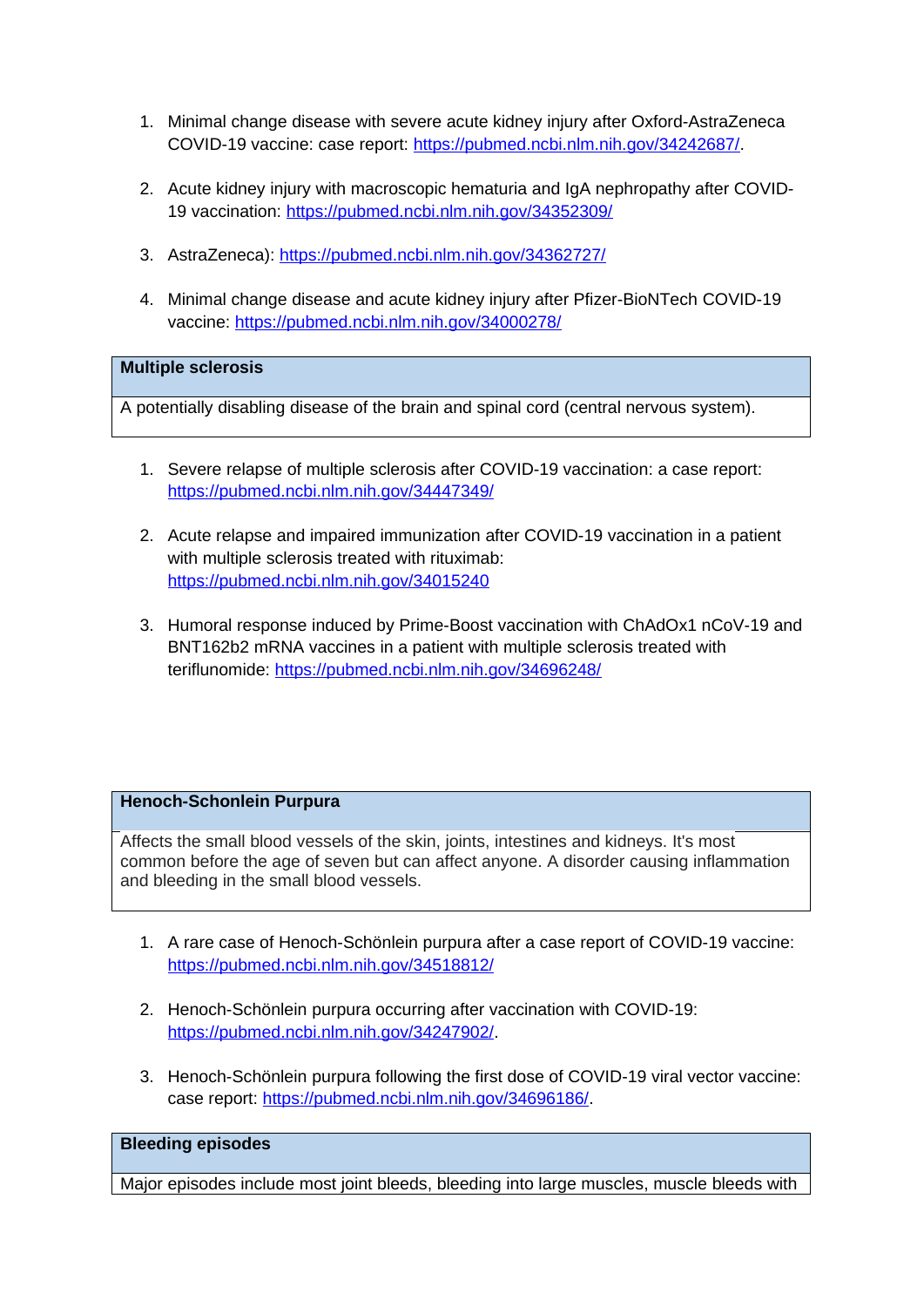signs of compartment syndrome, life-threatening bleeds, and surgery. These usually require a 70% – 100% correction and more than one infusion. The exact dose will depend on the individual and on HTC policy.

- 1. Blood clots and bleeding episodes after BNT162b2 and ChAdOx1 nCoV-19 vaccination: analysis of European data: <https://www.sciencedirect.com/science/article/pii/S0896841121000937>
- 2. Association between ChAdOx1 nCoV-19 vaccination and bleeding episodes: large population-based cohort study:<https://pubmed.ncbi.nlm.nih.gov/34479760/>.
- 3. Association between ChAdOx1 nCoV-19 vaccination and bleeding episodes: large population-based cohort study:<https://pubmed.ncbi.nlm.nih.gov/34479760/>.

## **Cutaneous Adverse Effects**

Also known as toxidermia, are skin manifestations resulting from systemic drug administration. These reactions range from mild erythematous skin lesions to much more severe reactions such as Lyell's syndrome.

- 1. Cutaneous adverse effects of available COVID-19 vaccines: <https://pubmed.ncbi.nlm.nih.gov/34518015/>
- 2. Rare cutaneous adverse effects of COVID-19 vaccines: a case series and review of the literature:<https://pubmed.ncbi.nlm.nih.gov/34363637/>
- 3. Cutaneous adverse reactions of 35,229 doses of COVID-19 Sinovac and AstraZeneca vaccine COVID-19: a prospective cohort study in health care workers: <https://pubmed.ncbi.nlm.nih.gov/34661934/>

## **Skin Reactions**

An allergic reaction can cause rash, itching, burning, redness, bumps, hives, and swelling.

- 1. A case series of skin reactions to COVID-19 vaccine in the Department of Dermatology at Loma Linda University: <https://pubmed.ncbi.nlm.nih.gov/34423106/>
- 2. Skin reactions reported after Moderna and Pfizer's COVID-19 vaccination: a study based on a registry of 414 cases:<https://pubmed.ncbi.nlm.nih.gov/33838206/>
- 3. Skin reactions after vaccination against SARS-COV-2: a nationwide Spanish crosssectional study of 405 cases:<https://pubmed.ncbi.nlm.nih.gov/34254291/>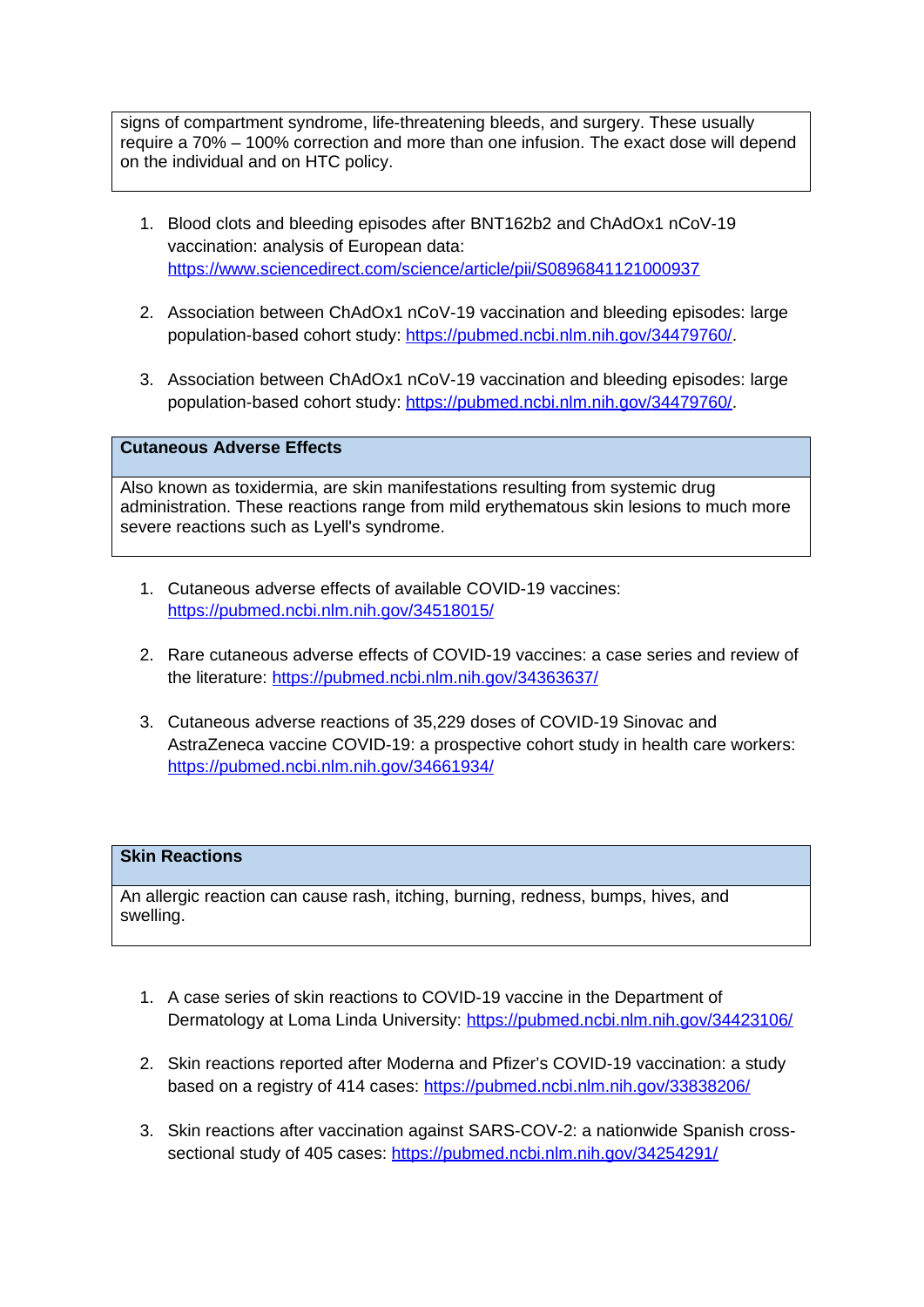# **Coagulopathies (includes term: Prothrombotic)**

Is often broadly defined as any derangement of hemostasis resulting in either excessive bleeding or clotting, although most typically it is defined as impaired clot formation.

- 1. Coagulopathies after SARS-CoV-2 vaccination may derive from a combined effect of SARS-CoV-2 spike protein and adenovirus vector-activated signaling pathways: <https://pubmed.ncbi.nlm.nih.gov/34639132/>
- 2. Diffuse prothrombotic syndrome after administration of ChAdOx1 nCoV-19 vaccine: case report:<https://pubmed.ncbi.nlm.nih.gov/34615534/>
- 3. Calcaterra, G., Bassareo, P. P., Barilla, F., Romeo, F., & Mehta, J. L. (2022). Concerning the unexpected prothrombotic state following some coronavirus disease 2019 vaccines. J Cardiovasc Med (Hagerstown), 23(2), 71-74. doi:10.2459/JCM.0000000000001232. <https://www.ncbi.nlm.nih.gov/pubmed/34366403>

# **Multisystem Inflammatory Syndrome (includes term: Autoantibody Release)**

A condition where different body parts can become inflamed, including the heart, lungs, kidneys, brain, skin, eyes, or gastrointestinal organs.

- 1. Post-vaccination multisystem inflammatory syndrome in adults without evidence of prior SARS-CoV-2 infection:<https://pubmed.ncbi.nlm.nih.gov/34852213/>
- 2. Buchhorn, R., Meyer, C., Schulze-Forster, K., Junker, J., & Heidecke, H. (2021). Autoantibody Release in Children after Corona Virus mRNA Vaccination: A Risk Factor of Multisystem Inflammatory Syndrome? Vaccines (Basel), 9(11). doi:10.3390/vaccines9111353.<https://www.ncbi.nlm.nih.gov/pubmed/34835284>
- 3. Chai, Q., Nygaard, U., Schmidt, R. C., Zaremba, T., Moller, A. M., & Thorvig, C. M. (2022). Multisystem inflammatory syndrome in a male adolescent after his second Pfizer-BioNTech COVID-19 vaccine. Acta Paediatr, 111(1), 125-127. doi:10.1111/apa.16141.

# **Vogt-Koyanagi-Harada syndrome**

A rare disorder of unknown origin that affects many body systems, including as the eyes, ears, skin, and the covering of the brain and spinal cord (the meninges). The most noticeable symptom is a rapid loss of vision.

- 1. Vogt-Koyanagi-Harada syndrome after COVID-19 and ChAdOx1 nCoV-19 (AZD1222) vaccination:<https://pubmed.ncbi.nlm.nih.gov/34462013/>.
- 2. Reactivation of Vogt-Koyanagi-Harada disease under control for more than 6 years, after anti-SARS-CoV-2 vaccination:<https://pubmed.ncbi.nlm.nih.gov/34224024/>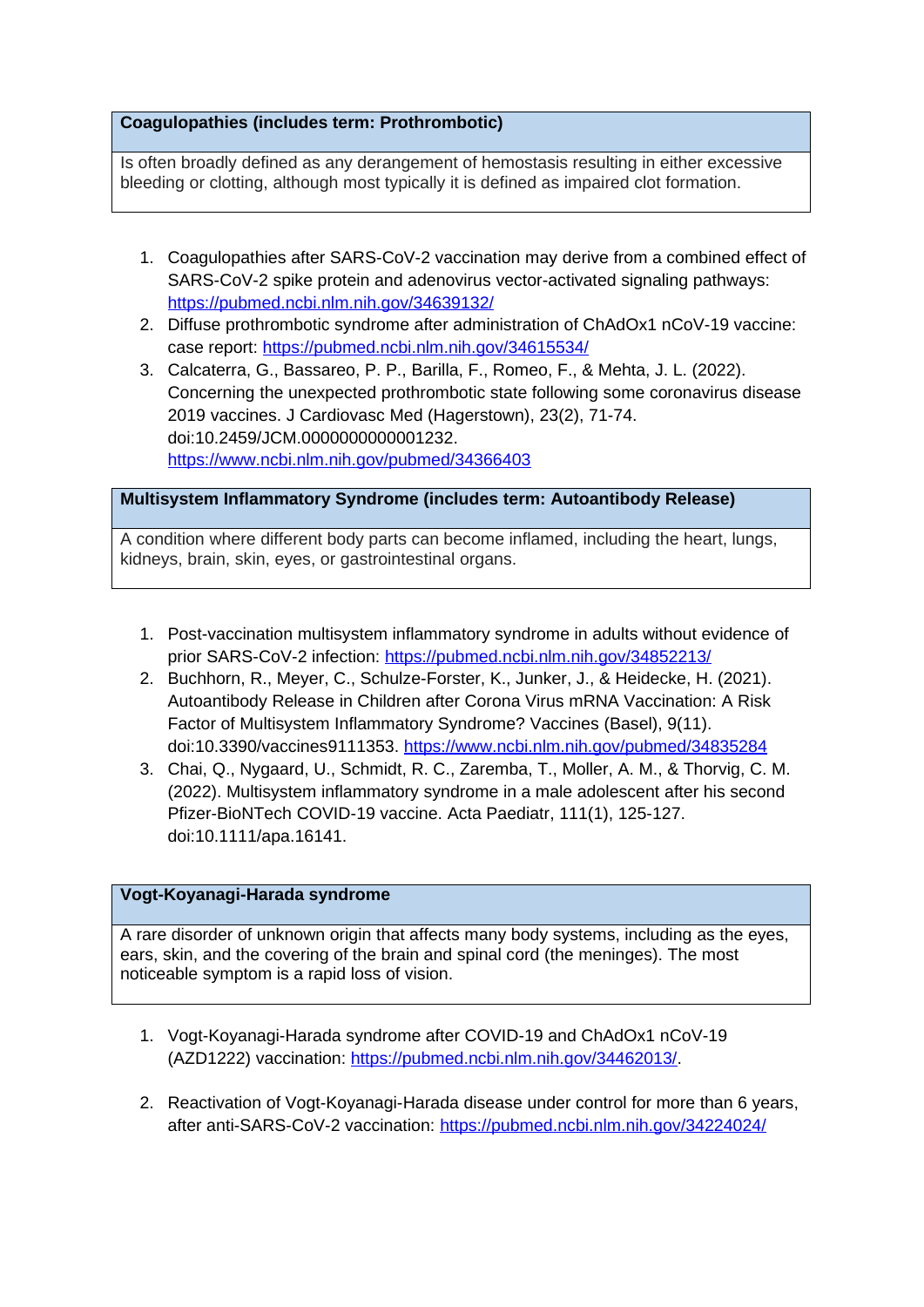## **Capillary Leak Syndrome (Includes Term: Systemic Capillary Extravasation Syndrome)**

A rare disorder by acute and severe recurrent attacks associated with a rapid fall in blood pressure as a result of fluid leaks from smaller vessels called capillaries. Attacks often last several days and require emergency care. They are sometimes life threatening. SCLS occurs most often in adults and the disease is very rare in children.

- 1. Fatal systemic capillary leak syndrome after SARS-COV-2 vaccination in a patient with multiple myeloma:<https://pubmed.ncbi.nlm.nih.gov/34459725/>
- 2. Systemic capillary extravasation syndrome following vaccination with ChAdOx1 nCOV-19 (Oxford-AstraZeneca):<https://pubmed.ncbi.nlm.nih.gov/34362727/>

# **Systemic Lupus Erythematosus**

An autoimmune disease in which the immune system attacks its own tissues, causing widespread inflammation and tissue damage in the affected organs. It can affect the joints, skin, brain, lungs, kidneys, and blood vessels. Treatment can help, but this condition can't be cured.

- 1. Induction and exacerbation of subacute cutaneous lupus erythematosus erythematosus after mRNA- or adenoviral vector-based SARS-CoV-2 vaccination: <https://pubmed.ncbi.nlm.nih.gov/34291477/>
- 2. Ntouros, P. A., Vlachogiannis, N. I., Pappa, M., Nezos, A., Mavragani, C. P., Tektonidou, M. G., . . . Sfikakis, P. P. (2021). Effective DNA damage response after acute but not chronic immune challenge: SARS-CoV-2 vaccine versus Systemic Lupus Erythematosus. Clin Immunol, 229, 108765. doi:10.1016/j.clim.2021.108765. <https://www.ncbi.nlm.nih.gov/pubmed/34089859>

## **Petechiae (also includes: Petechial rash)**

Tiny purple, red, or brown spots on the skin. They usually appear on your arms, legs, stomach, and buttocks. You might also find them inside your mouth or on your eyelids. These pinpoint spots can be a sign of many different conditions — some minor, others serious. They can also appear as a reaction to certain medications. Though petechiae look like a rash, they're actually caused by bleeding under the skin.

- 1. Petechiae and peeling of fingers after immunization with BTN162b2 messenger RNA (mRNA)-based COVID-19 vaccine: <https://pubmed.ncbi.nlm.nih.gov/34513435/>
- 2. Petechial rash associated with CoronaVac vaccination: first report of cutaneous side effects before phase 3 results: <https://ejhp.bmj.com/content/early/2021/05/23/ejhpharm-2021-002794>

## **Purpura Annularis Telangiectodes**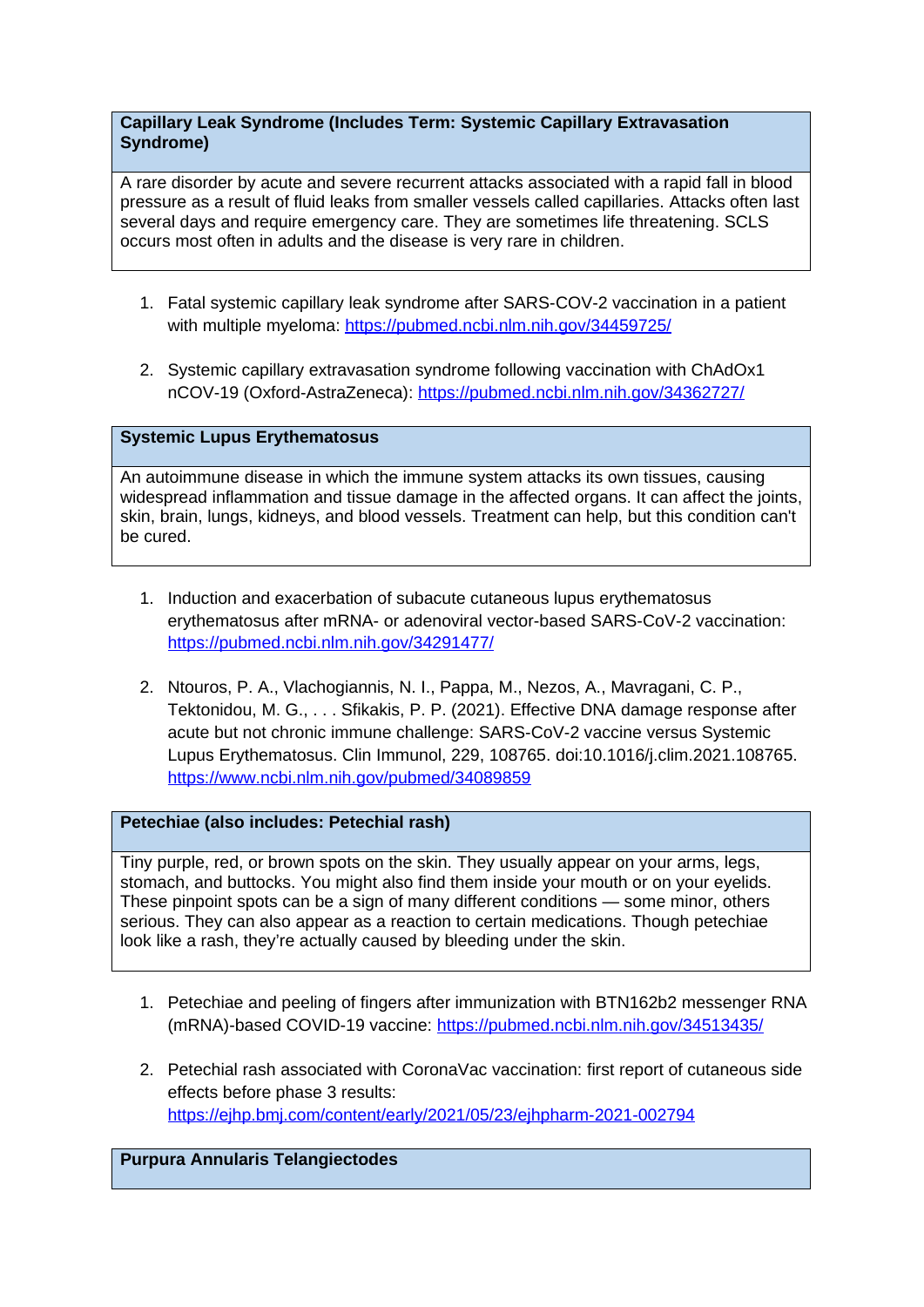An uncommon pigmented purpuric eruption, which is characterized by symmetrical, purpuric, telangiectatic, and atrophic patches with a predilection for the lower extremities and buttocks.

- 1. Purpuric rash and thrombocytopenia after mRNA-1273 (Modern) COVID-19 vaccine: <https://www.ncbi.nlm.nih.gov/pmc/articles/PMC7996471/>
- 2. Generalized purpura annularis telangiectodes after SARS-CoV-2 mRNA vaccination: <https://pubmed.ncbi.nlm.nih.gov/34236717/>

### **Pulmonary Embolism**

Pulmonary embolism is a blockage in one of the pulmonary arteries in your lungs. In most cases, pulmonary embolism is caused by blood clots that travel to the lungs from deep veins in the legs or, rarely, from veins in other parts of the body (deep vein thrombosis). Because the clots block blood flow to the lungs, pulmonary embolism can be lifethreatening.

- 1. Pulmonary embolism, transient ischemic attack, and thrombocytopenia after Johnson & Johnson COVID-19 vaccine:<https://pubmed.ncbi.nlm.nih.gov/34261635/>
- 2. A case of acute pulmonary embolism after immunization with SARS-CoV-2 mRNA: <https://pubmed.ncbi.nlm.nih.gov/34452028/>

## **Psoriasis**

A chronic autoimmune condition that causes the rapid buildup of skin cells. This buildup of cells causes scaling on the skin's surface. Inflammation and redness around the scales is fairly common. Typical psoriatic scales are whitish-silver and develop in thick, red patches. Sometimes, these patches will crack and bleed.

- 1. Onset / outbreak of psoriasis after Corona virus ChAdOx1 nCoV-19 vaccine (Oxford-AstraZeneca / Covishield): report of two cases: <https://pubmed.ncbi.nlm.nih.gov/34350668/>
- 2. Exacerbation of plaque psoriasis after COVID-19 inactivated mRNA and BNT162b2 vaccines: report of two cases:<https://pubmed.ncbi.nlm.nih.gov/34427024/>

#### **Miller Fisher Syndrome**

A rare acquired nerve disease related to Guillain-Barré syndrome (GBS). Features include weakness of the eye muscles causing difficulty moving the eyes; impaired limb coordination and unsteadiness; and absent tendon reflexes.

1. Miller Fisher syndrome after Pfizer COVID-19 vaccine: <https://pubmed.ncbi.nlm.nih.gov/34817727/>.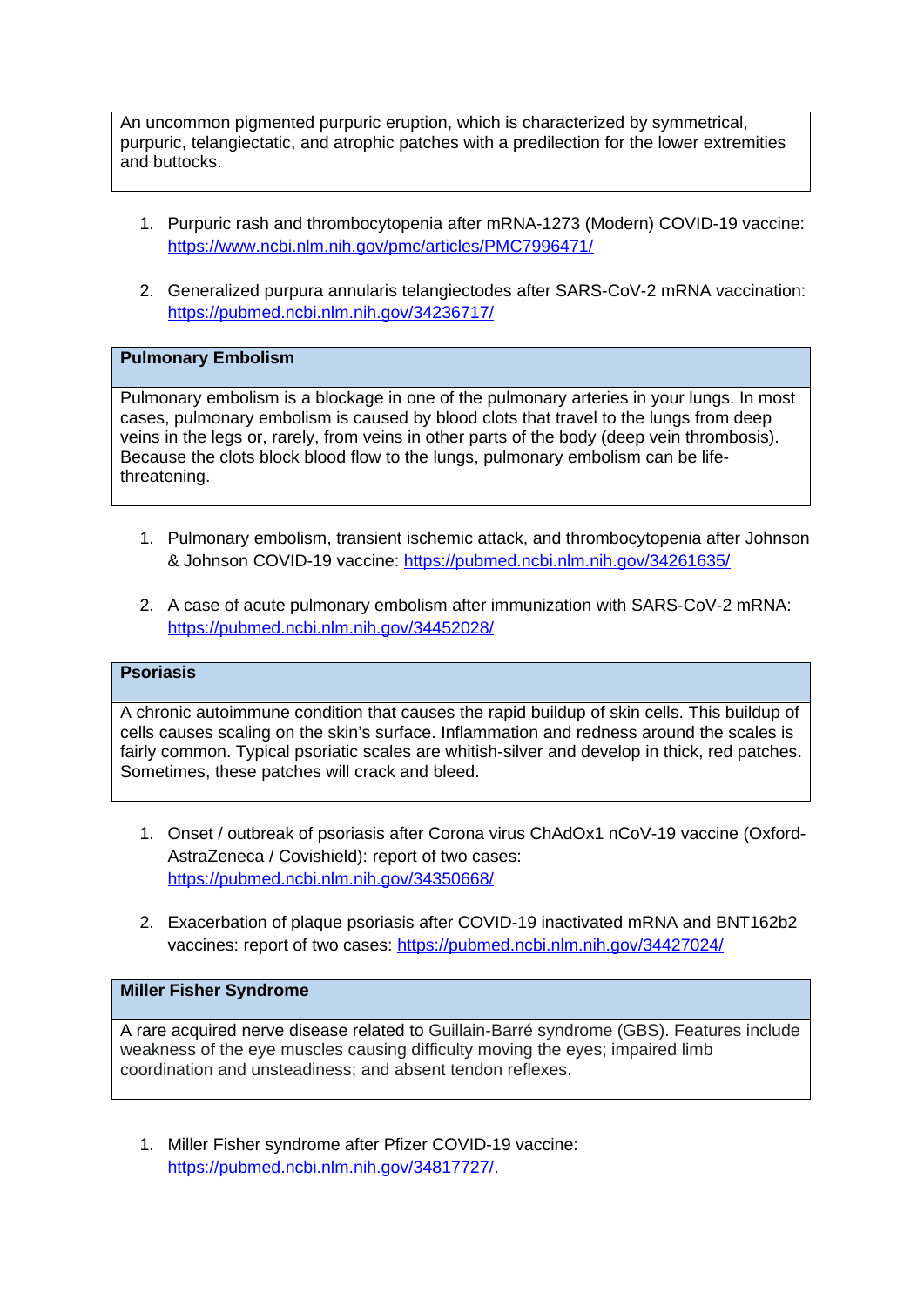2. Miller Fisher syndrome after 2019 BNT162b2 mRNA coronavirus vaccination: <https://pubmed.ncbi.nlm.nih.gov/34789193/>.

# **Nephrotic Syndrome**

Kidney disorder that causes your body to pass too much protein in your urine. Nephrotic syndrome is usually caused by damage to the clusters of small blood vessels in your kidneys that filter waste and excess water from your blood

- 1. Nephrotic syndrome after ChAdOx1 nCoV-19 vaccine against SARScoV-2: <https://pubmed.ncbi.nlm.nih.gov/34250318/>.
- 2. New-onset nephrotic syndrome after Janssen COVID-19 vaccination: case report and literature review:<https://pubmed.ncbi.nlm.nih.gov/34342187/>

**Macroscopic Hematuria** 

Visible blood in the urine causing it to be discoloured pink, red, brownish-red or teacoloured.

- 1. Hematuria, a generalized petechial rash and headaches after Oxford AstraZeneca ChAdOx1 nCoV-19 vaccination:<https://pubmed.ncbi.nlm.nih.gov/34620638/>
- 2. A case of outbreak of macroscopic hematuria and IgA nephropathy after SARS-CoV-2 vaccination:<https://pubmed.ncbi.nlm.nih.gov/33932458/>

## **Bullous Drug Eruption**

Refers to adverse drug reactions that result in fluid-filled blisters or bullae. Blistering may be localised and mild, or widespread and severe, even life-threatening.

- 1. Bullous drug eruption after the second dose of COVID-19 mRNA-1273 (Moderna) vaccine: Case report: <https://www.sciencedirect.com/science/article/pii/S1876034121001878>.
- 2. Widespread fixed bullous drug eruption after vaccination with ChAdOx1 nCoV-19: <https://pubmed.ncbi.nlm.nih.gov/34482558/>

#### **Hemophagocytic lymphohistiocytosis**

An aggressive and life-threatening syndrome of excessive immune activation. It most frequently affects infants from birth to 18 months of age, but the disease is also observed in children and adults of all ages.

1. Hemophagocytic lymphohistiocytosis after vaccination with ChAdOx1 nCov-19: <https://pubmed.ncbi.nlm.nih.gov/34406660/>.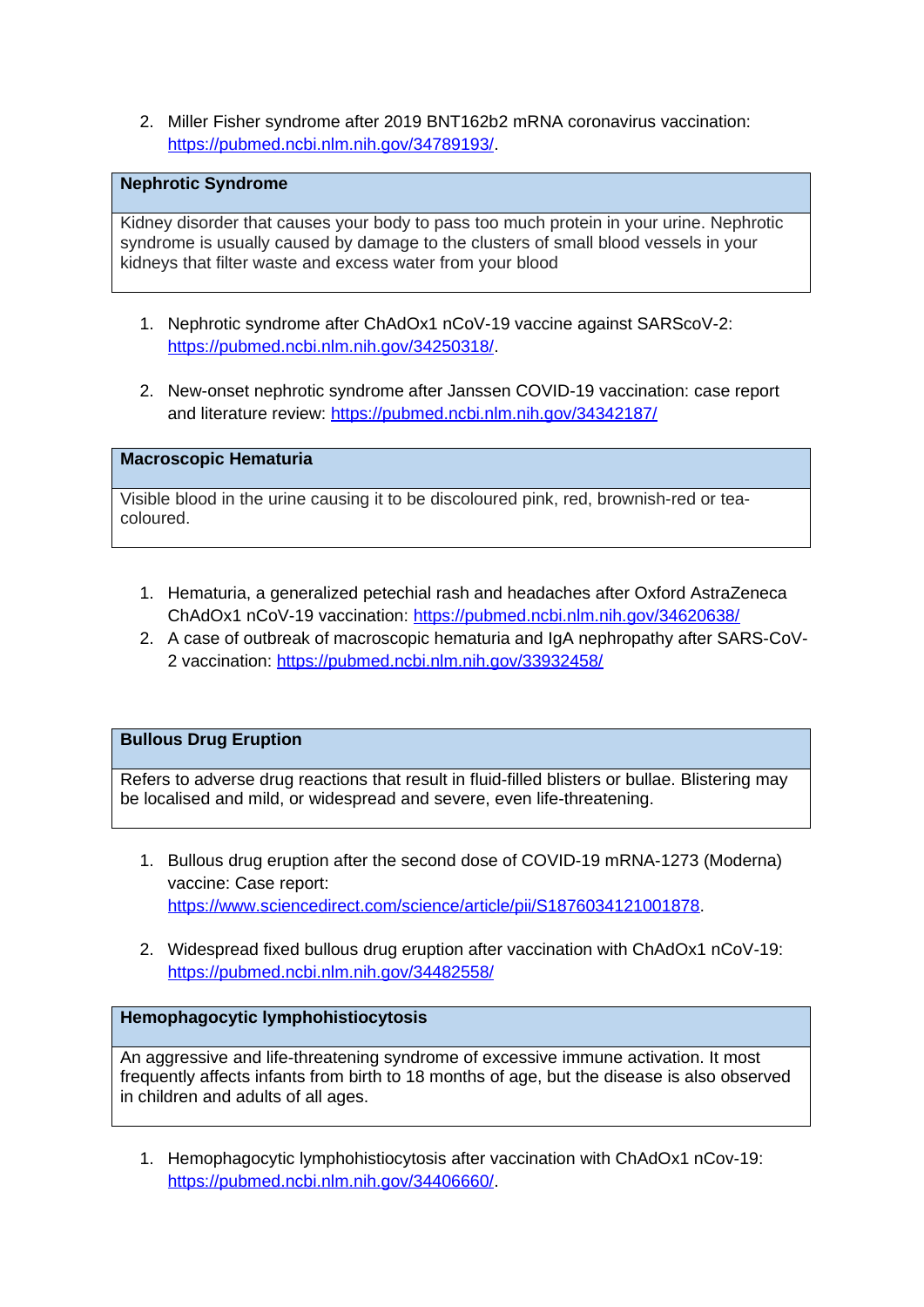2. Hemophagocytic lymphohistiocytosis following COVID-19 vaccination (ChAdOx1 nCoV-19):<https://pubmed.ncbi.nlm.nih.gov/34862234/>

## **Pulmonary Embolism**

Pulmonary embolism is a blockage in one of the pulmonary arteries in your lungs. In most cases, pulmonary embolism is caused by blood clots that travel to the lungs from deep veins in the legs or, rarely, from veins in other parts of the body (deep vein thrombosis). Because the clots block blood flow to the lungs, pulmonary embolism can be lifethreatening.

- 1. Isolated pulmonary embolism after COVID vaccination: 2 case reports and a review of acute pulmonary embolism complications and follow-up: <https://pubmed.ncbi.nlm.nih.gov/34804412/>
- 2. Myocardial infarction, stroke, and pulmonary embolism after BNT162b2 mRNA COVID-19 vaccine in persons aged 75 years or older: <https://pubmed.ncbi.nlm.nih.gov/34807248/>

### **Neuromyelitis Optica**

also called NMO or Devic's disease, is a rare yet severe demyelinating autoimmune inflammatory process affecting the central nervous system. It specifically affects the myelin, which is the insulation around the nerves

- 1. Beware of neuromyelitis optica spectrum disorder after vaccination with inactivated virus for COVID-19:<https://pubmed.ncbi.nlm.nih.gov/34189662/>
- 2. Neuromyelitis optica in a healthy woman after vaccination against severe acute respiratory syndrome coronavirus 2 mRNA-1273: <https://pubmed.ncbi.nlm.nih.gov/34660149/>

# **Shingles (includes term: Herpes zoster)**

a reactivation of the chickenpox virus in the body, causing a painful rash.

- 1. Shingles-like skin lesion after vaccination with AstraZeneca for COVID-19: a case report: <https://pubmed.ncbi.nlm.nih.gov/34631069/>
- 2. Recurrent herpes zoster after COVID-19 vaccination in patients with chronic urticaria on cyclosporine treatment – A report of 3 cases: <https://pubmed.ncbi.nlm.nih.gov/34510694/>

# **Blood Clots**

A gelatinous mass of fibrin and blood cells formed by the coagulation of blood.

1. Blood clots and bleeding after BNT162b2 and ChAdOx1 nCoV-19 vaccination: an analysis of European data:<https://pubmed.ncbi.nlm.nih.gov/34174723/>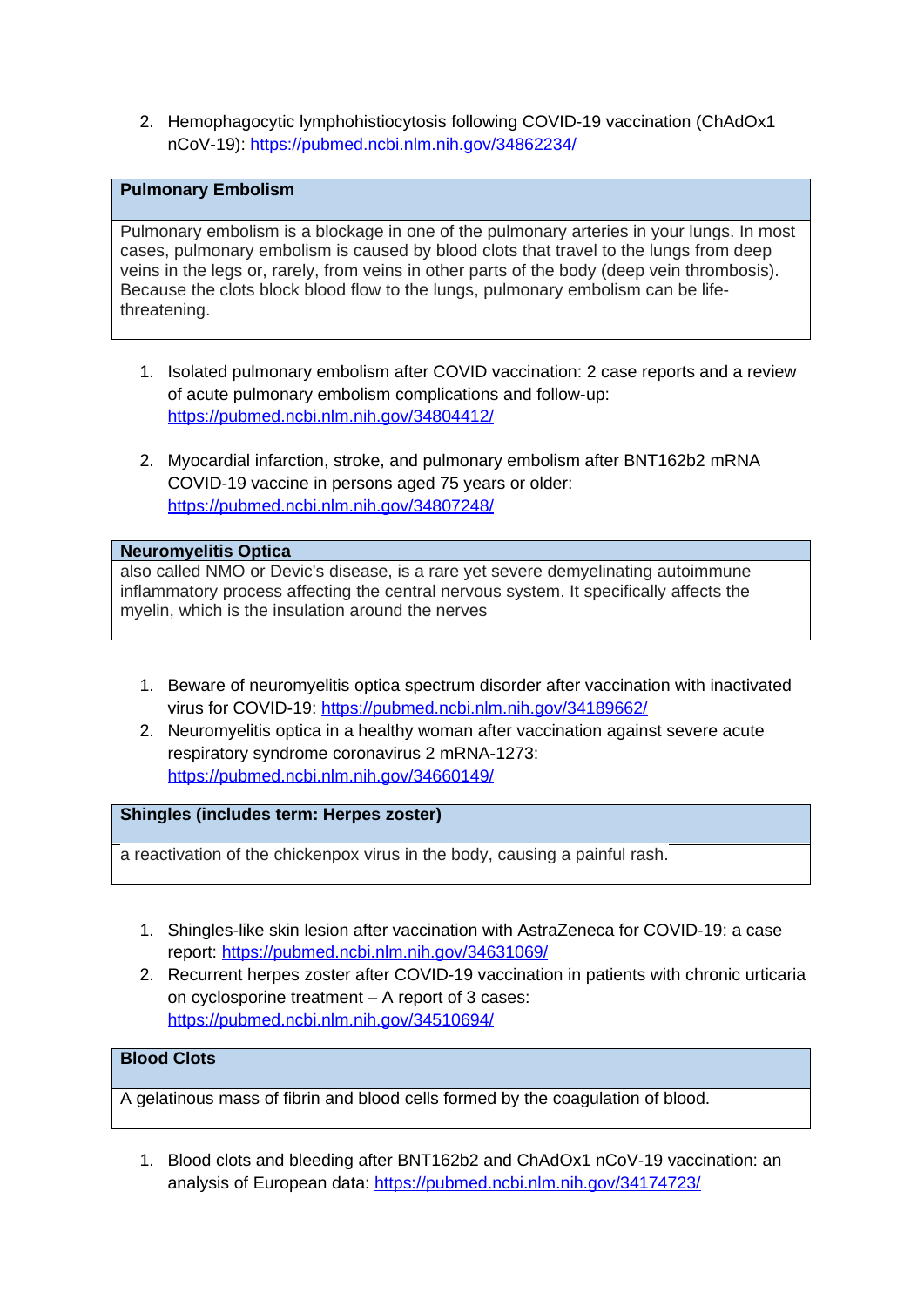### **Thrombophilia**

A blood disorder that makes the blood in your veins and arteries more likely to clot. This is also known as a "hypercoagulable" condition because your blood coagulates or clots more easily.

1. Antiphospholipid antibodies and risk of thrombophilia after COVID-19 vaccination: the straw that breaks the camel's back?: <https://docs.google.com/document/d/1XzajasO8VMMnC3CdxSBKks1o7kiOLXFQ>

## **iTTP episode**

A rare, life-threatening thrombotic microangiopathy caused by severe ADAMTS13 (a disintegrin and metalloproteinase with thrombospondin motifs 13) deficiency, recurring in 30–50% of patients.

1. First report of a de novo iTTP episode associated with a COVID-19 mRNA-based anti-COVID-19 vaccine: <https://pubmed.ncbi.nlm.nih.gov/34105244/>

## **Refractory Status Epilepticus**

Can be defined as status epilepticus (seizures) that continues despite treatment with benzodiazepines and one antiepileptic drug. RSE should be treated promptly to prevent morbidity and mortality; however, scarce evidence is available to support the choice of specific treatments.

1. New-onset refractory status epilepticus after chadox1 ncov-19 vaccination: [https://www.sciencedirect.com/science/article/pii/s0165572821001569](https://www.sciencedirect.com/science/article/pii/S0165572821001569)

#### **Central Serous Retinopathy**

A medical condition where fluid builds up behind the retina in the eye. It can cause sudden or gradual vision loss as the central retina detaches. This central area is called the macula.

1. Acute-onset central serous retinopathy after immunization with COVID-19 mRNA vaccine:. [https://www.sciencedirect.com/science/article/pii/S2451993621001456.](https://www.sciencedirect.com/science/article/pii/S2451993621001456)

#### **Cutaneous Reactions**

A group of potentially lethal adverse drug reactions that involve the skin and mucous membranes of various body openings such as the eyes, ears, and inside the nose, mouth, and lips.

1. Late cutaneous reactions after administration of COVID-19 mRNA vaccines: <https://www.sciencedirect.com/science/article/pii/S2213219821007996>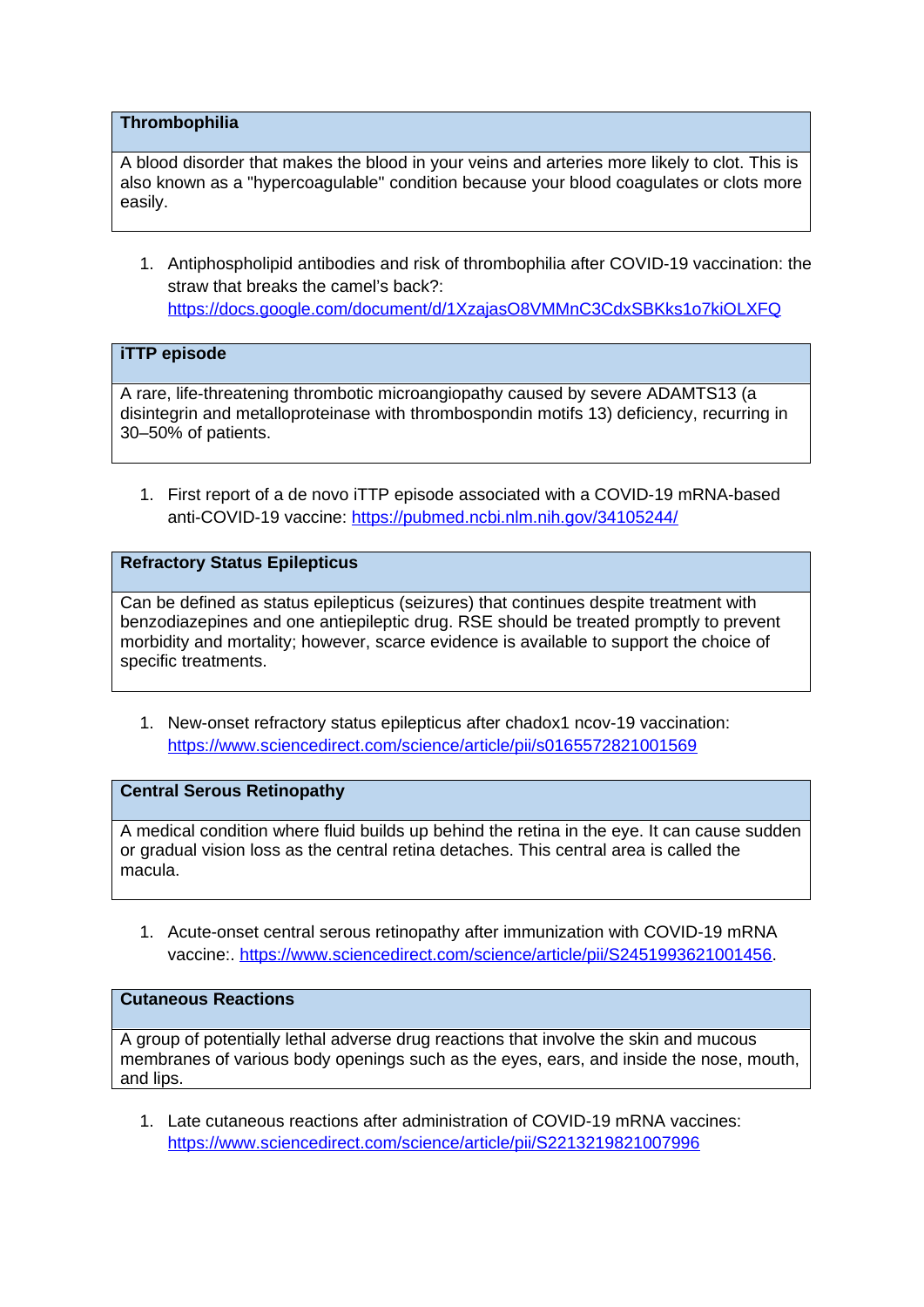### **Prion Disease**

Prion diseases comprise several conditions. A prion is a type of protein that can trigger normal proteins in the brain to fold abnormally. Prion diseases or transmissible spongiform encephalopathies (TSEs) are a family of rare progressive neurodegenerative disorders that affect both humans and animals. They are distinguished by long incubation periods, characteristic spongiform changes associated with neuronal loss, and a failure to induce inflammatory

1. COVID-19 RNA-based vaccines and the risk of prion disease: [https://scivisionpub.com/pdfs/covid19rna-based-vaccines-and-the-risk-of-prion-dis](https://scivisionpub.com/pdfs/covid19rna-based-vaccines-and-the-risk-of-prion-dis%20ease-1503.pdf)  [ease-1503.pdf](https://scivisionpub.com/pdfs/covid19rna-based-vaccines-and-the-risk-of-prion-dis%20ease-1503.pdf)

## **Pregnant Woman**

See below studies.

1. This study notes that 115 pregnant women lost their babies, out of 827 who participated in a study on the safety of covid-19 vaccines: [https://www.nejm.org/doi/full/10.1056/NEJMoa2104983.](https://www.nejm.org/doi/full/10.1056/NEJMoa2104983)

### **Process-Related Impurities**

See below studies.

1. Process-related impurities in the ChAdOx1 nCov-19 vaccine: <https://www.researchsquare.com/article/rs-477964/v1>

## **CNS Inflammation**

A disease that causes inflammation of the small arteries and veins in the brain and/or spinal cord. The brain and spinal cord make up the CNS. Intense interest in inflammation in the CNS has arisen from its potential role in diseases including acute brain injury, stroke, epilepsy, multiple sclerosis, motor neurone disease, movement disorders and Alzheimer's disease, and more recently some psychiatric disorders.

1. COVID-19 mRNA vaccine causing CNS inflammation: a case series: <https://link.springer.com/article/10.1007/s00415-021-10780-7>

## **CNS Demyelination**

a demyelinating disease is any condition that results in damage to the protective covering (myelin sheath) that surrounds nerve fibers in your brain, optic nerves and spinal cord. When the myelin sheath is damaged, nerve impulses slow or even stop, causing neurological problems.

1. A systematic review of cases of CNS demyelination following COVID-19 vaccination: <https://pubmed.ncbi.nlm.nih.gov/34839149/>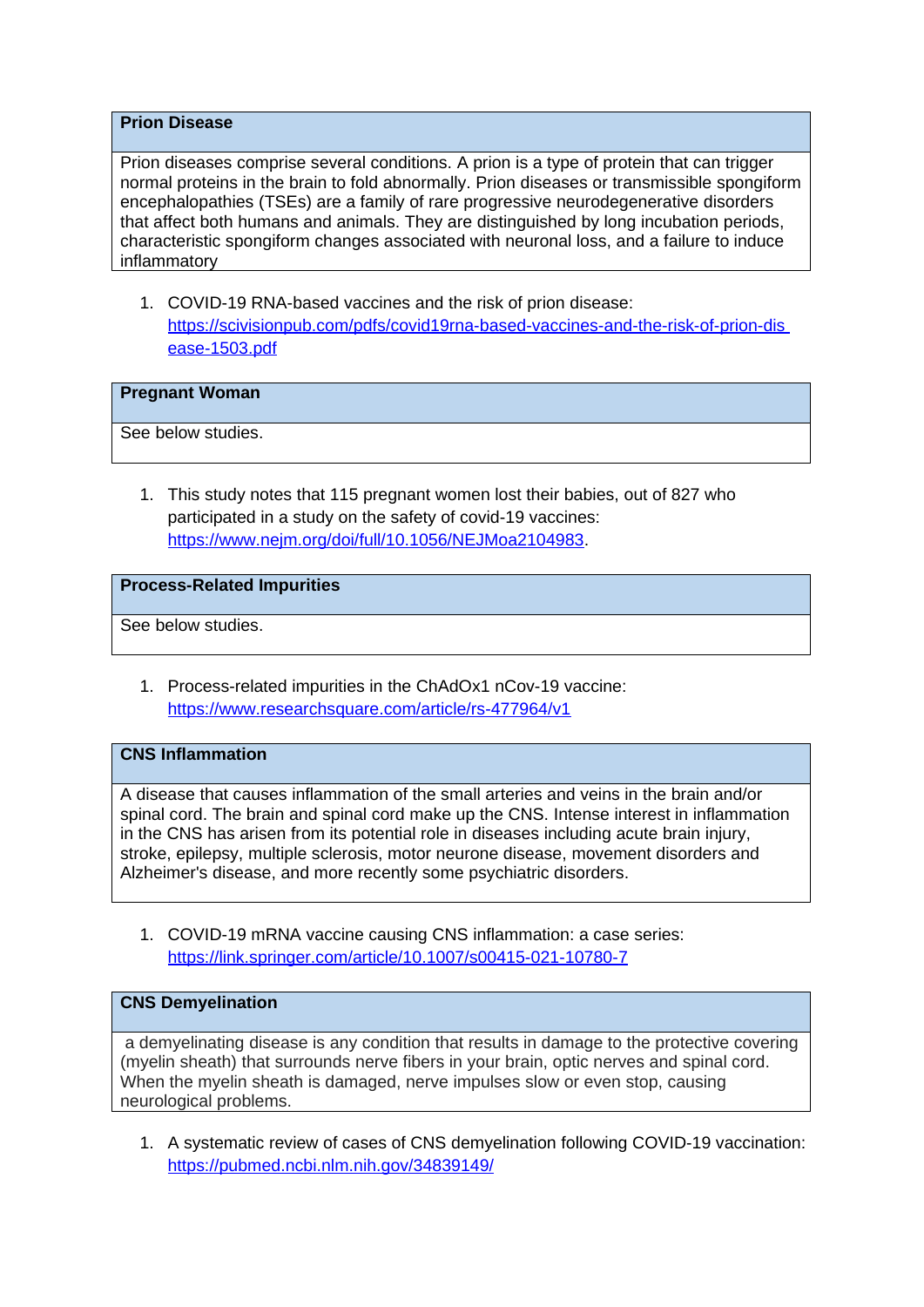**Orofacial**

An orofacial myofunctional disorder (OMD) is when there is an abnormal lip, jaw, or tongue position during rest, swallowing or speech.

1. Reported orofacial adverse effects from COVID-19 vaccines: the known and the unknown:<https://pubmed.ncbi.nlm.nih.gov/33527524/>

### **Brain Haemorrhage (Includes Term: Lobar Hemorrhage)**

An emergency condition in which a ruptured blood vessel causes bleeding inside the brain.

1. Fatal brain haemorrhage after COVID-19 vaccine: <https://pubmed.ncbi.nlm.nih.gov/33928772/>

### **Varicella Zoster Virus**

The varicella-zoster virus (VZV) is so named because it causes two distinct illnesses: varicella (chickenpox), following primary infection, and herpes zoster (shingles), following reactivation of latent virus. Varicella is a highly contagious infection with an incubation period of 10–21 days, most commonly 14–16 days, after which a characteristic rash appears. Acute varicella may be complicated by secondary bacterial skin infections, haemorrhagic complications, cerebellitis, encephalitis, and viral and bacterial pneumonia.

1. Acute retinal necrosis due to varicella zoster virus reactivation after vaccination with BNT162b2 COVID-19 mRNA: <https://pubmed.ncbi.nlm.nih.gov/34851795/>.

## **Nerve And Muscle Adverse Events**

Many different possible neurologic adverse events including encephalitis, myelopathy, aseptic meningitis, meningoradiculitis, Guillain-Barré-like syndrome, peripheral neuropathy (including mononeuropathy, mononeuritis multiplex, and polyneuropathy) as well as myasthenic syndrome.

1. Nerve and muscle adverse events after vaccination with COVID-19: a systematic review and meta-analysis of clinical trials: <https://pubmed.ncbi.nlm.nih.gov/34452064/>.

#### **Oculomotor Paralysis**

Defines the decreased strength of a muscle, which produces a reduced rotational movement of the eyeball in the direction corresponding to the paralysed muscle. Partial deficit is called paresis, while full deficit is called paralysis.

1. Transient oculomotor paralysis after administration of RNA-1273 messenger vaccine for SARS-CoV-2 diplopia after COVID-19 vaccine: <https://pubmed.ncbi.nlm.nih.gov/34369471/>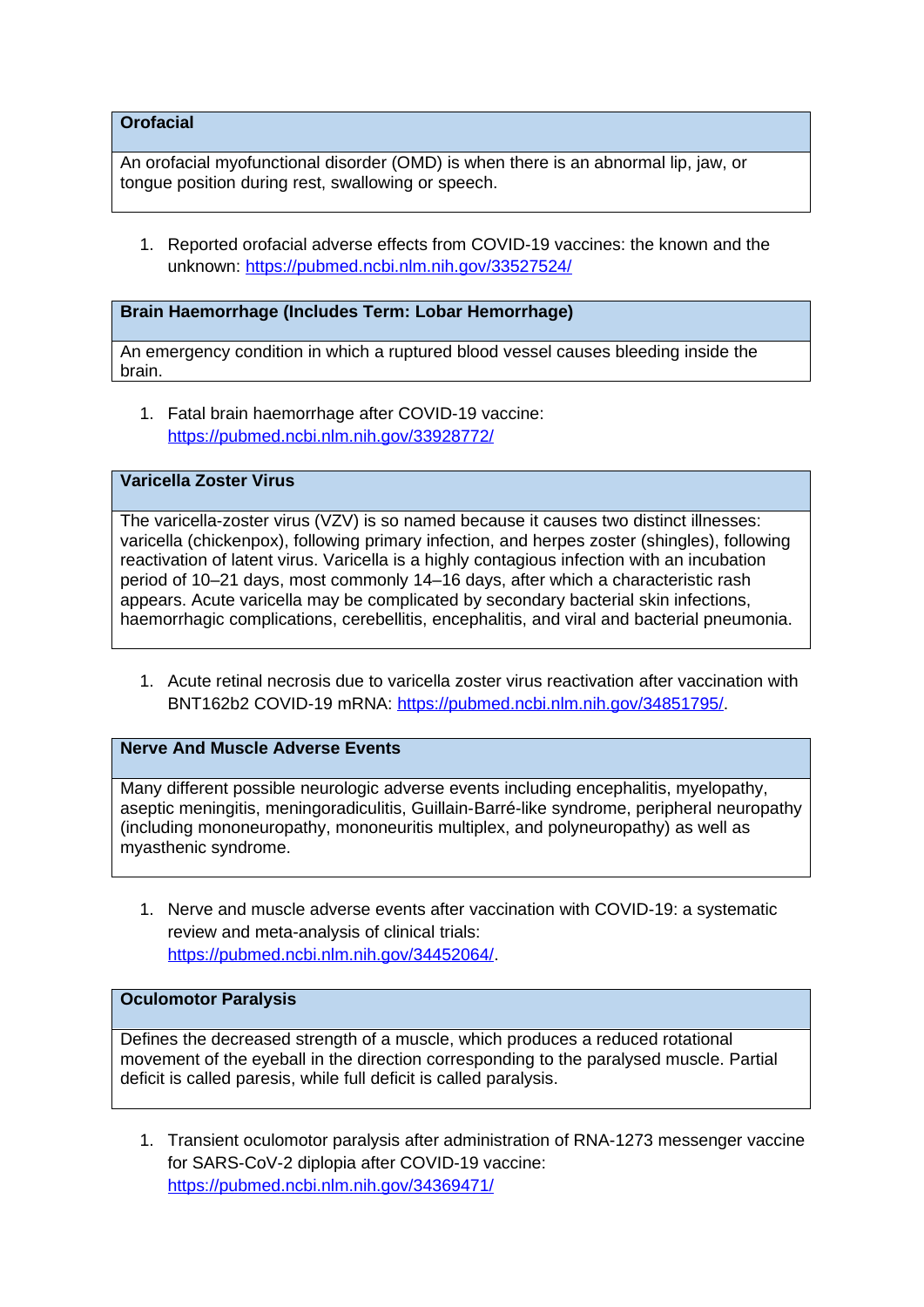### **Parsonage-Turner Syndrome**

An neurological disorder characterized by rapid onset of severe pain in the shoulder and arm. This acute phase may last for a few hours to a few weeks and is followed by wasting and weakness of the muscles (amyotrophy) in the affected areas.

1. Parsonage-Turner syndrome associated with SARS-CoV-2 or SARS-CoV-2 vaccination. Comment on: "Neuralgic amyotrophy and COVID-19 infection: 2 cases of accessory spinal nerve palsy" by Coll et al. Articular Spine 2021; 88: 10519: <https://pubmed.ncbi.nlm.nih.gov/34139321/>.

## **Acute Macular Neuroretinopathy**

A rare, acquired retinal disorder characterised by transient or permanent visual impairment accompanied by the presence of reddish-brown, wedge-shaped lesions in the macula, the apices of which tend to point towards the fovea.

1. Bilateral acute macular neuroretinopathy after SARS-CoV-2 vaccination: <https://pubmed.ncbi.nlm.nih.gov/34287612/>

# **Lipschütz ulcers (Vaginal ulcers)**

Acute genital ulceration, also known as "Lipschütz ulcer" or "ulcus vulvae acutum," is an uncommon, self-limited, nonsexually transmitted condition characterized by the rapid onset of painful, necrotic ulcerations of the vulva or lower vagina.

1. Lipschütz ulcers after AstraZeneca COVID-19 vaccination: <https://pubmed.ncbi.nlm.nih.gov/34366434/>.

## **Amyotrophic Neuralgia**

A disorder characterized by episodes of severe pain and muscle wasting (amyotrophy) in one or both shoulders and arms. Neuralgic pain is felt along the path of one or more nerves and often has no obvious physical cause.

1. Amyotrophic Neuralgia secondary to Vaxzevri vaccine (AstraZeneca) COVID-19: <https://pubmed.ncbi.nlm.nih.gov/34330677/>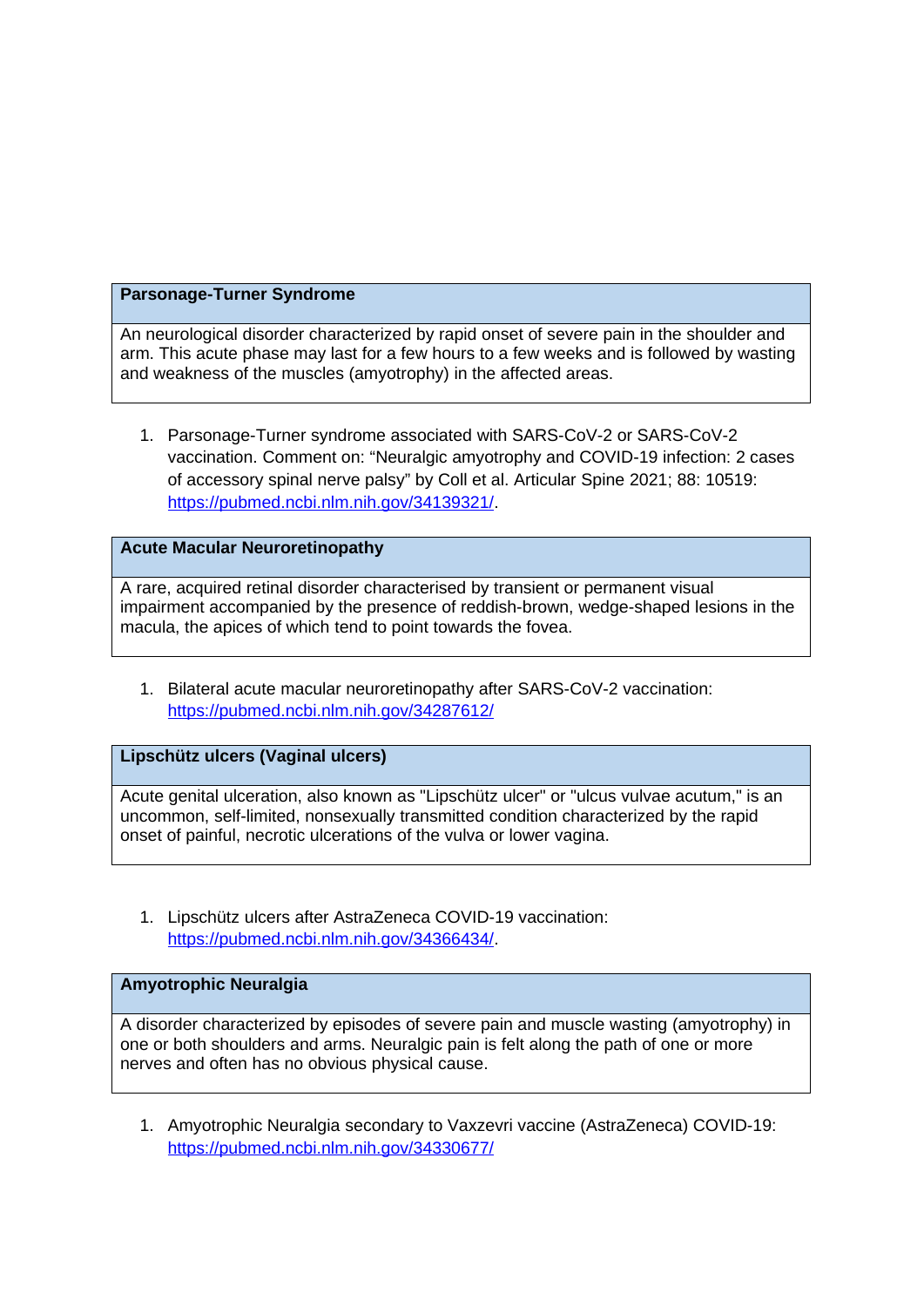### **Polyarthralgia**

Pain in multiple joints. Symptoms may include pain, tenderness, or tingling in the joints and reduced range of motion. Polyarthralgia is similar to polyarthritis, but it doesn't cause inflammation. Lifestyle changes, home remedies, and medication can help manage the symptoms.

1. Polyarthralgia and myalgia syndrome after vaccination with ChAdOx1 nCOV-19: <https://pubmed.ncbi.nlm.nih.gov/34463066/>

# **Thyroiditis**

The swelling, or inflammation, of the thyroid gland and can lead to over- or underproduction of thyroid hormone. A thyroid storm -- or thyroid crisis -- can be a lifethreatening condition. It often includes a rapid heartbeat, fever, and even fainting. Symptoms may include pain in the throat, feeling generally unwell, swelling of the thyroid gland and, sometimes, symptoms of an overactive thyroid gland or symptoms of an underactive thyroid gland.

1. Three cases of subacute thyroiditis after SARS-CoV-2 vaccination: post-vaccination ASIA syndrome: <https://pubmed.ncbi.nlm.nih.gov/34043800/>.

# **Keratolysis (also termed: corneal melting)**

A common prelude to the development of corneal perforation. This process occurs from conditions such as infections, sterile inflammation, or surgical/chemical injury to the cornea. Collectively, these conditions are a significant cause for blindness world-wide.

1. Bilateral immune-mediated keratolysis after immunization with SARS-CoV-2 recombinant viral vector vaccine: [https://pubmed.ncbi.nlm.nih.gov/34483273/.](https://pubmed.ncbi.nlm.nih.gov/34483273/)

## **Arthritis**

The swelling and tenderness of one or more joints. The main symptoms of arthritis are joint pain and stiffness, which typically worsen with age. The most common types of arthritis are osteoarthritis and rheumatoid arthritis.

1. Reactive arthritis after COVID-19 vaccination: <https://pubmed.ncbi.nlm.nih.gov/34033732/>.

# **Thymic hyperplasia**

A condition in which the thymus gland is inflamed. It isoften accompanied by autoimmune diseases such as systemic lupus erythematosus, myasthenia gravis and rheumatoid arthritis.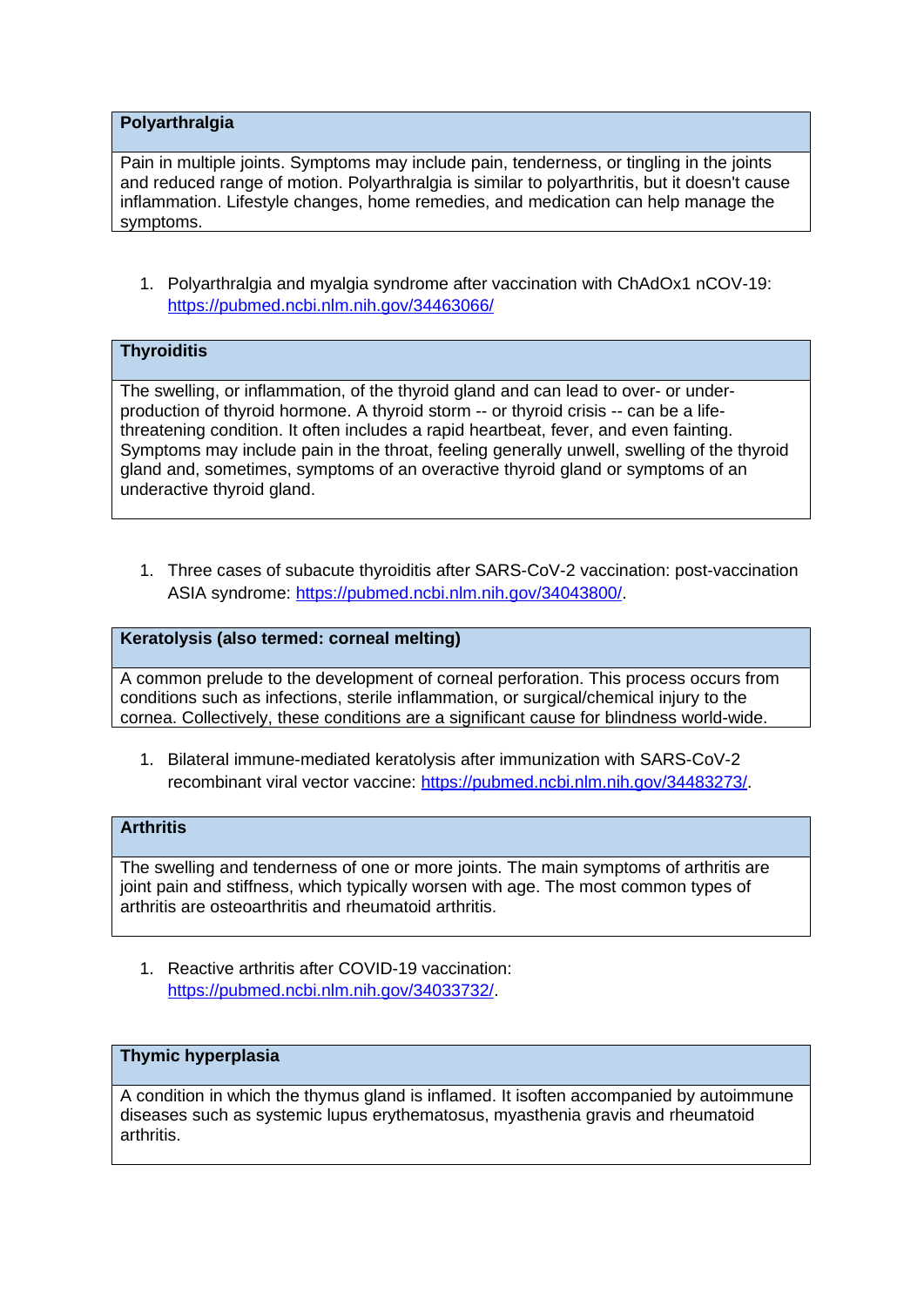1. Thymic hyperplasia after Covid-19 mRNA-based vaccination with Covid-19: <https://pubmed.ncbi.nlm.nih.gov/34462647/>

#### **Tolosa-Hunt syndrome**

A rare disorder characterized by severe periorbital headaches, along with decreased and painful eye movements (ophthalmoplegia). Symptoms usually affect only one eye (unilateral). In most cases, affected individuals experience intense sharp pain and decreased eye movements.

1. Tolosa-Hunt syndrome occurring after COVID-19 vaccination: <https://pubmed.ncbi.nlm.nih.gov/34513398/>

## **Hailey-Hailey disease**

Also known as benign chronic pemphigus, is a rare skin condition that usually appears in early adulthood. The disorder is characterized by red, raw, and blistered areas of skin that occur most often in skin folds, such as the groin, armpits, neck, and under the breasts.

1. Hailey-Hailey disease exacerbation after SARS-CoV-2 vaccination: <https://pubmed.ncbi.nlm.nih.gov/34436620/>

### **Acute lympholysis**

The destruction of lymph cells.

1. Rituximab-induced acute lympholysis and pancytopenia following vaccination with COVID-19: <https://pubmed.ncbi.nlm.nih.gov/34429981/>

#### **Interstitial lung disease**

Describes a large group of disorders, most of which cause progressive scarring of lung tissue. The scarring associated with interstitial lung disease eventually affects your ability to breathe and get enough oxygen into your bloodstream.

1. Vaccine-induced interstitial lung disease: a rare reaction to COVID-19 vaccine: <https://pubmed.ncbi.nlm.nih.gov/34510014/>.

# **Vesiculobullous cutaneous reactions**

A vesiculobullous lesion of the skin encompasses a group of dermatological disorders with protean clinicopathological features. They usually occur as a part of the spectrum of various infectious, inflammatory, drug-induced, genetic, and autoimmune disorders.

1. Vesiculobullous cutaneous reactions induced by COVID-19 mRNA vaccine: report of four cases and review of the literature: <https://pubmed.ncbi.nlm.nih.gov/34236711/>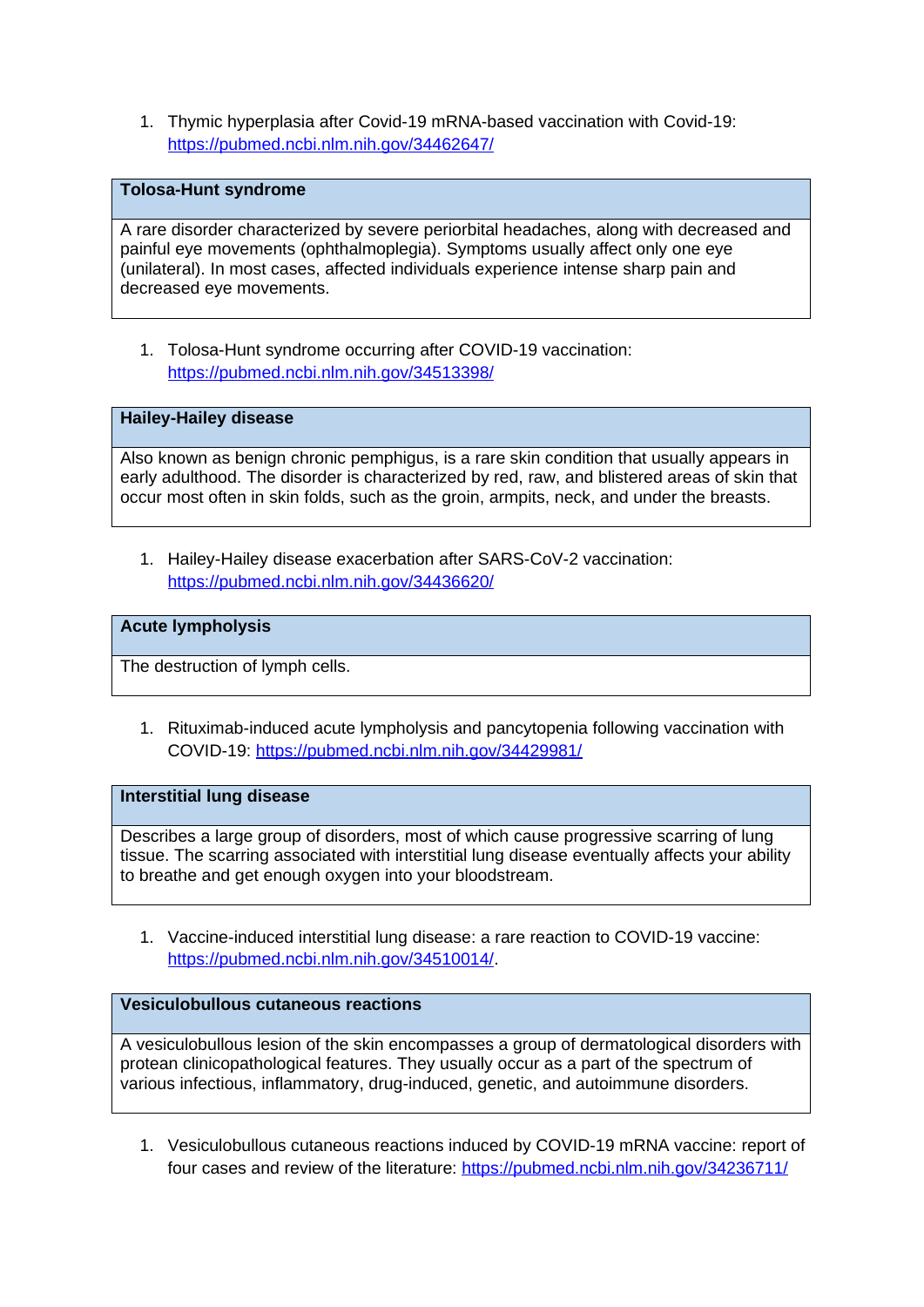#### **Hematologic conditions**

Disorders of the blood and blood-forming organs.

1. Collection of complement-mediated and autoimmune-mediated hematologic conditions after SARS-CoV-2 vaccination: [https://ashpublications.org/bloodadvances/article/5/13/2794/476324/Autoimmune](https://ashpublications.org/bloodadvances/article/5/13/2794/476324/Autoimmune-and-complement-mediated-hematologic)[and-complement-mediated-hematologic](https://ashpublications.org/bloodadvances/article/5/13/2794/476324/Autoimmune-and-complement-mediated-hematologic)

## **Hemolysis**

The destruction of red blood cells.

1. COVID-19 vaccines induce severe hemolysis in paroxysmal nocturnal hemoglobinuria: [https://ashpublications.org/blood/article/137/26/3670/475905/COVID-19-vaccines](https://ashpublications.org/blood/article/137/26/3670/475905/COVID-19-vaccines-induce-severe-hemolysis-in)[induce-severe-hemolysis-in](https://ashpublications.org/blood/article/137/26/3670/475905/COVID-19-vaccines-induce-severe-hemolysis-in)

#### **Headache**

See below papers.

1. Headache attributed to COVID-19 (SARS-CoV-2 coronavirus) vaccination with the ChAdOx1 nCoV-19 (AZD1222) vaccine: a multicenter observational cohort study: <https://pubmed.ncbi.nlm.nih.gov/34313952/>

**Acute Coronary Syndrome** 

Any condition brought on by a sudden reduction or blockage of blood flow to the heart.

1. Mrna COVID vaccines dramatically increase endothelial inflammatory markers and risk of Acute Coronary Syndrome as measured by PULS cardiac testing: a caution: [https://www.ahajournals.org/doi/10.1161/circ.144.suppl\\_1.10712](https://www.ahajournals.org/doi/10.1161/circ.144.suppl_1.10712)

# **ANCA Glomerulonephritis**

is the term we use when ANCA vasculitis has affected or involved the kidneys, and when this happens there is inflammation and swelling in the kidney filters, meaning that the body's own immune system injures its cells and tissues.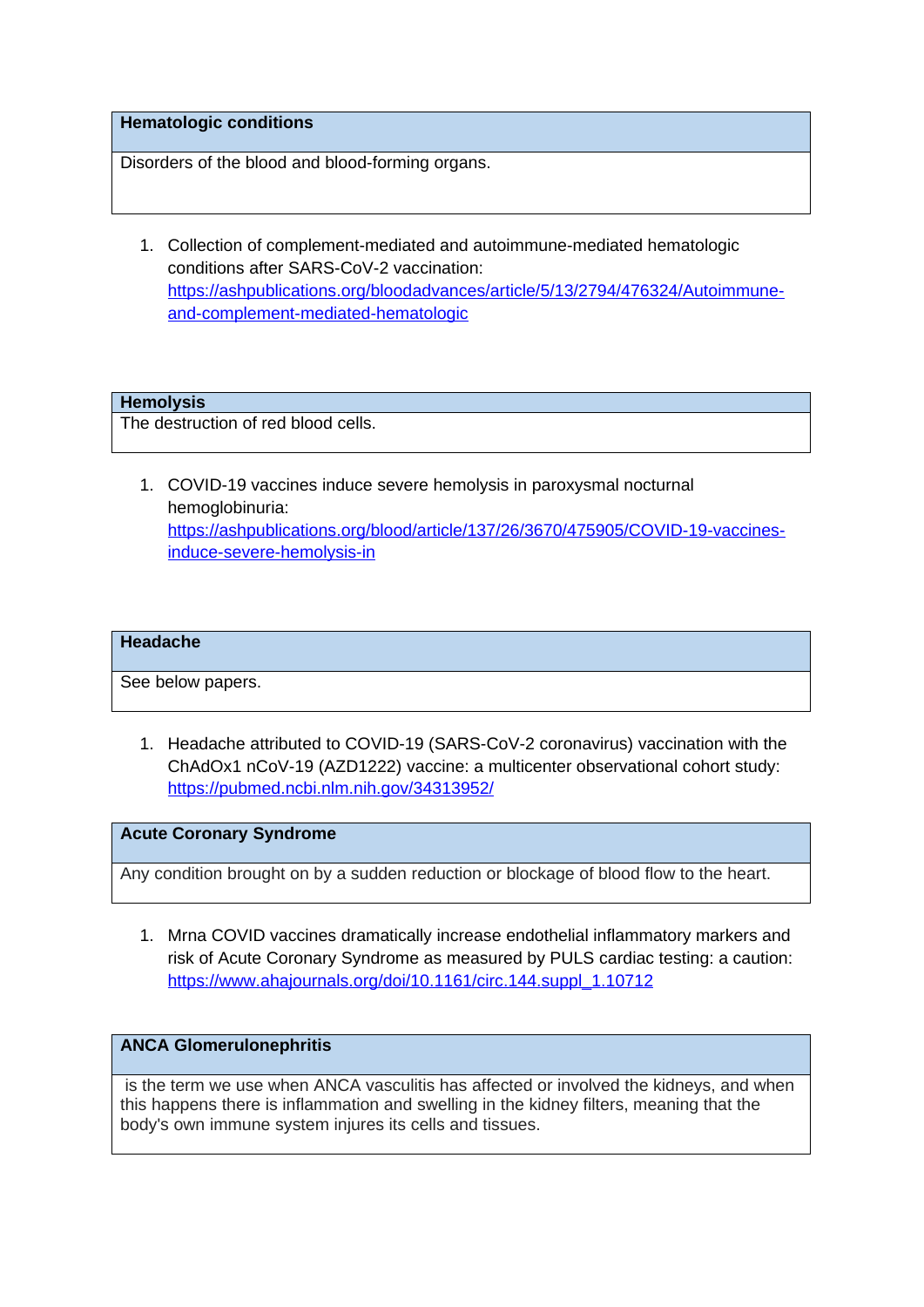1. ANCA glomerulonephritis following Modern COVID-19 vaccination: <https://pubmed.ncbi.nlm.nih.gov/34081948/>

#### **Neurologic Phantosmia**

is an olfactory hallucination perceived when no odorants are present. Both the olfactory distortions are typically described as unpleasant.

1. Unique imaging findings of neurologic phantosmia after Pfizer-BioNtech COVID-19 vaccination: a case report:<https://pubmed.ncbi.nlm.nih.gov/34096896/>

**Uveitis (includes terms: bilateral)** 

is a form of eye inflammation. It affects the middle layer of tissue in the eye wall (uvea). Uveitis warning signs often come on suddenly and get worse quickly. They include eye redness, pain and blurred vision.

1. Bilateral uveitis after inoculation with COVID-19 vaccine: a case report: <https://www.sciencedirect.com/science/article/pii/S1201971221007797>

### **Pathophysiologic Alterations**

Deranged function in an individual or an organ due to a disease. For example, a pathophysiologic alteration is a change in function as distinguished from a structural defect.

1. Extensive investigations revealed consistent pathophysiologic alterations after vaccination with COVID-19 vaccines: [https://www.nature.com/articles/s41421-021-](https://www.nature.com/articles/s41421-021-00329-3) [00329-3](https://www.nature.com/articles/s41421-021-00329-3)

#### **Gross Hematuria (includes term: Acral Hemorrahge)**

produces pink, red or cola-colored urine due to the presence of red blood cells. It takes little blood to produce red urine, and the bleeding usually isn't painful. Passing blood clots in your urine, however, can be painful. Bloody urine often occurs without other signs or symptoms.

1. Gross hematuria after severe acute respiratory syndrome coronavirus 2 vaccination in 2 patients with IgA nephropathy: <https://pubmed.ncbi.nlm.nih.gov/33771584/>

**Inflammatory Myositis** 

inflammatory myopathies aare a group of diseases that involve chronic (long-standing)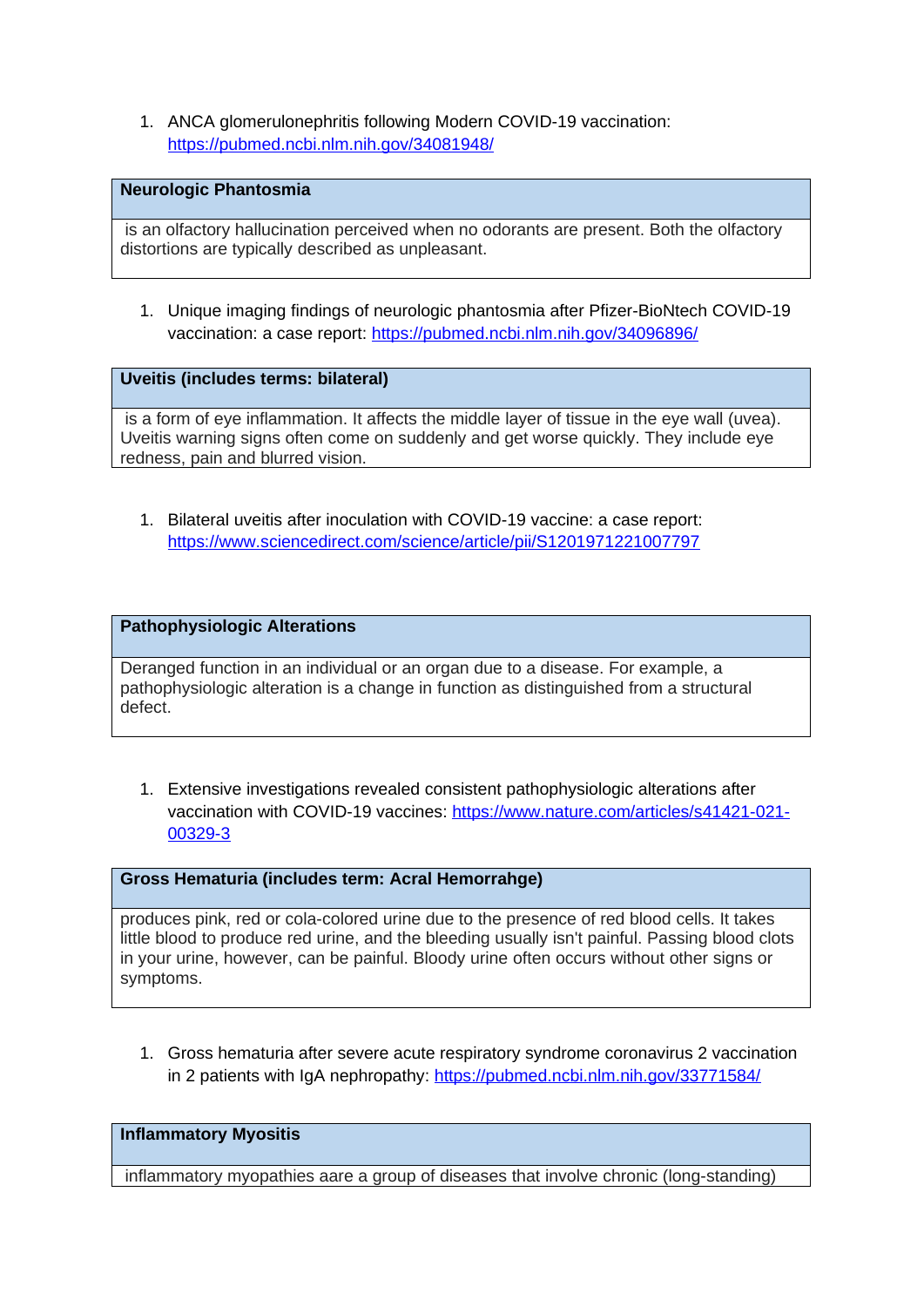muscle inflammation, muscle weakness, and, in some cases, muscle pain. Myopathy is a general medical term used to describe a number of conditions affecting the muscles. All myopathies cause muscle weakness.

1. Inflammatory myositis after vaccination with ChAdOx1: <https://pubmed.ncbi.nlm.nih.gov/34585145/>

# **Still's Disease**

is a rare type of inflammatory arthritis that features fevers, rash and joint pain. Some people have just one episode of adult Still's disease. In other people, the condition persists or recurs. This inflammation can destroy affected joints, particularly the wrists.

1. An outbreak of Still's disease after COVID-19 vaccination in a 34-year-old patient: <https://pubmed.ncbi.nlm.nih.gov/34797392/>

## **Pityriasis Rosea**

a skin rash that sometimes begins as a large spot on the chest, abdomen or back, followed by a pattern of smaller lesions.

1. Case report: Pityriasis rosea-like rash after vaccination with COVID-19: <https://pubmed.ncbi.nlm.nih.gov/34557507/>

#### **Acute Eosinophilic Pneumonia**

is the acute-onset form of eosinophilic pneumonia, a lung disease caused by the buildup of eosinophils, a type of white blood cell, in the lungs. It is characterized by a rapid onset of shortness of breath, cough, fatigue, night sweats, and weight loss.

1. Acute eosinophilic pneumonia associated with anti-COVID-19 vaccine AZD1222: <https://pubmed.ncbi.nlm.nih.gov/34812326/>.

### **Sweet's Syndrome**

is an uncommon skin condition marked by a distinctive eruption of tiny bumps that enlarge and are often tender to the touch. They can appear on the back, neck, arms or face. Sweet's syndrome, also called acute febrile neutrophilic dermatosis, is an uncommon skin condition.

1. Sweet's syndrome after Oxford-AstraZeneca COVID-19 vaccine (AZD1222) in an elderly woman:<https://pubmed.ncbi.nlm.nih.gov/34590397/>

#### **Sensorineural Hearing Loss**

Hearing loss caused by damage to the inner ear or the nerve from the ear to the brain.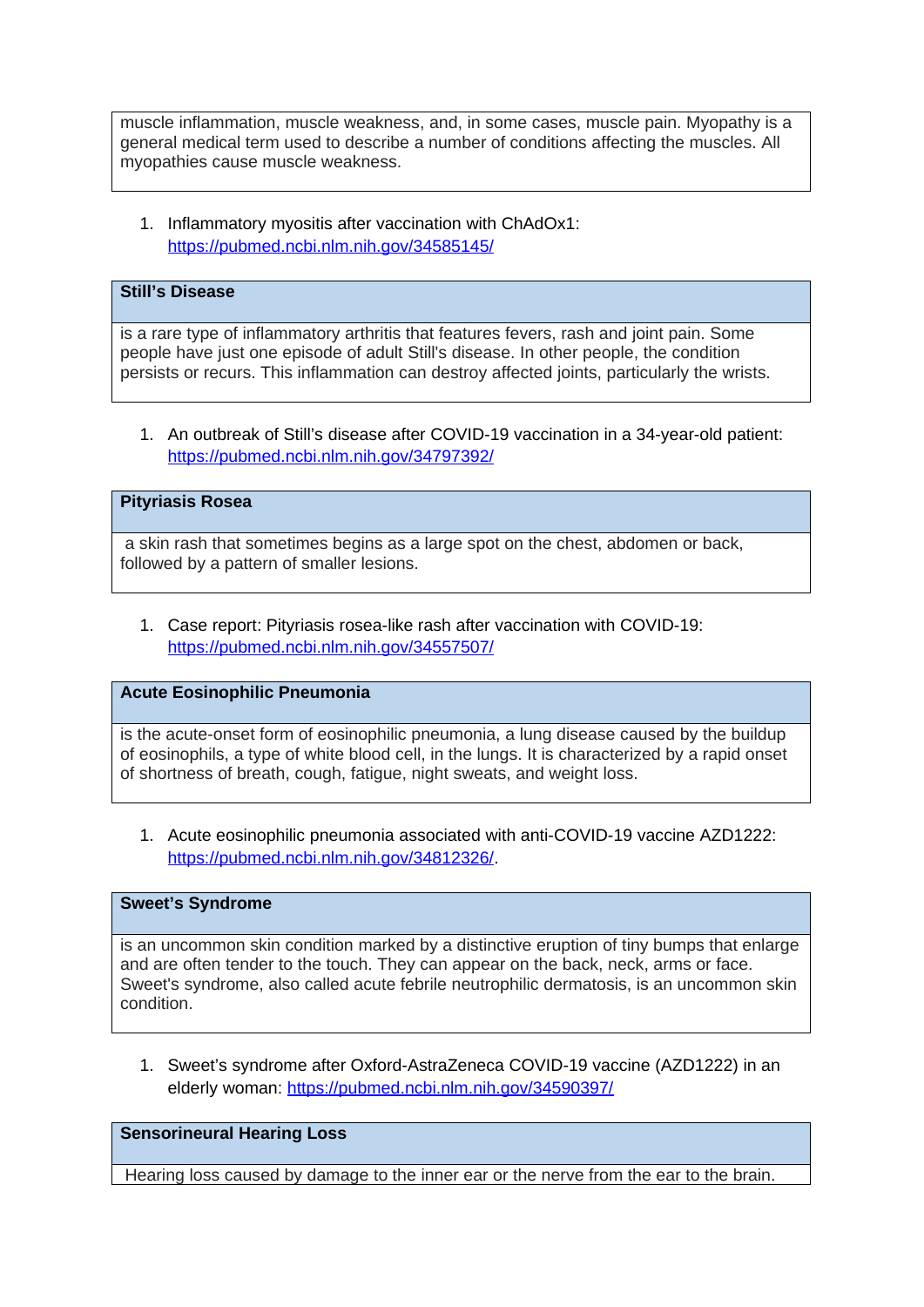Sensorineural hearing loss is permanent.

1. Sudden sensorineural hearing loss after COVID-19 vaccination: <https://pubmed.ncbi.nlm.nih.gov/34670143/>.

#### **Serious Adverse Events Among Health Care Professionals**

See below paper.

1. Prevalence of serious adverse events among health care professionals after receiving the first dose of ChAdOx1 nCoV-19 coronavirus vaccine (Covishield) in Togo, March 2021: [https://pubmed.ncbi.nlm.nih.gov/34819146/.](https://pubmed.ncbi.nlm.nih.gov/34819146/)

### **Toxic Epidermal Necrolysis**

A life-threatening skin disorder characterized by a blistering and peeling of the skin. This disorder can be caused by a drug reaction—often antibiotics or anticonvulsives.

1. A case of toxic epidermal necrolysis after vaccination with ChAdOx1 nCoV-19 (AZD1222):<https://pubmed.ncbi.nlm.nih.gov/34751429/>.

#### **Ocular Adverse Events**

The majority of ocular immune-related adverse events (irAEs) are mild, low-grade, nonsight threatening, such as blurred vision, conjunctivitis, and ocular surface disease.

1. Ocular adverse events following COVID-19 vaccination: <https://pubmed.ncbi.nlm.nih.gov/34559576/>

#### **Depression**

A common and serious medical illness that negatively affects how you feel, the way you think and how you act. Depression causes feelings of sadness and/or a loss of interest in activities you once enjoyed.

1. Depression after ChAdOx1-S / nCoV-19 vaccination: <https://pubmed.ncbi.nlm.nih.gov/34608345/>.

#### **Pancreas Allograft Rejection**

the body's blood cells identify the pancreas as foreign and begin mounting an army of cells to attack the transplanted organ. Although acute rejection can happen at any time, about 15 to 25% of pancreas acute rejection occurs within the first three months after transplant.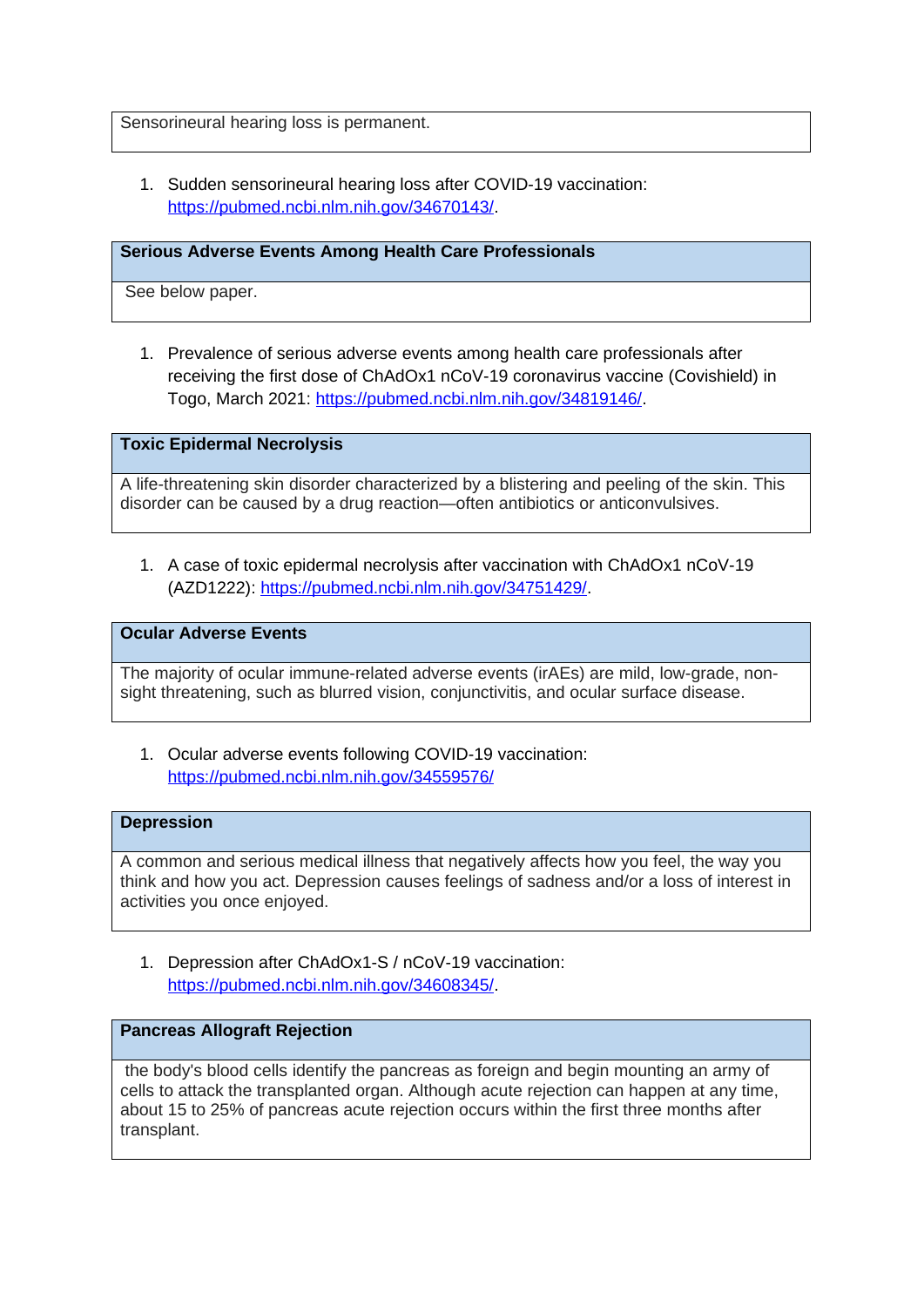1. Pancreas allograft rejection after ChAdOx1 nCoV-19 vaccine: <https://pubmed.ncbi.nlm.nih.gov/34781027/>

# **Acute Hemichorea-Hemibalismus**

Hemiballismus is characterized by high amplitude, violent, flinging and flailing movements confined to one side of body and hemichorea is characterized by involuntary randomappearing irregular movements that are rapid and non-patterned confined to one side of body.

1. Acute hemichorea-hemibalismus after COVID-19 (AZD1222) vaccination: <https://pubmed.ncbi.nlm.nih.gov/34581453/>

### **Alopecia Areata**

Sudden hair loss that starts with one or more circular bald patches that may overlap. Alopecia areata occurs when the immune system attacks hair follicles and may be brought on by severe stress.

1. Recurrence of alopecia areata after covid-19 vaccination: a report of three cases in Italy:<https://pubmed.ncbi.nlm.nih.gov/34741583/>

## **Graves' Disease**

is an autoimmune disorder that causes hyperthyroidism, or overactive thyroid. With this disease, your immune system attacks the thyroid and causes it to make more thyroid hormone than your body needs. The thyroid is a small, butterfly-shaped gland in the front of your neck. Thyroid hormones control how your body uses energy, so they affect nearly every organ in your body—even the way your heart beats. If left untreated, hyperthyroidism can cause serious problems with the heart, bones, muscles, menstrual cycle, and fertility. During pregnancy, untreated hyperthyroidism can lead to health problems for the mother and baby. Graves' disease also can affect your eyes and skin.

1. Two cases of Graves' disease after SARS-CoV-2 vaccination: an autoimmune / inflammatory syndrome induced by adjuvants: <https://pubmed.ncbi.nlm.nih.gov/33858208/>

## **Cardiovascular Events**

refer to any incidents that may cause damage to the heart muscle.

1. Cardiovascular, neurological, and pulmonary events after vaccination with BNT162b2, ChAdOx1 nCoV-19, and Ad26.COV2.S vaccines: an analysis of European data:<https://pubmed.ncbi.nlm.nih.gov/34710832/>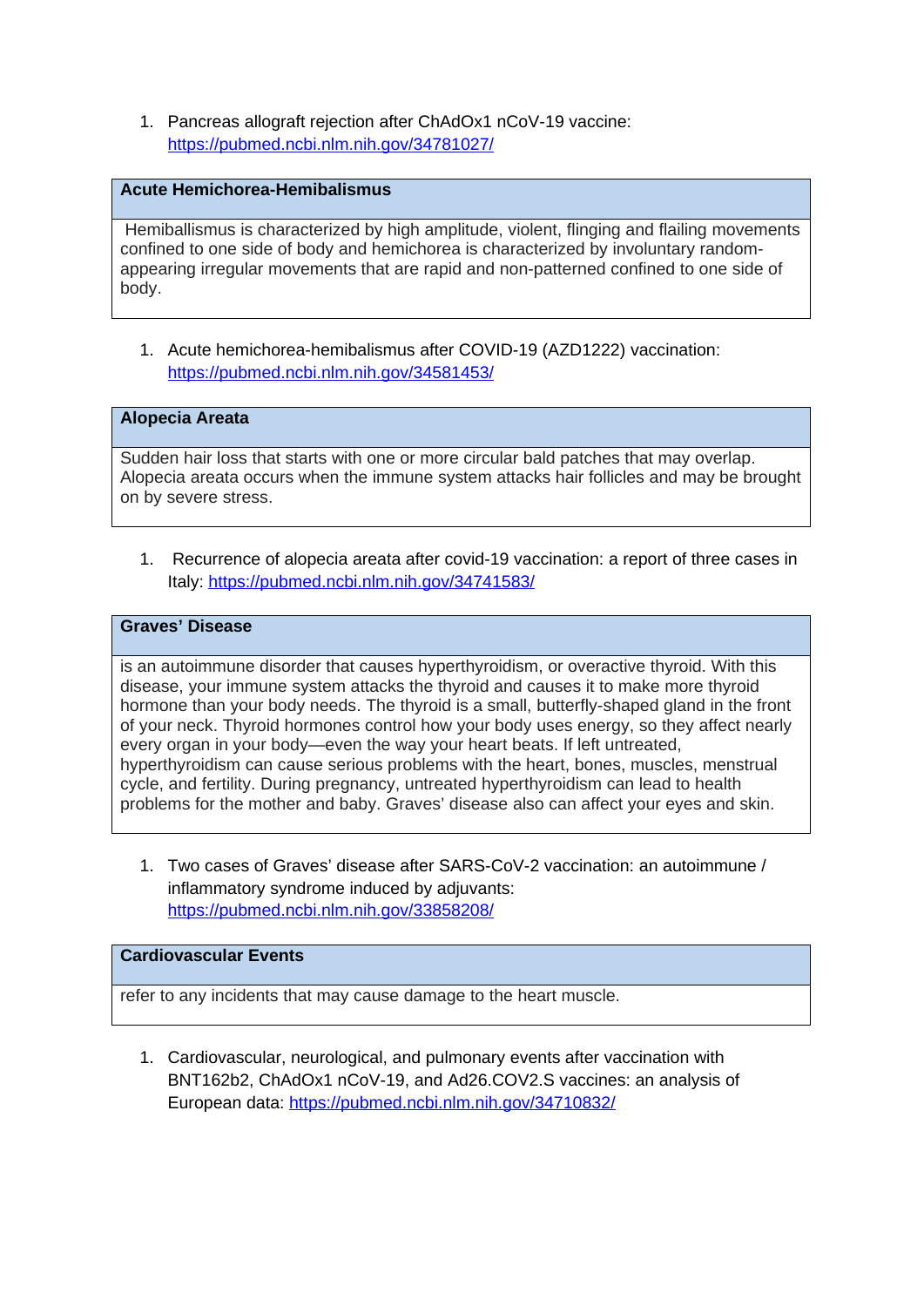**Metabolic Syndrome** 

A cluster of conditions that increase the risk of heart disease, stroke and diabetes.

1. Change in blood viscosity after COVID-19 vaccination: estimation for persons with underlying metabolic syndrome:<https://pubmed.ncbi.nlm.nih.gov/34868465/>

#### **Eosinophilic Dermatosis**

Eosinophilic skin diseases, commonly termed as eosinophilic dermatoses, refer to a broad spectrum of skin diseases characterized by eosinophil infiltration and/or degranulation in skin lesions, with or without blood eosinophilia. The majority of eosinophilic dermatoses lie in the allergy-related group, including allergic drug eruption, urticaria, allergic contact dermatitis, atopic dermatitis, and eczema.

1. Eosinophilic dermatosis after AstraZeneca COVID-19 vaccination: <https://pubmed.ncbi.nlm.nih.gov/34753210/>.

## **Hypercoagulability**

the tendency to have thrombosis as a result of certain inherited and/or acquired molecular defects. Clinical manifestations of hypercoagulability can be devastating and even lethal

1. COVID-19 vaccine in patients with hypercoagulability disorders: a clinical perspective:<https://pubmed.ncbi.nlm.nih.gov/34786893/>

### **Neuroimaging Findings in Post COVID-19 Vaccination**

see paper below.

1. Spectrum of neuroimaging findings in post-CoVID-19 vaccination: a case series and review of the literature:<https://pubmed.ncbi.nlm.nih.gov/34842783/>

# **Urticaria**

A rash of round, red welts on the skin that itch intensely, sometimes with dangerous swelling, caused by an allergic reaction.

1. Increased risk of urticaria/angioedema after BNT162b2 mRNA COVID-19 vaccination in health care workers taking ACE inhibitors: <https://pubmed.ncbi.nlm.nih.gov/34579248/>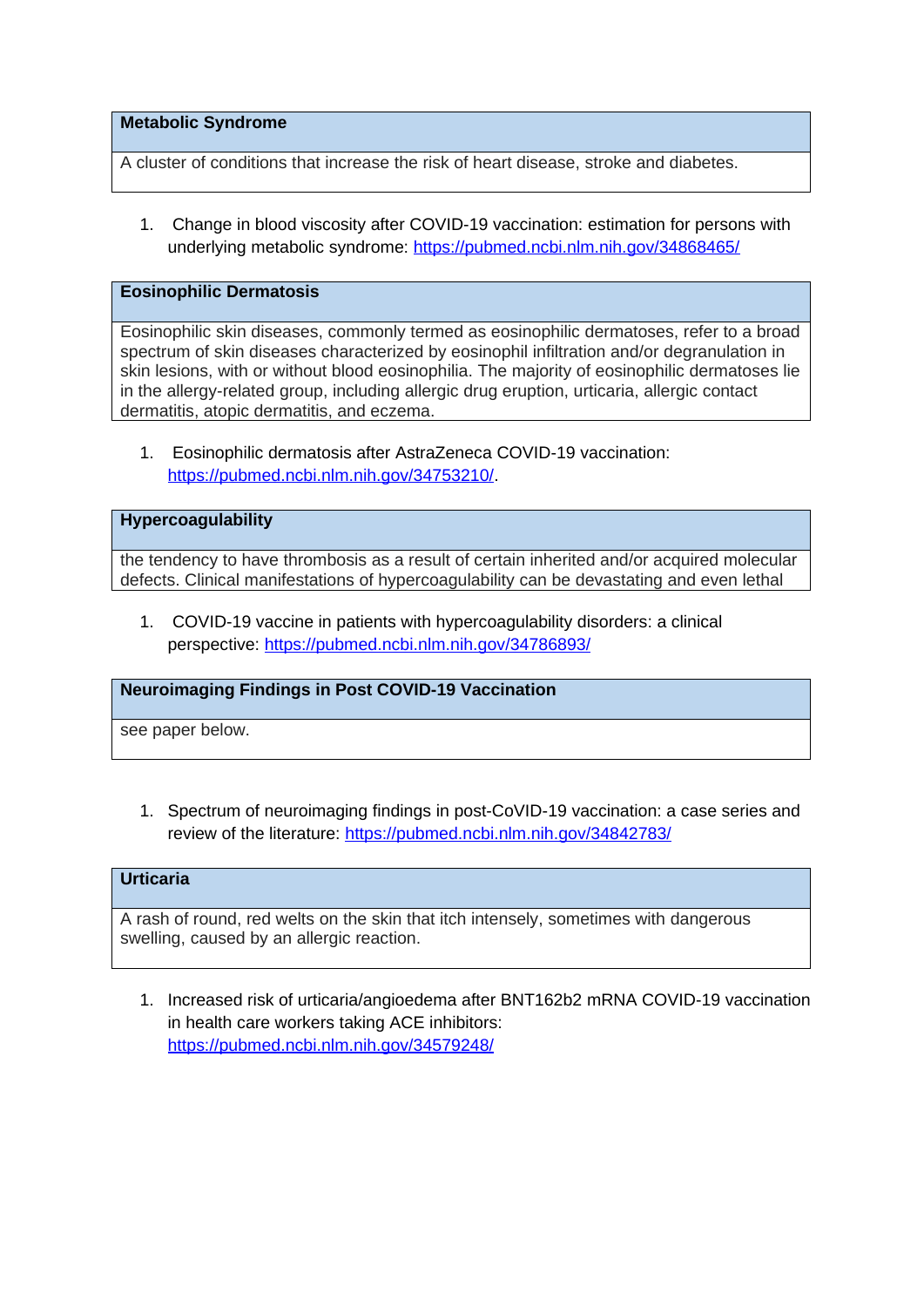# **Central Vein Occlusion**

Is a blockage of this vein that causes the vein to leak blood and excess fluid into the retina. This fluid often collects in the area of the retina responsible for central vision called the macula. When the macula is affected, central vision may become blurry. The second eye will develop vein occlusion in 6-17% of cases. There's no cure for retinal vein occlusion. Your doctor can't unblock the retinal veins. What they can do is treat any complications and protect your vision.

1. Central retinal vein occlusion after vaccination with SARS-CoV-2 mRNA: case report: <https://pubmed.ncbi.nlm.nih.gov/34571653/>.

## **Thrombophlebitis**

A condition in which a blood clot in a vein causes inflammation and pain.

1. Idiopathic external jugular vein thrombophlebitis after coronavirus disease vaccination (COVID-19): [https://pubmed.ncbi.nlm.nih.gov/33624509/.](https://pubmed.ncbi.nlm.nih.gov/33624509/)

## **Squamous Cell Carcinoma**

A slow-growing type of lung cancer.

1. Squamous cell carcinoma of the lung with hemoptysis following vaccination with tozinameran (BNT162b2, Pfizer-BioNTech): <https://pubmed.ncbi.nlm.nih.gov/34612003/>

#### **Chest Pain**

See paper below

1. Chest pain with abnormal electrocardiogram redevelopment after injection of COVID-19 vaccine manufactured by Moderna:<https://pubmed.ncbi.nlm.nih.gov/34866106/>

## **Acute Inflammatory Neuropathies**

Encompass groups of heterogeneous disorders characterized by pathogenic immunemediated hematogenous leukocyte infiltration of peripheral nerves, nerve roots or both, with resultant demyelination or axonal degeneration or both, and the pathogenesis of these disorders remains elusive.

1. Reporting of acute inflammatory neuropathies with COVID-19 vaccines: subgroup disproportionality analysis in VigiBase:<https://pubmed.ncbi.nlm.nih.gov/34579259/>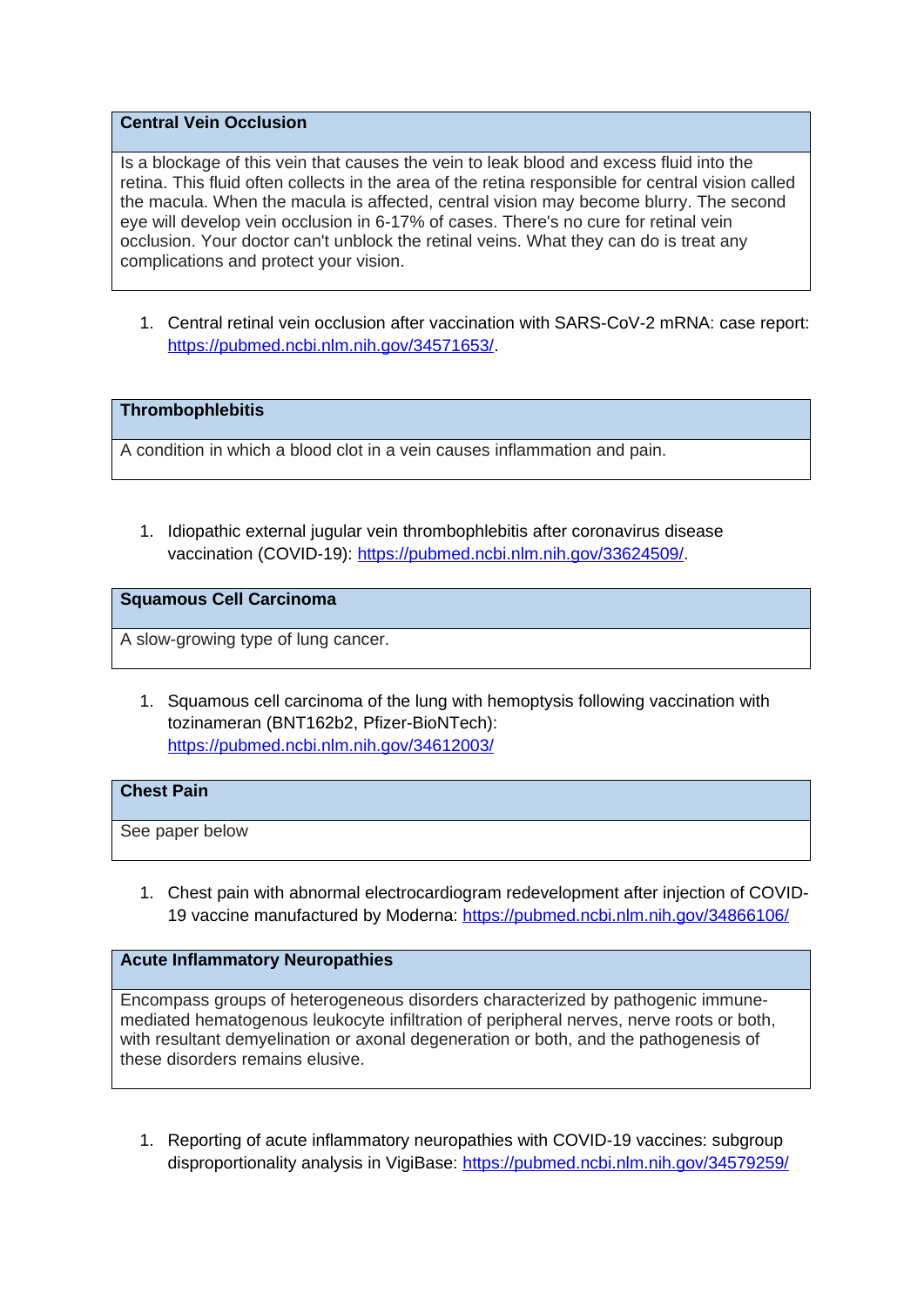## **Brain Death**

Irreversible cessation of all functions of the entire brain, including the brain stem. A person who is brain dead is dead.

1. Brain death in a vaccinated patient with COVID-19 infection: <https://pubmed.ncbi.nlm.nih.gov/34656887/>

#### **Kounis Syndrome**

is the concurrence of acute coronary syndromes with conditions associated with mast cell activation, such as allergies or hypersensitivity and anaphylactic or anaphylactoid insults that can involve other interrelated and interacting inflammatory cells behaving as a 'ball of thread'.

1. Kounis syndrome type 1 induced by inactivated SARS-COV-2 vaccine: <https://pubmed.ncbi.nlm.nih.gov/34148772/>

# **Angioimmunoblastic T-cell Lymphoma**

is a type of peripheral T-cell lymphoma. It is a high grade (aggressive) lymphoma that affects blood cells called T cells. High grade lymphomas tend to grow more quickly than low grade lymphomas. AITL usually affects older people, typically around the age of 70, is typically aggressive with a median survival of fewer than 3 years, even with intensive treatment.

1. Rapid progression of angioimmunoblastic T-cell lymphoma after BNT162b2 mRNA booster vaccination: case report: <https://www.frontiersin.org/articles/10.3389/fmed.2021.798095/>

## **Gastroparesis**

A condition that affects the stomach muscles and prevents proper stomach emptying.

1. Gastroparesis after Pfizer-BioNTech COVID-19 vaccination: <https://pubmed.ncbi.nlm.nih.gov/34187985/>

### **Asthma**

a condition in which a person's airways become inflamed, narrow and swell and produce extra mucus, which makes it difficult to breathe. Asthma can be minor or it can interfere with daily activities. In some cases, it may lead to a life-threatening attack.

1. Colaneri, M., De Filippo, M., Licari, A., Marseglia, A., Maiocchi, L., Ricciardi, A., . . . Bruno, R. (2021). COVID vaccination and asthma exacerbation: might there be a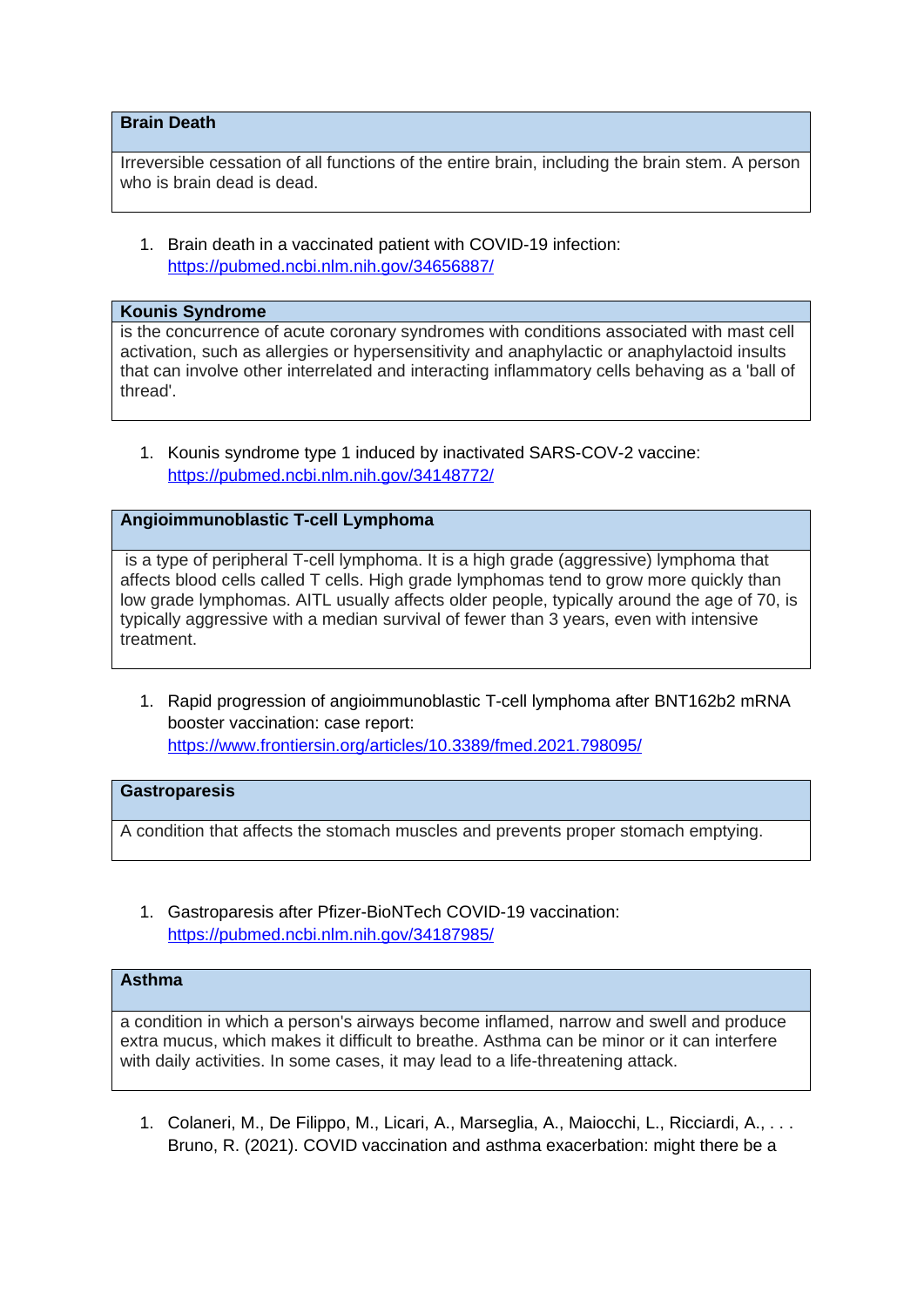link? Int J Infect Dis, 112, 243-246. doi:10.1016/j.ijid.2021.09.026. <https://www.ncbi.nlm.nih.gov/pubmed/34547487>

#### **Safety in Adolescents**

see below paper

- 1. Dimopoulou, D., Spyridis, N., Vartzelis, G., Tsolia, M. N., & Maritsi, D. N. (2021). Safety and tolerability of the COVID-19 mRNA-vaccine in adolescents with juvenile idiopathic arthritis on treatment with TNF-inhibitors. Arthritis Rheumatol. doi:10.1002/art.41977.<https://www.ncbi.nlm.nih.gov/pubmed/34492161>
- 2. Hause, A. M., Gee, J., Baggs, J., Abara, W. E., Marquez, P., Thompson, D., . . . Shay, D. K. (2021). COVID-19 Vaccine Safety in Adolescents Aged 12-17 Years – United States, December 14, 2020-July 16, 2021. MMWR Morb Mortal Wkly Rep, 70(31), 1053-1058. doi:10.15585/mmwr.mm7031e1. <https://www.ncbi.nlm.nih.gov/pubmed/34351881>

### **Safety Monitoring of the Janssen Vaccine**

see below paper

1. Shay, D. K., Gee, J., Su, J. R., Myers, T. R., Marquez, P., Liu, R., . . . Shimabukuro, T. T. (2021). Safety Monitoring of the Janssen (Johnson & Johnson) COVID-19 Vaccine – United States, March-April 2021. MMWR Morb Mortal Wkly Rep, 70(18), 680-684.

doi:10.15585/mmwr.mm7018e2. <https://www.ncbi.nlm.nih.gov/pubmed/33956784>

## **Myocardial Injury**

refers to the cell death of cardiomyocytes and is defined by an elevation of cardiac troponin values. It is not only considered a prerequisite for the diagnosis of myocardial infarction but also an entity in itself and can arise from non-ischaemic or non-cardiac conditions.

- 1. Acute myocardial injury after COVID-19 vaccination: a case report and review of current evidence from the Vaccine Adverse Event Reporting System database: <https://pubmed.ncbi.nlm.nih.gov/34219532/>
- 2. Deb, A., Abdelmalek, J., Iwuji, K., & Nugent, K. (2021). Acute Myocardial Injury Following COVID-19 Vaccination: A Case Report and Review of Current Evidence from Vaccine Adverse Events Reporting System Database. J Prim Care Community Health, 12, 21501327211029230. doi:10.1177/21501327211029230. <https://www.ncbi.nlm.nih.gov/pubmed/34219532>